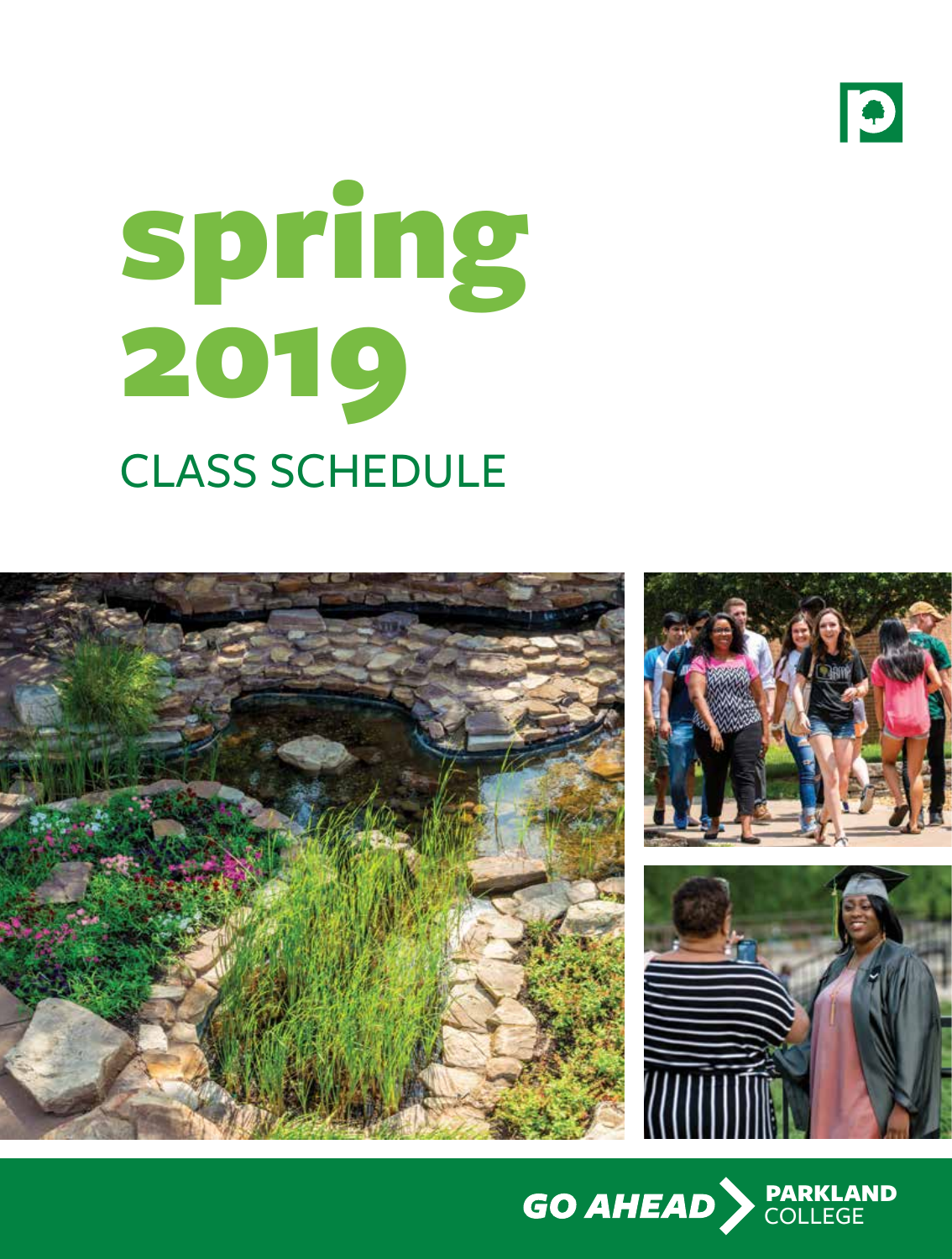# **Dates and Deadlines**

# **Spring Semester 2019**

| tuition is due by December 11. |
|--------------------------------|
|                                |
|                                |
|                                |
|                                |

# **For classes that begin the week of January 14**

*December 11: If registered for these classes on or before December 11, tuition is due in full, or a payment plan or financial aid needs to be in place by December 11*

# **For classes that begin the week of February 4**

*December 11: If registered for these classes on or before December 11, tuition is due in full, or a payment plan or financial aid needs to be in place by December 11*

# **For classes that begin the week of March 11**

*December 11: If registered for these classes on or before December 11, tuition is due in full, or a payment plan or financial aid needs to be in place by December 11*

March 5 tuition due March 10 last day to register

March 17 last day to drop with no record and 100% refund

# **Campus holidays and closures**

# **Tuition and Fees**

| (per credit hour)                                                                                                                                        | <b>On-campus</b> | Online   |
|----------------------------------------------------------------------------------------------------------------------------------------------------------|------------------|----------|
| In Parkland College District 505                                                                                                                         | \$164            | \$164    |
| In Parkland College District 505 Tier 2<br>class prefixes AFM, ALV, AVI (except AVI 111 and AVI 112), CNH, DHG,<br>LPN, NUR, OTA, RTT, SUR, VTT, and XRA | \$245.50         | \$245.50 |
| Out-of-district                                                                                                                                          |                  |          |
| Illinois residents                                                                                                                                       | \$370.00         | \$245.50 |
| Out-of-state/international                                                                                                                               | \$529.00         | \$300.50 |

*Additional fees are noted in the class listings. A service fee of 2.7% for payment with credit/debit card will be added.*

Pay tuition by the deadline to avoid classes being dropped for non-payment (see above). You are responsible for officially dropping classes to avoid bills and failing grades.**Do not assume you have been dropped for non-attendance or non-payment**.

# **How to Pay**

- Financial Aid—verify status at my.parkland.edu (logon required)
- Cashier office, room U250 (payment dropbox located outside door)
- Mail check to Parkland College, Cashier, Room U250, 2400 W. Bradley Ave., Champaign, IL 61821
- Online at my.parkland.edu (logon required)
- Nelnet payment plan *www.parkland.edu/nelnet*

# **Refunds**

• If the college cancels a class, a full refund will be processed automatically.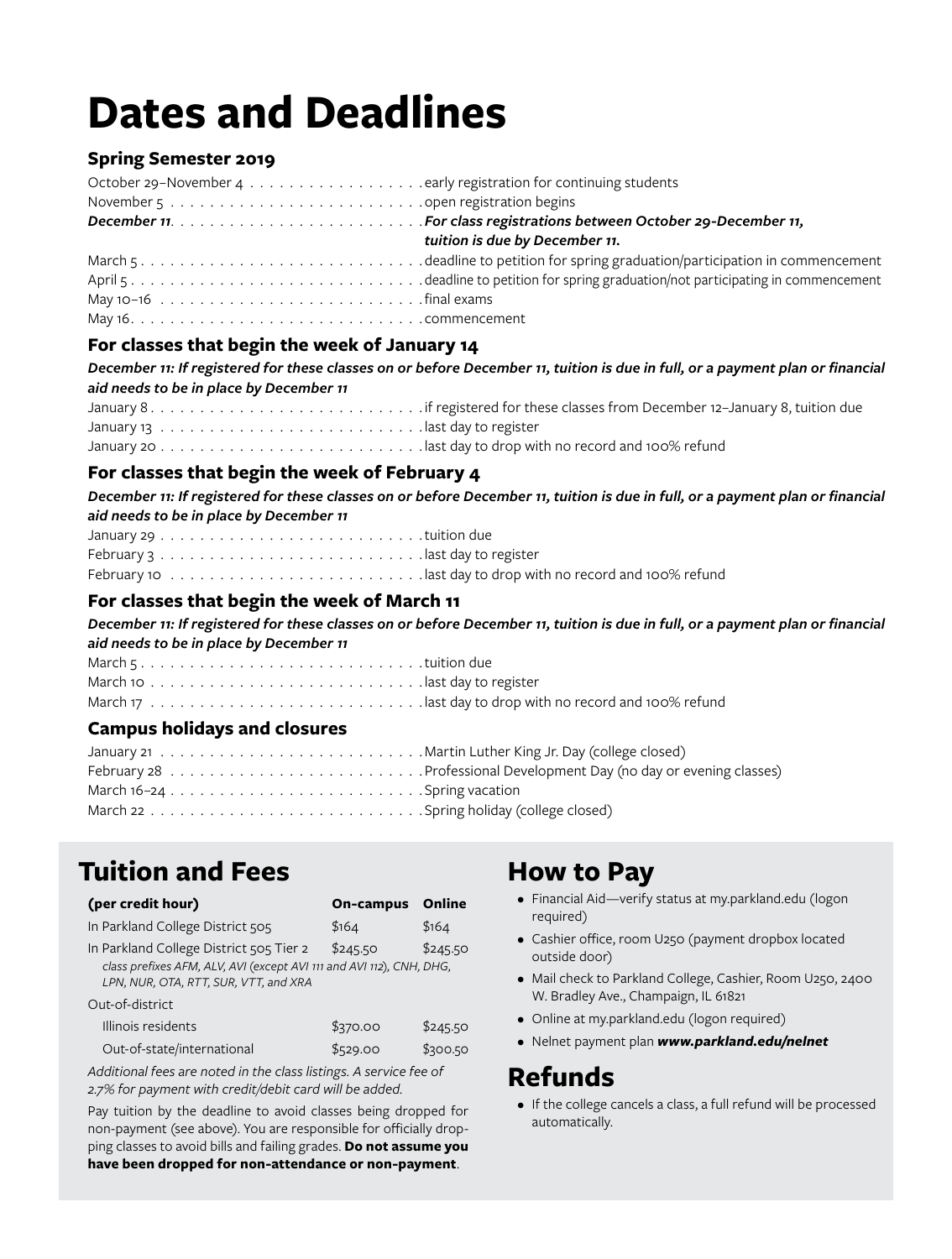# **Withdrawing from classes**

- To drop a class with no record and receive a refund, you must either drop the class online by the Sunday following the first day of class, OR go to Admissions and Records, U214, by the Friday following the first day of class. No refunds are given for withdrawing from a class after those deadlines.
- You may withdraw from any class until 5pm on the last business day of the week before the last week of instruction (this does not include final exam week). Withdrawing after the first week of class results in a "W" grade on your transcript and no refund. To withdraw you should speak with your instructor, department chair, or program director to request their signature on the withdrawal form. You must withdraw in person at Admissions and Records in U214, by emailing the form to admissions@ parkand.edu, or by mailing in a "Withdraw from Classes" form (download at www.parkland.edu/forms) before the deadline.
- If you are receiving financial aid, changing your schedule may affect it. Please check with the Office of Financial Aid and Veteran Services, U286, prior to making schedule changes or withdrawing from classes.

# **Spring semester classes**

# **Online Classes**

*Login to COBRA to start your class.* ACC 101 Financial Accounting ACC 102 Managerial Accounting ACC 275 Payroll Tax Accounting AGB 102 Intro to Agr Economics AGB 110 Intro to Precision Agriculture AGB 233 Grain Marketing AGB 238 Grain Merchandising AGB 239 Adv Grain Marketing ANT 101 Intro to Anthropology ANT 103 Intro Cultural Anthropology ART 161 Art History I ART 162 Art History II ART 165 Art Appreciation ART 166 Intro to Non-Western Art AST 101 The Solar System AST 102 Stars,Galaxies,Universe BIO 100 Intro to Biology BIO 101 General Biology I BIO 104 Environmental Bio/Sustainablty BIO 106 Heredity and Society BIO 107 Intro to Evolution BIO 109 Intro to Plant Biology BIO 120 Fund of Nutrition BIO 186 Heredity & Society Lab BUS 101 Intro to Business BUS 106 Bus/Organizatnl Ethics BUS 117 Intro to Entrepreneurship BUS 131 Personal Finance BUS 204 Legal Envirnmnt-Business CAD 124 Introduction to AutoCAD CCP 111 Cust Career Prep Portfolio CHD 105 Child Growth/Development CHD 115 Soc & Guidance for Young CHD 201 Health/Saf/Nutr Yng Chld CHD 242 The Exceptional Child CHD 260 Admin of Day Care Center CHD 272 Admin Fam Day Care Home CHE 100 Intro to Chemistry CHE 104 Chemistry/Everyday Life CHE 106 Chem/Health Professions CHE 107 Chem for Health Prof II CIS 112 Computing Essentials CIS 131 Present Graph (MS Powrpnt) CIS 134 Spreadsheet Ap (MS Excel) CIS 135 Word Proc I (MS Word) CIS 152 Web Design and Development I CIS 200 Business Computer System

| CJS 127        | Juvenile Delinguency                |
|----------------|-------------------------------------|
| CJS 225        | <b>Issues in Criminal Justc</b>     |
| <b>COM 101</b> | Intro Mass Communication            |
| <b>COM 103</b> | Intro to Public Speaking            |
| <b>COM 121</b> | Intro to Advertising                |
| <b>COM 205</b> | <b>Bus &amp; Prof Communication</b> |
| <b>COM 292</b> | Internship & Seminar                |
| <b>CSC 105</b> | Appl/Computers in Busn/Commrc       |
| <b>CSC 123</b> | Computer Sci I (C/C++)              |
| <b>CSC 125</b> | Cmptr Sci II/Prog in C++            |
| <b>CSC 140</b> | Computer Science I (java)           |
| <b>CSC 151</b> | <b>MS OS Workstation</b>            |
| <b>DTP 120</b> | Nutrition & Diet Therapy            |
| <b>ECO 101</b> | Prin of Macroeconomics              |
| <b>ECO 102</b> | Prin of Microeconomics              |
| <b>EDU 101</b> | Intro to Education                  |
| <b>EDU 103</b> | Intro to Educational Tech           |
| <b>ELT 111</b> | Comptr Applctns/Techncns            |
| <b>ENG 101</b> | Composition I                       |
| <b>ENG 102</b> | Composition II                      |
| <b>ENG 106</b> | <b>Accelerated Composition</b>      |
| <b>ENG 161</b> | Creative Writng I-Fiction           |
| <b>ENG 162</b> | Creative Writing I-Poetry           |
| <b>ENG 220</b> | Professional Writing                |
| <b>ENG 224</b> | Adv Comp-Creatv Nonfictn            |
| <b>ESC 101</b> | Introduction to Weather             |
| <b>ESC 102</b> | Intro Physical Geology              |
| <b>GEO 140</b> | World Geography                     |
| <b>GEO 200</b> | Intro Economic Geography            |
| <b>HCS 136</b> | Basic Topics/Healthcare             |
| <b>HCS 154</b> | Medical Terminology                 |
| <b>HCS 155</b> | Pharmacology/Allied Hlth            |
| <b>HCS 174</b> | Legal Issues/Health Care            |
| <b>HIS 101</b> | Hist of Western Civ I               |
| <b>HIS 104</b> | History of the US to 1877           |
| <b>HIS 105</b> | Hist of U.S. 1877 to Pres           |
| <b>HIS 120</b> | Afr-Amer Hist to 1865               |
| <b>HIS 128</b> | History Asia/Pacific Regn           |
| <b>HIS 145</b> | History of Labor Movemnt            |
| <b>HUM 101</b> | Western Culture: Antig-Renais       |
| <b>HUM 102</b> | Western Culture: Renais-Pres        |
| <b>HUM 103</b> | Cult Val - Eastern World            |
| <b>HUM 105</b> | Cltrs Subsaharan Africa             |
| <b>HUM 106</b> | Latin Amer Culture/Civ              |
| <b>HUM 107</b> | Intro to Mexican Culture            |
| <b>HUM 121</b> | Women in Arts/Cultr/Soc             |
| <b>HUM 122</b> | Native Am Culture/N Amer            |
| <b>KIN 160</b> | Intro to Kinesiology                |
| <b>KIN 164</b> | Intro/Sports and Exercise Psyc      |
| <b>KIN 181</b> | <b>Health Education</b>             |
|                |                                     |

| KIN 186<br><b>LAS 189</b><br>LIT 127<br>LIT 141<br>LIT 147<br><b>MAT 072</b><br>MAT 098<br><b>MAT 107</b><br><b>MAT 108</b><br><b>MAT 110</b><br>MAT 124<br><b>MAT 125</b><br><b>MAT 141</b><br><b>MAT 143</b><br>MAT 160<br>MGT 101<br>MGT 113<br>MKT 101<br>MKT 211<br><b>MUS 100</b><br>MUS 121<br><b>MUS 123</b><br><b>MUS 124</b><br>NUR 215<br>PHI 100<br>PHI 103<br><b>PHI 105</b><br><b>PHY 120</b><br><b>PHY 121</b><br>PHY 122<br>PHY 129<br><b>POS 122</b><br><b>POS 124</b><br><b>PSY 101</b><br><b>PSY 107</b><br><b>PSY 203</b><br><b>PSY 205</b><br><b>PSY 207</b><br><b>PSY 209</b><br><b>PSY 224</b> | Intro to Human Movement<br>Intro Lib Arts/Sciences<br>Introduction to Fiction<br>Intro to African-American Lit<br>Intro African Literature<br>Mathematical Literacy<br>Intermediate Algebra<br>General Ed Mathematics<br>Intro/Applied Statistics<br><b>Business Mathematics</b><br>College Algebra<br>College Trigonometry<br><b>Finite Mathematics</b><br>Calculus/Bus & Soc Sci<br>Statistics<br>Principles of Management<br>Human Relatns/Workplace<br>Intro to Marketing<br>Marketing Management<br>Music Fundamentals<br>Music Appreciation<br>Intro to American Music<br>Intro to Non-Western Music<br>Leadership in Nursing<br>Logic/Critical Thinking<br>Intro to Philosophy<br>Introduction to Ethics<br>How Things Work<br>General Physics I<br>General Physics II<br>How Things Work Lab<br>American National Govern<br>State & Local Government<br>Intro to Psychology<br>Human Sexuality<br>Abnormal Psych<br>Intro Social Psychology<br>Intro Child Psychology<br>Human Growth & Develop<br>Psychology of Women |
|-----------------------------------------------------------------------------------------------------------------------------------------------------------------------------------------------------------------------------------------------------------------------------------------------------------------------------------------------------------------------------------------------------------------------------------------------------------------------------------------------------------------------------------------------------------------------------------------------------------------------|--------------------------------------------------------------------------------------------------------------------------------------------------------------------------------------------------------------------------------------------------------------------------------------------------------------------------------------------------------------------------------------------------------------------------------------------------------------------------------------------------------------------------------------------------------------------------------------------------------------------------------------------------------------------------------------------------------------------------------------------------------------------------------------------------------------------------------------------------------------------------------------------------------------------------------------------------------------------------------------------------------------------------------|
|                                                                                                                                                                                                                                                                                                                                                                                                                                                                                                                                                                                                                       |                                                                                                                                                                                                                                                                                                                                                                                                                                                                                                                                                                                                                                                                                                                                                                                                                                                                                                                                                                                                                                |
|                                                                                                                                                                                                                                                                                                                                                                                                                                                                                                                                                                                                                       |                                                                                                                                                                                                                                                                                                                                                                                                                                                                                                                                                                                                                                                                                                                                                                                                                                                                                                                                                                                                                                |
|                                                                                                                                                                                                                                                                                                                                                                                                                                                                                                                                                                                                                       |                                                                                                                                                                                                                                                                                                                                                                                                                                                                                                                                                                                                                                                                                                                                                                                                                                                                                                                                                                                                                                |
|                                                                                                                                                                                                                                                                                                                                                                                                                                                                                                                                                                                                                       |                                                                                                                                                                                                                                                                                                                                                                                                                                                                                                                                                                                                                                                                                                                                                                                                                                                                                                                                                                                                                                |
|                                                                                                                                                                                                                                                                                                                                                                                                                                                                                                                                                                                                                       |                                                                                                                                                                                                                                                                                                                                                                                                                                                                                                                                                                                                                                                                                                                                                                                                                                                                                                                                                                                                                                |
|                                                                                                                                                                                                                                                                                                                                                                                                                                                                                                                                                                                                                       |                                                                                                                                                                                                                                                                                                                                                                                                                                                                                                                                                                                                                                                                                                                                                                                                                                                                                                                                                                                                                                |
|                                                                                                                                                                                                                                                                                                                                                                                                                                                                                                                                                                                                                       |                                                                                                                                                                                                                                                                                                                                                                                                                                                                                                                                                                                                                                                                                                                                                                                                                                                                                                                                                                                                                                |
|                                                                                                                                                                                                                                                                                                                                                                                                                                                                                                                                                                                                                       |                                                                                                                                                                                                                                                                                                                                                                                                                                                                                                                                                                                                                                                                                                                                                                                                                                                                                                                                                                                                                                |
|                                                                                                                                                                                                                                                                                                                                                                                                                                                                                                                                                                                                                       |                                                                                                                                                                                                                                                                                                                                                                                                                                                                                                                                                                                                                                                                                                                                                                                                                                                                                                                                                                                                                                |
| <b>REL 102</b>                                                                                                                                                                                                                                                                                                                                                                                                                                                                                                                                                                                                        | World's Great Religions                                                                                                                                                                                                                                                                                                                                                                                                                                                                                                                                                                                                                                                                                                                                                                                                                                                                                                                                                                                                        |
| SOC 101                                                                                                                                                                                                                                                                                                                                                                                                                                                                                                                                                                                                               | Intro to Sociology                                                                                                                                                                                                                                                                                                                                                                                                                                                                                                                                                                                                                                                                                                                                                                                                                                                                                                                                                                                                             |
| SOC 200                                                                                                                                                                                                                                                                                                                                                                                                                                                                                                                                                                                                               | Soc of Marriage & Family                                                                                                                                                                                                                                                                                                                                                                                                                                                                                                                                                                                                                                                                                                                                                                                                                                                                                                                                                                                                       |
| SOC 240                                                                                                                                                                                                                                                                                                                                                                                                                                                                                                                                                                                                               | Gender and Society                                                                                                                                                                                                                                                                                                                                                                                                                                                                                                                                                                                                                                                                                                                                                                                                                                                                                                                                                                                                             |
| THE 100                                                                                                                                                                                                                                                                                                                                                                                                                                                                                                                                                                                                               | Theatre Appreciation                                                                                                                                                                                                                                                                                                                                                                                                                                                                                                                                                                                                                                                                                                                                                                                                                                                                                                                                                                                                           |
| <b>THE 101</b><br>THE 124                                                                                                                                                                                                                                                                                                                                                                                                                                                                                                                                                                                             | History of Theater<br>Film Appreciation                                                                                                                                                                                                                                                                                                                                                                                                                                                                                                                                                                                                                                                                                                                                                                                                                                                                                                                                                                                        |
| <b>THE 125</b>                                                                                                                                                                                                                                                                                                                                                                                                                                                                                                                                                                                                        | Film History                                                                                                                                                                                                                                                                                                                                                                                                                                                                                                                                                                                                                                                                                                                                                                                                                                                                                                                                                                                                                   |
| <b>XCT 212</b>                                                                                                                                                                                                                                                                                                                                                                                                                                                                                                                                                                                                        | Sectional Pathology                                                                                                                                                                                                                                                                                                                                                                                                                                                                                                                                                                                                                                                                                                                                                                                                                                                                                                                                                                                                            |
| XCT 214                                                                                                                                                                                                                                                                                                                                                                                                                                                                                                                                                                                                               | <b>Patient Care</b>                                                                                                                                                                                                                                                                                                                                                                                                                                                                                                                                                                                                                                                                                                                                                                                                                                                                                                                                                                                                            |
|                                                                                                                                                                                                                                                                                                                                                                                                                                                                                                                                                                                                                       |                                                                                                                                                                                                                                                                                                                                                                                                                                                                                                                                                                                                                                                                                                                                                                                                                                                                                                                                                                                                                                |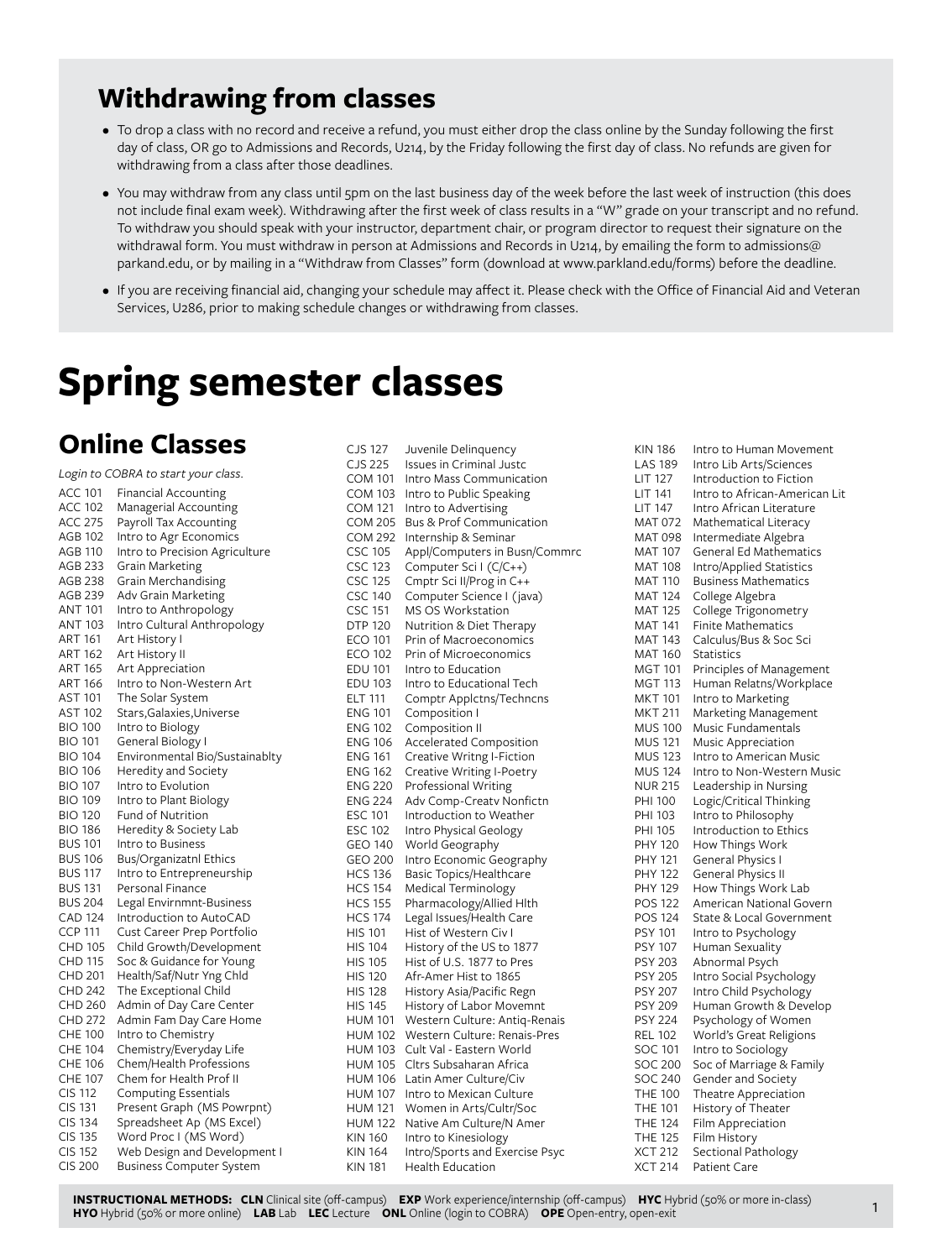# **Jan 14–Mar 8**

| <b>ACR 273</b>                   | Advanced Vehicle Systems                          |
|----------------------------------|---------------------------------------------------|
| <b>AFM 118</b>                   | Noise Vibr/Harshness Prin                         |
| <b>AFM 259</b>                   | Directed Co-Op IV (dealrshp)                      |
| AGB 155                          | Agricultural Salesmanship                         |
| AGB 201                          | Intro to Agr Mechan                               |
| AGB 213                          | Soil Fertility and Fertilizers                    |
| AGB 236                          | Agri Credit & Finance                             |
| AGB 290                          | Agri-Business Seminar                             |
| <b>CCP 111</b>                   | Cust Career Prep Portfolio                        |
| <b>CHD 115</b>                   | Soc & Guidance for Young                          |
| <b>CIS 131</b>                   | Present Graph (MS Powrpnt)                        |
| <b>CIS 297</b>                   | CSIT Job Seminar                                  |
| <b>CNH 255</b>                   | Advanced CNH Hydraulic System                     |
| <b>CNH 271</b>                   | <b>Advanced CNH Powertrains</b>                   |
| <b>CNH 291</b>                   | CNH Service Dept Implementatn                     |
| <b>COM 103</b>                   | Intro to Public Speaking                          |
| <b>COM 120</b>                   | Interpersonal Comm                                |
| <b>CSC 115</b>                   | Ntwk I-Routrs/Switches                            |
| <b>CSC 187</b>                   | 3D Computer Animation I                           |
| <b>DHG 236</b>                   | Ethics/Juris. Dent Pract                          |
| <b>DPE 235</b>                   | <b>Advanced Hydraulics</b>                        |
| <b>DPE 239</b>                   | Truck Suspnsn/Steerng/Brks                        |
| <b>DPE 254</b>                   | <b>Advanced Power Trains</b>                      |
| <b>DPE 259</b>                   | Servic Dept Implementatn                          |
| <b>EMS 115</b>                   | Paramedic III                                     |
| <b>FST 116</b>                   | Basic Ops Firefighter I                           |
| <b>GIS 111</b>                   | <b>Applied GIS</b>                                |
| <b>HCS 151</b>                   | Health Care Records Mgt                           |
| <b>HCS 154</b>                   | Medical Terminology                               |
| <b>HCS 155</b>                   | Pharmacology/Allied Hlth                          |
| <b>HCS 173</b>                   | Applied Electrocardiology                         |
| <b>HCS 174</b>                   | Legal Issues/Health Care                          |
| <b>HPI 110</b>                   | Foodservice Sanitation Cert                       |
| <b>HRT 255</b>                   | Landscape Graphic Design                          |
| HRT 256                          | Landscape Plant Design                            |
| <b>KIN 247</b>                   | Weight Training II                                |
| <b>LPN 118</b>                   | <b>Health Alterations I</b><br>Aseptic Techniques |
| <b>MAS 156</b><br><b>MAT 105</b> | Math/Elemen Teachers I                            |
| <b>MAT 131</b>                   | <b>Applied Mathematics</b>                        |
| <b>MKT 155</b>                   | Salesmanship                                      |
| PSY 101                          | Intro to Psychology                               |
| SOC 101                          | Intro to Sociology                                |
| SPA 102                          | Beginning Spanish II                              |
| <b>WLD 110</b>                   | Beginning Gas/Arc Welding                         |
| <b>WLD 112</b>                   | Gas Metal Arc Welding                             |
| <b>WLD 113</b>                   | Gas Tungsten Arc Welding                          |
| <b>XCT 212</b>                   | Sectional Pathology                               |
|                                  |                                                   |

# **Feb 4–May 9**

ACC 101 Financial Accounting ACC 102 Managerial Accounting ACR 131 Collisn Repair Wk Exp 1 AFD 110 Automotive Maint Light Repair AFD 211 Auto Work Experience AFD 272 Motorsport Work Exp I AFD 273 Motorsport Work Exp II AGB 191 Agri-Bus Work Exploratn AGB 209 Companion Animal Management AGB 291 Agri-Business Work Exper ANT 101 Intro to Anthropology ANT 103 Intro Cultural Anthropology ANT 105 Intro to Physical Anthro ARA 101 Beginning Arabic I ART 128 Digital Photography ART 145 Ceramics I ART 162 Art History II ART 165 Art Appreciation ART 245 Ceramics II AST 101 The Solar System AST 102 Stars,Galaxies,Universe AVI 111 Commercial UAS Ground School

| <b>BIO 100</b> | Intro to Biology                    |
|----------------|-------------------------------------|
| <b>BIO 101</b> | General Biology I                   |
| <b>BIO 104</b> | Environmental Bio/Sustainablty      |
| <b>BUS 101</b> | Intro to Business                   |
| <b>BUS 106</b> | Bus/Organizatnl Ethics              |
| <b>BUS 245</b> | <b>Business Communications</b>      |
| <b>BUS 264</b> | Introduction to Finance             |
| <b>CAD 124</b> | Introduction to AutoCAD             |
| <b>CAD 214</b> | Intro Revit Architecture            |
| <b>CAD 232</b> | <b>Advancd Microstation CAD</b>     |
| <b>CCS 098</b> | Critical Comp Skills I              |
| <b>CCS 099</b> | Critical Comp Skills II             |
| CHD 260        | Admin of Day Care Center            |
| <b>CHD 272</b> | Admin Fam Day Care Home             |
| <b>CHE 100</b> | Intro to Chemistry                  |
| <b>CIS 112</b> | <b>Computing Essentials</b>         |
| <b>CIS 134</b> | Spreadsheet Ap (MS Excel)           |
| <b>CIS 200</b> | <b>Business Computer System</b>     |
| CIS 231        | Sys Analysis, Design/Admin          |
| <b>CIS 298</b> | CSIT Work Experience                |
| <b>CIT 114</b> | Plumbing                            |
| <b>CIT 255</b> | Engineering Surveying               |
| CJS 127        | Juvenile Delinquency                |
| <b>CJS 218</b> | Internship and Seminar              |
| CJS 225        | <b>Issues in Criminal Justc</b>     |
| <b>COM 101</b> | Intro Mass Communication            |
| <b>COM 103</b> | Intro to Public Speaking            |
| COM 121        | Intro to Advertising                |
| <b>COM 181</b> | Communication Practicum             |
| <b>CSC 105</b> | Appl/Computers in Busn/Commrc       |
| <b>CSC 123</b> | Computer Sci I (C/C++)              |
| <b>CSC 125</b> | Cmptr Sci II/Prog in C++            |
| <b>CSC 127</b> | Intro to Comp (prog in C            |
| <b>CSC 128</b> | Intro to Linux                      |
| <b>CSC 130</b> | Intro Computer Networks             |
| <b>CSC 133</b> | PC Hardwr/OS Maintenance            |
| <b>CSC 155</b> | Systems Development I               |
| <b>CTC 110</b> | Beginning Computers                 |
| <b>ECO 101</b> | Prin of Macroeconomics              |
| <b>ECO 102</b> | Prin of Microeconomics              |
| <b>EDU 101</b> | Intro to Education                  |
| <b>EDU 103</b> | Intro to Educational Tech           |
| <b>EMS 110</b> | <b>Emergency Medical Technician</b> |
| <b>ENG 098</b> | Writing Skills Review I             |
| <b>ENG 099</b> | Writing Skills Review II            |
| <b>ENG 101</b> | Composition I                       |
| <b>ENG 102</b> | Composition II                      |
| <b>ENG 106</b> | Accelerated Composition             |
| <b>ENG 220</b> | Professional Writing                |
| ESC 102        | Intro Physical Geology              |
| ESL 076        | English for Academic Purposes       |
| <b>ESL 086</b> | Eng Lang Pronunciation              |
| ESL 087        | Eng Lang Conversation Prac          |
| <b>ESL 088</b> | Community English                   |
| EST 113        | Work Experience and Ethics          |
| <b>FRE 100</b> | Intro to Basic French I             |
| <b>FRE 102</b> | Beginning French II                 |
| <b>FRE 104</b> | Intermediate French II              |
| FYE 101        | Strategies for College Success      |
| GDS 110        | Typography I                        |
| GDS 272        | Interactive Design II               |
| GDS 292        | Graphic Design Studio               |
| <b>HCS 136</b> | Basic Topics/Healthcare             |
| <b>HIS 104</b> | History of the US to 1877           |
| <b>HIS 105</b> | Hist of U.S. 1877 to Pres           |
| <b>HIS 120</b> | Afr-Amer Hist to 1865               |
| <b>HIS 128</b> | History Asia/Pacific Regn           |
| <b>HIS 145</b> | History of Labor Movemnt            |
| <b>HPI 230</b> | Housekeeping/Facilities Mgt         |
| HPI 233        | Hospitality/Travel Marktng          |
| HPI 234        | Hospitality Industry Law            |
| HPI 237        | Food Standards and Prod III         |
| HPI 239        | Catering and Food Production        |
| <b>HUM 101</b> | Western Culture: Antiq-Renais       |
| <b>HUM 102</b> | Western Culture: Renais-Pres        |
| <b>HUM 103</b> | Cult Val - Eastern World            |

| <b>HUM 105</b> | Cltrs Subsaharan Africa       |
|----------------|-------------------------------|
| HUM 106        | Latin Amer Culture/Civ        |
| HUM 107        | Intro to Mexican Culture      |
| HUM 121        | Women in Arts/Cultr/Soc       |
| HUM 122        | Native Am Culture/N Amer      |
| KIN 103        | <b>Exercise Fitness</b>       |
| KIN 147        | Weight Training               |
| KIN 183        | First Aid and CPR             |
| <b>LAS 189</b> | Intro Lib Arts/Sciences       |
| <b>LIT 120</b> | Intro to Literature           |
| LIT 121        | Introduction to Poetry        |
| LIT 127        | Introduction to Fiction       |
| LIT 147        | Intro African Literature      |
| MAS 158        | Admin of Medication           |
| MAT 072        | Mathematical Literacy         |
| <b>MAT 098</b> | Intermediate Algebra          |
| <b>MAT 107</b> | General Ed Mathematics        |
| MAT 108        | Intro/Applied Statistics      |
| <b>MAT 110</b> | <b>Business Mathematics</b>   |
| MAT 124        | College Algebra               |
| MAT 125        | College Trigonometry          |
| <b>MAT 141</b> | <b>Finite Mathematics</b>     |
| <b>MAT 143</b> | Calculus/Bus & Soc Sci        |
| MAT 160        | Statistics                    |
| MGT 101        | Principles of Management      |
| MGT 113        | Human Relatns/Workplace       |
| <b>MKT 101</b> | Intro to Marketing            |
| MUS 100        | Music Fundamentals            |
| <b>MUS 123</b> | Intro to American Music       |
| <b>PHI 100</b> | Logic/Critical Thinking       |
| PHI 103        | Intro to Philosophy           |
| PHI 105        | Introduction to Ethics        |
| <b>PHY 121</b> | General Physics I             |
| PHY 141        | Mechanics                     |
| <b>POR 101</b> | Beginning Portuguese I        |
| <b>POS 122</b> | American National Govern      |
| <b>POS 124</b> | State & Local Government      |
| <b>PSY 101</b> | Intro to Psychology           |
| <b>PSY 203</b> | Abnormal Psych                |
| <b>PSY 207</b> | Intro Child Psychology        |
| PSY 209        | Human Growth & Develop        |
| <b>PSY 220</b> | <b>Educational Psychology</b> |
| <b>PSY 224</b> | Psychology of Women           |
| <b>REL 105</b> | Bible: New Testament          |
| SOC 101        | Intro to Sociology            |
| SOC 240        | Gender and Society            |
| SPA 100        | Intro to Basic Spanish I      |
| SPA 101        | Beginning Spanish I           |
| SPA 102        | Beginning Spanish II          |
| SPA 103        | Intermediate Spanish I        |
| SPA 104        | Intermediate Spanish II       |
| SPA 120        | Intro to Basic Spanish II     |
| SPA 220        | Spanish Converstn & Cultr     |
| THE 100        | Theatre Appreciation          |
| <b>THE 101</b> | History of Theater            |
| THE 124        | Film Appreciation             |
| <b>WLD 111</b> | Introduction to Welding       |
|                |                               |

# **Mar 11–May 9**

| <b>ACR 274</b> | Adv Refinish Techniques              |
|----------------|--------------------------------------|
| <b>ACR 274</b> | Adv Refinish Techniques              |
| AFD 295        | Service Shop Operations              |
| AFM 257        | Directed Co-Op II (dealrshp)         |
| ART 165        | Art Appreciation                     |
| <b>BIO 104</b> | Environmental Bio/Sustainablty       |
| <b>BIO 109</b> | Intro to Plant Biology               |
| <b>BIO 120</b> | <b>Fund of Nutrition</b>             |
| <b>BUS 101</b> | Intro to Business                    |
| CHD 242        | The Exceptional Child                |
| <b>CIS 298</b> | <b>CSIT Work Experience</b>          |
| CJS 101        | Intro Criminal Justice               |
| CNH 216        | <b>CNH Egpmnt Air Conditioning I</b> |
| CNH 219        | CNH Dealer Wrk Exp II                |
| COM 103        | Intro to Public Speaking             |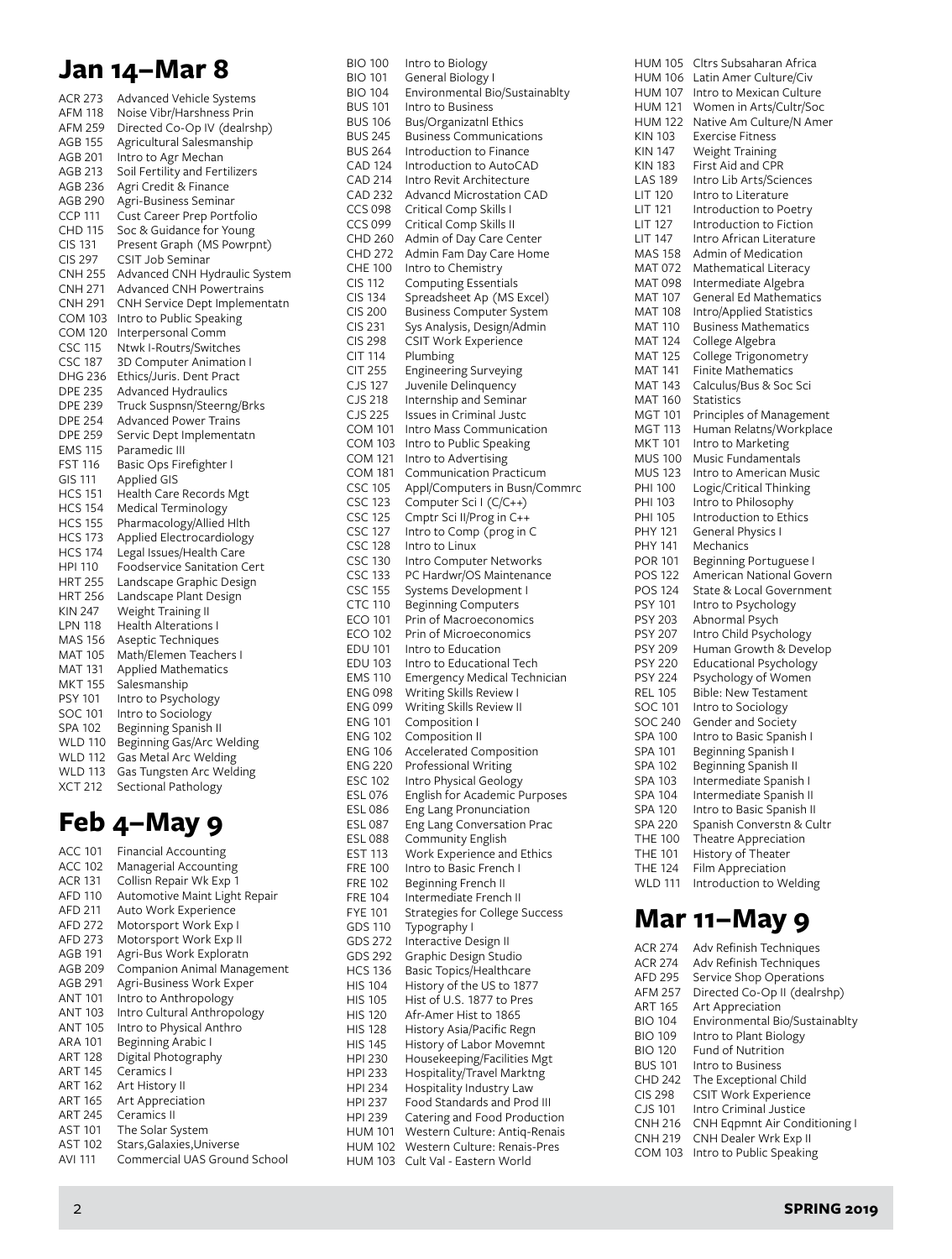| <b>COM 120</b> | Interpersonal Comm           |
|----------------|------------------------------|
| <b>COM 205</b> | Bus & Prof Communication     |
| <b>CSC 116</b> | Networking II-WAN Connect    |
| <b>CSC 188</b> | 3D Computer Animation II     |
| <b>DHG 235</b> | Seminar IV                   |
|                |                              |
| <b>DPE 217</b> | Diesel Work Exper II         |
| <b>DPE 234</b> | Vehicular Air Conditioning I |
| <b>ECO 101</b> | Prin of Macroeconomics       |
| <b>ECO 102</b> | Prin of Microeconomics       |
| EMS 111        | Foundations of Paramedicine  |
| <b>EMS 238</b> | Paramedic Field Internship   |
| <b>EST 113</b> | Work Experience and Ethics   |
| <b>FST 132</b> | Basic Ops Firefighter II     |
| <b>GIS 115</b> |                              |
|                | Remote Sensing Applications  |
| <b>HCS 136</b> | Basic Topics/Healthcare      |
| <b>HCS 153</b> | Phlebotomy Skills            |
| <b>HCS 154</b> | Medical Terminology          |
| <b>HCS 155</b> | Pharmacology/Allied Hlth     |
| <b>HCS 174</b> | Legal Issues/Health Care     |
| <b>HIS 101</b> | Hist of Western Civ I        |
| <b>HRT 119</b> | Landscape Constrct/Maint     |
| <b>HRT 257</b> | Horticultural Bus Mgt        |
| <b>KIN 103</b> | <b>Exercise Fitness</b>      |
| <b>KIN 141</b> | Beginning Basketball         |
|                |                              |
| KIN 147        | Weight Training              |
| <b>KIN 161</b> | Basketball                   |
| LPN 118        | <b>Health Alterations I</b>  |
| <b>LPN 132</b> | Licensure Preparation        |
| <b>MAS 158</b> | Admin of Medication          |
| MAT 106        | Math/Elemntry Teachers II    |
| <b>MAT 108</b> | Intro/Applied Statistics     |
| <b>MUS 121</b> | Music Appreciation           |
| <b>MUS 123</b> | Intro to American Music      |
| <b>MUS 124</b> | Intro to Non-Western Music   |
| <b>POS 122</b> | American National Govern     |
|                |                              |
| PSY 101        | Intro to Psychology          |
| <b>PSY 209</b> | Human Growth & Develop       |
| SOC 101        | Intro to Sociology           |
| <b>SPA 103</b> | Intermediate Spanish I       |
| <b>THE 100</b> | Theatre Appreciation         |
| <b>THE 101</b> | History of Theater           |
| <b>THE 124</b> | Film Appreciation            |
| <b>WLD 112</b> | Gas Metal Arc Welding        |
| <b>WLD 213</b> | Adv Gas Tungsten Arc Weld    |
| <b>XCT 214</b> | Patient Care                 |
|                |                              |

# **Final Examination Schedule May 10-16**

# DAY CLASSES

# **If your first class meeting**

| Monday at 7 a.m.             |
|------------------------------|
| Monday at 8 a.m.             |
| Monday at 9 a.m.             |
| Monday at 10 a.m.            |
| Monday at 11 a.m.            |
| Monday at 12 noon            |
| Monday at 1 p.m.             |
| Monday at 2 p.m.             |
| Monday at 3 p.m. or 4 p.m.   |
| Tuesday at 7 a.m.            |
| Tuesday at 8 a.m.            |
| Tuesday at 9 a.m. or 10 a.m. |
| Tuesday at 11 a.m.           |
| Tuesday at 12 noon           |
| Tuesday at 1 p.m.            |
| Tuesday at 2 p.m.            |
| Tuesday at 3 p.m.            |
| Tuesday at 4 p.m.            |
| Any day class after Tuesday  |

#### **during the week is: The final exam will be held:**

| Monday at 7 a.m.             | 8–10 a.m. Tues.                     | May 14 |
|------------------------------|-------------------------------------|--------|
| Monday at 8 a.m.             | 8–10 a.m. Mon.                      | May 13 |
| Monday at 9 a.m.             | 8–10 a.m. Wed.                      | May 15 |
| Monday at 10 a.m.            | 8-10 a.m. Thurs.                    | May 16 |
| Monday at 11 a.m.            | 11 a.m. $-1$ p.m. $\dots$ . Mon.    | May 13 |
| Monday at 12 noon            | 11 a.m. $-1$ p.m. $\dots$ . Wed.    | May 15 |
| Monday at 1 p.m.             | 11 a.m. $-1$ p.m. $\dots$ . Tues.   | May 14 |
| Monday at 2 p.m.             | 2–4 p.m. $\dots \dots$ . Tues.      | May 14 |
| Monday at 3 p.m. or 4 p.m.   | 2-4 p.m. Mon.                       | May 13 |
| Tuesday at 7 a.m.            | 8-10 a.m. Mon.                      | May 13 |
| Tuesday at 8 a.m.            | 8-10 a.m. Tues.                     | May 14 |
| Tuesday at 9 a.m. or 10 a.m. | 8-10 a.m. Fri.                      | May 10 |
| Tuesday at 11 a.m.           | 11 a.m. $-1$ p.m. $\ldots$ . Thurs. | May 16 |
| Tuesday at 12 noon           | 11 $a.m.-1 p.m. \ldots$ . Fri.      | May 10 |
| Tuesday at 1 p.m.            | 2–4 p.m. Wed.                       | May 15 |
| Tuesday at 2 p.m.            | 2-4 p.m. Thurs.                     | May 16 |
| Tuesday at 3 p.m.            | 2-4 p.m. Wed.                       | May 15 |
| Tuesday at 4 p.m.            | 2–4 p.m. $\dots \dots$ . Thurs.     | May 16 |
| Any day class after Tuesday  | 2-4 p.m. Fri.                       | May 10 |

# EVENING CLASSES

#### **If your first class meeting during the week is: The final exam will be held:**

**All evening finals (5 p.m. or later) will be at the regular class time.**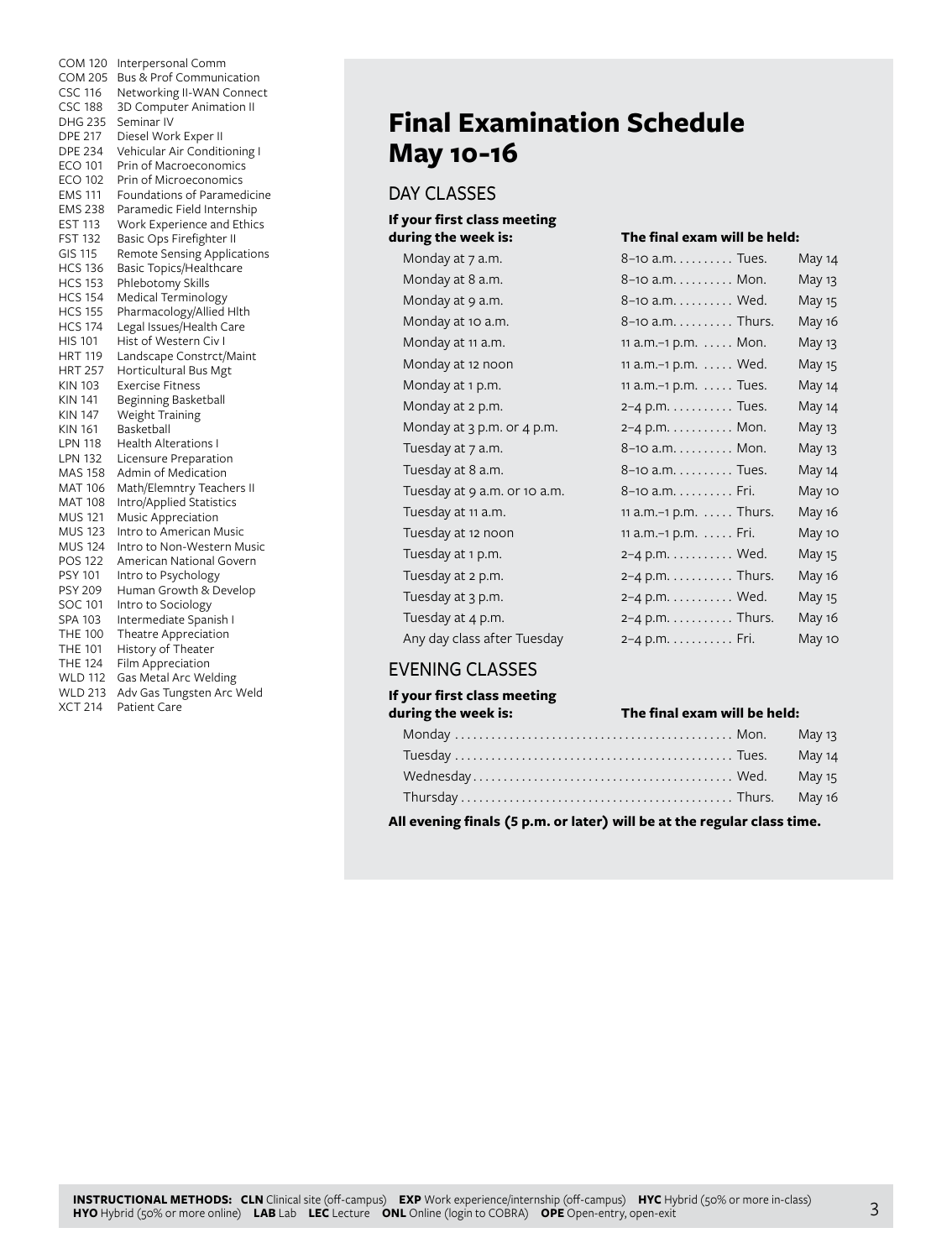# ACC Accounting

# **ACC 101 Financial Accounting (4.00 hrs.)**

**Additional course fee:** \$12.00

**Prerequisite:** CCS 099 placement or CCS 098 with a grade of C or higher.

**All sections:** Online "W" sections require proctored exams contact instructor

| 001 | LEC.     | 9:00A-10:50A  | <b>MW</b> | $1/14 - 5/9$ | B <sub>2</sub> 13 |
|-----|----------|---------------|-----------|--------------|-------------------|
| 002 | I FC.    | 10:00A-11:50A | ΤR        | $1/14 - 5/9$ | B213              |
| 003 | I FC.    | 11:00A-12:50P | <b>MW</b> | $1/14 - 5/9$ | B213              |
|     | 051W ONL |               |           | $1/14 - 5/9$ | <b>TBA</b>        |
|     | 052W ONL |               |           | $1/14 - 5/9$ | <b>TBA</b>        |
| 201 | I FC.    | 1:00P-3:10P   | TR        | $2/4 - 5/9$  | B213              |
|     | 251W ONL |               |           | $2/4 - 5/9$  | <b>TBA</b>        |
|     | 252W ONL |               |           | $2/4 - 5/9$  | <b>TBA</b>        |

# **ACC 102 Managerial Accounting (3.00 hrs.) Additional course fee:** \$9.00

#### **Prerequisite:** ACC 101.

| 001 | I EC.           | $9:00A - 9:50A$   | MWF | $1/14 - 5/9$ | B <sub>223</sub> |
|-----|-----------------|-------------------|-----|--------------|------------------|
| 002 | LEC             | 10:00A-10:50A MWF |     | $1/14 - 5/9$ | B <sub>223</sub> |
|     | 051W ONL        |                   |     | $1/14 - 5/9$ | TBA              |
|     | <b>251W ONL</b> |                   |     | $2/4 - 5/9$  | TBA              |
|     |                 |                   |     |              |                  |

#### **ACC 117 Accounting & Bookkeeping (3.00 hrs.) Additional course fee:** \$9.00

**Prerequisite:** CCS 098 placement .

|                        | <b>Prefequisite:</b> CC3 096 placement.                                     |          |          |                  |
|------------------------|-----------------------------------------------------------------------------|----------|----------|------------------|
|                        | 001 LEC 1:00P-2:15P MW                                                      |          | 1/14–5/9 | B <sub>213</sub> |
|                        | ACC 201 Intermediate Accounting (4.00 hrs.)                                 |          |          |                  |
|                        | <b>Additional course fee: \$12.00</b>                                       |          |          |                  |
| Prerequisite: ACC 101. |                                                                             |          |          |                  |
|                        | 001H HYO 6:00P-8:50P                                                        | <b>W</b> | 1/14–5/9 | B <sub>223</sub> |
|                        | ACC 275 Payroll Tax Accounting (3.00 hrs.)<br>Additional course fee: \$9.00 |          |          |                  |

#### **Additional course fee:** \$9.00 **Prerequisite:** ACC 101 or ACC 117.

051W ONL 1/14–5/9 TBA

# ACR Automotive Collision Repair

|                        |            | ACR 130 Unibdy Cons/Estim/Meas Prn (4.00 hrs.)<br><b>Additional course fee: \$260.00</b>                                                                                |                   |                  |
|------------------------|------------|-------------------------------------------------------------------------------------------------------------------------------------------------------------------------|-------------------|------------------|
|                        |            | Prerequisite: approval of program director or department chair<br>and concurrent enrollment in ACR 131 and ACR 133.                                                     |                   |                  |
|                        |            | 001 LEC 9:00A-11:20A TR                                                                                                                                                 | 1/14–5/9          | T <sub>140</sub> |
|                        |            | ACR 131 Collisn Repair Wk Exp 1 (2.00 hrs.)<br>Additional course fee: \$80.00<br><b>Prerequisite:</b> concurrent enrollment in ACR 130                                  |                   |                  |
|                        | 201F FXP   |                                                                                                                                                                         | $2/4 - 5/9$       | <b>TBA</b>       |
| 001                    | <b>LEC</b> | ACR 133 Unibody Collision Repair (4.00 hrs.)<br>Additional course fee: \$260.00<br><b>Prerequisite:</b> concurrent enrollment in ACR 130 and ACR 131.<br>1:00P-3:45P TR | $1/14 - 5/9$ T140 |                  |
| Prerequisite: ACR 131. | 001E EXP   | ACR 134 Collisn Repair Wk Exp 2 (2.00 hrs.)<br><b>Additional course fee: \$80.00</b>                                                                                    | 1/14–5/9          | <b>TBA</b>       |
|                        |            | ACR 136 Collisn Repair Wk Exp 3 (2.00 hrs.)<br><b>Additional course fee: \$80.00</b><br><b>Prerequisite:</b> ACR 131 and ACR 134.                                       |                   |                  |
|                        | 001E EXP   |                                                                                                                                                                         | 1/14–5/9          | <b>TBA</b>       |

# **ACR 137 Vehicle Prep/Top Coat App (4.00 hrs.)**

**Additional course fee:** \$260.00

**Prerequisite:** ACR 130 or approval of instructor or department chair.

|                                        | . |  |                  |
|----------------------------------------|---|--|------------------|
| $1/14 - 5/9$<br>001 LEC 9:00A-12:40P F |   |  | T <sub>143</sub> |

| Prerequisite: ACR 130. | ACR 154 Collisn Repair Mech Analy (4.00 hrs.)<br><b>Additional course fee:</b> \$260.00                                                                     |  |      |
|------------------------|-------------------------------------------------------------------------------------------------------------------------------------------------------------|--|------|
|                        | 001 LEC 9:00A-11:20A MW 1/14-5/9                                                                                                                            |  | T140 |
|                        | ACR 155 Custom Auto Upholstery (3.00 hrs.)<br><b>Additional course fee:</b> \$120.00<br>Prerequisite: CCS 098 placement.<br>001 LEC 7:00P-9:20P TR 1/14-5/9 |  | T142 |
|                        | <b>Note:</b> 2 hours lab TBA per week.<br>ACR 273 Advanced Vehicle Systems (2.50 hrs.)<br>$\bm{\mathsf{Additional}}$ course fee: $\$162.50$                 |  |      |
| department chair.      | <b>Prerequisite:</b> ACR 116 or approval of instructor or<br>101 LEC 1:00P-3:45P MW 1/14-3/8                                                                |  | T143 |
|                        | ACR 274 Adv Refinish Techniques (4.00 hrs.)                                                                                                                 |  |      |

# **Additional course fee:** \$260.00

**Prerequisite:** Prerequisite: ACR 137 or approval of instructor or department chair.

301 LEC 1:20P–4:05P MW 3/11–5/9 T146

# AFD Automotive

# **AFD 110 Automotive Maint Light Repair (4.00 hrs.) Additional course fee:** \$84.00

201 LEC 6:30P–9:45P MW 2/4–5/9 T111 **Note:** This course uses an electronic text book. Computer and Internet access outside of class time will be required.

### **AFD 111 Auto Powertrain Maint & Light (7.00 hrs.) Additional course fee:** \$147.00

001 LEC 6:30P–9:25P MTW 1/14–5/9 T110 **Note:** This course uses an electronic text book. Computer and Internet access outside of class time will be required.

# **AFD 115 Basic Chassis Elect Syst (7.00 hrs.) Additional course fee:** \$147.00

**Prerequisite:** AFD 110 or department chair approval. **All sections:** This course uses an electronic text book. Computer and Internet access outside of class time will be required. 001 LEC 2:00P–4:50P MTW 1/14–5/9 T111

# **AFD 119 Chassis Elec Syst Acces (4.00 hrs.)**

### **Additional course fee:** \$84.00

**Prerequisite:** AFD 110, AFD 115 and AFD 117, or department chair approval.

| OO1 | I FC. | 8:00A-10:50A    | M  | $1/14 - 5/9$ | T <sub>143</sub> |
|-----|-------|-----------------|----|--------------|------------------|
|     | I AR  | 11:00A-12:50P   | M  | $1/14 - 5/9$ | T <sub>143</sub> |
| 002 | I EC. | $8:00A - 9:50A$ | M  | $1/14 - 5/9$ | T <sub>143</sub> |
|     | I EC. | $8:00A - 8:50A$ | т. | $1/14 - 5/9$ | T <sub>143</sub> |
|     | I AR  | $9:00A-10:50A$  |    | $1/14 - 5/9$ | T <sub>143</sub> |
|     |       |                 |    |              |                  |

#### **AFD 211 Auto Work Experience (2.00 hrs.) Additional course fee:** \$42.00

# **Prerequisite:** AFD 110, AFD 111, AFD 113, and AFD 210 or

department chair approval. 201E EXP 2/4–5/9 TBA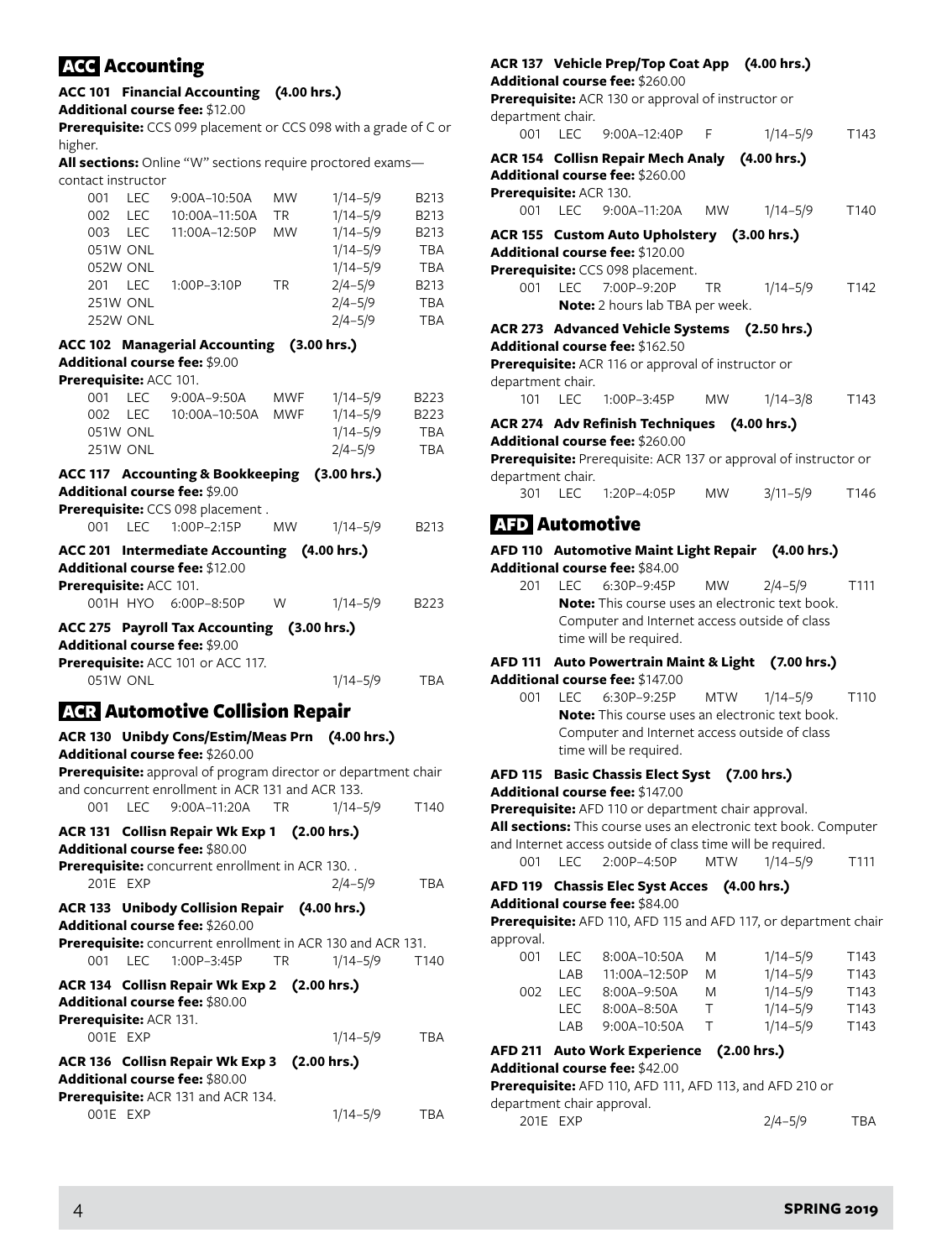# **AFD 231 Fuel/Emissions Diagnosis (4.00 hrs.)**

#### **Additional course fee:** \$84.00

**Prerequisite:** AFD 110, AFD 113 and AFD 115, or department chair approval.

| 001 | I EC. | $8:00A-10:50A$  | W  | $1/14 - 5/9$ | T <sub>117</sub> |
|-----|-------|-----------------|----|--------------|------------------|
|     | I AR  | 11:00A-12:50P   | W  | $1/14 - 5/9$ | T <sub>117</sub> |
| 002 | I FC. | $8:00A - 9:50A$ | W  | $1/14 - 5/9$ | T <sub>117</sub> |
|     | I EC. | $8:00A - 8:50A$ | R. | $1/14 - 5/9$ | T <sub>117</sub> |
|     | I AR  | 9:00A-10:50A    | R  | $1/14 - 5/9$ | T <sub>117</sub> |

### **AFD 272 Motorsport Work Exp I (2.00 hrs.)**

**Additional course fee:** \$42.00

**Prerequisite:** AFD 210 and AFD 298, or department chair approval. 201E EXP 2/4–5/9 TBA

# **AFD 273 Motorsport Work Exp II (2.00 hrs.)**

**Additional course fee:** \$42.00

**Prerequisite:** AFD 210 and AFD 298, or department chair approval. 201E EXP 2/4–5/9 TBA

#### **AFD 295 Service Shop Operations (3.00 hrs.) Additional course fee:** \$63.00

**Prerequisite:** AFD 119 and AFD 231 or approval of instructor or department chair.

| 301 | <b>LEC</b> | 6:00P–9:50P | <b>MW</b> | $3/11 - 5/9$ | T <sub>117</sub> |
|-----|------------|-------------|-----------|--------------|------------------|
|     | 302 LEC    | 6:00P–9:50P | M         | $3/11 - 5/9$ | T <sub>117</sub> |
|     | I AR-      | 6:00P-9:50P |           | $3/11 - 5/9$ | T <sub>117</sub> |

#### **AFD 298 Motorsport Chassis Anlys (5.00 hrs.) Additional course fee:** \$105.00

|     |      | <b>Prerequisite:</b> AFD 297 or department chair approval |              |                  |
|-----|------|-----------------------------------------------------------|--------------|------------------|
| 001 |      | LEC 10:00A-11:50A W                                       | 1/14–5/9     | T <sub>117</sub> |
|     | LAB. | 10:00A-4:00P                                              | $1/14 - 5/9$ | T <sub>110</sub> |

# AFM Automotive Ford Asset Program

# **ALL AFM COURSES: FORD ASSET STUDENTS ONLY.**

# **AFM 112 Manual Transmissns/Drivtrns (4.00 hrs.) Additional course fee:** \$80.00

**Prerequisite:** CCS 098 placement

|                        |      | <b>Figrequisite.</b> CCJ 070 placement.        |           |                |            |
|------------------------|------|------------------------------------------------|-----------|----------------|------------|
| 401                    |      | LEC 8:00A-11:40A MTWRF 3/11-4/8                |           |                | T118       |
|                        | LAB  | 1:00P-3:05P                                    |           | MTWR 3/11-4/8  | T118       |
|                        |      | AFM 117 Comptr Controls/Scan Tools (4.00 hrs.) |           |                |            |
|                        |      | Additional course fee: \$80.00                 |           |                |            |
| Prerequisite: AFM 115. |      |                                                |           |                |            |
| 401                    | LEC  | 8:00A-11:50A MTWR 1/14-2/8                     |           |                | T118       |
|                        |      | LEC 1:00P-3:00P                                | <b>MW</b> | $1/14 - 2/8$   | T118       |
|                        |      | AFM 118 Noise Vibr/Harshness Prin (2.00 hrs.)  |           |                |            |
|                        |      | Additional course fee: \$40.00                 |           |                |            |
|                        |      | Prerequisite: CCS 098 placement.               |           |                |            |
| 101                    |      | LEC 8:00A-1:30P                                | F         | $1/14 - 3/8$   | T118       |
|                        |      | AFM 153 Brakes and Abs (4.00 hrs.)             |           |                |            |
|                        |      | <b>Additional course fee: \$80.00</b>          |           |                |            |
|                        |      | Prerequisite: CCS 098 placement.               |           |                |            |
| 401                    |      | LEC 8:00A-11:45A MTWR 2/11-3/8                 |           |                | T118       |
|                        |      | LAB 1:00P-2:50P MW                             |           | $2/11 - 3/8$   | T118       |
|                        |      | AFM 233 Automatic Transmissions (5.00 hrs.)    |           |                |            |
|                        |      | <b>Additional course fee: \$100.00</b>         |           |                |            |
|                        |      | Prerequisite: CCS 098 placement.               |           |                |            |
| 401H HYC               |      |                                                |           | 3/15-4/24      | <b>TBA</b> |
|                        | HYC. | 8:00A-11:40A                                   |           | MTWRF 4/9-4/24 | T118       |

HYC 1:00P–3:45P MTWR 4/9–4/24 T118

### **AFM 257 Directed Co-Op II (dealrshp) (2.00 hrs.) Additional course fee:** \$60.00

**Prerequisite:** approval of the ASSET program director, or department chair.

| 301E EXP | $3/11 - 5/9$ | TBA |
|----------|--------------|-----|
|          |              |     |

#### **AFM 259 Directed Co-Op IV (dealrshp) (2.00 hrs.) Additional course fee:** \$60.00

**Prerequisite:** approval of the ASSET program director, or department chair. 101E EXP

| $1/14 - 3/8$ | TBA |
|--------------|-----|
|--------------|-----|

# **AFM 270 Diesel Engine Operations (3.00 hrs.) Additional course fee:** \$63.00

**Prerequisite:** credit or concurrent enrollment in AFD 115 or AFM 115 and AFD 132 or AFM 132, and Ford Certification STST area 32 and 34, or approval of instructor or department chair.

|  | 401 LEC 8:00A-11:40A | MTWRF 4/25-5/9 | T118             |
|--|----------------------|----------------|------------------|
|  | LAB 1:00P-2:50P      | MTWRF 4/25-5/9 | T <sub>118</sub> |

# AGB Agriculture

| AGB 101 Intro to Animal Science (4.00 hrs.) |            |                                                                               |            |              |             |
|---------------------------------------------|------------|-------------------------------------------------------------------------------|------------|--------------|-------------|
|                                             |            | Additional course fee: \$40.00                                                |            |              |             |
|                                             |            | Prerequisite: CCS 099 placement or CCS 098 with a grade of C                  |            |              |             |
| or higher                                   |            | 001H HYC 1:00P-2:50P                                                          | $\top$     | $1/14 - 5/9$ | <b>B124</b> |
|                                             |            | AGB 102 Intro to Agr Economics (4.00 hrs.)                                    |            |              |             |
|                                             |            | Additional course fee: \$40.00                                                |            |              |             |
| higher.                                     |            | Prerequisite: CCS 099 placement or CCS 098 with a grade of C or               |            |              |             |
| 001                                         | <b>LEC</b> | 1:00P-2:50P                                                                   | <b>MW</b>  | $1/14 - 5/9$ | <b>B134</b> |
| 051W ONL                                    |            |                                                                               |            | $1/14 - 5/9$ | <b>TBA</b>  |
|                                             |            | AGB 104 Intro Horticultural Scie (4.00 hrs.)                                  |            |              |             |
|                                             |            | Additional course fee: \$60.00                                                |            |              |             |
|                                             |            | Prerequisite: CCS 099 placement or CCS 098 with a grade of C or               |            |              |             |
| higher.<br>001H HYC                         |            | 10:00A-11:50A                                                                 | <b>MW</b>  | $1/14 - 5/9$ | W120        |
|                                             |            |                                                                               |            |              |             |
|                                             |            | AGB 105 Agri Applic of Computer (3.00 hrs.)<br>Additional course fee: \$15.00 |            |              |             |
|                                             |            | Prerequisite: CCS 099 placement or CCS 098 with a grade of C or               |            |              |             |
| higher.                                     |            |                                                                               |            |              |             |
| 001H HYC                                    |            | 12:00P-12:50P                                                                 | <b>MW</b>  | $1/14 - 5/9$ | W112        |
| 002H HYC                                    |            | $8:00A - 8:50A$                                                               | <b>MW</b>  | $1/14 - 5/9$ | W112        |
|                                             |            | AGB 110 Intro to Precision Agriculture (1.00 hrs.)                            |            |              |             |
|                                             |            | Additional course fee: \$10.00                                                |            |              |             |
| 051W ONL                                    |            |                                                                               |            | $1/14 - 5/9$ | <b>TBA</b>  |
|                                             |            | AGB 133 Intro to Agr Mkt/Stand (3.00 hrs.)                                    |            |              |             |
|                                             |            | Additional course fee: \$30.00                                                |            |              |             |
| higher.                                     |            | Prerequisite: CCS 099 placement or CCS 098 with a grade of C or               |            |              |             |
| 001                                         | <b>LEC</b> | 10:00A-10:50A                                                                 | <b>MW</b>  | 1/14-5/9     | W110        |
|                                             | I AR       | 10:00A-11:50A                                                                 | R          | $1/14 - 5/9$ | W110        |
|                                             |            | AGB 135 Agr Bus Management (4.00 hrs.)                                        |            |              |             |
|                                             |            | Additional course fee: \$40.00                                                |            |              |             |
|                                             |            | Prerequisite: CCS 099 placement or CCS 098 with a grade of C or               |            |              |             |
| higher.                                     |            |                                                                               |            |              |             |
|                                             |            | 001 LEC 1:00P-2:50P                                                           | <b>MW</b>  | $1/14 - 5/9$ | B124        |
|                                             |            | AGB 155 Agricultural Salesmanship (3.00 hrs.)                                 |            |              |             |
|                                             |            | Additional course fee: \$30.00                                                |            |              |             |
|                                             |            | Prerequisite: CCS 098 placement.                                              |            |              |             |
| 101                                         | LEC        | 11:00A-12:50P                                                                 | <b>MWF</b> | $1/14 - 3/8$ | B124        |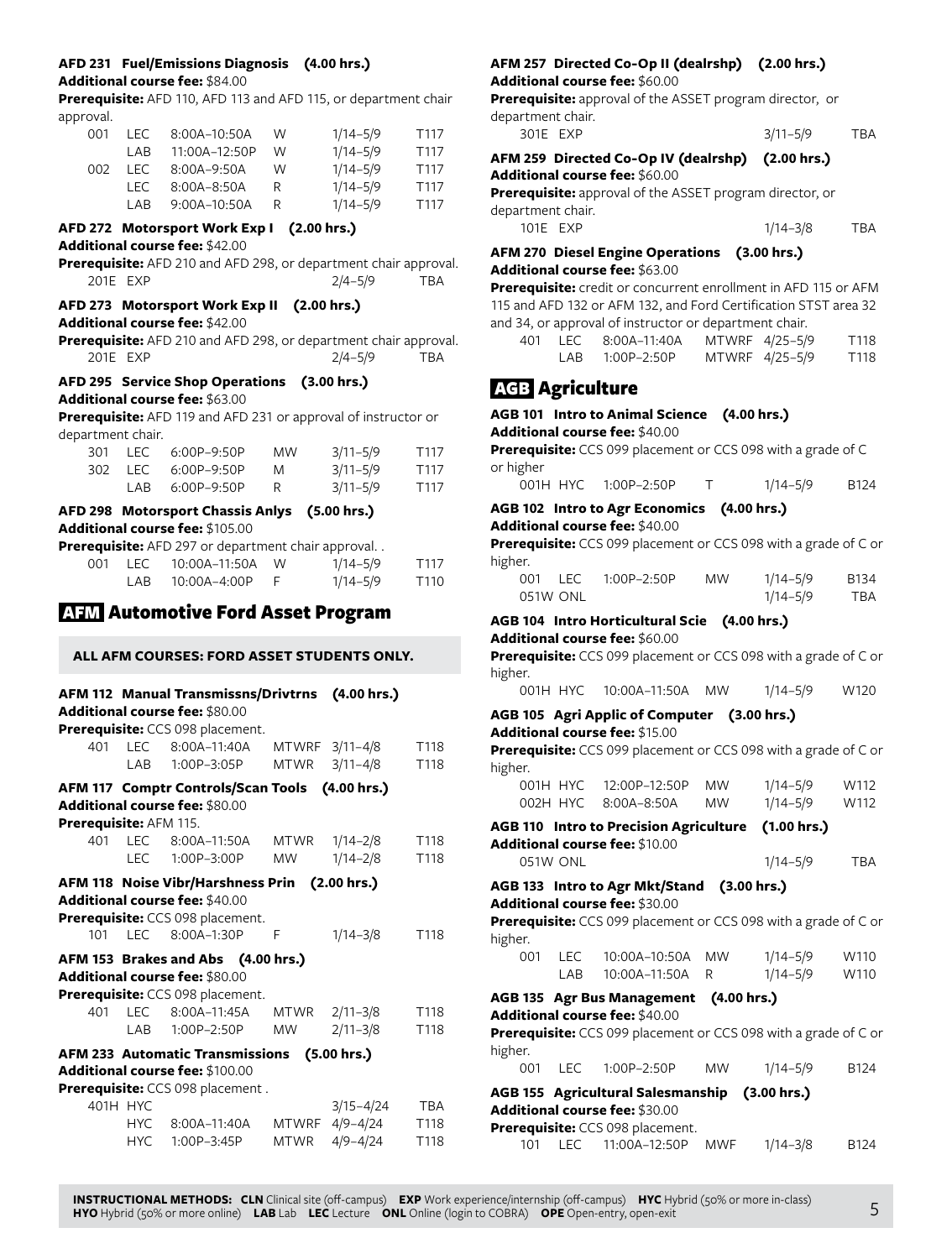# **AGB 191 Agri-Bus Work Exploratn (2.00 hrs.)**

**Additional course fee:** \$20.00

|                        |            | Prerequisite: CCS 098 placement.                                |             |               |            |
|------------------------|------------|-----------------------------------------------------------------|-------------|---------------|------------|
| 001E EXP               |            |                                                                 |             | $1/14 - 5/9$  | TBA        |
|                        |            | Note: Completion of 15 semester hours of col-                   |             |               |            |
|                        |            | lege credit within the program area in which                    |             |               |            |
|                        |            | placement is desired.                                           |             |               |            |
| 201E                   | <b>EXP</b> |                                                                 |             | $2/4 - 5/9$   | <b>TBA</b> |
|                        |            | Note: Completion of 15 semester hours of col-                   |             |               |            |
|                        |            | lege credit within the program area in which                    |             |               |            |
|                        |            | placement is desired.                                           |             |               |            |
|                        |            |                                                                 |             |               |            |
|                        |            | <b>AGB 200 Intro to Soil Science</b>                            | (4.00 hrs.) |               |            |
|                        |            | Additional course fee: \$40.00                                  |             |               |            |
|                        |            | Prerequisite: CCS 099 placement or CCS 098 with a grade of C or |             |               |            |
| higher.                |            |                                                                 |             |               |            |
| 001                    | <b>LEC</b> | 9:00A-9:50A                                                     | MWF         | $1/14 - 5/9$  | W115       |
|                        | LAB        | 8:00A-9:50A                                                     | Τ           | $1/14 - 5/9$  | W115       |
| 002                    | LEC        | 10:00A-10:50A                                                   | MWF         | $1/14 - 5/9$  | W115       |
|                        | LAB        | 10:00A-11:50A                                                   | Т           | $1/14 - 5/9$  | W115       |
|                        |            |                                                                 |             |               |            |
|                        |            | <b>AGB 201 Intro to Agr Mechan</b>                              | (3.00 hrs.) |               |            |
|                        |            | Additional course fee: \$15.00                                  |             |               |            |
|                        |            | Prerequisite: CCS 099 placement or CCS 098 with a grade of C or |             |               |            |
| higher.                |            |                                                                 |             |               |            |
| 101                    | <b>LEC</b> | 1:00P-3:25P                                                     | <b>MWF</b>  | $1/14 - 3/8$  | W110       |
|                        | LAB        | 1:00P-3:25P                                                     | <b>MWF</b>  | $1/14 - 3/8$  | W111       |
|                        |            | <b>AGB 213 Soil Fertility and Fertilizers</b>                   |             | (3.00 hrs.)   |            |
|                        |            | Additional course fee: \$30.00                                  |             |               |            |
| Prerequisite: AGB 200. |            |                                                                 |             |               |            |
|                        | 101H HYO   | 8:00A-8:50A                                                     | <b>MW</b>   | $1/14 - 3/8$  | W110       |
|                        | <b>HYO</b> | 8:00A-9:50A                                                     | F           | $1/14 - 3/8$  | W110       |
|                        |            |                                                                 |             |               |            |
|                        |            | AGB 215 Applications of GIS in Ag (3.00 hrs.)                   |             |               |            |
|                        |            | Additional course fee: \$21.00                                  |             |               |            |
|                        |            | Prerequisite: CCS 098 placement.                                |             |               |            |
|                        |            | 401H HYC 1:00P-2:50P                                            | ΤR          | $1/14 - 4/11$ | W112       |
|                        |            | <b>AGB 219 Precision Hardware Systems</b>                       |             | (2.00 hrs.)   |            |
|                        |            | Addtional course fee: \$20.00                                   |             |               |            |
|                        | 401H HYC   | 10:00A-10:50A                                                   | R           | $1/14 - 4/12$ | W112       |
|                        | <b>HYC</b> |                                                                 | F           | $1/14 - 4/12$ |            |
|                        |            | 10:00A-11:50A                                                   |             |               | W111       |
|                        |            | AGB 233 Grain Marketing (3.00 hrs.)                             |             |               |            |
|                        |            | Additional course fee: \$30.00                                  |             |               |            |
|                        |            | Prerequisite: CCS 098 placement.                                |             |               |            |
| 051W ONL               |            |                                                                 |             | $1/14 - 5/9$  | <b>TBA</b> |
|                        |            |                                                                 |             |               |            |
|                        |            | AGB 236 Agri Credit & Finance (2.00 hrs.)                       |             |               |            |
|                        |            | Additional course fee: \$20.00                                  |             |               |            |
| Prerequisite: AGB 102. |            |                                                                 |             |               |            |
|                        |            | 101H HYC 9:00A-9:50A                                            | MW          | $1/14 - 3/8$  | W110       |
|                        |            | <b>AGB 238 Grain Merchandising</b>                              | (3.00 hrs.) |               |            |
|                        |            | <b>Additional course fee: \$30.00</b>                           |             |               |            |
|                        |            | Prerequisite: CCS 098 placement.                                |             |               |            |
| 051W ONL               |            |                                                                 |             | $1/14 - 5/9$  | TBA        |
|                        |            |                                                                 |             |               |            |
|                        |            | AGB 239 Adv Grain Marketing (2.00 hrs.)                         |             |               |            |
|                        |            | Additional course fee: \$20.00                                  |             |               |            |
|                        |            | Prerequisite: AGB 233 or approval of instructor or              |             |               |            |
| department chair.      |            |                                                                 |             |               |            |
| 051W ONL               |            |                                                                 |             | $1/14 - 5/9$  | TBA        |
|                        |            | AGB 290 Agri-Business Seminar (1.00 hrs.)                       |             |               |            |
|                        |            | <b>Additional course fee: \$10.00</b>                           |             |               |            |
|                        |            |                                                                 |             |               |            |
|                        |            | Prerequisite: CCS 098 placement.                                |             |               |            |
| 101                    |            | LEC 8:00A-9:50A                                                 | R           | $1/14 - 3/8$  | W115       |

**Note:** For agriculture and horticulture students.

### **AGB 291 Agri-Business Work Exper (4.00 hrs.) Additional course fee:** \$40.00

**Prerequisite:** CCS 098 placement.

|          | $\mathbf{r}$ equisite. $\mathop{\text{CCS}}$ 070 placement. |              |            |  |  |
|----------|-------------------------------------------------------------|--------------|------------|--|--|
| 001E EXP |                                                             | $1/14 - 5/9$ | <b>TBA</b> |  |  |
|          | Note: Completion of 45 semester hours of col-               |              |            |  |  |
|          | lege credit within the program area in which                |              |            |  |  |
|          | placement is desired.                                       |              |            |  |  |
| 201F FXP |                                                             | $2/4 - 5/9$  | <b>TBA</b> |  |  |
|          | Note: Completion of 45 semester hours of col-               |              |            |  |  |
|          | lege credit within the program area in which                |              |            |  |  |

# ALW Applied Learning Writing

placement is desired.

**ALW 199 Bridge to College Composition (3.00 hrs.) Additional course fee:** \$9.00 **Prerequisite:** ENG 099 placement and CCS 099 placement or higher; concurrent enrollment in ENG 101.

007R LEC 11:00A–11:50A MWF 1/14–5/9 B119

# ANT Anthropology

| ANT 101 Intro to Anthropology (3.00 hrs.) |  |
|-------------------------------------------|--|
| <b>Additional course fee: \$12.00</b>     |  |
|                                           |  |

| Prerequisite: ENG 099 placement. |       |               |            |              |                  |  |
|----------------------------------|-------|---------------|------------|--------------|------------------|--|
| OO1.                             | LEC   | 9:00A-9:50A   | <b>MWF</b> | $1/14 - 5/9$ | D <sub>151</sub> |  |
| 002                              | I FC. | $1:00P-1:50P$ | MWF        | $1/14 - 5/9$ | D <sub>151</sub> |  |
| 051W ONL                         |       |               |            | $1/14 - 5/9$ | <b>TBA</b>       |  |
| $201H$ HYC                       |       | 11:00A-11:50A | MWF        | $2/4 - 5/9$  | D <sub>151</sub> |  |
|                                  |       |               |            |              |                  |  |

**ANT 103 Intro Cultural Anthropology (3.00 hrs.) Additional course fee:** \$12.00

**Prerequisite:** ENG 101 placement.

|      | <b>Crequisite:</b> Live To Placement. |                       |  |              |                  |  |  |
|------|---------------------------------------|-----------------------|--|--------------|------------------|--|--|
| 001. |                                       | LEC  11:00A-12:50P  T |  | $1/14 - 5/9$ | D <sub>142</sub> |  |  |
|      |                                       | LEC  11:00A-11:50A  R |  | $1/14 - 5/9$ | D <sub>142</sub> |  |  |
|      | <b>251W ONL</b>                       |                       |  | 2/4–5/9      | TBA              |  |  |

**ANT 105 Intro to Physical Anthro (3.00 hrs.)**

**Additional course fee:** \$12.00

| Prerequisite: ENG 101 placement. |                      |     |             |                  |  |
|----------------------------------|----------------------|-----|-------------|------------------|--|
|                                  | 201H HYC 1:00P-1:50P | MWF | $2/4 - 5/9$ | D <sub>151</sub> |  |

# ARA Arabic

|                |  | ARA 101 Beginning Arabic I (5.00 hrs.)              |  |  |
|----------------|--|-----------------------------------------------------|--|--|
|                |  | <b>Additional course fee:</b> \$25.00               |  |  |
|                |  | Prerequisite: ENG 101 placement. CCS 099 placement. |  |  |
|                |  | 201 LEC 6:00P-8:40P TR 2/4-5/9 C218                 |  |  |
| <b>ART Art</b> |  |                                                     |  |  |

|     | ART 121 Two-Dimensional Design (3.00 hrs.)                |           |              |                  |
|-----|-----------------------------------------------------------|-----------|--------------|------------------|
|     | <b>Additional course fee:</b> \$60.00                     |           |              |                  |
|     | Prerequisite: CCS 099 placement.                          |           |              |                  |
| 001 | LEC 9:00A-11:45A                                          | MW .      | 1/14–5/9     | C <sub>186</sub> |
|     | LAB 9:00A-11:45A MW                                       |           | 1/14–5/9     | C <sub>184</sub> |
|     | ART 122 Drawing I (3.00 hrs.)                             |           |              |                  |
|     | <b>Additional course fee:</b> \$60.00                     |           |              |                  |
|     | Prerequisite: CCS 099 placement.                          |           |              |                  |
|     | 001 LEC 9:00A-11:45A                                      | <b>TR</b> | $1/14 - 5/9$ | C <sub>190</sub> |
|     | 002 LEC 1:00P-3:45P                                       | <b>TR</b> | $1/14 - 5/9$ | C188             |
|     | ART 123 Drawing II (3.00 hrs.)                            |           |              |                  |
|     | <b>Additional course fee:</b> \$30.00                     |           |              |                  |
|     | <b>Prerequisite:</b> ART 122 with a grade of C or higher. |           |              |                  |

| <b>Telequisite.</b> ANTILEZ WILLI a grade OFC OF Higher. |           |              |                  |
|----------------------------------------------------------|-----------|--------------|------------------|
| 001                                                      | <b>MW</b> | $1/14 - 5/9$ | C <sub>188</sub> |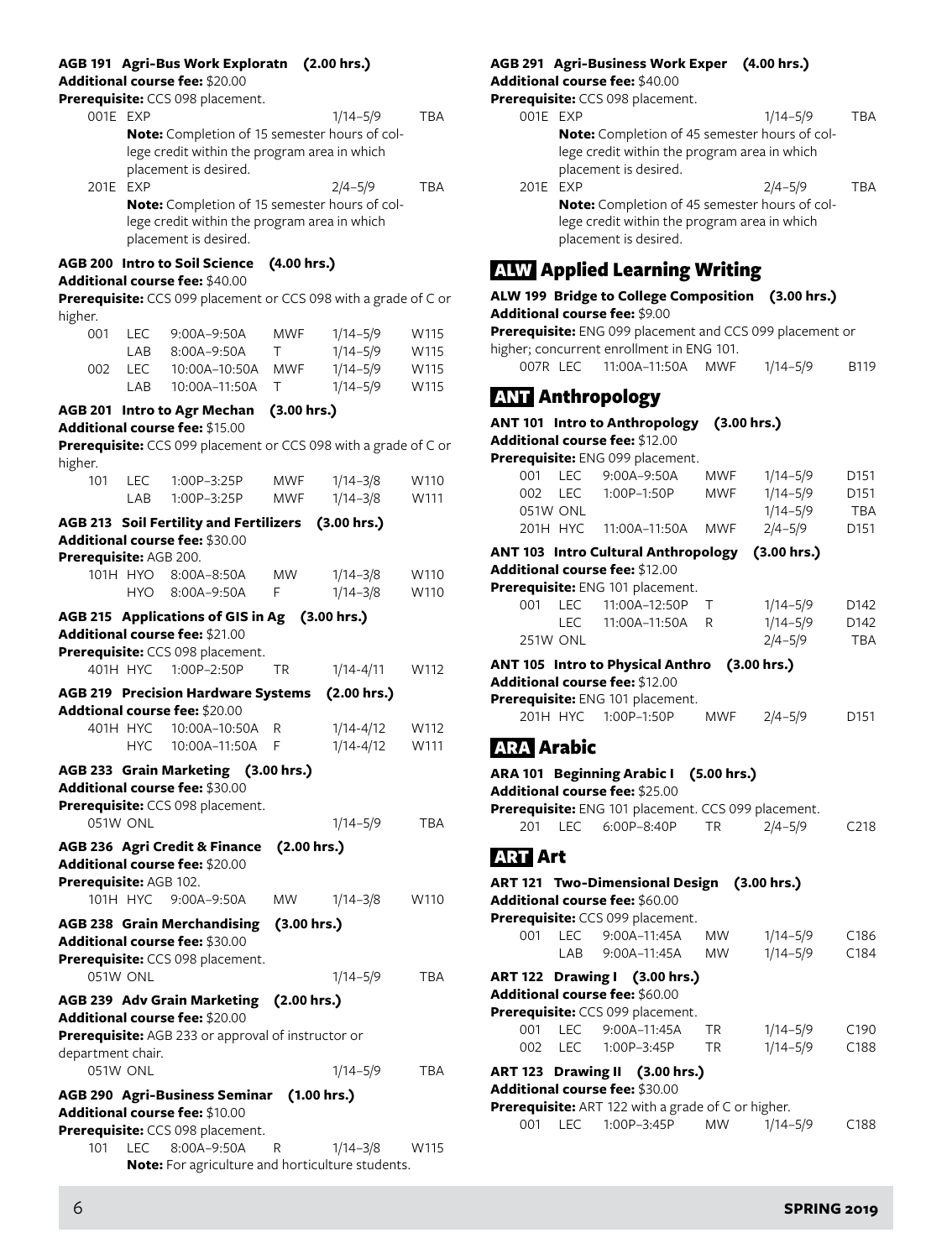|                         |                 | ART 124 3-Dimensional Design (3.00 hrs.)<br>Additional course fee: \$30.00<br>Prerequisite: CCS 099 placement.                                    |           |              |                  |
|-------------------------|-----------------|---------------------------------------------------------------------------------------------------------------------------------------------------|-----------|--------------|------------------|
| 001                     |                 | LEC 9:00A-11:45A                                                                                                                                  | MW.       | $1/14 - 5/9$ | C <sub>191</sub> |
|                         |                 | ART 128 Digital Photography (3.00 hrs.)                                                                                                           |           |              |                  |
|                         |                 | Additional course fee: \$93.00                                                                                                                    |           |              |                  |
|                         |                 | Prerequisite: CCS 099 placement.                                                                                                                  |           |              |                  |
|                         |                 | 001 LEC 9:00A-11:45A                                                                                                                              | TR        | $1/14 - 5/9$ | D017             |
| 002                     |                 | LEC 1:00P-3:45P                                                                                                                                   | <b>MW</b> | $1/14 - 5/9$ | D017             |
|                         |                 | 201 LEC 6:00P-8:45P                                                                                                                               | TR        | $2/4 - 5/9$  | D017             |
|                         |                 | ART 129 Film Photography (3.00 hrs.)<br>Additional course fee: \$30.00                                                                            |           |              |                  |
|                         |                 | Prerequisite: CCS 099 placement.                                                                                                                  |           |              |                  |
| 001                     | <b>LEC</b>      | 1:00P-3:45P                                                                                                                                       | ТR        | $1/14 - 5/9$ | D021             |
|                         |                 | ART 130 Studio Photography I (3.00 hrs.)                                                                                                          |           |              |                  |
|                         |                 | Additional course fee: \$93.00                                                                                                                    |           |              |                  |
| Prerequisite: ART 128.  |                 |                                                                                                                                                   |           |              |                  |
| 001                     | <b>LEC</b>      | 6:00P-8:45P                                                                                                                                       | <b>MW</b> | $1/14 - 5/9$ | D016             |
|                         |                 | ART 145 Ceramics I (3.00 hrs.)                                                                                                                    |           |              |                  |
|                         |                 | Additional course fee: \$36.00                                                                                                                    |           |              |                  |
|                         |                 | Prerequisite: CCS 098 placement.                                                                                                                  |           |              |                  |
| 001                     |                 | LEC 9:00A-11:45A                                                                                                                                  | <b>TR</b> | $1/14 - 5/9$ | C <sub>193</sub> |
| 002                     | <b>LEC</b>      | 1:00P-3:45P                                                                                                                                       | <b>MW</b> | $1/14 - 5/9$ | C193             |
|                         |                 | 203 LEC 6:00P-9:15P                                                                                                                               | TR        | $2/4 - 5/9$  | C193             |
|                         |                 | ART 161 Art History I (3.00 hrs.)<br>Additional course fee: \$30.00                                                                               |           |              |                  |
|                         |                 | Prerequisite: CCS 099 placement.                                                                                                                  |           |              |                  |
| 001                     |                 | LEC  4:00P-5:15P                                                                                                                                  | <b>MW</b> | $1/14 - 5/9$ | X239             |
|                         | 051W ONL        |                                                                                                                                                   |           | $1/14 - 5/9$ | TBA              |
|                         |                 | ART 162 Art History II (3.00 hrs.)<br>Additional course fee: \$30.00                                                                              |           |              |                  |
| 001                     | <b>LEC</b>      | Prerequisite: CCS 099 placement.<br>1:00P-2:15P                                                                                                   | TR        | $1/14 - 5/9$ | X239             |
|                         | 051W ONL        |                                                                                                                                                   |           | $1/14 - 5/9$ | TBA              |
| 201                     | LEC             | 12:00P-1:40P                                                                                                                                      | <b>MW</b> | $2/4 - 5/9$  | X239             |
|                         |                 |                                                                                                                                                   |           |              |                  |
|                         |                 | ART 163 History of Modern Art (3.00 hrs.)<br>Additional course fee: \$30.00<br>Prerequisite: CCS 099 placement.                                   |           |              |                  |
|                         |                 | 001 LEC 9:00A-10:15A                                                                                                                              | MW        | $1/14 - 5/9$ | X239             |
|                         |                 |                                                                                                                                                   |           |              |                  |
|                         |                 | ART 165 Art Appreciation (3.00 hrs.)<br>Additional course fee: \$30.00<br>Prerequisite: CCS 099 placement.                                        |           |              |                  |
| 001                     |                 | LEC 10:30P-11:45P                                                                                                                                 | <b>MW</b> | 1/14–5/9     | X239             |
|                         |                 | 201H HYC 9:00A-10:40A                                                                                                                             | TR        | $2/4 - 5/9$  | X239             |
|                         | <b>351W ONL</b> |                                                                                                                                                   |           | $3/11 - 5/9$ | TBA              |
|                         |                 | ART 166 Intro to Non-Western Art (3.00 hrs.)<br>Additional course fee: \$30.00                                                                    |           |              |                  |
|                         |                 | Prerequisite: CCS 099 placement.                                                                                                                  |           |              |                  |
|                         | 051W ONL        |                                                                                                                                                   |           | $1/14 - 5/9$ | TBA              |
| in ART 121 recommended. |                 | ART 185 Metalwork and Jewelry I (3.00 hrs.)<br>Additional course fee: \$30.00<br>Prerequisite: CCS 099 placement. Credit or concurrent enrollment |           |              |                  |
| 001                     | LEC             | 9:00A–11:45A                                                                                                                                      | <b>TR</b> | 1/14-5/9     | C187             |
|                         |                 |                                                                                                                                                   |           |              |                  |
| Prerequisite: ART 185.  |                 | ART 186 Metalwork & Jewelry II (3.00 hrs.)<br>Additional course fee: \$30.00                                                                      |           |              |                  |
| 001                     | <b>LEC</b>      | 9:00A-11:45A                                                                                                                                      | TR        | $1/14 - 5/9$ | C <sub>187</sub> |

| recommended.           |         | ART 201 Painting I (3.00 hrs.)<br>Additional course fee: \$30.00<br>Prerequisite: CCS 099 placement. Credit in ART 122                    |                 |               |                          |
|------------------------|---------|-------------------------------------------------------------------------------------------------------------------------------------------|-----------------|---------------|--------------------------|
|                        |         | 001 LEC 1:00P-3:45P                                                                                                                       | <b>MW</b>       | 1/14-5/9 C190 |                          |
| Prerequisite: ART 201. |         | ART 202 Painting II (3.00 hrs.)<br>Additional course fee: \$30.00                                                                         |                 |               |                          |
|                        |         | 001 LEC 1:00P-3:45P                                                                                                                       | <b>MW</b>       | 1/14-5/9 C190 |                          |
| recommended.           |         | ART 221 Figure Drawing (3.00 hrs.)<br>Additional course fee: \$30.00<br>Prerequisite: ART 122. Credit or concurrent enrollment in ART 123 |                 |               |                          |
|                        |         | 001 LEC 1:00P-3:45P TR                                                                                                                    |                 | 1/14-5/9 C190 |                          |
| Prerequisite: ART 129. |         | ART 229 Advanced Film Photography (3.00 hrs.)<br><b>Additional course fee: </b> \$30.00                                                   |                 |               |                          |
|                        | 001 LEC | 1:00P-3:45P                                                                                                                               | TR <sub>2</sub> | 1/14-5/9      | D <sub>021</sub>         |
| Prerequisite: ART 145. |         | ART 245 Ceramics II (3.00 hrs.)<br>Additional course fee: \$36.00                                                                         |                 |               |                          |
|                        |         | 001 LEC 9:00A-11:45A TR 1/14-5/9<br>002 LEC 1:00P-3:45P MW 1/14-5/9 C193<br>203 LEC 6:00P-9:15P                                           | <b>TR</b>       | $2/4 - 5/9$   | C193<br>C <sub>193</sub> |
| <b>AST Astronomy</b>   |         |                                                                                                                                           |                 |               |                          |

# **AST 101 The Solar System (4.00 hrs.) Additional course fee:** \$16.00

**Prerequisite:** ENG 101 placement. CCS 099 placement.

**All online (W) sections:** lab included.

| 001 | LEC             | 9:00A-9:50A   | <b>MWF</b> | $1/14 - 5/9$ | L146       |
|-----|-----------------|---------------|------------|--------------|------------|
|     | LAB             | 8:00A-9:50A   | т          | $1/14 - 5/9$ | L146       |
| 002 | I FC            | 10:00A-10:50A | <b>MWF</b> | $1/14 - 5/9$ | L146       |
|     | LAB             | 10:00A-11:50A | т          | $1/14 - 5/9$ | L146       |
| 003 | LEC             | 12:00P-12:50P | <b>MWF</b> | $1/14 - 5/9$ | L146       |
|     | LAB             | 12:00P-1:50P  | т          | $1/14 - 5/9$ | L146       |
| 004 | I FC            | 2:00P-2:50P   | <b>MWF</b> | $1/14 - 5/9$ | L146       |
|     | LAB             | 2:00P-3:50P   | Τ          | $1/14 - 5/9$ | L146       |
|     | 051W ONL        |               |            | $1/14 - 5/9$ | <b>TBA</b> |
|     | <b>251W ONL</b> |               |            | $2/4 - 5/9$  | <b>TBA</b> |
|     | 252W ONL        |               |            | $2/4 - 5/9$  | TBA        |
|     |                 |               |            |              |            |

# **AST 102 Stars,Galaxies,Universe (4.00 hrs.)**

**Additional course fee:** \$16.00

**Prerequisite:** ENG 101 placement. CCS 099 placement.

| 001             |      |                            |     | $1/14 - 5/9$ | L <sub>146</sub> |
|-----------------|------|----------------------------|-----|--------------|------------------|
|                 | I AR | 10:00A-11:50A              | R   | $1/14 - 5/9$ | L <sub>146</sub> |
| 002             | LEC  | 1:00P-1:50P                | MWF | $1/14 - 5/9$ | L <sub>146</sub> |
|                 | LAB  | 1:00P-2:50P                | R.  | $1/14 - 5/9$ | L146             |
| <b>251W ONL</b> |      |                            |     | $2/4 - 5/9$  | TBA              |
|                 |      | <b>Note:</b> Lab included. |     |              |                  |
|                 |      |                            |     |              |                  |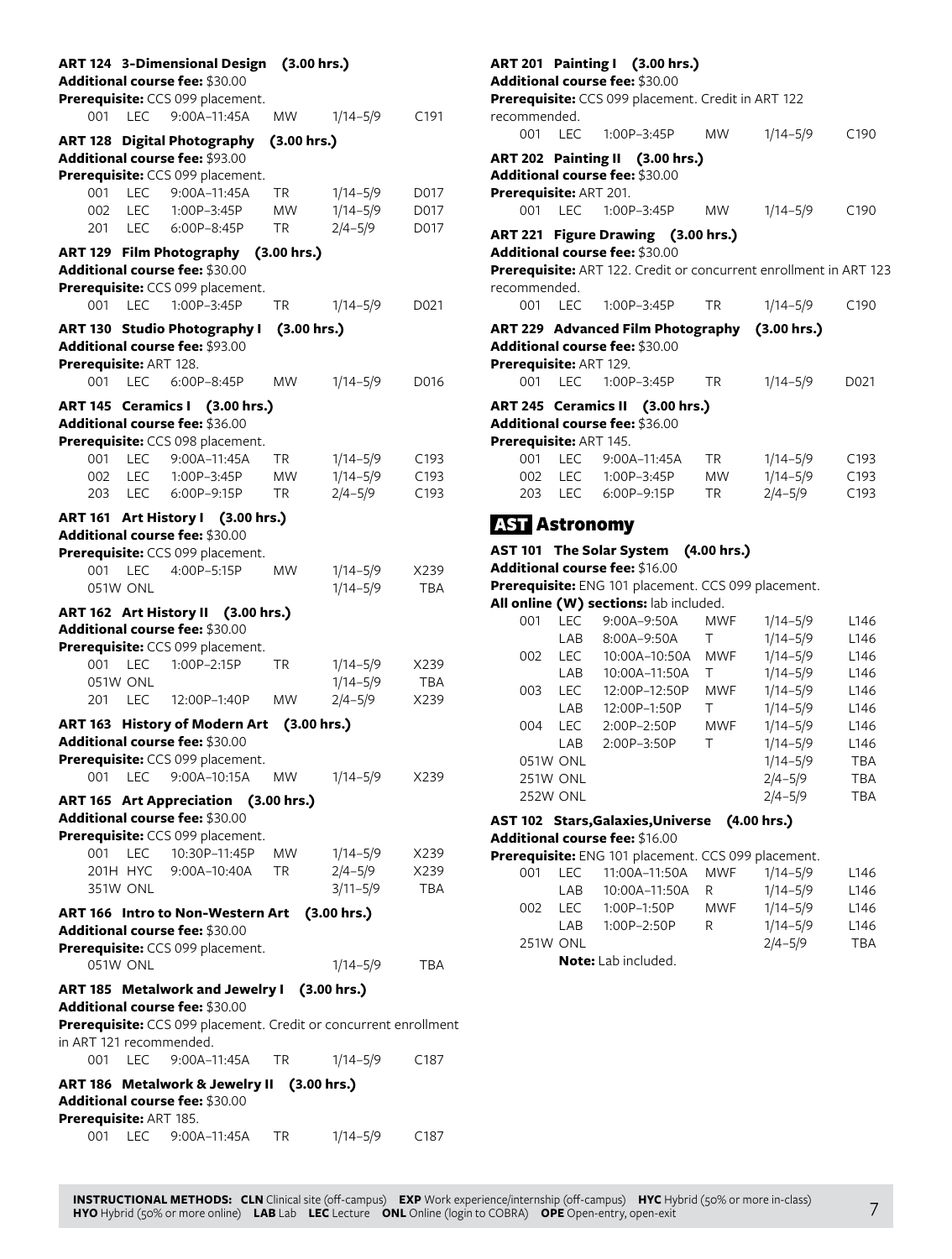# AVI Aviation

# **AVI 101 Private Pilot I (3.00 hrs.)**

#### **Additional course fee:** \$6,819.00

**Prerequisite:** ENG 101 placement; MAT 107 placement; and nonnative speakers of English: ibt TOEFL score - min. 85 overall (min. 22  $list = min$  26 speaking)

| 001     | LAB        |                                                                                             |             | $1/14 - 5/9$ | <b>AVI</b> |
|---------|------------|---------------------------------------------------------------------------------------------|-------------|--------------|------------|
|         |            | Note: Flight School (Lab) is to be arranged<br>individually. Students must select one from: |             |              |            |
|         |            | 8:00-10:00AM TRS; 10:00AM-12:00PM MWF;                                                      |             |              |            |
|         |            | 10:00AM-12:00PM TRS; 1:00-3:00PM MWF;                                                       |             |              |            |
|         |            | 1:00-3:00PM TRS; 3:00-5:00PM MWF; or 3:00-                                                  |             |              |            |
|         | LEC        | 5:00PM TRS.<br>8:00A-9:30A                                                                  | <b>MW</b>   |              | <b>AVI</b> |
|         |            |                                                                                             |             | $1/14 - 5/9$ |            |
| AVI 111 |            | Commercial UAS Ground School (3.00 hrs.)<br><b>Additional course fee: \$9.00</b>            |             |              |            |
| 201     | <b>LEC</b> | 3:15P-4:55P                                                                                 | TR          | $2/4 - 5/9$  | T110       |
| AVI 112 |            | <b>Introduction to UAS Flight</b>                                                           |             | (3.00 hrs.)  |            |
|         |            | <b>Additional course fee: \$99.00</b>                                                       |             |              |            |
| 001     | LAB        | 8:00A-9:45A                                                                                 | ΤR          | $1/14 - 5/9$ | P209       |
|         | <b>LEC</b> | 8:00A-9:45A                                                                                 | <b>TR</b>   | $1/14 - 5/9$ | T120       |
| AVI 120 |            | <b>Private Pilot II</b>                                                                     | (3.00 hrs.) |              |            |
|         |            | Additional course fee: \$8,805.00                                                           |             |              |            |
|         |            | Prerequisite: AVI 101 or approval of program director.                                      |             |              |            |
| 001     | LAB        |                                                                                             |             | $1/14 - 5/9$ | <b>AVI</b> |
|         |            | Note: Flight School (Lab) is to be arranged                                                 |             |              |            |
|         |            | individually. Students must select one from:<br>8:00-10:00AM MWF; 10:00AM-12:00PM MWF;      |             |              |            |
|         |            | 10:00AM-12:00PM TRS; 1:00-3:00PM MWF;                                                       |             |              |            |
|         |            | 1:00-3:00PM TRS; 3:00-5:00PM MWF; or 3:00-                                                  |             |              |            |
|         |            | 5:00PM TRS.                                                                                 |             |              |            |
|         | LEC        | 8:00A-9:30A                                                                                 | TR          | $1/14 - 5/9$ | <b>AVI</b> |
| AVI 129 |            | Commercial Instrument I (3.00 hrs.)                                                         |             |              |            |
|         |            | Additional course fee: \$7,602.00                                                           |             |              |            |
|         |            | Prerequisite: AVI 120 or approval of program director                                       |             |              |            |
| 001     | LAB        |                                                                                             |             | $1/14 - 5/9$ | <b>AVI</b> |
|         |            | Note: Flight School (Lab) is to be arranged                                                 |             |              |            |
|         |            | individually. Students must select one from:<br>8:00-10:00AM TRS; 10:00AM-12:00PM MWF;      |             |              |            |
|         |            | 10:00AM-12:00PM TRS; 1:00-3:00PM MWF;                                                       |             |              |            |
|         |            | 1:00-3:00PM TRS; 3:00-5:00PM MWF; or 3:00-                                                  |             |              |            |
|         |            | 5:00PM TRS.                                                                                 |             |              |            |
|         | LEC        | 8:00A-9:30A                                                                                 | <b>MW</b>   | $1/14 - 5/9$ | <b>AVI</b> |
|         |            | AVI 140 Commercial Instrument II                                                            |             | (3.00 hrs.)  |            |
|         |            |                                                                                             |             |              |            |

**Additional course fee:** \$8,043.00

- **Prerequisite:** AVI 129 or approval of program director.
	- 001 LAB 1/14–5/9 AVI **Note:** Flight School (Lab) is to be arranged individually. Students must select one from: 8:00-10:00AM MWF; 8:00-10:00AM TRS; 10:00AM-12:00PM MWF; 10:00AM-12:00PM TRS; 1:00-3:00PM MWF; 1:00-3:00PM TRS; or 3:00-5:00PM TRS. LEC 3:15P–4:45P MW 1/14–5/9 AVI

# **AVI 200 Commercial Pilot I (3.00 hrs.)**

**Additional course fee:** \$10,584.00

**Prerequisite:** AVI 140 or approval of program director. 001 LAB 1/14–5/9 AVI **Note:** Flight School (Lab) is to be arranged individually. Students must select one from: 8:00-10:00AM MWF; 8:00-10:00AM TRS; 10:00AM-12:00PM MWF; 1:00-3:00PM MWF; 1:00-3:00PM TRS; 3:00-5:00PM MWF; or 3:00- 5:00PM TRS. LEC 10:30A-12:00P TR 1/14-5/9 AVI **AVI 209 Commercial Pilot II (3.00 hrs.) Additional course fee:** \$10,500.00 **Prerequisite:** AVI 200 or approval of program director. 001 LAB 1/14–5/9 AVI **Note:** Flight School (Lab) is to be arranged individually. Students must select one from: 8:00-10:00AM MWF; 8:00-10:00AM TRS; 10:00AM-12:00PM MWF; 10:00AM-12:00PM TRS; 1:00-3:00PM TRS; 3:00-5:00PM MWF; or 3:00-5:00PM TRS. LEC 1:00P–2:30P MW 1/14–5/9 AVI

# **AVI 220 Flight Instructor Cert (4.00 hrs.)**

### **Additional course fee:** \$6,628.00

**Prerequisite:** FAA Commercial Pilot Certificate with Instrument Rating and approval of program director. .

001 LAB 1/14–5/9 AVI **Note:** Flight School (Lab) is to be arranged individually. Students must select one from: 8:00-10:00AM MWF; 10:00AM-12:00PM MWF; 10:00AM-12:00PM TRS; 1:00-3:00PM MWF; 1:00-3:00PM TRS; 3:00-5:00PM MWF; or 3:00- 5:00PM TRS. LEC 8:00A–9:30A TR 1/14–5/9 AVI

#### **AVI 222 Instrument Flight Instructor (1.00 hrs.) Additional course fee:** \$3,707.00

**Prerequisite:** FAA Commercial Pilot Certificate with Instrument

Rating or approval of program director. 001 LAB 1/14–5/9 AVI **Note:** Flight School (Lab) is to be arranged individually. Students must select one from: 8:00-10:00AM MWF; 8:00-10:00AM TRS; 10:00AM-12:00PM MWF; 10:00AM-12:00PM TRS; 1:00-3:00PM MWF; 1:00-3:00PM TRS; 3:00- 5:00PM MWF; or 3:00-5:00PM TRS.

# **AVI 280 Multiengine Land (1.00 hrs.)**

# **Additional course fee:** \$9,066.00

001 LAB 1/14–5/9 AVI **Note:** Flight School (Lab) is to be arranged individually. Students must select one from: 8:00-10:00AM MWF; 8:00-10:00AM TRS; 10:00AM-12:00PM MWF; 10:00AM-12:00PM TRS; 1:00-3:00PM MWF; 1:00-3:00PM TRS; 3:00- 5:00PM MWF; or 3:00-5:00PM TRS.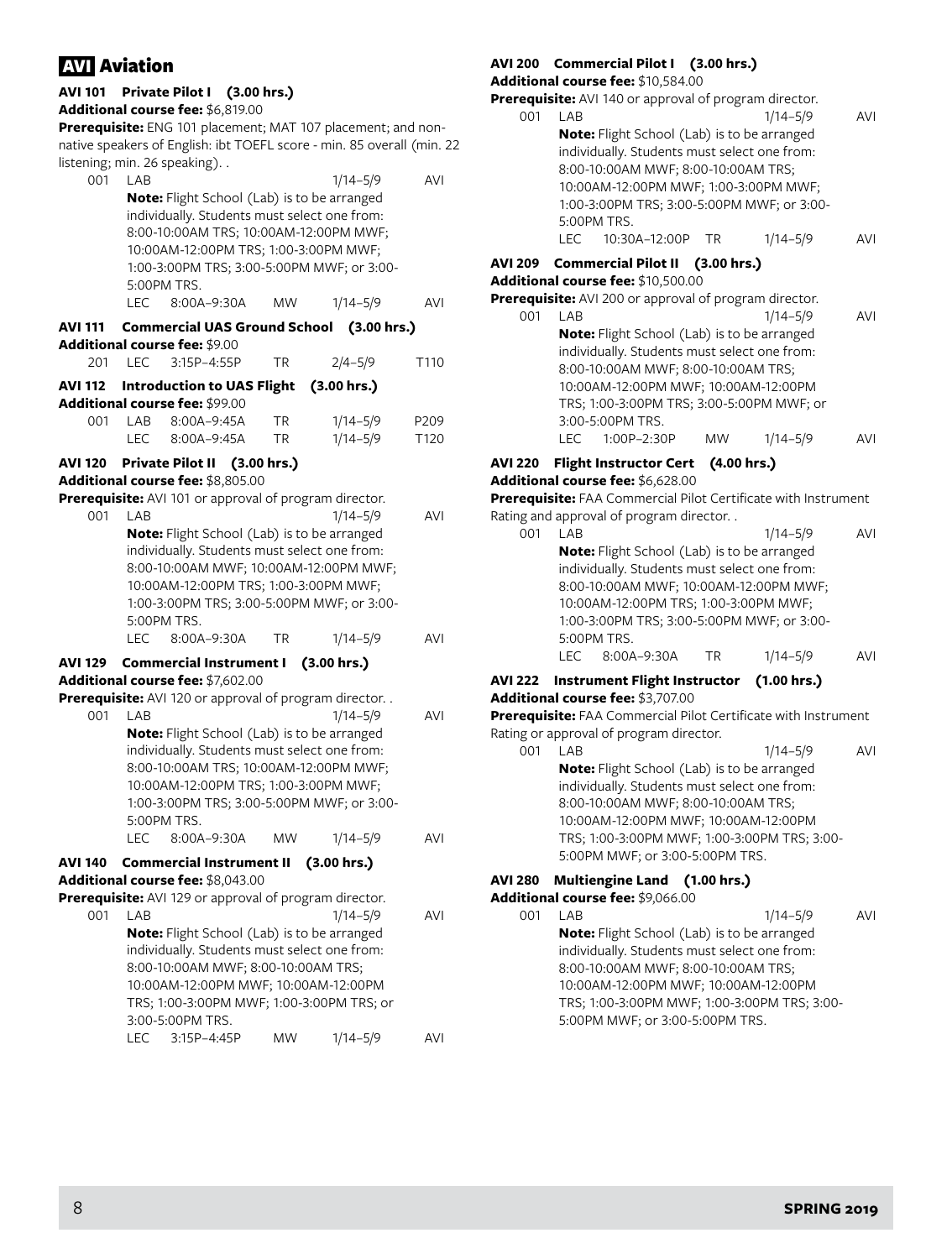# **BIO Biology**

# **BIO 100 Intro to Biology (3.00 hrs.)**

**Additional course fee:** \$12.00

| Prerequisite: CCS 099 placement. |             |     |
|----------------------------------|-------------|-----|
| <b>251W ONL</b>                  | $2/4 - 5/9$ | TBA |

# **BIO 101 General Biology I (4.00 hrs.)**

# **Additional course fee:** \$20.00

|     |      | <b>Prerequisite:</b> ENG 101 placement. CCS 099 placement. |       |              |                  |
|-----|------|------------------------------------------------------------|-------|--------------|------------------|
|     |      | 001 LEC 9:00A-9:50A MTW                                    |       | 1/14–5/9     | L <sub>127</sub> |
|     | I AR | 8:00A-10:50A                                               | - F - | $1/14 - 5/9$ | L <sub>114</sub> |
| 002 | IFC. | 10:00A-10:50A MTW                                          |       | $1/14 - 5/9$ | L <sub>127</sub> |
|     | I AR | 9:00A–11:50A                                               | - R   | $1/14 - 5/9$ | L <sub>114</sub> |

| 003             | LEC        | 11:00A-11:50A                                      | <b>MTW</b> | $1/14 - 5/9$ | L <sub>127</sub> |
|-----------------|------------|----------------------------------------------------|------------|--------------|------------------|
|                 | LAB        | 11:00A-1:50P                                       | F          | $1/14 - 5/9$ | L114             |
| 004             | <b>LEC</b> | $1:00P-1:50P$                                      | <b>TWR</b> | $1/14 - 5/9$ | L <sub>127</sub> |
|                 | LAB        | $2:00P-4:50P$                                      | W          | $1/14 - 5/9$ | L114             |
| 005             | I FC       | $6:00P - 8:50P$                                    | M          | $1/14 - 5/9$ | L <sub>127</sub> |
|                 |            | <b>Note:</b> Lab included.                         |            |              |                  |
|                 | LEC        | $6:00P - 6:50P$                                    | W          | $1/14 - 5/9$ | L <sub>127</sub> |
|                 | I AR       | 7:00P-8:50P                                        | W          | $1/14 - 5/9$ | L114             |
| 051W ONL        |            |                                                    |            | $1/14 - 5/9$ | <b>TBA</b>       |
|                 |            | <b>Note:</b> Lab included. Must take final exam at |            |              |                  |
|                 |            | Parkland-approved proctored site.                  |            |              |                  |
| <b>251W ONL</b> |            |                                                    |            | $2/4 - 5/9$  | TBA              |
|                 |            | <b>Note:</b> Must take final exam at Parkland-     |            |              |                  |

approved proctored site

### **BIO 104 Environmental Bio/Sustainablty (4.00 hrs.) Additional course fee:** \$20.00

**Prerequisite:** ENG 101 placement. CCS 099 placement.

|                 |            | <b>Press</b> Eiver for placement. CCS 022 placement.                       |           |              |                  |
|-----------------|------------|----------------------------------------------------------------------------|-----------|--------------|------------------|
| 001             | LEC.       | 10:00A-11:50A                                                              | M         | $1/14 - 5/9$ | L <sub>124</sub> |
|                 | LAB        | $10:00A-11:50A$                                                            | W         | $1/14 - 5/9$ | L124             |
|                 | LEC.       | $10:00A-10:50A$                                                            | F         | $1/14 - 5/9$ | L124             |
|                 | LAB        | $11:00A-11:50A$                                                            | F         | $1/14 - 5/9$ | L124             |
| 002             | <b>LEC</b> | 9:00A-11:50A                                                               | т         | $1/14 - 5/9$ | L124             |
|                 | LAB        | 9:00A-11:50A                                                               | R         | $1/14 - 5/9$ | L124             |
| 201H HYC        |            | 12:00P-1:40P                                                               | MF        | $2/4 - 5/9$  | L <sub>124</sub> |
|                 |            | <b>Note:</b> Two labs and some assignments online.                         |           |              |                  |
|                 | HYC.       | 12:00P-1:40P                                                               | W         | $2/4 - 5/9$  | L <sub>124</sub> |
| <b>251W ONL</b> |            |                                                                            |           | $2/4 - 5/9$  | <b>TBA</b>       |
| 301H HYC        |            | 1:00P-3:50P                                                                | <b>TR</b> | $3/11 - 5/9$ | L124             |
|                 | online.    | Note: Readings and most labs and discussions                               |           |              |                  |
|                 |            | BIO 105 Human Biology (4.00 hrs.)<br><b>Additional course fee:</b> \$16.00 |           |              |                  |

|  | <b>Prerequisite:</b> ENG 101 placement. CCS 099 placement.                        |          |      |
|--|-----------------------------------------------------------------------------------|----------|------|
|  | 001 LEC 11:00A-12:15P MW                                                          | 1/14–5/9 | L115 |
|  | <b>Note:</b> Lab included.                                                        |          |      |
|  | LAB 11:00A-1:50P F                                                                | 1/14–5/9 | L115 |
|  | BIO 106 Heredity and Society (3.00 hrs.)<br><b>Additional course fee: \$12.00</b> |          |      |

**Prerequisite:** ENG 101 placement. CCS 099 placement.

051W ONL 1/14–5/9 TBA **Note:** Students needing a life science lab course must take both BIO 106 and BIO 186 to fulfill this requirement.

# **BIO 107 Intro to Evolution (4.00 hrs.)**

**Additional course fee:** \$20.00

|     |                 | Prerequisite: ENG 101 placement. CCS 099 placement.                                                                               |        |              |                  |
|-----|-----------------|-----------------------------------------------------------------------------------------------------------------------------------|--------|--------------|------------------|
| 001 | LEC.            | 12:00P-12:50P                                                                                                                     | MWF    | $1/14 - 5/9$ | L <sub>229</sub> |
|     | LAB             | 12:00P-2:50P                                                                                                                      | $\top$ | $1/14 - 5/9$ | L <sub>125</sub> |
|     | 051W ONL        |                                                                                                                                   |        | $1/14 - 5/9$ | <b>TBA</b>       |
|     |                 | <b>Note:</b> Lab included. Students need to access a<br>computer that has Molecular Workbench (free<br>to download) and a webcam. |        |              |                  |
|     |                 | BIO 109 Intro to Plant Biology (4.00 hrs.)<br><b>Additional course fee:</b> \$20.00                                               |        |              |                  |
|     |                 | Prerequisite: ENG 101 placement. CCS 099 placement.                                                                               |        |              |                  |
| 001 | LEC.            | 12:00P-1:50P                                                                                                                      | MF.    | $1/14 - 5/9$ | L <sub>127</sub> |
|     |                 | LAB 12:00P-1:50P                                                                                                                  | W      | $1/14 - 5/9$ | L <sub>125</sub> |
|     | <b>351W ONL</b> |                                                                                                                                   |        | $3/11 - 5/9$ | <b>TBA</b>       |

**Note:** Lab included.

# **BIO 111 Basic Anatomy/Physiology (4.00 hrs.)**

**Additional course fee:** \$16.00

| <b>Prerequisite:</b> CCS 099 placement. |       |                 |     |              |                  |  |  |  |  |
|-----------------------------------------|-------|-----------------|-----|--------------|------------------|--|--|--|--|
| OO1                                     | I AR  | 10:00A-12:50P   | M   | 1/14–5/9     | X <sub>101</sub> |  |  |  |  |
|                                         |       | LEC 9:00A-9:50A | MWF | $1/14 - 5/9$ | L115             |  |  |  |  |
| 003                                     | I AR  | $6:00P - 8:50P$ | M   | $1/14 - 5/9$ | X <sub>101</sub> |  |  |  |  |
|                                         | I FC. | $6:00P - 8:50P$ | W   | $1/14 - 5/9$ | L <sub>115</sub> |  |  |  |  |

# **BIO 120 Fund of Nutrition (3.00 hrs.)**

# **Additional course fee:** \$12.00

**Prerequisite:** ENG 101 placement. CCS 099 placement.

| 001      | I FC.    | 10:00A-10:50A | MWF       | $1/14 - 5/9$ | X226       |
|----------|----------|---------------|-----------|--------------|------------|
| 002      | TEC.     | 8:30A-9:45A   | <b>TR</b> | $1/14 - 5/9$ | X226       |
| 051W ONL |          |               |           | $1/14 - 5/9$ | <b>TBA</b> |
|          | 052W ONL |               |           | $1/14 - 5/9$ | <b>TBA</b> |
| 351W ONL |          |               |           | $3/11 - 5/9$ | <b>TBA</b> |
| 352W ONL |          |               |           | $3/11 - 5/9$ | <b>TBA</b> |
|          |          |               |           |              |            |

# **BIO 121 Anatomy and Physiology I (4.00 hrs.)**

**Additional course fee:** \$20.00

**Prerequisite:** ENG 101 placement. CHE 100, CHE 106, or HS chemistry within three years, or satisfactory score on Parkland's chemistry competency test. CCS 099 placement.

| critisti y competency test. CCS 022 placement. |            |                 |            |              |      |  |
|------------------------------------------------|------------|-----------------|------------|--------------|------|--|
| 002                                            | LEC.       | 9:00A-9:50A     | <b>MWF</b> | $1/14 - 5/9$ | X223 |  |
|                                                | LAB        | 9:00A-11:50A    | Т          | $1/14 - 5/9$ | X102 |  |
| 003                                            | <b>LEC</b> | 9:00A-11:50A    | Τ          | $1/14 - 5/9$ | X223 |  |
|                                                | LAB        | 9:00A-11:50A    | R          | $1/14 - 5/9$ | X102 |  |
| 004                                            | <b>LEC</b> | 10:00A-10:50A   | MWF        | $1/14 - 5/9$ | X223 |  |
|                                                | LAB        | 12:00P-2:50P    | R          | $1/14 - 5/9$ | X102 |  |
| 005                                            | <b>LEC</b> | 11:00A-11:50A   | MWF        | $1/14 - 5/9$ | X223 |  |
|                                                | LAB        | 12:00P-2:50P    | Τ          | $1/14 - 5/9$ | X102 |  |
| 007                                            | <b>LEC</b> | 12:00P-2:50P    | M          | $1/14 - 5/9$ | X223 |  |
|                                                | LAB        | 12:00P-2:50P    | W          | $1/14 - 5/9$ | X102 |  |
| 009                                            | <b>LEC</b> | 3:00P-5:50P     | M          | $1/14 - 5/9$ | X223 |  |
|                                                | LAB        | 3:00P-5:50P     | W          | $1/14 - 5/9$ | X102 |  |
| 010                                            | LEC        | 3:00P-5:50P     | Τ          | $1/14 - 5/9$ | X223 |  |
|                                                | LAB        | 3:00P-5:50P     | R          | $1/14 - 5/9$ | X102 |  |
| 011                                            | LEC        | 6:00P-8:50P     | M          | $1/14 - 5/9$ | X223 |  |
|                                                | LAB        | $6:00P - 8:50P$ | W          | $1/14 - 5/9$ | X102 |  |
| 012                                            | LEC        | $6:00P - 8:50P$ | Τ          | $1/14 - 5/9$ | X223 |  |
|                                                | LAB        | 6:00P-8:50P     | R          | $1/14 - 5/9$ | X102 |  |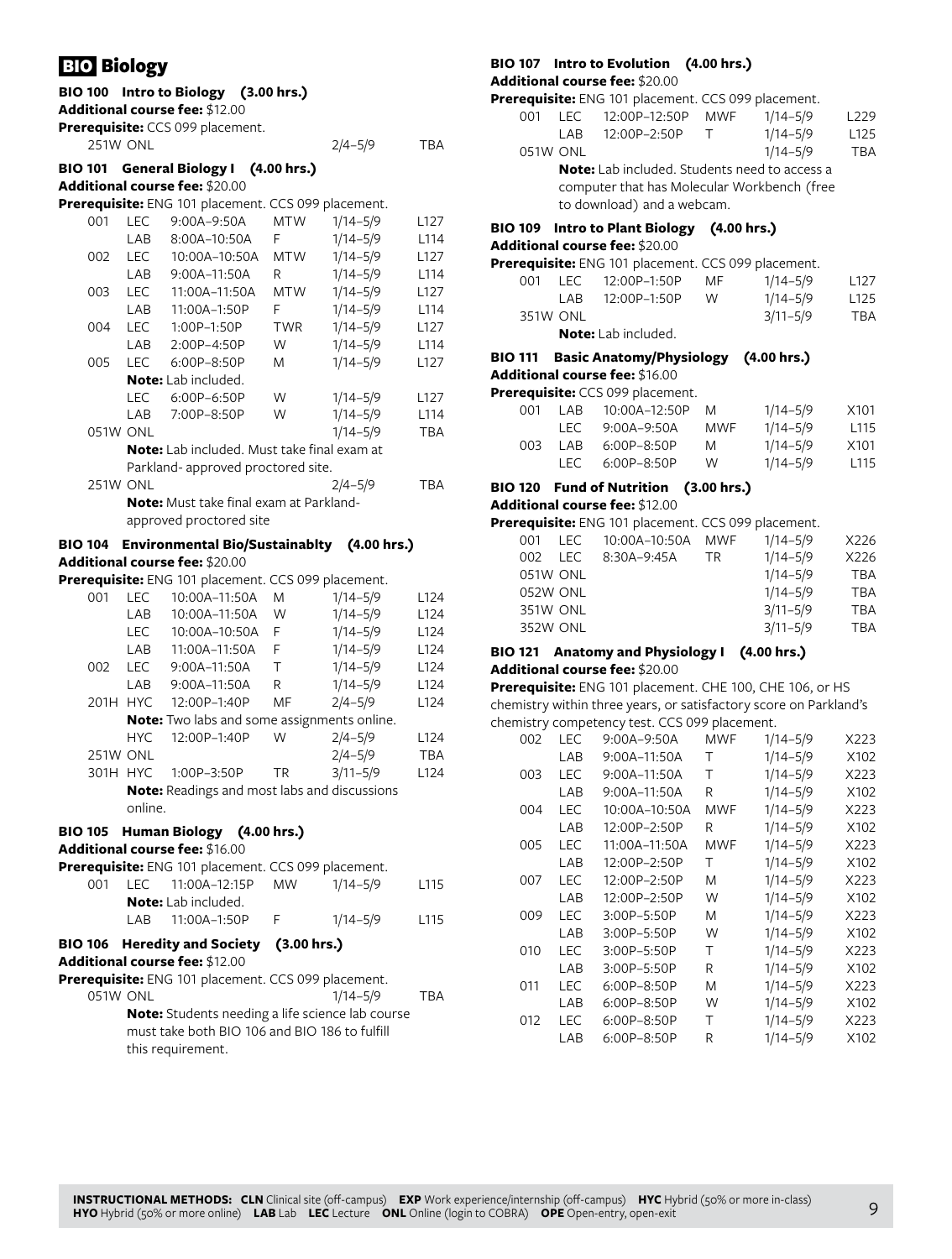# **BIO 122 Anatomy & Physiology II (4.00 hrs.)**

**Additional course fee:** \$20.00

**Prerequisite:** BIO 121 or equivalent with a grade of C or higher. CCS 099 placement.

| 001  | <b>LEC</b> | 8:00A-8:50A                                        | MWF | $1/14 - 5/9$ | X226 |
|------|------------|----------------------------------------------------|-----|--------------|------|
|      | LAB        | 9:00A-11:50A                                       | W   | $1/14 - 5/9$ | X101 |
| 002  | <b>LEC</b> | $9:00A-9:50A$                                      | MWF | $1/14 - 5/9$ | X226 |
|      | LAB        | 8:00A-10:50A                                       | R   | $1/14 - 5/9$ | X101 |
| 003  | <b>LEC</b> | 10:00A-10:50A                                      | MWF | $1/14 - 5/9$ | X222 |
|      | LAB        | 9:00A-11:50A                                       | т   | $1/14 - 5/9$ | X101 |
| 004  | <b>LEC</b> | 11:00A-11:50A                                      | MWF | $1/14 - 5/9$ | X226 |
|      | LAB        | 11:00A-1:50A                                       | R   | $1/14 - 5/9$ | X101 |
| 005  | <b>LEC</b> | 12:00P-12:50P                                      | MWF | $1/14 - 5/9$ | X226 |
|      | LAB        | 12:00P-2:50P                                       | Τ   | $1/14 - 5/9$ | X101 |
| 006  | <b>LEC</b> | 1:00P-1:50P                                        | MWF | $1/14 - 5/9$ | X223 |
|      | LAB        | 8:00A-10:50A                                       | F   | $1/14 - 5/9$ | X101 |
| 008H | <b>HYC</b> | 2:00P-2:50P                                        | Τ   | $1/14 - 5/9$ | X222 |
|      |            | <b>Note:</b> Lecture online. Lab and discussion on |     |              |      |
|      | campu      |                                                    |     |              |      |
|      | <b>HYC</b> | 3:00P-4:50P                                        | Τ   | $1/14 - 5/9$ | X101 |
| 009  | <b>LEC</b> | 3:00P-5:50P                                        | M   | $1/14 - 5/9$ | X226 |
|      | LAB        | 3:00P-5:50P                                        | W   | $1/14 - 5/9$ | X101 |
| 010  | <b>LEC</b> | 4:00P-6:50P                                        | Τ   | $1/14 - 5/9$ | X226 |
|      | LAB        | 4:00P-6:50P                                        | R   | $1/14 - 5/9$ | X101 |
| 011  | <b>LEC</b> | 6:00P-8:50P                                        | M   | $1/14 - 5/9$ | X226 |
|      | LAB        | 6:00P-8:50P                                        | W   | $1/14 - 5/9$ | X101 |
|      |            |                                                    |     |              |      |

**BIO 123 Microbiology (4.00 hrs.)**

**Additional course fee:** \$32.00

**Prerequisite:** BIO 101, BIO 121, BIO 141, or any equivalent; or admission to VTT program and BIO 111 with a grade of C or higher. CCS 099 placement.

### **All online (W) sections:** lab included.

| 001  | LEC        | 9:00A-9:50A   | <b>MWR</b> | $1/14 - 5/9$ | X222             |
|------|------------|---------------|------------|--------------|------------------|
|      | LAB        | 9:00A-10:50A  | т          | $1/14 - 5/9$ | L <sub>129</sub> |
|      | LAB        | 10:00A-10:50A | R          | $1/14 - 5/9$ | L <sub>129</sub> |
| 002H | <b>HYC</b> | 11:00A-12:50P | M          | $1/14 - 5/9$ | L <sub>129</sub> |
|      | <b>HYC</b> | 11:00A-11:50A | W          | $1/14 - 5/9$ | L <sub>129</sub> |
| 003  | LAB        | $2:00P-3:50P$ | M          | $1/14 - 5/9$ | L <sub>129</sub> |
|      | LEC.       | 1:00P-1:50P   | MRF        | $1/14 - 5/9$ | X222             |
|      | LAB        | 1:00P-1:50P   | W          | $1/14 - 5/9$ | L <sub>129</sub> |
| 004  | <b>LEC</b> | 3:00P-5:50P   | TR         | $1/14 - 5/9$ | X222             |
| 005  | I FC.      | 6:00P-8:50P   | MW         | $1/14 - 5/9$ | X222             |

# **BIO 141 Principles of Biology I (5.00 hrs.)**

**Additional course fee:** \$40.00

**Prerequisite:** ENG 101 placement. CHE 100, high school chemistry, or equivalent. CCS 099 placement.

| 001 | I EC. | $9:00A-10:50A$  | <b>MW</b> | $1/14 - 5/9$ | l 114            |
|-----|-------|-----------------|-----------|--------------|------------------|
|     | I AR  | $9:00A-11:50A$  | т.        | $1/14 - 5/9$ | l 114            |
| 002 | LEC.  | $1:00P-1:50P$   | MWRF      | $1/14 - 5/9$ | L <sub>216</sub> |
|     | I AR  | $1:00P - 3:50P$ | . E       | $1/14 - 5/9$ | L <sub>114</sub> |

### **BIO 142 Principles of Biology II (5.00 hrs.) Additional course fee:** \$40.00

**Prerequisite:** BIO 141 or equivalent with a grade of C or higher. CCS 099 placement.

|     | . <u>.</u> |                    |             |              |      |
|-----|------------|--------------------|-------------|--------------|------|
| 001 | LEC        | 9:00A–9:50A        | <b>MTWF</b> | $1/14 - 5/9$ | L216 |
|     | I AR-      | 9:00A–11:50A       | R           | $1/14 - 5/9$ | L125 |
| 002 | LEC        | 11:00A–11:50A MTWF |             | $1/14 - 5/9$ | L216 |
|     | I AR       | 1:00P-3:50P        | R           | 1/14–5/9     | L125 |

# **BIO 166 Microbiology Lab Prncpls (1.00 hrs.) Additional course fee:** \$35.00

**Prerequisite:** CCS 099 placement and approval of department chair.

| 001 | I AR | 9:00A-10:50A  |   | $1/14 - 5/9$ | L <sub>129</sub> |
|-----|------|---------------|---|--------------|------------------|
|     | I AR | 10:00A-10:50A | R | $1/14 - 5/9$ | L <sub>129</sub> |
| 002 | I AR | 11:00A-12:50P | M | $1/14 - 5/9$ | 1129             |
|     | I AR | 11:00A-11:50A | W | $1/14 - 5/9$ | 1129             |
| 003 | I AR | $2:00P-3:50P$ | M | $1/14 - 5/9$ | L <sub>129</sub> |
|     | I AR | $1:00P-1:50P$ | W | $1/14 - 5/9$ | 1129             |

# **BIO 186 Heredity & Society Lab (1.00 hrs.)**

#### **Additional course fee:** \$4.00

**Prerequisite:** Credit or concurrent enrollment in BIO 106. CCS 099 placement.

| 051W ONL | 1/14–5/9 | <b>TBA</b> |
|----------|----------|------------|
|          |          |            |

# **BUS Business**

# **BUS 101 Intro to Business (3.00 hrs.)**

**Additional course fee:** \$9.00

**Prerequisite:** CCS 099 placement or CCS 098 with a grade of C or higher.

| 001             | LEC.       | $9:00A - 9:50A$ | <b>MWF</b> | $1/14 - 5/9$ | <b>B118</b> |
|-----------------|------------|-----------------|------------|--------------|-------------|
| 002             | <b>LEC</b> | 10:00A-10:50A   | <b>MWF</b> | $1/14 - 5/9$ | C118        |
| 003             | LEC        | 10:00A-11:50A   | т          | $1/14 - 5/9$ | B223        |
|                 | <b>LEC</b> | 11:00A-11:50A   | R          | $1/14 - 5/9$ | B223        |
| 004             | I FC       | 11:00A-11:50A   | <b>MWF</b> | $1/14 - 5/9$ | <b>B134</b> |
| 051W ONL        |            |                 |            | $1/14 - 5/9$ | <b>TBA</b>  |
| 201H HYC        |            | 12:00P-12:50P   | <b>MWF</b> | $2/4 - 5/9$  | <b>B118</b> |
| 202H HYC        |            | 6:00P-8:45P     | R          | $2/4 - 5/9$  | D146        |
| <b>251W ONL</b> |            |                 |            | $2/4 - 5/9$  | <b>TBA</b>  |
| 301             | I FC       | 6:30P-9:15P     | MW         | $3/11 - 5/9$ | <b>B134</b> |

# **BUS 106 Bus/Organizatnl Ethics (3.00 hrs.)**

**Additional course fee:** \$9.00

|                                  |  | $DILC 117$ $Intra to Entronronourchin$ (2.00 hrs.) |  |              |                   |  |
|----------------------------------|--|----------------------------------------------------|--|--------------|-------------------|--|
| <b>251W ONL</b>                  |  |                                                    |  | 2/4–5/9      | TBA               |  |
|                                  |  | 001H HYC 12:00P-12:50P MW                          |  | $1/14 - 5/9$ | B <sub>2</sub> 19 |  |
| Prerequisite: ENG 101 placement. |  |                                                    |  |              |                   |  |

# **BUS 117 Intro to Entrepreneurship (3.00 hrs.)**

# **Additional course fee:** \$9.00

| Prerequisite: CCS 098 placement. |              |     |
|----------------------------------|--------------|-----|
| 051W ONL                         | $1/14 - 5/9$ | TBA |

### **BUS 131 Personal Finance (3.00 hrs.)**

**Additional course fee:** \$9.00

| Prerequisite: CCS 098 placement. |              |     |
|----------------------------------|--------------|-----|
| 051W ONL                         | $1/14 - 5/9$ | TBA |

# **BUS 152 Intro to Global Business (3.00 hrs.)**

#### **Additional course fee:** \$9.00

**Prerequisite:** CCS 099 placement or CCS 098 with a grade of C or higher.

001 LEC 12:00P–12:50P MWF 1/14–5/9 B217

#### **BUS 204 Legal Envirnmnt-Business (3.00 hrs.) Additional course fee:** \$9.00

**Prerequisite:** CCS 099 placement or CCS 098 with a grade of C or higher.

| . . |          | 001 LEC 11:00A-11:50A MWF | 1/14–5/9 | B223 |
|-----|----------|---------------------------|----------|------|
|     | 051W ONL |                           | 1/14–5/9 | TBA  |

### **BUS 245 Business Communications (3.00 hrs.) Additional course fee:** \$9.00

**Prerequisite:** ENG 102 or concurrent enrollment.

| OO1 | LEC 9:00A-9:50A      |     | $1/14 - 5/9$ | B <sub>223</sub> |
|-----|----------------------|-----|--------------|------------------|
|     | LEC 9:00A-10:50A     | - R | $1/14 - 5/9$ | B223             |
|     | 201H HYO 6:00P-8:45P |     | 2/4–5/9      | <b>B118</b>      |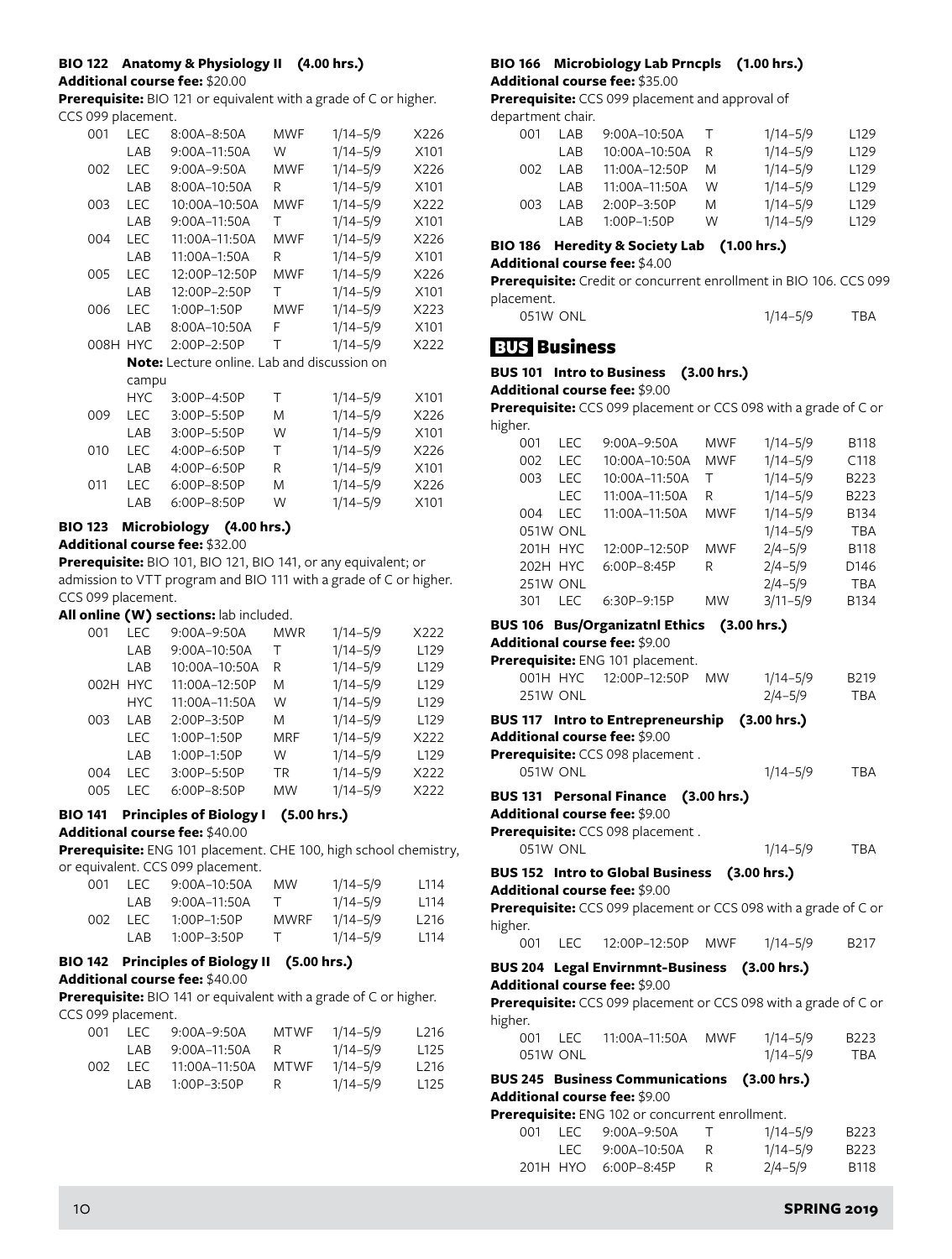#### **BUS 250 Bus Work Experience I (4.00 hrs.)**

#### **Additional course fee:** \$12.00

**Prerequisite:** completion of at least 30 semester hours of college credit within program area in which placement is desired.

| OO1E EXP |                                                | $1/14 - 5/9$ | TBA |
|----------|------------------------------------------------|--------------|-----|
|          | <b>Note:</b> Accounting students only.         |              |     |
| 002E EXP |                                                | $1/14 - 5/9$ | TRA |
|          | <b>Note:</b> Management and Marketing students |              |     |
|          | only.                                          |              |     |

#### **BUS 252 Bus Work Experience II (4.00 hrs.)**

**Additional course fee:** \$12.00

| Prerequisite: BUS 250. |      |                                                    |    |                                                              |                  |
|------------------------|------|----------------------------------------------------|----|--------------------------------------------------------------|------------------|
| 001F FXP               |      |                                                    |    | $1/14 - 5/9$                                                 | <b>TBA</b>       |
|                        |      | BUS 264 Introduction to Finance (3.00 hrs.)        |    |                                                              |                  |
|                        |      | <b>Additional course fee: \$9.00</b>               |    |                                                              |                  |
|                        |      |                                                    |    | Prerequisite: credit or concurrent enrollment in ACC 102, or |                  |
|                        |      | approval of instructor or department chair         |    |                                                              |                  |
| 201H HYO               |      |                                                    |    | $2/4 - 5/9$                                                  | <b>TBA</b>       |
|                        |      | HYO 6:00P-8:45P                                    | т  | $2/4 - 5/9$                                                  | B219             |
|                        |      | HYO 6:00P-8:45P                                    | T. | $2/4 - 5/9$                                                  | B219             |
|                        |      | HYO 6:00P-8:45P                                    | T. | $2/4 - 5/9$                                                  | <b>B219</b>      |
|                        |      | HYO 6:00P-8:45P                                    | т  | $2/4 - 5/9$                                                  | B219             |
|                        |      | <b>GAD Computer-Aided Drafting</b>                 |    |                                                              |                  |
|                        |      |                                                    |    |                                                              |                  |
|                        |      | CAD 113 Comptr-Aid MacH Dsign I (4.00 hrs.)        |    |                                                              |                  |
|                        |      | Additional course fee: \$100.00                    |    |                                                              |                  |
|                        |      | Prerequisite: CCS 098 placement.                   |    |                                                              |                  |
|                        |      | 001 LEC 6:00P-9:40P                                | Т  | $1/14 - 5/9$                                                 | T120             |
|                        |      | CAD 117 Adv Autocad-3D Topics (3.00 hrs.)          |    |                                                              |                  |
|                        |      | <b>Additional course fee: \$75.00</b>              |    |                                                              |                  |
|                        |      | Prerequisite: CAD 124 or equivalent.               |    |                                                              |                  |
| 001                    | I FC | 6:00P-8:45P                                        | W  | $1/14 - 5/9$                                                 | T130             |
|                        |      | CAD 121 Materials for Industry (3.00 hrs.)         |    |                                                              |                  |
|                        |      | Additional course fee: \$39.00                     |    |                                                              |                  |
|                        |      | Prerequisite: CCS 098 placement.                   |    |                                                              |                  |
|                        |      | 001 LEC 6:00P-8:45P                                | R  | $1/14 - 5/9$                                                 | T <sub>120</sub> |
|                        |      | <b>CAD 122 Comptr-Aid MacH Dsign II</b>            |    | (4.00 hrs.)                                                  |                  |
|                        |      | Additional course fee: \$100.00                    |    |                                                              |                  |
|                        |      | Prerequisite: CAD 113 or approval of instructor or |    |                                                              |                  |

department chair. 001 LEC 6:00P-9:40P T 1/14-5/9 T120 **CAD 124 Introduction to AutoCAD (3.00 hrs.) Additional course fee:** \$75.00 **Prerequisite:** CCS 098 placement. 001H HYC 10:00A–11:45A M 1/14–5/9 T120 002H HYC 10:00A–11:45A W 1/14–5/9 T120 251W ONL 2/4–5/9 TBA **CAD 214 Intro Revit Architecture (3.00 hrs.) Additional course fee:** \$39.00 **Prerequisite:** CIT 130. 201H HYC 6:00P–7:50P M 2/4–5/9 M110 **CAD 232 Advancd Microstation CAD (3.00 hrs.) Additional course fee:** \$39.00 **Prerequisite:** CAD 132 and CIT 130. 201H HYC 5:00P–6:50P R 2/4–5/9 M110

# CCP Customized Career Preparation

| CCP 111 Cust Career Prep Portfolio (2.00 hrs.) |              |            |
|------------------------------------------------|--------------|------------|
| <b>Additional course fee:</b> \$6.00           |              |            |
| <b>151W ONL</b>                                | $1/14 - 3/8$ | <b>TBA</b> |

# CCS Critical Comprehension Skills

CCS courses focus on reading and study skills essential for college success. Students enrolling for the first time in a course requiring college-level reading skills must first take the reading assessment test. They will then be placed in a CCS course or be exempt based on their performance on the test.

Students who have appropriate standardized test scores such as ACT or SAT or who are transferring credit in two reading-intensive courses will be placed directly into college-level reading classes without taking the Parkland assessment test.

For more information, call 217/351-2217.

### **CCS 098 Critical Comp Skills I (3.00 hrs.) Additional course fee:** \$9.00

|     |       | Prerequisite: CCS 098 placement. |            |              |      |
|-----|-------|----------------------------------|------------|--------------|------|
| 001 | I FC. | 8:00A-8:50A                      | <b>MWF</b> | $1/14 - 5/9$ | X327 |
| 002 | I FC. | $9:00A-9:50A$                    | <b>MWF</b> | $1/14 - 5/9$ | X327 |
| 003 | I FC. | 10:00A-10:50A                    | <b>MWF</b> | $1/14 - 5/9$ | X326 |
| 004 | I FC. | 11:00A-11:50A                    | <b>MWF</b> | $1/14 - 5/9$ | X327 |
| 201 | I FC. | 11:00A-12:50P                    | T          | $2/4 - 5/9$  | X327 |
|     | I FC. | 11:00A-11:50A                    | R          | $2/4 - 5/9$  | X327 |

# **CCS 099 Critical Comp Skills II (3.00 hrs.)**

# **Additional course fee:** \$9.00

| <b>Prerequisite:</b> CCS 099 placement or C or higher in CCS 098. |            |                 |            |              |                  |  |
|-------------------------------------------------------------------|------------|-----------------|------------|--------------|------------------|--|
| 001                                                               | LEC        | $8:00A - 8:50A$ | <b>MWF</b> | $1/14 - 5/9$ | X326             |  |
| 002                                                               | <b>LEC</b> | $9:00A - 9:50A$ | <b>MWF</b> | $1/14 - 5/9$ | C <sub>218</sub> |  |
| 003                                                               | <b>LEC</b> | $9:00A-10:15A$  | TR         | $1/14 - 5/9$ | X326             |  |
| 004                                                               | <b>LEC</b> | 10:00A-10:50A   | MWF        | $1/14 - 5/9$ | X327             |  |
| 005                                                               | <b>LEC</b> | 10:00A-10:50A   | <b>MWF</b> | $1/14 - 5/9$ | X320             |  |
| 006                                                               | <b>LEC</b> | 11:00A-11:50A   | <b>MWF</b> | $1/14 - 5/9$ | X319             |  |
| 007                                                               | LEC        | 1:00P-1:50P     | <b>MWF</b> | $1/14 - 5/9$ | X327             |  |
| 008                                                               | I FC       | 7:00P-8:15P     | TR         | $1/14 - 5/9$ | X327             |  |
| 201                                                               | I FC       | 10:00A-11:40A   | <b>MW</b>  | $2/4 - 5/9$  | C <sub>218</sub> |  |
| 202                                                               | I FC       | 10:00A-11:40A   | <b>TR</b>  | $2/4 - 5/9$  | C <sub>218</sub> |  |
| 203                                                               | <b>LEC</b> | 1:00P-2:40P     | <b>MW</b>  | $2/4 - 5/9$  | X326             |  |
| 204                                                               | I FC       | $9:00A-10:40A$  | TR         | $2/4 - 5/9$  | X327             |  |
|                                                                   |            |                 |            |              |                  |  |

# CHD Child Development

| CHD 105 Child Growth/Development (3.00 hrs.)<br><b>Additional course fee:</b> \$18.00 |              |      |
|---------------------------------------------------------------------------------------|--------------|------|
| <b>Prerequisite:</b> ENG 099 placement.                                               |              |      |
| 051W ONL                                                                              | $1/14 - 5/9$ | TBA  |
| CHD 115 Soc & Guidance for Young (2.00 hrs.)                                          |              |      |
| <b>Additional course fee:</b> \$12.00                                                 |              |      |
| Prerequisite: CCS 099 placement.                                                      |              |      |
| <b>151W ONL</b>                                                                       | $1/14 - 3/8$ | TBA  |
| to face meetings with the professor 2/4/19 and<br>$3/4/19$ .                          |              |      |
| CHD 124 Prog Plan for Yng Child (3.00 hrs.)<br><b>Additional course fee:</b> \$24.00  |              |      |
| Prerequisite: CCS 099 placement.                                                      |              |      |
| 001H HYC 6:00P-8:30P<br>M                                                             | $1/14 - 5/9$ | G112 |
| CHD 134 Care Infants/Toddlers (4.00 hrs.)                                             |              |      |
| <b>Additional course fee:</b> \$24.00                                                 |              |      |
| Prerequisite: CCS 099 placement.                                                      |              |      |
| 001H HYO 1:00P-2:15P<br>W                                                             | $1/14 - 5/9$ | G112 |
| <b>Note:</b> Two hours lab TBA per week.                                              |              |      |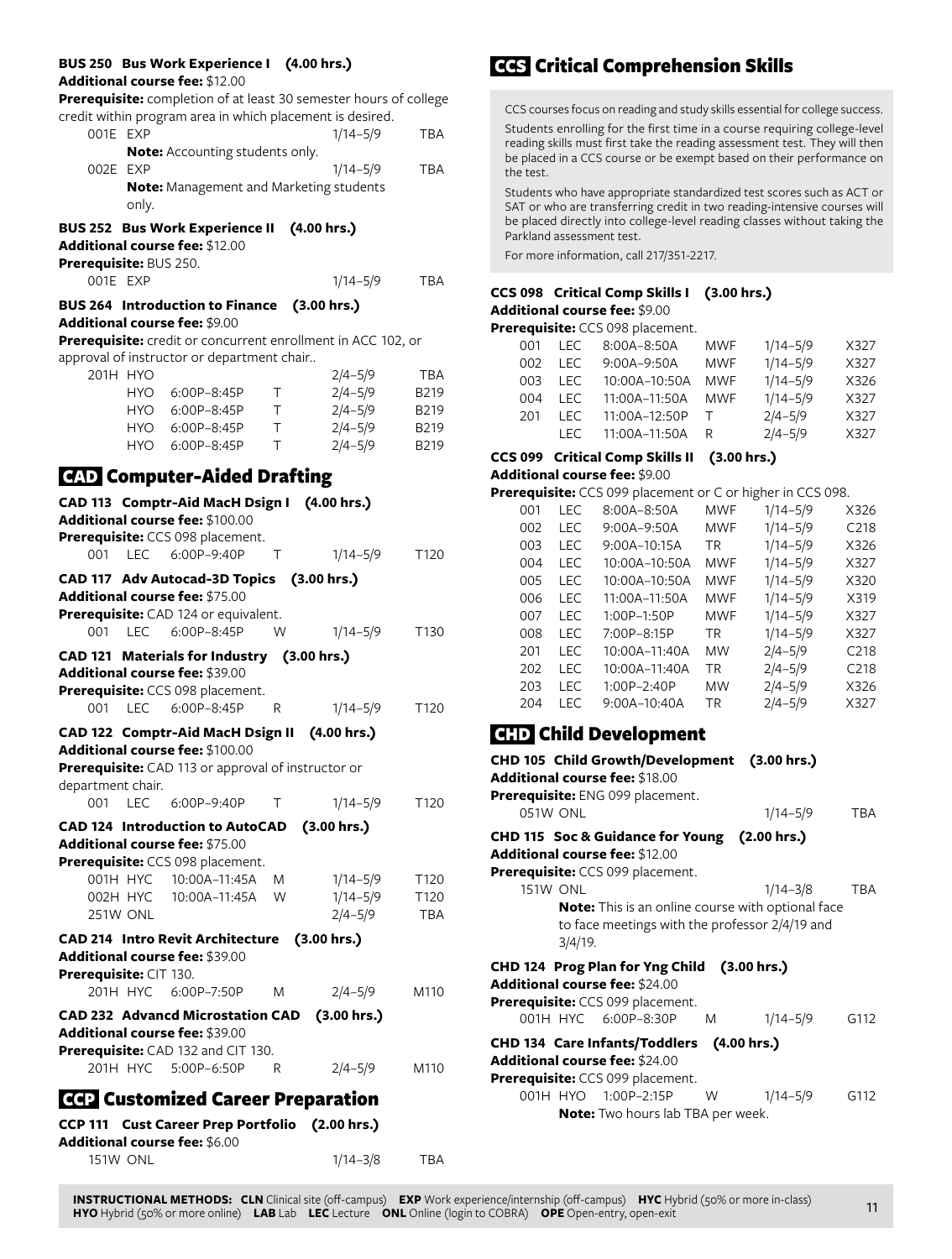# **CHD 201 Health/Saf/Nutr Yng Chld (3.00 hrs.)**

**Additional course fee:** \$12.00

|                      |          | $\boldsymbol{\mathsf{u}}$ uulullal Course Tee; $\mathfrak{g}$ IZ.00<br>Prerequisite: CCS 099 placement.                             |            |              |                  |
|----------------------|----------|-------------------------------------------------------------------------------------------------------------------------------------|------------|--------------|------------------|
| 051W ONL             | 4/10/19. | Note: This is an online course with optional face<br>to face meetings with the professor 2/13/19 and                                |            | $1/14 - 5/9$ | <b>TBA</b>       |
|                      |          | CHD 222 Assist Chld Care Setting (4.00 hrs.)                                                                                        |            |              |                  |
|                      |          | Additional course fee: \$32.00                                                                                                      |            |              |                  |
|                      |          | Prerequisite: Sophomore standing, CHD 105 or PSY 207, and                                                                           |            |              |                  |
|                      |          | CHD 115, CHD 122, CHD 124, CHD 125, ENG 101, and approval for                                                                       |            |              |                  |
| placement.           |          |                                                                                                                                     |            |              |                  |
|                      |          | 001EH HYO 9:00A-10:50A                                                                                                              | M          | $1/14 - 5/9$ | D <sub>187</sub> |
|                      |          | <b>Note:</b> Contact N. Gaumer to enroll.                                                                                           |            |              |                  |
|                      |          | HYO 8:30A-11:30A                                                                                                                    | <b>MWF</b> | $1/14 - 5/9$ | <b>TBA</b>       |
|                      |          | CHD 242 The Exceptional Child (4.00 hrs.)<br>Additional course fee: \$24.00<br>Prerequisite: CHD 105 or PSY 207. ENG 099 placement. |            |              |                  |
| 351W ONL             |          |                                                                                                                                     |            | $3/11 - 5/9$ | TBA              |
|                      | 4/10/19. | Note: This is an online course with optional face<br>to face meetings with the professor 2/13/19 and                                |            |              |                  |
|                      |          | CHD 250 Fld Exp Chid Care Settng (5.00 hrs.)                                                                                        |            |              |                  |
|                      |          | Additional course fee: \$40.00                                                                                                      |            |              |                  |
|                      |          | Prerequisite: CHD 216, CHD 217, CHD 218, CHD 222, ENG 102,                                                                          |            |              |                  |
|                      |          | sophomore standing, and approval for placement.                                                                                     |            |              |                  |
|                      |          | 001EH HYO 9:00A-10:50A                                                                                                              | M          | $1/14 - 5/9$ | D187             |
|                      |          | <b>Note:</b> Contact N. Gaumer to enroll.                                                                                           |            |              |                  |
|                      |          | EXP 8:30A-11:30A MTWRF 1/14-5/9                                                                                                     |            |              | <b>TBA</b>       |
|                      |          | CHD 260 Admin of Day Care Center (3.00 hrs.)<br>Additional course fee: \$12.00<br>Prerequisite: CCS 099 placement.                  |            |              |                  |
| 251W ONL             |          |                                                                                                                                     |            | 2/4–5/9      | TBA              |
|                      |          | CHD 272 Admin Fam Day Care Home<br>Additional course fee: \$12.00<br>Prerequisite: CCS 099 placement.                               |            | (3.00 hrs.)  |                  |
| 251W ONL             |          |                                                                                                                                     |            | $2/4 - 5/9$  | TBA              |
| <b>GHz</b> Chemistry |          |                                                                                                                                     |            |              |                  |

# **CHE 100 Intro to Chemistry (3.00 hrs.)**

**Additional course fee:** \$15.00

**Prerequisite:** MAT 072, placement into MAT 098, or recent high school algebra with a grade of C or higher. CCS 099 placement. **All sections:** Lab included. It is recommended that students have already taken MAT 098 or equivalent, though MAT 098 placement is the only prerequisite. CHE 100 requires a solid math background.

| 001 | I AR     |               |           | $1/14 - 5/9$ |                  |
|-----|----------|---------------|-----------|--------------|------------------|
|     | I FC     | 9:00A-10:50A  | M         | $1/14 - 5/9$ | L <sub>217</sub> |
|     | I FC.    | 9:00A-9:50A   | <b>WF</b> | $1/14 - 5/9$ | L <sub>217</sub> |
| 002 | I EC.    | 11:00A-12:50P | M         | $1/14 - 5/9$ | L <sub>217</sub> |
|     | I FC     | 11:00A-11:50A | <b>WF</b> | $1/14 - 5/9$ | L <sub>217</sub> |
|     | 051W ONL |               |           | $1/14 - 5/9$ | <b>TBA</b>       |
| 201 | I EC.    | 2:00P-3:50P   | M         | $2/4 - 5/9$  | L <sub>217</sub> |
|     | I FC     | 2:00P-3:10P   | TR        | $2/4 - 5/9$  | L <sub>217</sub> |
|     |          |               |           |              |                  |

# **CHE 101 General Chemistry I (5.00 hrs.) Additional course fee:** \$40.00

**Prerequisite:** MAT 098 with a grade of C or higher. Recent high school chemistry or CHE 100 with a grade of C or higher. CCS 099 placement.

| All sections: Completion of MAT 124 is highly recommended. |  |
|------------------------------------------------------------|--|
|------------------------------------------------------------|--|

| 002 | LAB   | 9:00A-11:50A    | т         | $1/14 - 5/9$ | M232 |
|-----|-------|-----------------|-----------|--------------|------|
|     | I EC. | 9:00A-10:50A    | <b>WR</b> | $1/14 - 5/9$ | L242 |
| 004 | I AR  | 1:00P-3:50P     |           | $1/14 - 5/9$ | M232 |
|     | I FC. | $1:00P - 2:50P$ | <b>WR</b> | $1/14 - 5/9$ | L242 |
| 006 | I FC. | 6:00P-6:50P     | $\top$    | $1/14 - 5/9$ | L242 |
|     | LAB   | 7:00P-9:50P     | $\top$    | $1/14 - 5/9$ | M232 |
|     | I FC. | 6:00P-8:50P     | R         | $1/14 - 5/9$ | L242 |

#### **CHE 102 General Chemistry II (5.00 hrs.)**

#### **Additional course fee:** \$40.00

**Prerequisite:** CHE 101 with a grade of C or higher. CCS 099 placement.

| 001 | I FC. | 8:00A-9:50A   | <b>MW</b> | $1/14 - 5/9$ | L <sub>127</sub> |
|-----|-------|---------------|-----------|--------------|------------------|
|     | LAB   | 8:00A-10:50A  | R         | $1/14 - 5/9$ | M232             |
| 002 | I FC  | 10:00A-11:50A | МW        | $1/14 - 5/9$ | L <sub>239</sub> |
|     | LAB   | 9:00A-11:50A  | F         | $1/14 - 5/9$ | M232             |
| 003 | I FC. | 1:00P-2:50P   | <b>MW</b> | $1/14 - 5/9$ | M225             |
|     | LAB   | 1:00P-3:50P   | R         | $1/14 - 5/9$ | M232             |
| 005 | I FC. | 6:00P-8:50P   | Τ         | $1/14 - 5/9$ | L <sub>239</sub> |
|     | LEC.  | 6:00P-6:50P   | R         | $1/14 - 5/9$ | L <sub>239</sub> |
|     | LAB   | 7:00P-9:50P   | R         | $1/14 - 5/9$ | M232             |

### **CHE 104 Chemistry/Everyday Life (4.00 hrs.)**

**Additional course fee:** \$20.00

|  | Prerequisite: CCS 099 placement. |  |
|--|----------------------------------|--|
|--|----------------------------------|--|

| 051W ONL | $1/14 - 5/9$ | TBA |
|----------|--------------|-----|

# **CHE 106 Chem/Health Professions (4.00 hrs.)**

**Additional course fee:** \$20.00

**Prerequisite:** MAT 072 or equivalent with a grade of C or higher. CCS 099 placement.

| 001 | I FC.    | 8:00A-9:15A    | <b>MW</b> | $1/14 - 5/9$ | L <sub>256</sub> |
|-----|----------|----------------|-----------|--------------|------------------|
|     | LAB      | 8:00A-10:50A   | F         | $1/14 - 5/9$ | M229             |
| 002 | I FC.    | 9:30A-10:45A   | <b>MW</b> | $1/14 - 5/9$ | L256             |
|     | LAB      | $8:00A-10:50A$ | R         | $1/14 - 5/9$ | M229             |
| 004 | I EC     | 2:00P-3:15P    | <b>MW</b> | $1/14 - 5/9$ | L <sub>256</sub> |
|     | LAB      | 2:00P-4:50P    | R         | $1/14 - 5/9$ | M229             |
| 005 | I FC.    | 6:00P-8:50P    | Τ         | $1/14 - 5/9$ | L <sub>256</sub> |
|     | LAB      | 6:00P-8:50P    | R         | $1/14 - 5/9$ | M229             |
|     | 051W ONL |                |           | $1/14 - 5/9$ | <b>TBA</b>       |
|     |          |                |           |              |                  |

# **CHE 107 Chem for Health Prof II (4.00 hrs.)**

### **Additional course fee:** \$20.00

**Prerequisite:** CHE 106 or equivalent with a grade of C or higher. CCS 099 placement.

| 051W ONL | $1/14 - 5/9$ | TBA |
|----------|--------------|-----|
| 052W ONL | $1/14 - 5/9$ | TBA |

### **CHE 203 Organic Chemistry I (3.00 hrs.)**

#### **Additional course fee:** \$15.00

**Prerequisite:** CHE 101 and CHE 102 with a grade of C or higher in both. CCS 099 placement.

|  | 001 LEC 8:15A-9:30A | $1/14 - 5/9$ | L <sub>239</sub> |
|--|---------------------|--------------|------------------|
|  |                     |              |                  |

# **CHE 204 Organic Chemistry Lab I (2.00 hrs.)**

**Additional course fee:** \$30.00

**Prerequisite:** Credit or concurrent enrollment in CHE 203 or the equivalent. CCS 099 placement.

| 001 | LEC.  | $9:00A - 9:50A$ | M | $1/14 - 5/9$ | X223             |
|-----|-------|-----------------|---|--------------|------------------|
|     | I AR. | $8:00A-10:50A$  | W | $1/14 - 5/9$ | M228             |
| 002 | TEC.  | 2:00P-2:50P     | M | $1/14 - 5/9$ | L <sub>216</sub> |
|     | I AR  | $1:00P-3:50P$   | W | $1/14 - 5/9$ | M228             |
|     |       |                 |   |              |                  |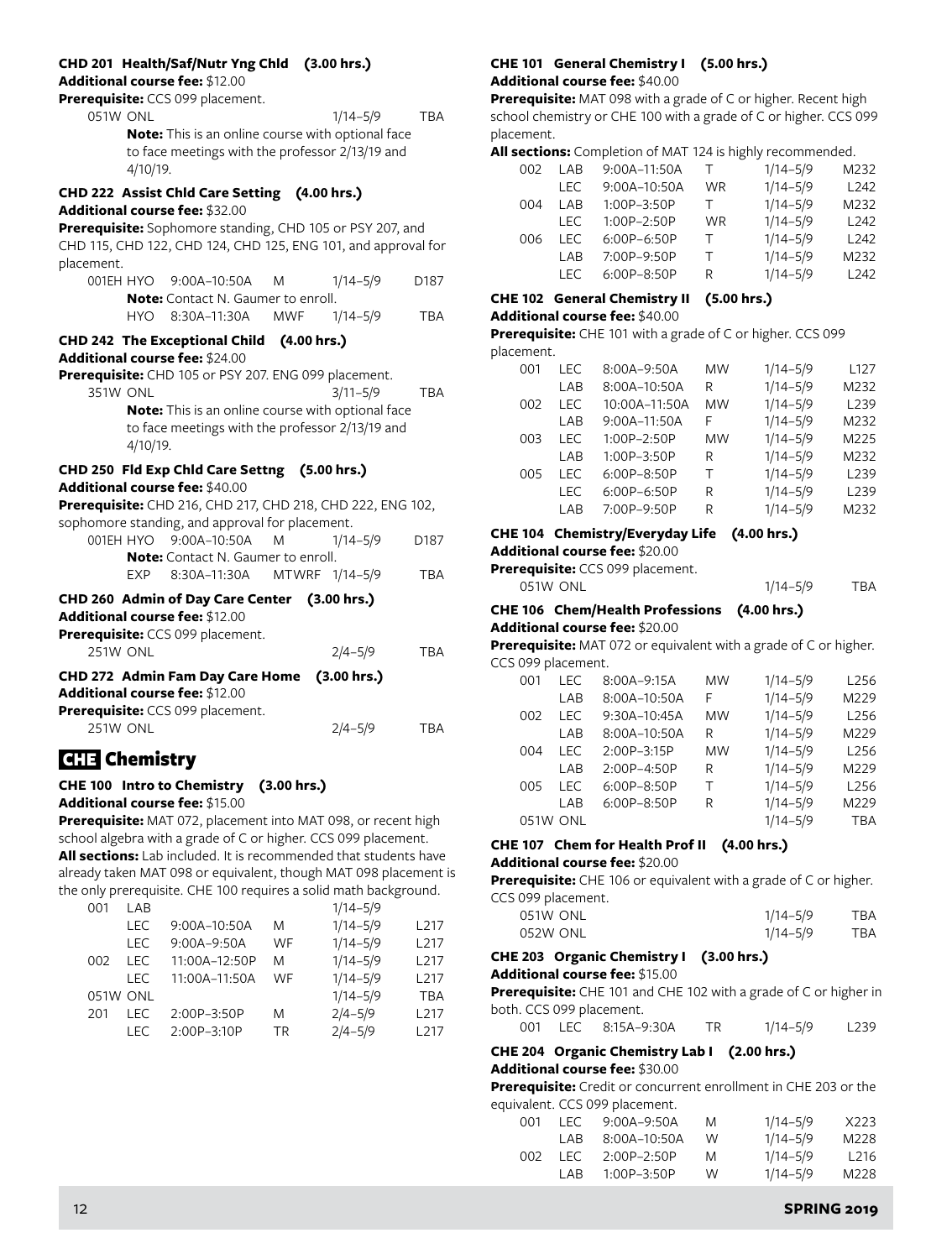# **CHE 205 Organic Chemistry II (3.00 hrs.)**

#### **Additional course fee:** \$15.00

**Prerequisite:** CHE 203 or equivalent with a grade of C or higher. CCS 099 placement.

|  |  | 001 LEC 9:00A-10:15A | MW. | $1/14 - 5/9$ | L <sub>239</sub> |
|--|--|----------------------|-----|--------------|------------------|
|--|--|----------------------|-----|--------------|------------------|

# **CHE 206 Organic Chemistry Lab II (2.00 hrs.)**

**Additional course fee:** \$30.00

**Prerequisite:** CHE 204 with a grade of C or higher. Credit or concurrent enrollment in CHE 205 is recommended. CCS 099 placement.

**All hybrid (H) sections:** lecture online.

| 001H HYC 8:00A-10:50A | $1/14 - 5/9$ | M228 |
|-----------------------|--------------|------|
| 002H HYC 1:00P-3:50P  | $1/14 - 5/9$ | M228 |
| 003H HYC 6:00P-8:50P  | $1/14 - 5/9$ | M228 |

# CIS Computer Information Systems

| <b>CIS 112</b> |                 | <b>Computing Essentials (4.00 hrs.)</b><br>Additional course fee: \$20.00 |           |              |            |
|----------------|-----------------|---------------------------------------------------------------------------|-----------|--------------|------------|
|                |                 | All Sections: PC-compatible equipment used in all sections.               |           |              |            |
|                |                 | Keyboarding ability recommended.                                          |           |              |            |
|                | 051W ONL        |                                                                           |           | $1/14 - 5/9$ | <b>TBA</b> |
|                | 201H HYO        | 9:00A-10:50P                                                              | W         | $2/4 - 5/9$  | B114       |
|                | 251W ONL        |                                                                           |           | $2/4 - 5/9$  | <b>TBA</b> |
| <b>CIS 122</b> |                 | <b>Intro/Computer Programming</b>                                         |           | (4.00 hrs.)  |            |
|                |                 | Additional course fee: \$20.00                                            |           |              |            |
|                |                 | Prerequisite: MAT 072 or equivalent. .                                    |           |              |            |
| 001            | LAB             | 9:00A-11:20A                                                              | <b>MW</b> | $1/14 - 5/9$ | B226       |
|                | 002H HYC        | 3:00P-4:50P                                                               | TR        | $1/14 - 5/9$ | B226       |
|                | 003H HYO        | 6:00P-7:50P                                                               | W         | $1/14 - 5/9$ | B226       |
|                |                 | CIS 131 Present Graph (MS Powrpnt)                                        |           | (2.00 hrs.)  |            |
|                |                 | Additional course fee: \$10.00                                            |           |              |            |
|                |                 | Prerequisite: keyboarding ability.                                        |           |              |            |
|                | <b>151W ONL</b> |                                                                           |           | $1/14 - 3/8$ | TBA        |
|                |                 | CIS 134 Spreadsheet Ap (MS Excel)                                         |           | (3.00 hrs.)  |            |
|                |                 | Additional course fee: \$15.00                                            |           |              |            |
|                |                 | Prerequisite: keyboarding ability.                                        |           |              |            |
| 001            | <b>LEC</b>      | 9:00A-10:15A                                                              | <b>TR</b> | $1/14 - 5/9$ | B119       |
|                | 051W ONL        |                                                                           |           | $1/14 - 5/9$ | <b>TBA</b> |
|                | 251W ONL        |                                                                           |           | $2/4 - 5/9$  | <b>TBA</b> |
| <b>CIS 135</b> |                 | Word Proc I (MS Word)                                                     |           | (4.00 hrs.)  |            |
|                |                 | Additional course fee: \$20.00                                            |           |              |            |
|                |                 | Prerequisite: keyboarding ability.                                        |           |              |            |
|                | 051W ONL        |                                                                           |           | $1/14 - 5/9$ | <b>TBA</b> |
| <b>CIS 138</b> |                 | <b>Database App (MS Access)</b>                                           |           | (3.00 hrs.)  |            |
|                |                 | Additional course fee: \$15.00                                            |           |              |            |
|                |                 | Prerequisite: keyboarding ability.                                        |           |              |            |
|                |                 | 001 LEC 10:30A-11:45A                                                     | <b>TR</b> | $1/14 - 5/9$ | B119       |
| <b>CIS 152</b> |                 | Web Design and Development I (3.00 hrs.)                                  |           |              |            |
|                |                 | Additional course fee: \$90.00                                            |           |              |            |
| 001            | <b>LEC</b>      | 12:00P-1:50P                                                              | <b>TR</b> | 1/14-5/9     | D208       |
|                | 051W ONL        |                                                                           |           | $1/14 - 5/9$ | <b>TBA</b> |
| <b>CIS 171</b> |                 | Document Preparation/Editing (3.00 hrs.)                                  |           |              |            |
|                |                 | Additional course fee: \$15.00                                            |           |              |            |
|                |                 | Prerequisite: Keyboarding ability.                                        |           |              |            |
|                |                 | 001 LEC 11:00A-12:50P                                                     | <b>MW</b> | 1/14-5/9     | X227       |
|                |                 |                                                                           |           |              |            |

# **CIS 200 Business Computer System (3.00 hrs.)**

| <b>Additional course fee: \$15.00</b> |                 |                      |           |              |                  |  |  |
|---------------------------------------|-----------------|----------------------|-----------|--------------|------------------|--|--|
|                                       |                 | 001 LEC 12:00P-1:50P | <b>MW</b> | $1/14 - 5/9$ | B <sub>226</sub> |  |  |
| ററാ                                   | IFC.            | 1:00P-2:50P          | TR.       | $1/14 - 5/9$ | <b>B114</b>      |  |  |
|                                       | 051W ONL        |                      |           | $1/14 - 5/9$ | TBA              |  |  |
|                                       | <b>251W ONL</b> |                      |           | $2/4 - 5/9$  | TBA              |  |  |

**CIS 231 Sys Analysis, Design/Admin (3.00 hrs.)**

**Additional course fee:** \$15.00

**Prerequisite:** CCS 099 placement or CCS 098 with a grade of C or higher.

|  | 201H HYC 6:00P-8:00P |  | $2/4 - 5/9$ | <b>B133</b> |
|--|----------------------|--|-------------|-------------|
|--|----------------------|--|-------------|-------------|

# **CIS 297 CSIT Job Seminar (1.00 hrs.)**

# **Additional course fee:** \$5.00

**Prerequisite:** completion of at least 15 hours of concentration courses.

101 LEC 6:00P–7:50P R 1/14–3/8 B119

# **CIS 298 CSIT Work Experience (3.00 hrs.)**

**Additional course fee:** \$15.00

**Prerequisite:** approval for placement.

| 001E EXP | $1/14 - 5/9$ | <b>TBA</b> |
|----------|--------------|------------|
| 002E EXP | $1/14 - 5/9$ | <b>TBA</b> |
| 003E EXP | $1/14 - 5/9$ | <b>TBA</b> |
| 004E EXP | $1/14 - 5/9$ | <b>TBA</b> |
| 201E EXP | $2/4 - 5/9$  | <b>TBA</b> |
| 202E EXP | $2/4 - 5/9$  | <b>TBA</b> |
| 203E EXP | $2/4 - 5/9$  | <b>TBA</b> |
| 301E EXP | $3/11 - 5/9$ | <b>TBA</b> |
| 302E EXP | $3/11 - 5/9$ | <b>TBA</b> |
| 303E EXP | $3/11 - 5/9$ | <b>TBA</b> |

# **GTT** Construction Management

| <b>CIT 111</b>         |            | <b>Construction Materials (3.00 hrs.)</b><br><b>Additional course fee: \$90.00</b> |           |              |            |
|------------------------|------------|------------------------------------------------------------------------------------|-----------|--------------|------------|
| Prerequisite: MAT 060. |            |                                                                                    |           |              |            |
|                        |            | 001H HYC 1:00P-2:50P                                                               | <b>MW</b> | $1/14 - 5/9$ | Y111       |
| <b>CIT 114</b>         |            | Plumbing (3.00 hrs.)                                                               |           |              |            |
|                        |            | Additional course fee: \$135.00                                                    |           |              |            |
|                        |            | Prerequisite: CCS 098 placement.                                                   |           |              |            |
|                        |            | 201 LEC 8:00A-1:00P                                                                | S         | $2/4 - 5/9$  | Y112       |
| <b>CIT 115</b>         |            | Rough Carpentry (3.00 hrs.)                                                        |           |              |            |
|                        |            | Additional course fee: \$135.00                                                    |           |              |            |
| 001                    | <b>LEC</b> | $1:00P-4:40P$                                                                      | − F       | $1/14 - 5/9$ | Y111       |
| <b>CIT 130</b>         |            | <b>Constructn Plan Fundmtls</b>                                                    |           | (3.00 hrs.)  |            |
|                        |            | <b>Additional course fee: \$90.00</b>                                              |           |              |            |
|                        |            | 001H HYC 3:30P-4:50P                                                               | <b>TR</b> | $1/14 - 5/9$ | M110       |
|                        |            | CIT 134 Surveying Computations II (2.00 hrs.)                                      |           |              |            |
|                        |            | Additional course fee: \$60.00                                                     |           |              |            |
|                        | 401H HYO   |                                                                                    |           | $1/2 - 2/8$  | <b>TBA</b> |
|                        |            | HYO 9:00A-5:00P                                                                    |           | 1/19         | M143       |
|                        |            | CIT 135 Constrc Pract/Sustnblty (3.00 hrs.)                                        |           |              |            |
|                        |            | <b>Additional course fee: \$90.00</b>                                              |           |              |            |
| Prerequisite: CIT 130. |            |                                                                                    |           |              |            |
| 001                    | <b>LEC</b> | 8:30A-9:45A                                                                        | <b>TR</b> | $1/14 - 5/9$ | M110       |
|                        |            | CIT 215 Construct Cost Estimatin (4.00 hrs.)                                       |           |              |            |
|                        |            | Additional course fee: \$120.00                                                    |           |              |            |
|                        |            | Prerequisite: CIT 130, MAT 131 or higher, and sophomore standing                   |           |              |            |
|                        |            | in the Construction Management program or approval of program                      |           |              |            |
|                        |            | director or department chair.                                                      |           |              |            |

001 LEC 9:00A–10:50A MW 1/14–5/9 M110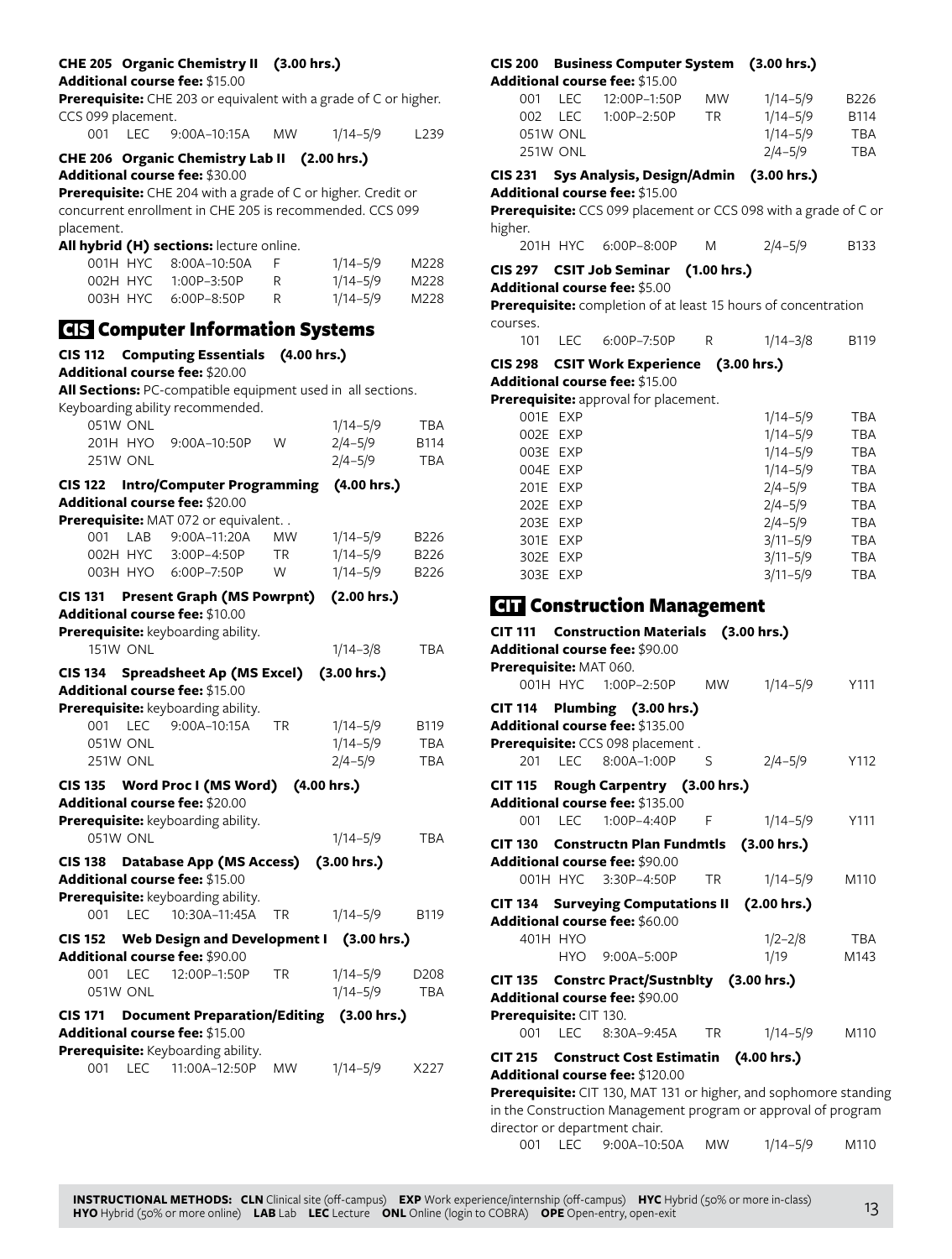| CIT 216 Construction Contract Admin (3.00 hrs.) |  |
|-------------------------------------------------|--|
| <b>Additional course fee:</b> \$90.00           |  |

**Prerequisite:** sophomore standing in CIT program or approval of program director or department chair and CCS 099 placement or CCS 098 with a minimun grade of C. 001 LEC 1:00P–2:15P MW 1/14–5/9 M110

#### **CIT 230 Construction Field Exper (1.00 hrs.) Additional course fee:** \$30.00

**Prerequisite:** successful completion of one semester of Construction Design and Management program and approval of program director or department chair. 001E EXP 1/14-5/9 TBA

### **CIT 233 Surveying Field Experience (2.00 hrs.) Additional course fee:** \$60.00

**Prerequisite:** CIT 113 and approval of program director or department chair.

| 001E EXP | $1/14 - 5/9$ | TBA |
|----------|--------------|-----|
|          |              |     |

# **CIT 234 Design Surveying (3.00 hrs.)**

**Additional course fee:** \$120.00

|          |            | Prerequisite: CIT 113 and MAT 131 or higher. |                                                 |                                                        |            |
|----------|------------|----------------------------------------------|-------------------------------------------------|--------------------------------------------------------|------------|
| 401H HYO |            |                                              |                                                 | $2/11 - 5/3$                                           | TBA        |
|          |            |                                              | Note: Lab meets on campus as listed. Lecture is |                                                        |            |
|          |            | online 2/11/19-5/3/19.                       |                                                 |                                                        |            |
|          | <b>HYO</b> | $8:00A-6:00P$                                | S                                               | 2/16                                                   | M143       |
|          | HYO L      | 8:00A-12:35P                                 | U                                               | 2/17                                                   | M143       |
|          | HYO 1      | $8:00A-6:00P$                                | S                                               | 3/23                                                   | M143       |
|          | HYO L      | 8:00A-12:35P                                 | U                                               | 3/24                                                   | M143       |
|          | HYO 1      | $8:00A-6:00P$                                | S                                               | 4/27                                                   | M143       |
|          | HYO.       | 8:00A-12:35P                                 | U                                               | 4/28                                                   | M143       |
| 402H     | <b>HYO</b> |                                              |                                                 | $2/18 - 5/10$                                          | <b>TBA</b> |
|          |            |                                              |                                                 | <b>Note:</b> Lab meets on campus as listed. Lecture is |            |
|          |            | online 2/18/19-5/10.19.                      |                                                 |                                                        |            |
|          | <b>HYO</b> | $8:00A-6:00P$                                | S                                               | 2/23                                                   | M143       |
|          | HYO        | 8:00A-12:35P                                 | U                                               | 2/24                                                   | M143       |
|          | HYO 1      | $8:00A-6:00P$                                | S                                               | 3/30                                                   | M143       |
|          | HYO        | 8:00A-12:35P                                 | U                                               | 3/31                                                   | M143       |
|          | HYO        | $8:00A-6:00P$                                | S                                               | 5/4                                                    | M143       |
|          | HYO.       | 8:00A-12:35P                                 | U                                               | 5/5                                                    | M143       |
|          |            |                                              |                                                 |                                                        |            |

#### **CIT 236 Site Development (3.00 hrs.) Additional course fee:** \$90.00

**Prerequisite:** CIT 130 and sophomore standing in CIT program or approval of program director or department chair.

001 LEC 1:00P–3:15P TR 1/14–5/9 M110

# **CIT 255 Engineering Surveying (4.00 hrs.)**

**Additional course fee:** \$160.00

**Prerequisite:** MAT 125 or higher and approval of program director or department chair.

| 201H HYO 9:00A-12:00P | $2/4 - 5/9$ | M143 |
|-----------------------|-------------|------|
|-----------------------|-------------|------|

# CJS Criminal Justice

### **CJS 101 Intro Criminal Justice (3.00 hrs.) Additional course fee:** \$9.00

**Prerequisite:** ENG 099 placement. LEC 11:00A–11:50A MWF 1/14–5/9 D146 LEC 12:00P–12:50P MWF 1/14–5/9 D146 LEC 6:00P–8:45P MW 3/11–5/9 D151

### **CJS 102 Police Admin/Operations (4.00 hrs.) Additional course fee:** \$12.00

**Prerequisite:** CJS 101. ENG 101 placement.

|  | 001 LEC 9:00A-10:50A MW | $1/14 - 5/9$ | D <sub>146</sub> |
|--|-------------------------|--------------|------------------|
|  | 002 LEC 9:00A-10:50A TR | $1/14 - 5/9$ | D <sub>146</sub> |

# **CJS 104 Introduction to Corrections (3.00 hrs.) Additional course fee:** \$9.00 **Prerequisite:** CCS 099 placement. 001 LEC 10:00A–10:50A MWF 1/14–5/9 D148 **CJS 127 Juvenile Delinquency (3.00 hrs.) Additional course fee:** \$9.00 **Prerequisite:** ENG 099 placement. 251W ONL 2/4–5/9 TBA **CJS 203 Criminal Law and Procedures I (3.00 hrs.) Additional course fee:** \$9.00 **Prerequisite:** CJS 101. ENG 101 placement. 001 LEC 6:00P–8:45P W 1/14–5/9 D146 **CJS 204 Criminal Law and Procedures II (3.00 hrs.) Additional course fee:** \$9.00 **Prerequisite:** CJS 101. Eng 101 placement. 001H HYC 11:00A–12:15P T 1/14–5/9 D232 HYC 11:00A–11:50A R 1/14–5/9 D232 **CJS 207 Traffic Law Enforce Adm (3.00 hrs.) Additional course fee:** \$9.00 **Prerequisite:** CJS 101. ENG 101 placement. 001 LEC 11:00A–11:50A MWF 1/14–5/9 D211 **CJS 209 Criminal Investigation (4.00 hrs.) Additional course fee:** \$12.00 **Prerequisite:** CJS 101. ENG 101 placement. 002 LEC 6:00P-9:40P T 1/14-5/9 D151 **CJS 218 Internship and Seminar (3.00 hrs.) Additional course fee:** \$9.00 **Prerequisite:** CJS 102. 6 additional hours of CJS credit completed prior to enrollment. Open to criminal justice majors with sophomore standing only. Students must carry health insurance and pass a criminal background check prior to enrolling in CJS 218. 201E EXP 2/4–5/9 TBA **Note:** 15 hours internship TBA per week. LEC 1:00P–2:00P T 2/4–5/9 D151 **CJS 225 Issues in Criminal Justc (3.00 hrs.) Additional course fee:** \$9.00

**Prerequisite:** CJS 101 or approval of program director or department chair. ENG 101 placement.

251W ONL 2/4–5/9 TBA

# **GNH** Case New Holland

# **CNH 214 Advanced Diesel Fuel Systems (3.00 hrs.) Additional course fee:** \$105.00 **Prerequisite:** CNH 114. 001 LEC 12:00P–1:50P M 1/14–5/9 W120 LAB 2:00P–3:50P M 1/14–5/9 W103 **CNH 216 CNH Eqpmnt Air Conditioning I (2.00 hrs.) Additional course fee:** \$70.00 **Prerequisite:** CNH 131. 301 LEC 8:00A–11:40A T 3/11–5/9 W101 **CNH 219 CNH Dealer Wrk Exp II (1.00 hrs.) Additional course fee:** \$35.00 **Prerequisite:** CNH 155, CNH 214, CNH 231, CNH 255, and CNH 271.

301E LAB 3/11–5/9 TBA **Note:** approval of program director required.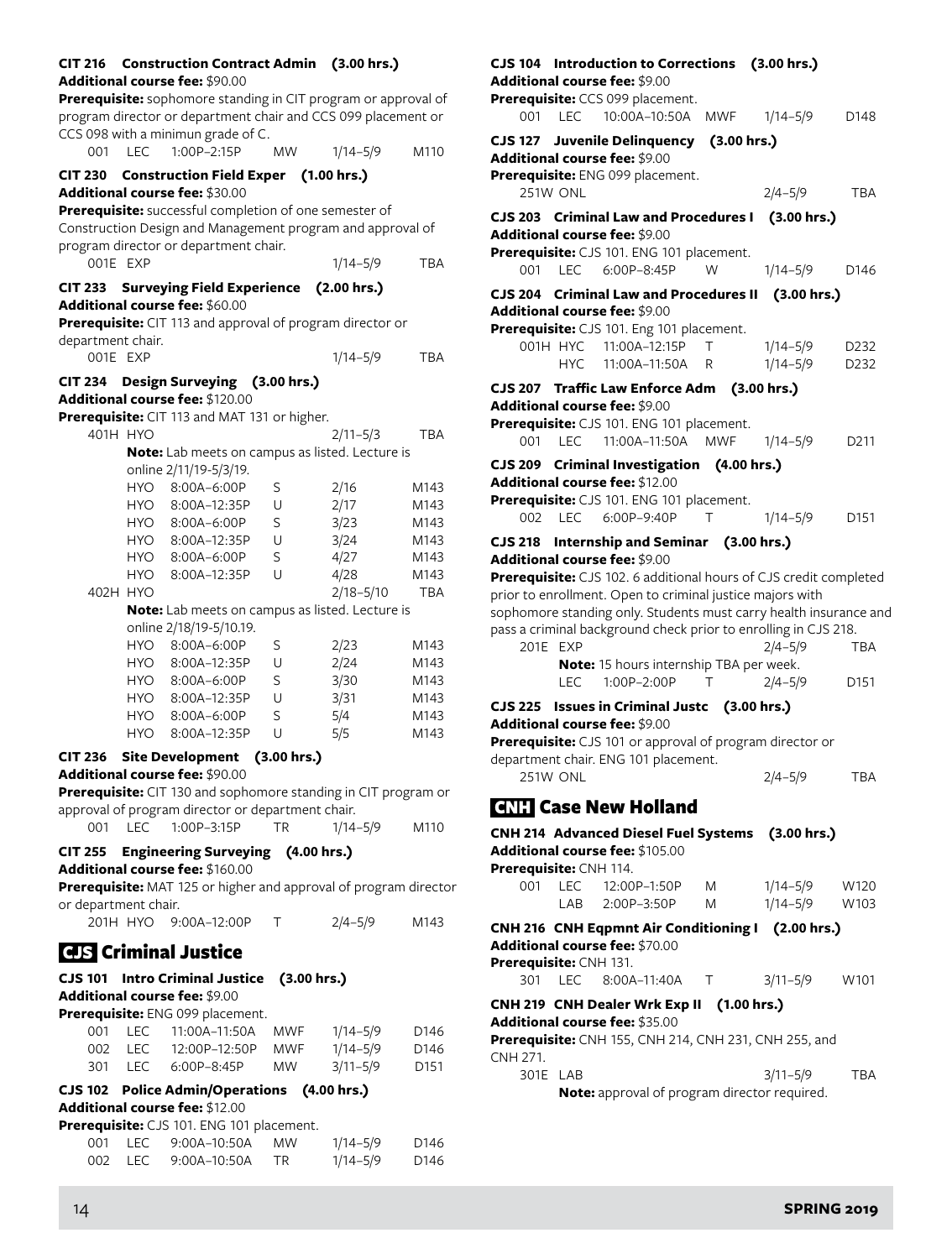| Prerequisite: CNH 131. |                 | CNH 231 Advanced CNH Hydraulic Elect (3.00 hrs.)<br>Additional course fee: \$105.00 |             |               |                   |
|------------------------|-----------------|-------------------------------------------------------------------------------------|-------------|---------------|-------------------|
| 001                    |                 | LEC 1:00P-3:50P                                                                     | W           | 1/14-5/9 W101 |                   |
|                        | LAB             | 4:00P-4:50P                                                                         | W           | $1/14 - 5/9$  | W103              |
|                        |                 | CNH 255 Advanced CNH Hydraulic System (3.00 hrs.)                                   |             |               |                   |
|                        |                 | Additional course fee: \$105.00                                                     |             |               |                   |
| Prerequisite: CNH 255. |                 |                                                                                     |             |               |                   |
| 101                    | LEC             | 1:00P-4:50P                                                                         | M           | $1/14 - 3/8$  | W <sub>101</sub>  |
|                        | LAB             | 1:00P-4:50P                                                                         | W           | $1/14 - 3/8$  | W131              |
|                        |                 | CNH 271 Advanced CNH Powertrains (3.00 hrs.)                                        |             |               |                   |
|                        |                 | <b>Additional course fee: \$105.00</b>                                              |             |               |                   |
| CNH 255.               |                 | Prerequisite: CNH 171. and credit or concurrent enrollment in                       |             |               |                   |
| 101                    | LEC             | 8:00A-12:30P                                                                        | Τ           | 1/14-3/8      | W103              |
|                        | LAB             | 1:00P-5:30P                                                                         | Τ           | $1/14 - 3/8$  | W103              |
|                        |                 | CNH 291 CNH Service Dept Implementatn (3.00 hrs.)                                   |             |               |                   |
|                        |                 | Additional course fee: \$105.00                                                     |             |               |                   |
| CNH 256.               |                 | Prerequisite: CNH 155, CNH 171, CNH 216, CNH 231, and                               |             |               |                   |
| 101                    | LEC             | 8:00A-12:00P                                                                        | R           | 1/14-3/8      | W131              |
|                        |                 | LAB 1:00P-5:05P                                                                     | R           | $1/14 - 3/8$  | W131              |
|                        |                 | <b>COM</b> Communication                                                            |             |               |                   |
|                        |                 | COM 101 Intro Mass Communication (3.00 hrs.)                                        |             |               |                   |
|                        |                 | Additional course fee: \$48.00                                                      |             |               |                   |
|                        |                 | Prerequisite: ENG 101 placement.                                                    |             |               |                   |
| 001                    | LEC             | 1:00P-2:15P                                                                         | TR          | $1/14 - 5/9$  | A214              |
| 002                    | LEC.            | 1:00P-1:50P                                                                         | <b>MWF</b>  | $1/14 - 5/9$  | A215              |
|                        | <b>251W ONL</b> |                                                                                     |             | $2/4 - 5/9$   | <b>TBA</b>        |
|                        |                 | COM 103 Intro to Public Speaking (3.00 hrs.)                                        |             |               |                   |
|                        |                 | Additional course fee: \$18.00                                                      |             |               |                   |
|                        |                 | Prerequisite: ENG 101 placement strongly recommended. College                       |             |               |                   |
|                        |                 | level reading placement strongly recommended.                                       |             |               |                   |
| 001                    | LEC             | 8:00A-8:50A                                                                         | <b>MWF</b>  | $1/14 - 5/9$  | D <sub>2</sub> 16 |
| 002                    | LEC             | 9:00A-9:50A                                                                         | MWF         | 1/14-5/9      | D <sub>2</sub> 16 |
|                        | 003 LEC         | 9:00A-9:50A                                                                         | MWF         | $1/14 - 5/9$  | X322              |
| 004                    |                 | LEC  10:00A-10:50A  MWF                                                             |             | $1/14 - 5/9$  | A214              |
| 005                    |                 | LEC  10:00A-10:50A  MWF                                                             |             | $1/14 - 5/9$  | X321              |
| 006                    | LEC             | 10:30A–11:45A                                                                       | ΤR          | 1/14–5/9      | D216              |
| 007                    | <b>LEC</b>      | 11:00A-11:50A                                                                       | MWF         | $1/14 - 5/9$  | D216              |
| 008                    | LEC             | 11:00A-11:50A                                                                       | <b>MWF</b>  | $1/14 - 5/9$  | X321              |
| 009                    | <b>LEC</b>      | 11:00A-12:15P                                                                       | MW          | $1/14 - 5/9$  | A214              |
| 010                    | LEC             | 12:00P-12:50P                                                                       | <b>MWF</b>  | $1/14 - 5/9$  | X322              |
| 011                    | LEC             | 12:30P-1:45P                                                                        | MW          | $1/14 - 5/9$  | X321              |
| 012                    | <b>LEC</b>      | 1:00P-1:50P                                                                         | <b>MWF</b>  | $1/14 - 5/9$  | C154              |
| 013                    | LEC             | 1:00P-2:15P                                                                         | ΤR          | $1/14 - 5/9$  | D216              |
| 014                    | LEC             | 2:00P-3:15P                                                                         | TR          | $1/14 - 5/9$  | X321              |
| 015                    | LEC             | 6:30P-9:15P                                                                         | M           | $1/14 - 5/9$  | D216              |
| 016                    | LEC             | 6:30P-9:15P                                                                         | Τ           | $1/14 - 5/9$  | D216              |
| 017R                   | <b>LEC</b>      | 8:00A-9:15A                                                                         | TR          | $1/14 - 5/9$  | C154              |
| 101H                   | <b>HYC</b>      | 6:00P-8:50P                                                                         | W           | $1/14 - 3/8$  | D216              |
| 201H                   | <b>HYC</b>      | 9:00A-12:00P                                                                        | S           | $2/4 - 5/9$   | D216              |
| 202                    | LEC             | 10:00A-11:40A                                                                       | TR          | $2/4 - 5/9$   | X321              |
|                        | 251W ONL        |                                                                                     |             | $2/4 - 5/9$   | <b>TBA</b>        |
|                        | 252W ONL        |                                                                                     |             | $2/4 - 5/9$   | <b>TBA</b>        |
|                        | 253W ONL        |                                                                                     |             | $2/4 - 5/9$   | <b>TBA</b>        |
|                        | 301H HYC        | 8:00A-10:50A                                                                        | Τ           | $3/11 - 5/9$  | X322              |
| 302                    | LEC             | 3:00P-4:15P                                                                         | <b>MTWR</b> | $3/11 - 5/9$  | A214              |
|                        | 303H HYC        | 6:00P-8:50P                                                                         | Τ           | $3/11 - 5/9$  | C154              |

# **COM 106 Broadcast Writing (3.00 hrs.)**

**Additional course fee:** \$48.00

|                   |            | Prerequisite: ENG 101 placement.                                                     |             |              |      |
|-------------------|------------|--------------------------------------------------------------------------------------|-------------|--------------|------|
|                   |            | 001H HYO 12:00P-12:50P                                                               | Τ           | 1/14–5/9     | C184 |
|                   |            | <b>COM 120 Interpersonal Comm</b><br>Additional course fee: \$18.00                  | (3.00 hrs.) |              |      |
|                   |            | Prerequisite: CCS 099 placement.<br>101H HYO 9:00A-10:15A                            | MF          | 1/14-3/8     | T106 |
|                   |            | 102H HYO 10:30A-11:45A                                                               | MF          | $1/14 - 3/8$ | T106 |
|                   | 301H HYO   | 6:30P-8:30P                                                                          | T.          | $3/11 - 5/9$ | X239 |
|                   |            | COM 121 Intro to Advertising (3.00 hrs.)                                             |             |              |      |
|                   |            | Additional course fee: \$48.00                                                       |             |              |      |
|                   |            | Prerequisite: ENG 101 placement.                                                     |             |              |      |
| 001 LEC           |            | 11:00A-11:50A                                                                        |             | MWF 1/14-5/9 | C154 |
| 251W ONL          |            |                                                                                      |             | $2/4 - 5/9$  | TBA  |
|                   |            | COM 122 Intro to Public Relation                                                     |             | (3.00 hrs.)  |      |
|                   |            | Additional course fee: \$48.00                                                       |             |              |      |
| 001 LEC           |            | Prerequisite: ENG 101 placement.<br>10:00A-10:50A MWF                                |             | 1/14–5/9     | D216 |
|                   |            |                                                                                      |             |              |      |
|                   |            | COM 141 Basic Broadcast Announcing (3.00 hrs.)<br>Additional course fee: \$48.00     |             |              |      |
|                   |            | Prerequisite: CCS 099 placement.                                                     |             |              |      |
|                   |            | All sections: 2 hours lab TBA.                                                       |             |              |      |
| 001               | <b>LEC</b> | 9:00A-10:15A                                                                         | <b>TR</b>   | 1/14–5/9     | C184 |
| 002               |            | LEC 10:30A-11:45A                                                                    | TR          | 1/14-5/9     | C184 |
|                   |            | COM 142 Intro to Radio Production (3.00 hrs.)                                        |             |              |      |
|                   |            | Additional course fee: \$48.00                                                       |             |              |      |
|                   |            | Prerequisite: COM 141 with a grade of C or higher.                                   |             |              |      |
| 001               | <b>LEC</b> | 10:00A-11:15A<br>Note: 2 hours lab TBA.                                              | MW          | $1/14 - 5/9$ | D029 |
|                   |            |                                                                                      |             |              |      |
|                   |            | COM 144 Video Production I (3.00 hrs.)<br>Additional course fee: \$48.00             |             |              |      |
|                   |            | Prerequisite: CCS 099 placement.                                                     |             |              |      |
|                   |            | 001 LEC 9:00A-10:50A                                                                 | TR          | $1/14 - 5/9$ | D029 |
|                   |            | <b>COM 145 Video Production II</b>                                                   | (3.00 hrs.) |              |      |
|                   |            | Additional course fee: \$48.00                                                       |             |              |      |
|                   |            | Prerequisite: COM 144 or consent of instructor or                                    |             |              |      |
| department chair. |            |                                                                                      |             |              |      |
| 001               | <b>LEC</b> | 3:00P-4:50P                                                                          | MW          | $1/14 - 5/9$ | D029 |
|                   |            | COM 160 American Sign Language I (4.00 hrs.)                                         |             |              |      |
|                   |            | Additional course fee: \$24.00                                                       |             |              |      |
|                   |            | Prerequisite: CCS 098 placement.<br>001 LEC 6:00P-7:50P                              | <b>MW</b>   | $1/14 - 5/9$ | A214 |
|                   |            |                                                                                      |             |              |      |
|                   |            | COM 181 Communication Practicum (1.00 hrs.)<br><b>Additional course fee: </b> \$6.00 |             |              |      |
|                   |            | Prerequisite: CCS 099 placement. Minimum GPA 2.0.                                    |             |              |      |
|                   |            | 201H HYC 3:30P-5:00P                                                                 | M           | $2/4 - 5/9$  | C239 |
|                   |            | COM 200 Leadership and Small Group Com (3.00 hrs.)                                   |             |              |      |
|                   |            | Additional course fee: \$18.00                                                       |             |              |      |
|                   |            | Prerequisite: CCS 099 placement.                                                     |             |              |      |
|                   |            | 001 LEC 9:00A-9:50A                                                                  |             | MWF 1/14-5/9 | X321 |
|                   |            | COM 201 Mass Media and Society (3.00 hrs.)                                           |             |              |      |
|                   |            | Additional course fee: \$33.00                                                       |             |              |      |
|                   |            | Prerequisite: Credit or concurrent enrollment in ENG 102.                            |             |              |      |
|                   |            | 001 LEC 1:00P-2:15P TR                                                               |             | $1/14 - 5/9$ | C154 |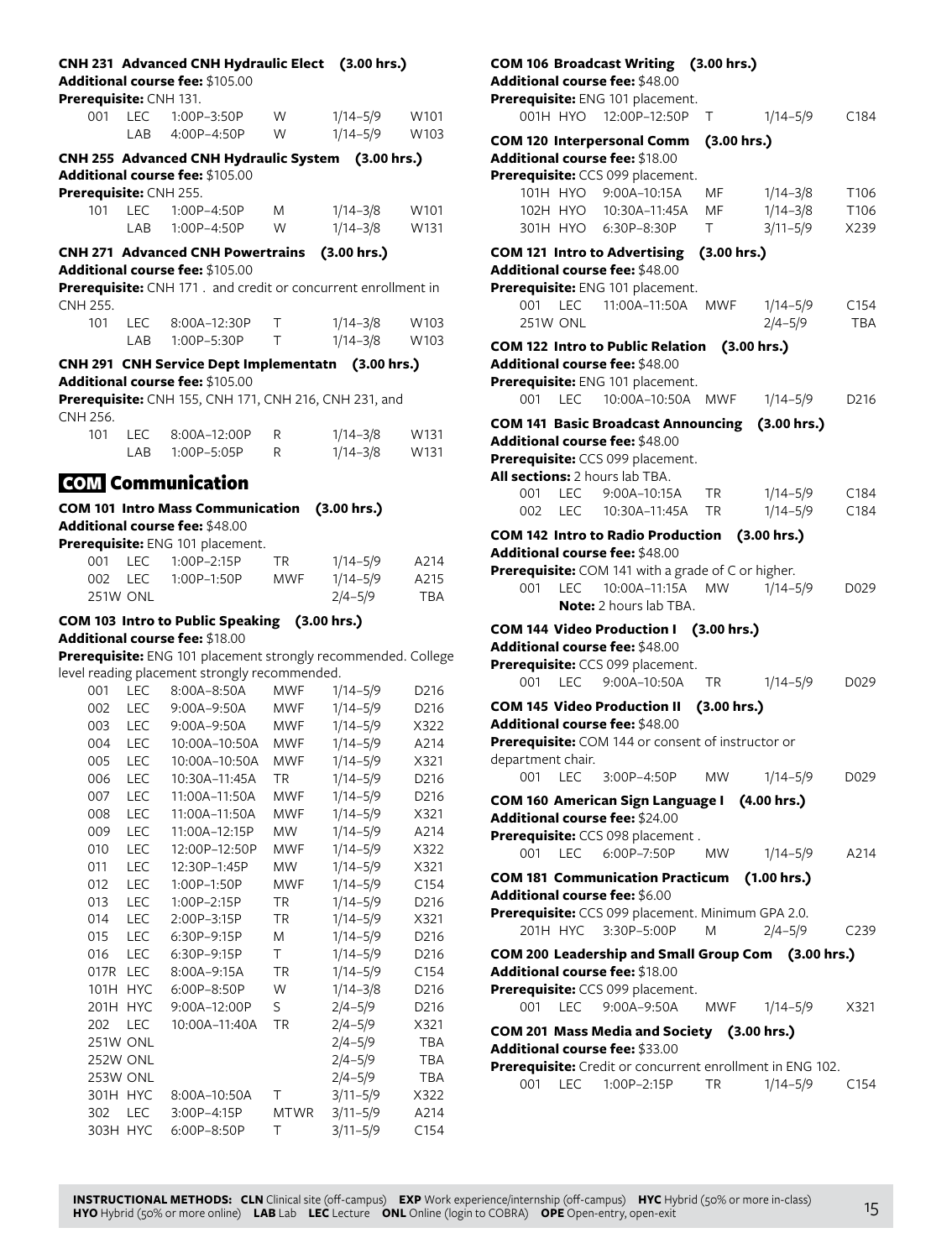## **COM 205 Bus & Prof Communication (3.00 hrs.)**

**Additional course fee:** \$48.00

| Prerequisite: ENG 101. |              |     |  |  |  |
|------------------------|--------------|-----|--|--|--|
| 351W ONL               | $3/11 - 5/9$ | TBA |  |  |  |
| 352W ONL               | $3/11 - 5/9$ | TBA |  |  |  |

# **COM 292 Internship & Seminar (3.00 hrs.)**

**Additional course fee:** \$33.00

| <b>Prerequisite:</b> Sophomore standing in Media Arts and Production, |
|-----------------------------------------------------------------------|
| Broadcast Technology, Photography, or Graphic Design, and             |
| approval of instructor or department chair.                           |

051W ONL 1/14–5/9 TBA

### **COM 293 Portfolio Seminar (3.00 hrs.)**

**Additional course fee:** \$33.00

**Prerequisite:** Sophomore standing and permission of program director or department chair.

|  | 001H HYO 4:00P-4:50P |  | $1/14 - 5/9$ | D016 |
|--|----------------------|--|--------------|------|
|--|----------------------|--|--------------|------|

# GSC Computer Science

# **CSC 105 Appl/Computers in Busn/Commrc (4.00 hrs.) Additional course fee:** \$20.00

**Prerequisite:** MAT 072, or MAT 098, or equivalent with grade of C or higher.

| 051W ONL |                      | $1/14 - 5/9$ | TBA              |
|----------|----------------------|--------------|------------------|
|          | 201H HYO 2:00P-3:50P | $2/4 - 5/9$  | B <sub>219</sub> |

# **CSC 115 Ntwk I-Routrs/Switches (3.00 hrs.)**

#### **Additional course fee:** \$75.00

| CSC 116 Networking II-WAN Connect (3.00 hrs.)                           |
|-------------------------------------------------------------------------|
| $1/14 - 3/8$<br>101 LEC 5:00P-7:20P<br>A211<br>TWR                      |
| department chair. Take CSC-116.                                         |
| <b>Prerequisite:</b> CSC 130 with a grade of C or higher or approval of |

# **Additional course fee:** \$75.00

**Prerequisite:** Credit or concurrent enrollment in CSC 115. 301 LEC 5:00P–7:20P TWR 3/11–5/9 A211

# **CSC 123 Computer Sci I (C/C++) (4.00 hrs.)**

#### **Additional course fee:** \$20.00

**Prerequisite:** MAT 086 or MAT 098, and CIS 122 or approval of department chair.

| $002 \quad \text{F}$ | $1.00P - 3.15P$ | <b>MW</b> | $1/14 - 5/9$ | D <sub>208</sub> |
|----------------------|-----------------|-----------|--------------|------------------|
| 051W ONL             |                 |           | $1/14 - 5/9$ | TBA              |
| 201 LEC              | $9:00A-11:40A$  | TR.       | $2/4 - 5/9$  | B <sub>133</sub> |
| <b>251W ONL</b>      |                 |           | 2/4–5/9      | TBA              |

#### **CSC 125 Cmptr Sci II/Prog in C++ (3.00 hrs.) Additional course fee:** \$15.00

**Prerequisite:** CSC-123 with a grade of C or higher or an equivalent

| <b>Prerequisite:</b> CSC-T23 with a grade of C or higher or an equivalent |              |     |
|---------------------------------------------------------------------------|--------------|-----|
| C programming language course.                                            |              |     |
| 051W ONL                                                                  | $1/14 - 5/9$ | TBA |

|                        | 201H HYC 12:00P-1:50P M                      |           | $2/4 - 5/9$  | <b>B133</b> |
|------------------------|----------------------------------------------|-----------|--------------|-------------|
|                        | CSC 127 Intro to Comp (prog in C (3.00 hrs.) |           |              |             |
|                        | Additional course fee: \$15.00               |           |              |             |
| Prerequisite: MAT 128. |                                              |           |              |             |
|                        | 201H HYO 2:00P-4:50P                         | $\top$    | $2/4 - 5/9$  | <b>B133</b> |
|                        | CSC 128 Intro to Linux (3.00 hrs.)           |           |              |             |
|                        | Additional course fee: \$15.00               |           |              |             |
|                        | 001H HYC 6:00P-7:50P                         | R         | $1/14 - 5/9$ | A208        |
|                        | 201 LEC 12:00P-2:10P                         | <b>MW</b> | $2/4 - 5/9$  | A208        |

|          | CSC 130 Intro Computer Networks (3.00 hrs.)<br>Additional course fee: $$15.00$ |           |              |      |
|----------|--------------------------------------------------------------------------------|-----------|--------------|------|
|          | 002 LEC 10:00A-11:50A                                                          | <b>MW</b> | $1/14 - 5/9$ | X130 |
| 201H HYO | 5:00P-7:10P                                                                    | M         | $2/4 - 5/9$  | X130 |

# **CSC 133 PC Hardwr/OS Maintenance (4.00 hrs.)**

#### **Additional course fee:** \$20.00

|      | 001H HYC 10:00A-11:50A TR |    | $1/14 - 5/9$ | D <sub>222</sub> |
|------|---------------------------|----|--------------|------------------|
| 201- | LEC 5:00P-7:40P           | MW | $2/4 - 5/9$  | D <sub>222</sub> |

# **CSC 140 Computer Science I (java) (3.00 hrs.) Additional course fee:** \$15.00 **Prerequisite:** CIS 122 and MAT 072 or MAT 098 or approval of department chair. CIS 122 and MAT 072 or MAT 098 or approval of department chair. 051W ONL 1/14–5/9 TBA **CSC 150 Wirless Ntwrk/Emrgng Tech (3.00 hrs.) Additional course fee:** \$30.00 **Prerequisite:** CSC 130 or equivalent experience. 001 LEC 3:00P–4:50P MW 1/14–5/9 A211 **CSC 151 MS OS Workstation (3.00 hrs.) Additional course fee:** \$90.00 **Prerequisite:** CSC 133 or approval of the department chair. 051W ONL 1/14–5/9 TBA **CSC 155 Systems Development I (3.00 hrs.) Additional course fee:** \$15.00 **Prerequisite:** CSC-123 and CSC-128 or CSC-140 and CSC-128 and basic knowledge of HTML.

|  | 201H HYO 12:00P-1:50P |  | $2/4 - 5/9$ | B133 |
|--|-----------------------|--|-------------|------|
|--|-----------------------|--|-------------|------|

#### **CSC 159 MS Network Management (3.00 hrs.) Additional course fee:** \$75.00

|                                        | <b>Prerequisite:</b> CSC 153 or approval of department chair. |           |              |                  |
|----------------------------------------|---------------------------------------------------------------|-----------|--------------|------------------|
| 0011 FC                                | 2:00P-3:50P                                                   | TR 1      | $1/14 - 5/9$ | D222             |
|                                        | CSC 175 JavaScript Development (3.00 hrs.)                    |           |              |                  |
| <b>Additional course fee: \$90.00</b>  |                                                               |           |              |                  |
|                                        | <b>Prerequisite:</b> CIS 152 or department chair approval.    |           |              |                  |
|                                        | 001H HYO 6:00P-7:50P                                          | W         | $1/14 - 5/9$ | D <sub>208</sub> |
|                                        | CSC 187 3D Computer Animation I (4.00 hrs.)                   |           |              |                  |
| <b>Additional course fee: \$120.00</b> |                                                               |           |              |                  |
|                                        | <b>Prerequisite:</b> Experience using Windows.                |           |              |                  |
|                                        | 101H HYC 9:00A-11:20A                                         | MW.       | $1/14 - 3/8$ | D227             |
|                                        | CSC 188 3D Computer Animation II (4.00 hrs.)                  |           |              |                  |
| Additional course fee: \$120.00        |                                                               |           |              |                  |
|                                        | <b>Prerequisite:</b> Experience using Windows.                |           |              |                  |
|                                        | 301H HYO 9:00A-11:20A                                         | <b>MW</b> | $3/11 - 5/9$ | D227             |
| CSC 191 SQL (4.00 hrs.)                |                                                               |           |              |                  |
| Additional course fee: \$40.00         |                                                               |           |              |                  |

# 001H HYO 5:00P–6:50P R 1/14–5/9 D208 **CSC 212 Mobile Application Development (4.00 hrs.)**

# **Additional course fee:** \$20.00 **Prerequisite:** CSC 140.

# 051W ONL 1/14–5/9 TBA

**CSC 220 Data Structures (3.00 hrs.) Additional course fee:** \$15.00 **Prerequisite:** CSC 125 or CSC 256 with a grade of C or higher.

# 001 LEC 10:00A–11:50A MW 1/14–5/9 B133 **CSC 236 3D Computer Animation V (4.00 hrs.)**

# **Additional course fee:** \$40.00

**Prerequisite:** CSC 189 and 233. 001H HYC 2:00P–4:20P M 1/14–5/9 D227

# **CSC 251 Adv Topic/Cmptr Security (3.00 hrs.) Additional course fee:** \$15.00 **Prerequisite:** CSC 130 and CSC 153 or CSC 171.

001H HYO 6:00P–7:50P W 1/14–5/9 A208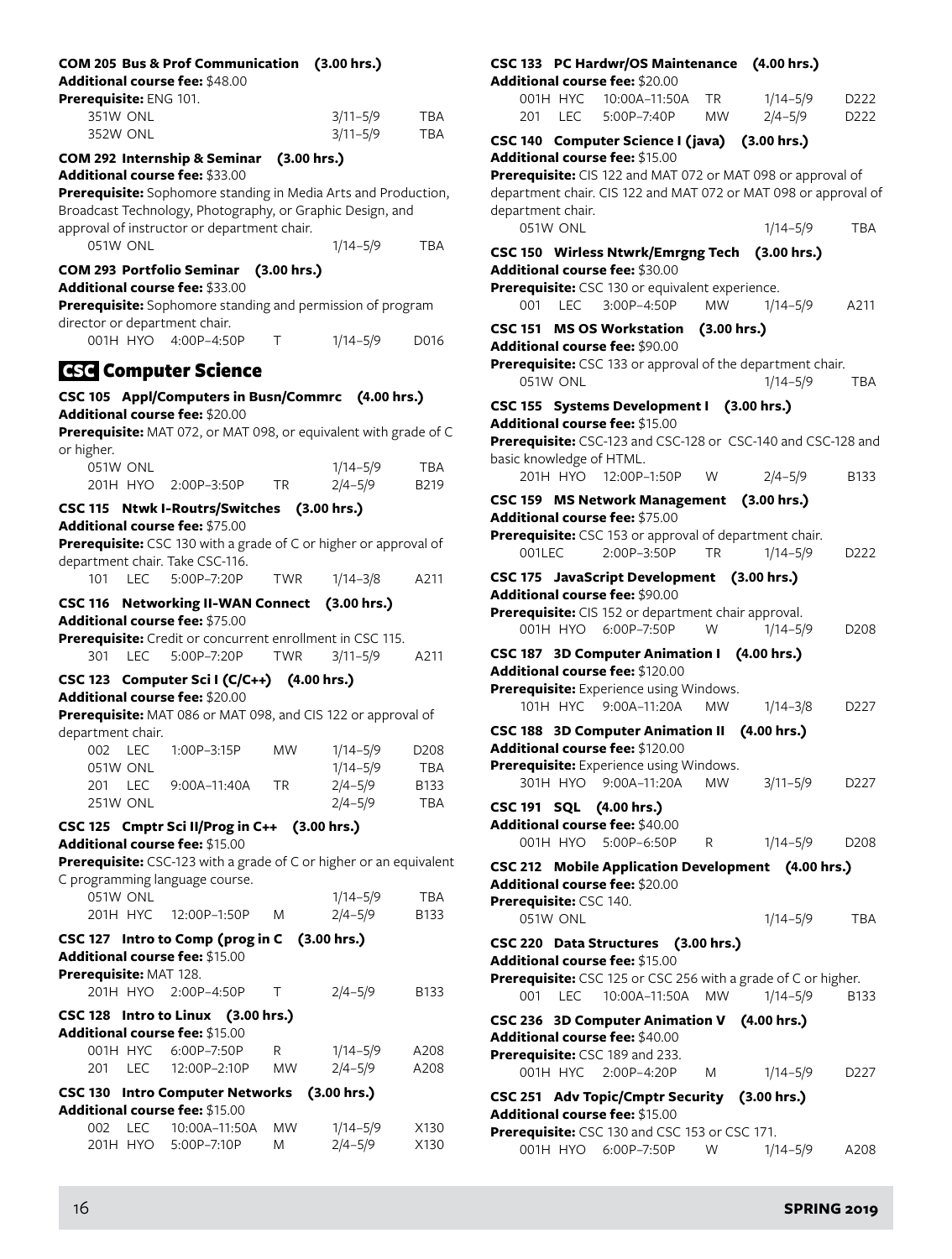# **CSC 256 Computer Science II (Java) (3.00 hrs.)**

#### **Additional course fee:** \$15.00

| <b>Prerequisite:</b> CSC 140 with a grade of C or higher |             |   |              |                  |
|----------------------------------------------------------|-------------|---|--------------|------------------|
| 001H HYO                                                 | 2:00P-3:50P | W | $1/14 - 5/9$ | D <sub>207</sub> |

**CSC 271 Linux Administration II (3.00 hrs.)**

**Additional course fee:** \$30.00

**Prerequisite:** CSC 128 with a grade of C or higher or Linux Essentials certification.

| 001H HYO 6:00P-7:50P |  | 1/14–5/9 | A208 |
|----------------------|--|----------|------|
|----------------------|--|----------|------|

**CSC 294 Comptr Graphics Portfolio (3.00 hrs.) Additional course fee:** \$15.00

**Prerequisite:** approval of department chair or program director. 001H HYO 11:30A–12:30P M 1/14–5/9 D227

# **GTC Computer Technology Center**

Learn computers at your own pace!

*Word, Excel, Access, PowerPoint, computer basics, web technology, and more.*

Online or in a supervised computer lab—or both!

*See csit.parkland.edu/ctc for more information.*

# **CTC OPEN CLASSROOM (D228) HOURS**

#### **January 14–May 14**

Monday and Wednesday: 10am–7pm

Tuesday and Thursday: 10am–3pm

Friday: 10am–1pm

These CTC courses are open-entry, open-exit, which means students may begin and complete coursework at their own pace. Students may attend the open classroom to complete coursework, study online, or both. An instructor is always available to help during open classroom hours. Online students are welcome to come to the open classroom for help.

To begin the course, students should view course information in Cobra Learning or contact the instructor. Students are encouraged but not required to stop by D228 to get help starting their course. For late enrollment in CTC classes or other questions, call 217/351-2506.

These courses are open entry through April 6. Instructor or department chair permission is required after April 6. All course work must be completed by May 10.

| CTC 110 Beginning Computers (3.00 hrs.)<br><b>Additional course fee: \$18.00</b>          |          |                  |
|-------------------------------------------------------------------------------------------|----------|------------------|
| 201H HYC 11:00A-12:30P TR                                                                 | 2/4–5/9  | B114             |
| CTC 119 Microsoft Outlook (1.00 hrs.)<br><b>Additional course fee: \$6.00</b>             |          |                  |
| 001U OPE                                                                                  | 1/14–5/9 | D <sub>228</sub> |
| CTC 130 Basic Keyboarding (1.00 hrs.)<br><b>Additional course fee: \$6.00</b><br>001U OPE | 1/14–5/9 | D <sub>228</sub> |
| CTC 132 Computer Basics (1.00 hrs.)                                                       |          |                  |
| <b>Additional course fee: \$6.00</b>                                                      |          |                  |
| 001U OPE                                                                                  | 1/14-5/9 | D <sub>228</sub> |
| CTC 135 Keyboarding Skill Building (2.00 hrs.)<br><b>Additional course fee: \$12.00</b>   |          |                  |
| <b>Prerequisite:</b> typing ability of 25 words per minute with minimum                   |          |                  |
| errors.<br>001U OPE                                                                       | 1/14-5/9 | D <sub>228</sub> |
| CTC 139 Computer Basics II (1.00 hrs.)<br>Additional course fee: \$6.00                   |          |                  |

#### **Additional course fee:** \$6.00

**Prerequisite:** proficient in basic fundamentals of Microsoft Office. . 001U OPE 1/14–5/9 D228

# **CTC 157 Google Applications (1.00 hrs.) Additional course fee:** \$6.00 001U OPE 1/14-5/9 D228 **CTC 171 Word Processing Appl 1 (1.00 hrs.) Additional course fee:** \$6.00 **Prerequisite:** Keyboarding ability. 001U OPE 1/14–5/9 D228 **CTC 172 Word Processing Appl 2 (1.00 hrs.) Additional course fee:** \$6.00 **Prerequisite:** CTC 171 or equivalent experience. 001U OPE 1/14–5/9 D228 **CTC 173 Word Processing Appl 3 (1.00 hrs.) Additional course fee:** \$6.00 **Prerequisite:** CTC 172 or equivalent experience. 001U OPE 1/14-5/9 D228 **CTC 174 Spreadsheet Applicatns 1 (1.00 hrs.) Additional course fee:** \$6.00 001U OPE 1/14–5/9 D228 **CTC 175 Spreadsheet Applicatns 2 (1.00 hrs.) Additional course fee:** \$6.00 **Prerequisite:** CTC 174 or equivalent experience. 001U OPE 1/14–5/9 D228 **CTC 176 Spreadsheet Applicatns 3 (1.00 hrs.) Additional course fee:** \$6.00 **Prerequisite:** CTC 175 or equivalent experience. 001U OPE 1/14–5/9 D228 **CTC 177 Database Applications 1 (1.00 hrs.) Additional course fee:** \$6.00 001U OPE 1/14–5/9 D228 **CTC 178 Database Applications 2 (1.00 hrs.) Additional course fee:** \$6.00 **Prerequisite:** CTC 177 or equivalent experience. 001U OPE 1/14–5/9 D228 **CTC 179 Database Applications 3 (1.00 hrs.) Additional course fee:** \$6.00 **Prerequisite:** CTC178 or equivalent experience. 001U OPE 1/14–5/9 D228 **CTC 190 Intro to Publisher (1.00 hrs.) Additional course fee:** \$6.00 001U OPE 1/14–5/9 D228 **CTC 193 Windows (1.00 hrs.) Additional course fee:** \$6.00 001U OPE 1/14–5/9 D228 **CTC 197 Presentation Applctns 1 (1.00 hrs.) Additional course fee:** \$6.00 001U OPE 1/14–5/9 D228 **CTC 198 Presentatn Applicatns II (1.00 hrs.) Additional course fee:** \$6.00 001U OPE 1/14–5/9 D228 **CTC 271 Word Processing Apps IV (1.00 hrs.) Additional course fee:** \$6.00 **Prerequisite:** CTC 173 or equivalent experience. 001U OPE 1/14–5/9 D208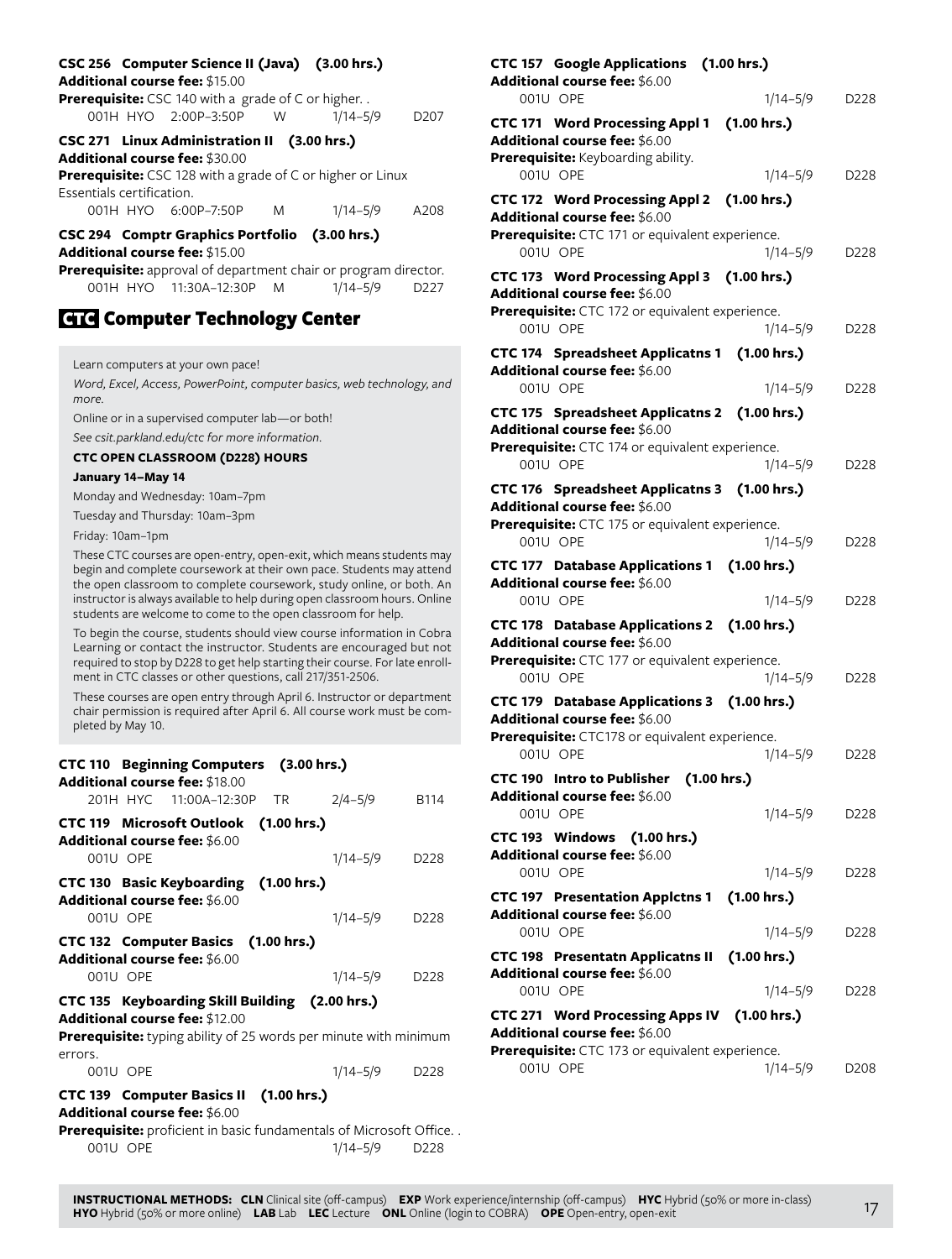# DHG Dental Hygiene

# **DHG 115 Seminar I (1.00 hrs.)**

**Additional course fee:** \$55.00

**Prerequisite:** DHG-110, DHG-111, DHG-112, DHG-113, DHG-114, and BIO-122.

| 001 LEC 11:00A-11:50A T |  | $1/14 - 5/9$ | A259 |
|-------------------------|--|--------------|------|
|-------------------------|--|--------------|------|

# **DHG 116 Clinic I (2.00 hrs.)**

**Additional course fee:** \$26.00

**Prerequisite:** DHG 110, DHG 111, DHG 112, DHG 113, DHG 114, and BIO 122.

| 001 | CLN        | 7:45A-11:40A  | МW        | $1/14 - 5/9$ | L <sub>149</sub> |
|-----|------------|---------------|-----------|--------------|------------------|
|     | LEC        | 11:45A-12:15P | МW        | $1/14 - 5/9$ | L149             |
| 002 | CLN        | 7:45A-11:40A  | МW        | $1/14 - 5/9$ | L <sub>149</sub> |
|     | LEC        | 11:45A-12:15P | <b>MW</b> | $1/14 - 5/9$ | L <sub>149</sub> |
| 003 | CI N       | 7:45A-11:40A  | <b>MW</b> | $1/14 - 5/9$ | L <sub>149</sub> |
|     | LEC        | 11:45A-12:15P | <b>MW</b> | $1/14 - 5/9$ | L149             |
| 004 | <b>CLN</b> | 7:45A-11:40A  | <b>MW</b> | $1/14 - 5/9$ | L149             |
|     | LEC        | 11:45A-12:15P | МW        | $1/14 - 5/9$ | L <sub>149</sub> |
| 005 | <b>CLN</b> | 12:45P-4:40P  | Τ         | $1/14 - 5/9$ | L149             |
|     | <b>CLN</b> | 7:45A-11:40A  | F         | $1/14 - 5/9$ | L149             |
|     | LEC        | 11:45A-12:15P | F         | $1/14 - 5/9$ | L149             |
| 006 | CLN        | 12:45P-4:40P  | Τ         | $1/14 - 5/9$ | L <sub>149</sub> |
|     | <b>CLN</b> | 7:45A-11:40A  | F         | $1/14 - 5/9$ | L <sub>149</sub> |
|     | LEC        | 11:45A-12:15P | F         | $1/14 - 5/9$ | L149             |
| 007 | CI N       | 12:45P-4:40P  | Τ         | $1/14 - 5/9$ | L <sub>149</sub> |
|     | <b>CLN</b> | 7:45A-11:40A  | F         | $1/14 - 5/9$ | L <sub>149</sub> |
|     | LEC        | 11:45A-12:15P | F         | $1/14 - 5/9$ | L149             |
| 008 | <b>CLN</b> | 12:45P-4:40P  | Τ         | $1/14 - 5/9$ | L <sub>149</sub> |
|     | CLN        | 7:45A-11:40A  | F         | $1/14 - 5/9$ | L <sub>149</sub> |
|     | LEC        | 11:45A-12:15P | F         | $1/14 - 5/9$ | L149             |
|     |            |               |           |              |                  |

# **DHG 117 Dental Radiology I (3.00 hrs.)**

**Additional course fee:** \$54.00

**Prerequisite:** DHG-110, DHG-111, DHG-112, DHG-113, DHG-114, and BIO-122.

| 001 | I AR | 9:00A–11:45A   | M | $1/14 - 5/9$ | L <sub>157</sub> |
|-----|------|----------------|---|--------------|------------------|
|     | LEC  | 9:00A-10:50A   | т | $1/14 - 5/9$ | A259             |
| 002 | I AR | $9:00A-11:45A$ | M | $1/14 - 5/9$ | L <sub>157</sub> |
|     | LEC  | $9:00A-10:50A$ | т | $1/14 - 5/9$ | A259             |
| 003 | LEC  | $9:00A-10:50A$ | Τ | $1/14 - 5/9$ | A259             |
|     | LAB  | $1:00P-3:45P$  | т | $1/14 - 5/9$ | L <sub>157</sub> |
| 004 | LEC  | 9:00A–10:50A   | т | $1/14 - 5/9$ | A259             |
|     | LAB  | $1:00P-3:45P$  | Τ | $1/14 - 5/9$ | L <sub>157</sub> |
| 005 | LEC  | $9:00A-10:50A$ | т | $1/14 - 5/9$ | A259             |
|     | LAB  | $9:00A-11:45A$ | W | $1/14 - 5/9$ | L <sub>157</sub> |
| 006 | LEC  | $9:00A-10:50A$ | т | $1/14 - 5/9$ | A259             |
|     | LAB  | $9:00A-11:45A$ | W | $1/14 - 5/9$ | L <sub>157</sub> |
| 007 | LEC  | 9:00A–10:50A   | т | $1/14 - 5/9$ | A259             |
|     | LAB  | 9:00A-11:45A   | F | $1/14 - 5/9$ | L157             |
| 008 | I FC | $9:00A-10:50A$ | т | $1/14 - 5/9$ | A259             |
|     | LAB  | 9:00A-11:45A   | F | $1/14 - 5/9$ | L <sub>157</sub> |
|     |      |                |   |              |                  |

#### **DHG 118 Pharmclgy/Dent Hygienist (2.00 hrs.) Additional course fee:** \$26.00

**Prerequisite:** DHG-110, DHG-111, DHG-112, DHG-113, DHG-114, and BIO-122.

|  |  | 001 LEC 10:00A-11:50A R |  | 1/14–5/9 | A259 |
|--|--|-------------------------|--|----------|------|
|--|--|-------------------------|--|----------|------|

# **DHG 119 Alterat Oral Structures (2.00 hrs.)**

**Additional course fee:** \$26.00

| <b>Prerequisite:</b> DHG-110, DHG-111, DHG-112, DHG-113, DHG-114, |              |       |             |    |              |      |  |
|-------------------------------------------------------------------|--------------|-------|-------------|----|--------------|------|--|
|                                                                   | and BIO-122. |       |             |    |              |      |  |
|                                                                   | 001          | I EC. | 2:00P-3:50P | W. | $1/14 - 5/9$ | A259 |  |

# **DHG 219 Clinic IV (4.00 hrs.)**

**Additional course fee:** \$76.00

**Prerequisite:** DHG-210, DHG-217, DHG-218, DHG-230, DHG-233 and ENG-101.

| 001 | LEC  | 12:00P-12:30P | т          | $1/14 - 5/9$ | L <sub>149</sub> |
|-----|------|---------------|------------|--------------|------------------|
|     | CLN  | 7:50A-11:40A  | TR         | $1/14 - 5/9$ | L <sub>149</sub> |
|     | CLN  | 12:50P-4:40P  | W          | $1/14 - 5/9$ | L <sub>149</sub> |
| 002 | LEC  | 12:00P-12:30P | т          | $1/14 - 5/9$ | L <sub>149</sub> |
|     | CI N | 7:50A-11:40A  | ΤR         | $1/14 - 5/9$ | L <sub>149</sub> |
|     | CLN  | 12:50P-4:40P  | W          | $1/14 - 5/9$ | L <sub>149</sub> |
| 003 | LEC  | 12:00P-12:30P | т          | $1/14 - 5/9$ | L <sub>149</sub> |
|     | CLN  | 7:50A-11:40A  | TR         | $1/14 - 5/9$ | L <sub>149</sub> |
|     | CI N | 12:50P-4:40P  | W          | $1/14 - 5/9$ | L <sub>149</sub> |
| 004 | LEC  | 12:25P-12:55P | M          | $1/14 - 5/9$ | L <sub>149</sub> |
|     | CLN  | 12:50P-4:40P  | <b>MRF</b> | $1/14 - 5/9$ | L <sub>149</sub> |
| 005 | LEC  | 12:25P-12:55P | M          | $1/14 - 5/9$ | L <sub>149</sub> |
|     | CLN  | 12:50P-4:40P  | MRF        | $1/14 - 5/9$ | L <sub>149</sub> |
| 006 | LEC  | 12:25P-12:55P | M          | $1/14 - 5/9$ | L149             |
|     | CLN  | 12:50P-4:40P  | MRF        | 1/14-5/9     | 149              |

# **DHG 235 Seminar IV (1.00 hrs.)**

**Additional course fee:** \$13.00

**Prerequisite:** DHG-210, DHG-217, DHG-218, DHG-230, DHG-233 and ENG-101.

|  |  | 301 LEC 9:00A-10:50A M |  | $3/11 - 5/9$ | A259 |
|--|--|------------------------|--|--------------|------|
|--|--|------------------------|--|--------------|------|

#### **DHG 236 Ethics/Juris. Dent Pract (1.00 hrs.)**

**Additional course fee:** \$38.00

**Prerequisite:** DHG-210, DHG-217, DHG-218, DHG-230, DHG-233 and ENG-101.

101 LEC 9:00A–10:50A M 1/14–3/8 A259

# **DHG 237 Licensure/Transition to RDH (1.00 hrs.) Additional course fee:** \$13.00

**Prerequisite:** DHG-210, DHG-217, DHG-218, DHG-230, DHG-233 and ENG-101.

001 LEC 11:00A–11:50A M 1/14–5/9 A259

# DPE Diesel Power Equipment Tech

**DPE 217 Diesel Work Exper II (2.00 hrs.) Additional course fee:** \$70.00

**Prerequisite:** DPE 151, DPE 230, DPE 234, DPE 235, DPE 239, DPE 251, and DPE 254 or approval of diesel instructor or department chair. 301E EXP 3/11-5/9 TBA

|                        | DPE 230 Electronc Systms/Accessrs (3.00 hrs.)<br><b>Additional course fee: \$105.00</b> |   |              |                  |
|------------------------|-----------------------------------------------------------------------------------------|---|--------------|------------------|
|                        | <b>Prerequisite:</b> DPE 130 or approval of instructor or                               |   |              |                  |
| department chair.      |                                                                                         |   |              |                  |
| 001                    | LEC 8:00A-9:50A                                                                         | W | 1/14–5/9     | W <sub>101</sub> |
|                        | LAB  10:00A-11:50A  W                                                                   |   | $1/14 - 5/9$ | W103             |
|                        | DPE 234 Vehicular Air Conditioning I (2.00 hrs.)                                        |   |              |                  |
|                        | <b>Additional course fee: \$70.00</b>                                                   |   |              |                  |
|                        | Prerequisite: DPE 130 or approval of instructor or                                      |   |              |                  |
| department chair.      |                                                                                         |   |              |                  |
|                        | 301 LEC 8:00A-11:40A R                                                                  |   | $3/11 - 5/9$ | W <sub>101</sub> |
|                        | DPE 235 Advanced Hydraulics (2.00 hrs.)                                                 |   |              |                  |
|                        | <b>Additional course fee: \$70.00</b>                                                   |   |              |                  |
| Prerequisite: DPE-135. |                                                                                         |   |              |                  |
|                        |                                                                                         |   | 111.200      | 1.11777          |

| 101 | LEC 8:00A–11:50A  | - W | $1/14 - 3/8$ | W131 |
|-----|-------------------|-----|--------------|------|
|     | LAB 10:30A-12:20P |     | $1/14 - 3/8$ | W101 |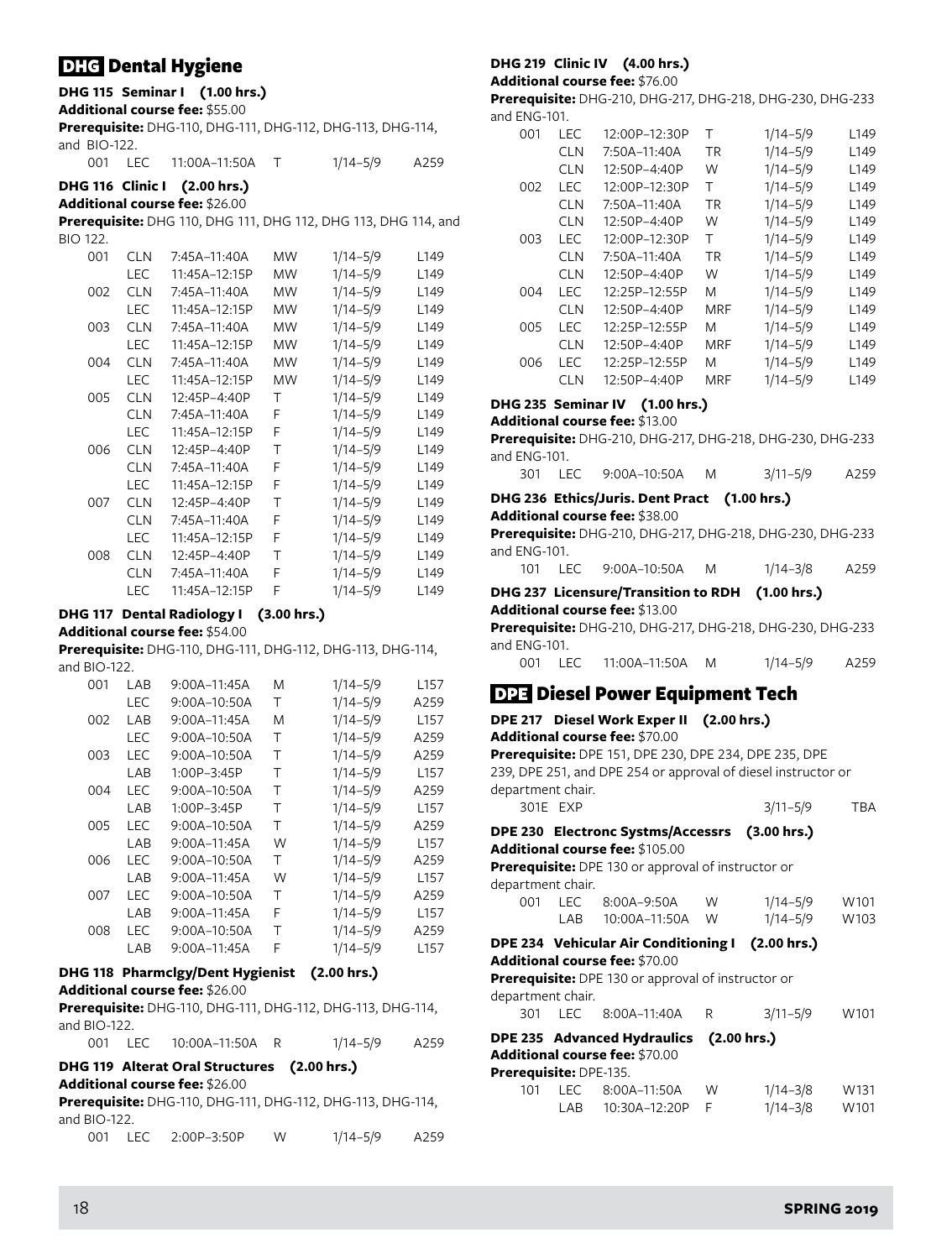# **DPE 239 Truck Suspnsn/Steerng/Brks (3.00 hrs.)**

**Additional course fee:** \$105.00

**Prerequisite:** DPE 251 or approval of instructor or department chair.

| ucpartment chair.             |            |                                                                   |                          |                              |      |
|-------------------------------|------------|-------------------------------------------------------------------|--------------------------|------------------------------|------|
| 001                           | <b>LEC</b> | 10:00A-11:40A                                                     | M                        | $1/14 - 3/8$                 | W131 |
|                               | LAB        | 8:00A-11:40A                                                      | T                        | $3/11 - 5/9$                 | W131 |
|                               | LAB        | $1:00P-4:40P$                                                     | Τ                        | $3/11 - 5/9$                 | W131 |
|                               |            | DPE 253 Adv Diesel Fuel Systems                                   |                          | (3.00 hrs.)                  |      |
|                               |            | Additional course fee: \$105.00                                   |                          |                              |      |
|                               |            | Prerequisite: CCS 098 placement.                                  |                          |                              |      |
| 001                           | LEC        | 8:00A-11:40A                                                      | F                        | $1/14 - 5/9$                 | W101 |
|                               | LAB        | 8:00A-11:40A                                                      | F                        | $1/14 - 5/9$                 | W103 |
|                               |            |                                                                   |                          |                              |      |
|                               |            | <b>DPE 254 Advanced Power Trains</b>                              |                          | (3.00 hrs.)                  |      |
|                               |            | Additional course fee: \$105.00                                   |                          |                              |      |
|                               |            | Prerequisite: DPE 110, DPE 135, and credit or concurrent          |                          |                              |      |
| enrollment in DPE 235.<br>101 | <b>LEC</b> | 8:00A-12:30P                                                      | R                        |                              | W103 |
|                               | LAB        | 1:00P-5:30P                                                       | R                        | $1/14 - 3/8$<br>$1/14 - 3/8$ | W101 |
|                               |            |                                                                   |                          |                              |      |
|                               |            | DPE 259 Servic Dept Implementatn (3.00 hrs.)                      |                          |                              |      |
|                               |            | Additional course fee: \$105.00                                   |                          |                              |      |
|                               |            | Prerequisite: DPE 110, DPE 135, DPE 151, DPE 230, DPE 234, and    |                          |                              |      |
|                               |            | DPE 251 or approval of diesel instructor or department chair.     |                          |                              |      |
| 101                           | <b>LEC</b> | 8:00A-11:40A                                                      | $\top$                   | $1/14 - 3/8$                 | W131 |
|                               | LAB        | 12:30P-4:10P                                                      | $\top$                   | $1/14 - 3/8$                 | W131 |
|                               |            | <b>DTP</b> Dietary Manager                                        |                          |                              |      |
|                               |            |                                                                   |                          |                              |      |
|                               |            | DTP 120 Nutrition & Diet Therapy (3.00 hrs.)                      |                          |                              |      |
|                               |            | Additional course fee: \$30.00                                    |                          |                              |      |
|                               |            | Prerequisite: ENG 101 placement.                                  |                          |                              |      |
|                               | 051W ONL   |                                                                   |                          | $1/14 - 5/9$                 | TBA  |
| ECO Economics                 |            |                                                                   |                          |                              |      |
|                               |            |                                                                   |                          |                              |      |
|                               |            | <b>ECO 101 Prin of Macroeconomics</b>                             |                          | (3.00 hrs.)                  |      |
|                               |            | Additional course fee: \$12.00                                    |                          |                              |      |
|                               |            | Prerequisite: ENG 101 placement.                                  |                          |                              |      |
| recommended.                  |            | All sections: Concurrent enrollment in ECO 101 and ECO 102 is not |                          |                              |      |
| 001                           | LEC.       | 9:00A-9:50A                                                       | <b>MWF</b>               | $1/14 - 5/9$                 | D144 |
|                               | <b>LEC</b> | 10:00A-10:50A                                                     |                          | $1/14 - 5/9$                 | D144 |
| 002<br>003                    | <b>LEC</b> | 11:00A-11:50A                                                     | <b>MWF</b><br><b>MWF</b> | $1/14 - 5/9$                 | D148 |
|                               |            |                                                                   |                          |                              |      |

|                 | UUZ LEC IU.UUA-IU.JUA IVIVE |           | $111 + -317$ | D 144      |
|-----------------|-----------------------------|-----------|--------------|------------|
| 003             | LEC 11:00A-11:50A           | MWF       | $1/14 - 5/9$ | D148       |
| 004 LEC         | 12:00P-12:50P               | MWF       | $1/14 - 5/9$ | D144       |
| 051W ONL        |                             |           | $1/14 - 5/9$ | <b>TBA</b> |
| 201H HYC        | 10:00A–11:15A               | <b>TR</b> | $2/4 - 5/9$  | D143       |
| <b>251W ONL</b> |                             |           | $2/4 - 5/9$  | <b>TBA</b> |
| 351W ONL        |                             |           | $3/11 - 5/9$ | <b>TBA</b> |

# **ECO 102 Prin of Microeconomics (3.00 hrs.)**

**Additional course fee:** \$12.00

**Prerequisite:** ENG 101 placement.

**All sections:** Concurrent enrollment in ECO 101 and ECO 102 is not recommended.

| LEC. | 10:00A-10:50A                     | <b>MWF</b> | $1/14 - 5/9$                    | D145             |
|------|-----------------------------------|------------|---------------------------------|------------------|
| LEC. | 11:00A-11:50A                     | <b>MWF</b> | $1/14 - 5/9$                    | D <sub>145</sub> |
| LEC. | 12:00P-12:50P                     | <b>MWF</b> | $1/14 - 5/9$                    | D <sub>145</sub> |
|      | $8:00A-9:15A$                     | F          | $1/14 - 5/9$                    | D143             |
|      |                                   |            |                                 |                  |
| LEC. | 3:00P-4:40P                       | <b>MW</b>  | $2/4 - 5/9$                     | D <sub>145</sub> |
|      |                                   |            | $2/4 - 5/9$                     | <b>TBA</b>       |
|      |                                   |            | $3/11 - 5/9$                    | <b>TBA</b>       |
|      | 004HR LEC<br>251W ONL<br>351W ONL |            | <b>Note:</b> ETA students only. |                  |

# EDU Education

# **EDU 101 Intro to Education (3.00 hrs.) Additional course fee:** \$52.00

**Prerequisite:** ENG 101 placement. Recommended for students with at least 12 semester hours of college work. Additional 30 observation hours in public elementary, middle, or secondary schools TBA. A fingerprint background check is required prior to observations. For additional information call 217/351-2229.

**Al sections:** Recommended for students with at least 12 semester hours of college work. Additional 30 hours observation hours in public elementary, middle, or secondary schools TBA. A fingerprint background check is required prior to observations. For additional information call 217.351.2229.

|                 | 001H HYC 10:00A-11:50A T                      | $1/14 - 5/9$ | D221             |
|-----------------|-----------------------------------------------|--------------|------------------|
| 051W ONL        |                                               | $1/14 - 5/9$ | <b>TBA</b>       |
|                 | <b>Note:</b> Course work is online.           |              |                  |
|                 | 201H HYC 6:00A-8:15P                          | $2/4 - 5/9$  | D <sub>221</sub> |
|                 | EDU 103 Intro to Educational Tech (3.00 hrs.) |              |                  |
|                 | <b>Additional course fee:</b> \$15.00         |              |                  |
|                 | Prerequisite: CCS 099 placement.              |              |                  |
| <b>251W ONL</b> |                                               | $2/4 - 5/9$  | TBA              |
|                 | EDU 104 Intro to Special Educatn (3.00 hrs.)  |              |                  |
|                 | <b>Additional course fee:</b> \$15.00         |              |                  |

**Prerequisite:** EDU 101. 001 LEC 1:00P–2:15P TR 1/14–5/9 D221

# ELT Electronics & Electrical Power

|     |            | ELT 111 Comptr Applctns/Techncns (2.00–3.00 hrs.) |        |              |            |
|-----|------------|---------------------------------------------------|--------|--------------|------------|
|     |            | <b>Additional course fee: \$40.00-\$60.00</b>     |        |              |            |
|     |            | Prerequisite: CCS 098 placement.                  |        |              |            |
|     | $001R$ IFC | $8:00A - 9:50A$                                   | W      | $1/14 - 5/9$ | M132       |
|     |            | <b>Note:</b> CNH students only. 2 credit hours.   |        |              |            |
| 002 | TEC.       | 10:00A-11:50A                                     | - TR   | $1/14 - 5/9$ | M111       |
|     |            | <b>Note:</b> 3 credit hours.                      |        |              |            |
| 003 |            | LEC 10:00A-11:50A                                 | $\top$ | $1/14 - 5/9$ | M111       |
|     |            | <b>Note:</b> 2 credit hours.                      |        |              |            |
|     | 004R LEC   | 4:00P-5:50P                                       | W      | $1/14 - 5/9$ | M111       |
|     |            | <b>Note:</b> DPE Students only. 2 credit hours.   |        |              |            |
|     | 051W ONL   |                                                   |        | $1/14 - 5/9$ | <b>TBA</b> |
|     |            | <b>Note:</b> 2 credit hours.                      |        |              |            |
|     | 052W ONL   |                                                   |        | $1/14 - 5/9$ | TBA        |
|     |            | <b>Note:</b> 3 credit hours.                      |        |              |            |

# **ELT 131 Residential Wiring (3.00 hrs.)**

**Additional course fee:** \$60.00

|  | Prerequisite: MAT 060 or MAT 094 with a grade of C or higher. |  |
|--|---------------------------------------------------------------|--|
|--|---------------------------------------------------------------|--|

|                                                  | 001 |  | LEC 5:30P-7:20P      | <b>MW</b> | $1/14 - 5/9$ | M <sub>137</sub> |
|--------------------------------------------------|-----|--|----------------------|-----------|--------------|------------------|
|                                                  |     |  | 002R LEC 5:30P-7:20P | TR.       | 1/14–5/9     | M137             |
| <b>Note:</b> Department chair approval required. |     |  |                      |           |              |                  |

#### **ELT 134 Motors, Controls & Drives (3.00 hrs.) Additional course fee:** \$60.00

**Prerequisite:** ELT 150 with a grade of C or better.

001 LEC 3:30P–5:20P MW 1/14–5/9 M133

#### **ELT 150 Intr Electrcty/Electrncs (3.00 hrs.) Additional course fee:** \$60.00

| Prerequisite: MAT 060 or MAT 094 with a grade of C or higher. |     |      |                 |           |          |      |  |  |  |  |
|---------------------------------------------------------------|-----|------|-----------------|-----------|----------|------|--|--|--|--|
|                                                               | 001 |      | LEC 1:00P-2:50P | MW        | 1/14–5/9 | M111 |  |  |  |  |
|                                                               | 002 | LEC. | 6:00P-7:50P     | <b>MW</b> | 1/14–5/9 | M111 |  |  |  |  |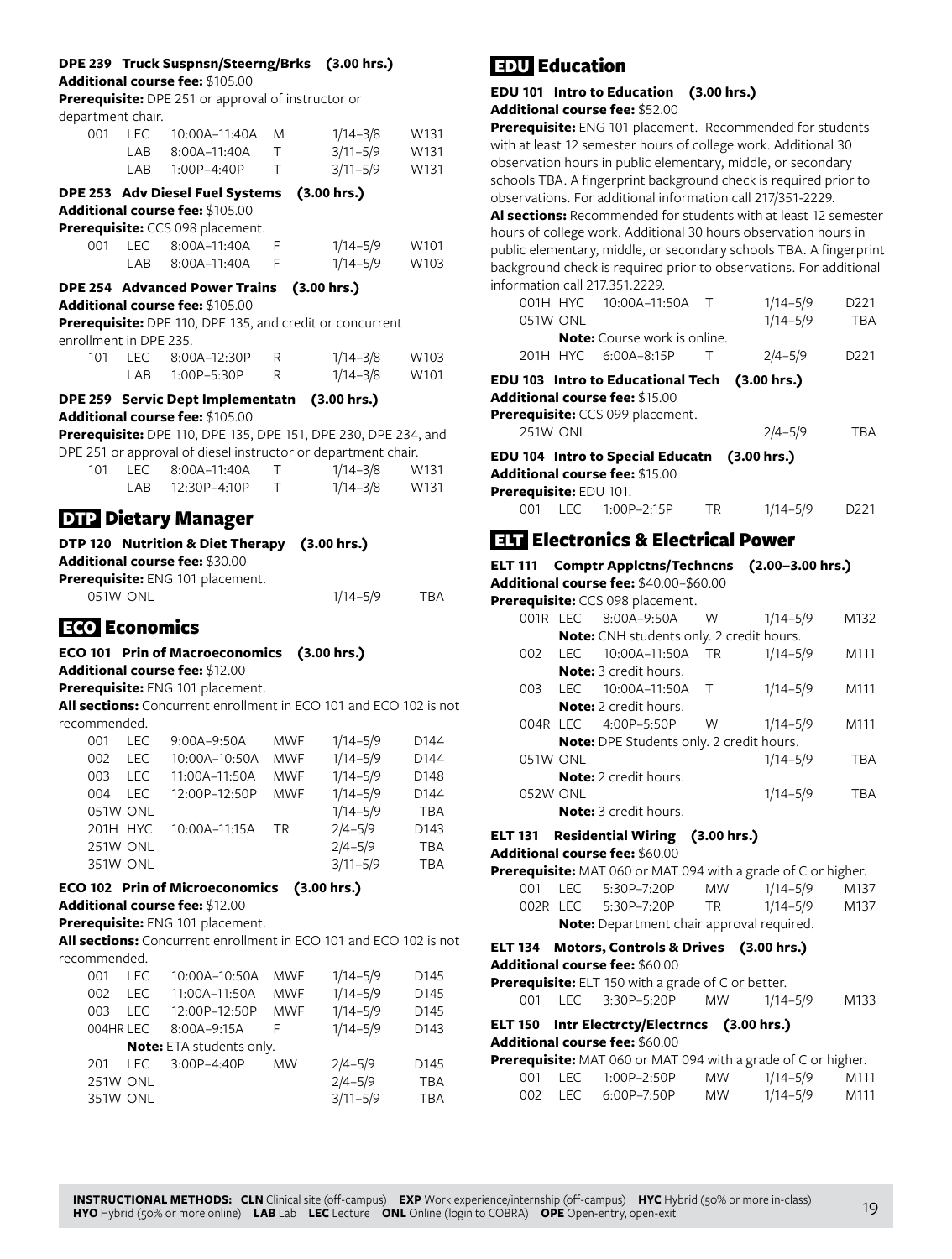|                               |             | ELT 155 Digital Control Systems (3.00 hrs.)<br>Additional course fee: \$60.00                                                                                                                   |           |                              |                  |
|-------------------------------|-------------|-------------------------------------------------------------------------------------------------------------------------------------------------------------------------------------------------|-----------|------------------------------|------------------|
| 001 LEC                       |             | Prerequisite: credit or concurrent enrollment in ELT 150.<br>3:30P-5:20P TR                                                                                                                     |           | $1/14 - 5/9$                 | M141             |
| Prerequisite: ELT 150.        |             | ELT 171 Analog Control Systems (3.00 hrs.)<br>Additional course fee: \$60.00                                                                                                                    |           |                              |                  |
| 001                           | <b>LEC</b>  | 1:00P-2:50P TR                                                                                                                                                                                  |           | 1/14–5/9                     | M111             |
| Prerequisite: ELT 179.        |             | ELT 231 Programmable Controllers (3.00 hrs.)<br>Additional course fee: \$60.00                                                                                                                  |           |                              |                  |
|                               |             | 001 LEC 3:30P-5:20P                                                                                                                                                                             | <b>TR</b> | $1/14 - 5/9$                 | M133             |
| <b>ELT 293</b>                |             | Industrial Control Networks (3.00 hrs.)<br>Additional course fee: \$60.00<br>Prerequisite: sophomore standing or approval of instructor or                                                      |           |                              |                  |
| department chair.<br>001H HYC |             | 1:00P-3:50P<br>Note: ELT students only.                                                                                                                                                         | F         | 1/14-5/9 M133                |                  |
| Prerequisite: ELT 231.        |             | ELT 295 Modicon Automation and Control (3.00 hrs.)<br>Additional course fee: \$60.00                                                                                                            |           |                              |                  |
|                               |             | 001H HYC 9:00A-11:50A F                                                                                                                                                                         |           | $1/14 - 5/9$                 | M133             |
|                               |             | <b>EMS Emergency Medical Services</b>                                                                                                                                                           |           |                              |                  |
|                               |             | EMS 110 Emergency Medical Technician (5.00 hrs.)                                                                                                                                                |           |                              |                  |
|                               |             | Additional course fee: \$285.00<br>201H HYC 5:30P-9:30P<br>Note: Meets as listed. Additionally, approxi-<br>mately five hours course work is required per<br>week and must be completed online. | M         | $2/4 - 5/9$                  | H118             |
|                               |             | <b>EMS 111 Foundations of Paramedicine (4.00 hrs.)</b>                                                                                                                                          |           |                              |                  |
|                               |             | Additional course fee: \$40.00<br>Prerequisite: ENG 101 placement or ENG 099 with a grade of c or<br>higher. EMS 110. MAT 060 placement. College level reading.                                 |           |                              |                  |
|                               |             | 301R LEC 9:30A-1:10P                                                                                                                                                                            | <b>TR</b> | $3/11 - 5/9$                 | H <sub>118</sub> |
| Prerequisite: EMS-114.        |             | EMS 115 Paramedic III (6.00 hrs.)<br>Additional course fee: \$228.00                                                                                                                            |           |                              |                  |
| 101 CLN                       | instructor. | Note: Students required to attend off-site<br>clinical 4 hours per week to be determined by                                                                                                     |           | 1/14-3/8                     | <b>TBA</b>       |
|                               | LAB<br>LEC  | 2:00P-4:00P<br>8:30A-1:45P                                                                                                                                                                      | Τ<br>TR   | $1/14 - 3/8$<br>$1/14 - 3/8$ | H118<br>H118     |
|                               |             | EMS 238 Paramedic Field Internship (2.50 hrs.)                                                                                                                                                  |           |                              |                  |
|                               |             | Additional course fee: \$125.00<br>Prerequisite: EMS 111, EMS 113, EMS 114, and EMS 115 with a                                                                                                  |           |                              |                  |
| 301                           | LAB         | grade of C or higher and approval of program director.<br>Note: Students required to attend clinical off-                                                                                       |           | $3/11 - 5/9$                 | TBA              |
|                               |             | site 28 hours per week. 4 hour lab per week                                                                                                                                                     |           |                              |                  |

#### TBA.

# ENG English

ENGLISH COMPOSITION ASSESSMENT REQUIREMENT

Students enrolling for the first time in an English composition course at Parkland must take the English and reading assessment tests. They will then be placed in ENG and CCS courses based on their performance on the test.

Students who have high enough ACT scores may be placed directly into college-level classes without taking the Parkland assessment test. Students with college transfer credit in English composition will be placed on the basis of college credits already earned.

For more information, call 217/351-2217.

# **ENG 098 Writing Skills Review I (3.00 hrs.) Additional course fee:** \$9.00

**Prerequisite:** ENG 098 Placement. CCS 098 placement.

| 001 | LEC. | 10:00A-10:50A MWF | $1/14 - 5/9$ | X325  |
|-----|------|-------------------|--------------|-------|
| 201 | LEC. | 9:00A–10:40A      | $2/4 - 5/9$  | M108B |

### **ENG 099 Writing Skills Review II (3.00 hrs.) Additional course fee:** \$9.00

**Prerequisite:** CCS 098 placement. ENG 099 placement or ENG 098 with a grade of C or higher.

**ALL International (I) sections:** restricted to non-native English speakers.

| 001 | LEC       | 9:00A-9:50A     | MWF        | $1/14 - 5/9$ | X325             |
|-----|-----------|-----------------|------------|--------------|------------------|
| 002 | LEC       | $9:00A - 9:50A$ | MWF        | $1/14 - 5/9$ | C246             |
| 003 | LEC       | 9:00A–10:15A    | TR         | $1/14 - 5/9$ | C <sub>132</sub> |
| 004 | LEC       | 10:00A-10:50A   | MWF        | $1/14 - 5/9$ | C132             |
| 005 | LEC       | 10:00A–10:50A   | MWF        | $1/14 - 5/9$ | C246             |
| 006 | LEC       | 11:00A-11:50A   | <b>MWF</b> | $1/14 - 5/9$ | X325             |
| 007 | LEC       | 11:00A-12:50P   | т          | $1/14 - 5/9$ | C <sub>228</sub> |
|     | LEC       | 11:00A-11:50A   | R          | $1/14 - 5/9$ | C <sub>228</sub> |
| 008 | LEC       | 12:00P-12:50P   | MWF        | $1/14 - 5/9$ | C <sub>246</sub> |
| 009 | LEC       | 1:00P-1:50P     | MWF        | $1/14 - 5/9$ | C <sub>228</sub> |
| 010 | LEC       | 1:00P-2:15P     | TR         | $1/14 - 5/9$ | C <sub>246</sub> |
| 201 | LEC       | $9:00A-10:40A$  | <b>MW</b>  | $2/4 - 5/9$  | M108B            |
| 202 | LEC       | 1:00P-2:40P     | TR         | $2/4 - 5/9$  | M108B            |
| 203 | LEC       | 6:30P-9:40P     | т          | $2/4 - 5/9$  | X325             |
|     | 204HI HYC | 10:00A-11:50A   | Τ          | $2/4 - 5/9$  | B219             |
|     | HYC.      | 10:00A-10:50A   | R          | $2/4 - 5/9$  | B219             |
|     | 205HI HYC | 1:00P-2:50P     | M          | $2/4 - 5/9$  | C <sub>246</sub> |
|     | HYC.      | 1:00P-1:50P     | W          | 2/4–5/9      | C <sub>246</sub> |

#### **ENG 101 Composition I (3.00 hrs.)**

**Additional course fee:** \$12.00

**Prerequisite:** CCS 099 placement. ENG 101 placement or C or higher in ENG 099.

**All Technology (T) sections:** Students must bring their own Wi-Fi enabled laptop which meets minimum hardware and software requirements, as defined in the Parkland KnowledgeBase at parkland.edu/byod.

**ALL International (I) sections:** restricted to non-native English speakers.

| 001      | I EC. | 8:00A-8:50A   | <b>MWF</b> | $1/14 - 5/9$ | C132              |
|----------|-------|---------------|------------|--------------|-------------------|
| 002      | I FC. | 8:00A-9:15A   | <b>TR</b>  | $1/14 - 5/9$ | C228              |
| 003      | I FC. | 9:00A-9:50A   | <b>MWF</b> | $1/14 - 5/9$ | C132              |
| 004T LEC |       | 9:00A-9:50A   | <b>MWF</b> | $1/14 - 5/9$ | D <sub>2</sub> 19 |
| 005      | I FC. | 9:00A-10:15A  | <b>TR</b>  | $1/14 - 5/9$ | X325              |
| 006      | I FC. | 10:00A-10:50A | <b>MWF</b> | $1/14 - 5/9$ | <b>B119</b>       |
| 007R LEC |       | 10:00A-10:50A | <b>MWF</b> | $1/14 - 5/9$ | <b>B119</b>       |
|          |       |               |            |              |                   |

**Note:** For students with ENG 099 placement who would like to accelerate ENG 101 completion. Must also register for ALW 199-007R for 3 credit hours.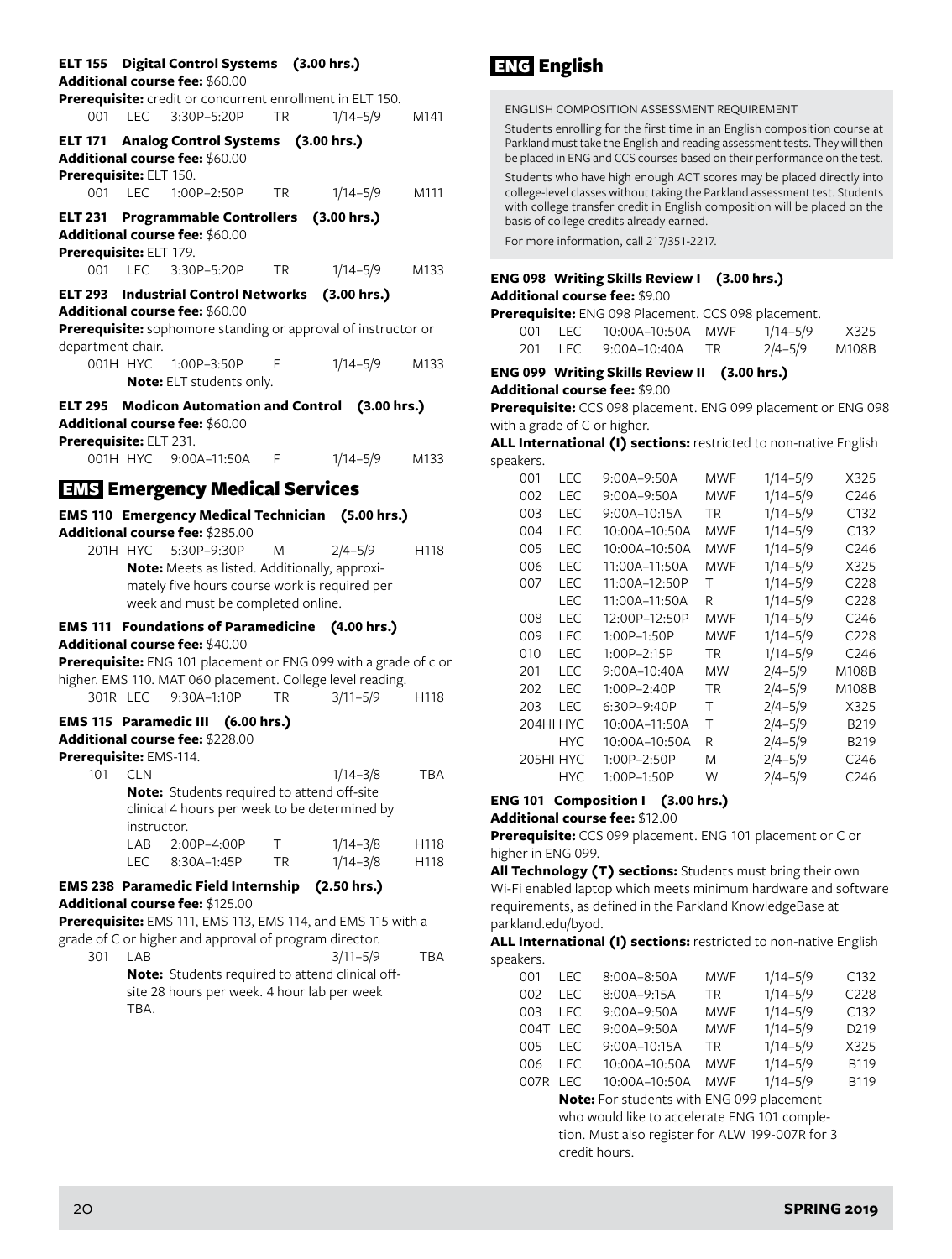| 008T            | <b>LEC</b> | 10:00A-10:50A                            | MWF        | $1/14 - 5/9$ | D <sub>209</sub>  |
|-----------------|------------|------------------------------------------|------------|--------------|-------------------|
| 009T            | LEC        | 11:00A-11:50A                            | MWF        | $1/14 - 5/9$ | D <sub>2</sub> 19 |
| 010R            | <b>LEC</b> | 11:00A-11:50A                            | <b>MWF</b> | $1/14 - 5/9$ | D234              |
|                 |            | <b>Note:</b> Restricted to TWA students. |            |              |                   |
| 011             | <b>LEC</b> | 11:00A-12:50P                            | Τ          | $1/14 - 5/9$ | D234              |
|                 | <b>LEC</b> | 11:00A-11:50A                            | R          | $1/14 - 5/9$ | D234              |
| 012             | <b>LEC</b> | 12:00P-12:50P                            | MWF        | $1/14 - 5/9$ | D234              |
| 013T            | <b>LEC</b> | 12:00P-12:50P                            | <b>MWF</b> | $1/14 - 5/9$ | D <sub>209</sub>  |
| 014H            | <b>HYC</b> | 12:00P-1:50P                             | Τ          | $1/14 - 5/9$ | B219              |
| 015H            | <b>HYC</b> | 1:00P-1:50P                              | <b>MW</b>  | $1/14 - 5/9$ | D234              |
| 016T            | <b>LEC</b> | 1:00P-1:50P                              | <b>MWF</b> | $1/14 - 5/9$ | D217              |
| 019R            | <b>LEC</b> | 1:00P-1:50P                              | <b>MTW</b> | $1/14 - 5/9$ | T <sub>117</sub>  |
|                 |            | <b>Note:</b> for AFD students only.      |            |              |                   |
| 020T            | <b>LEC</b> | 4:30P-5:45P                              | <b>TR</b>  | $1/14 - 5/9$ | D209              |
| 021             | <b>LEC</b> | 6:30P-9:15P                              | W          | $1/14 - 5/9$ | C132              |
| 0221            | LEC        | 10:00A-11:50A                            | M          | $1/14 - 5/9$ | C228              |
|                 | <b>LEC</b> | 10:00A-10:50A                            | W          | $1/14 - 5/9$ | C228              |
| 0231            | <b>LEC</b> | 1:00P-2:50P                              | Τ          | $1/14 - 5/9$ | C228              |
|                 | <b>LEC</b> | 1:00P-1:50P                              | R          | $1/14 - 5/9$ | C228              |
| 024             | <b>LEC</b> | 1:00P-2:15P                              | <b>TR</b>  | $1/14 - 5/9$ | C132              |
| 025             | LEC        | 10:00A-10:50A                            | <b>MWF</b> | $1/14 - 5/9$ | D <sub>221</sub>  |
| 051W ONL        |            |                                          |            | $1/14 - 5/9$ | <b>TBA</b>        |
| 052W ONL        |            |                                          |            | $1/14 - 5/9$ | <b>TBA</b>        |
| 201             | LEC        | 9:00A-10:40A                             | TR         | $2/4 - 5/9$  | <b>B114</b>       |
| 202T            | <b>LEC</b> | 1:00P-2:40P                              | <b>TR</b>  | $2/4 - 5/9$  | D <sub>209</sub>  |
| 204             | LEC        | 3:00P-4:40P                              | <b>MW</b>  | $2/4 - 5/9$  | C228              |
| 205             | LEC        | 6:30P-9:40P                              | Τ          | $2/4 - 5/9$  | C228              |
| 251W ONL        |            |                                          |            | $2/4 - 5/9$  | <b>TBA</b>        |
| <b>252W ONL</b> |            |                                          |            | $2/4 - 5/9$  | TBA               |
|                 |            |                                          |            |              |                   |

### **ENG 102 Composition II (3.00 hrs.)**

ENG 102 — COMPOSITION II

Parkland College offers two options of research-based composition, ENG 102 — LIBERAL ARTS SECTIONS and CAREER-ORIENTED SECTIONS.

Both options fulfill freshman composition requirements for all Parkland degree programs, and both transfer to other colleges and universities.

#### **Additional course fee:** \$12.00

**Prerequisite:** ENG 101 or equivalent with a grade of C or higher. CCS 099 placement.

**All Technology (T) sections:** Students must bring their own Wi-Fi enabled laptop which meets minimum hardware and software requirements, as defined in the Parkland KnowledgeBase at parkland.edu/byod.

**ALL International (I) sections:** restricted to non-native English speakers.

#### CAREER-ORIENTED SECTIONS OF ENG 102

Career-oriented sections of ENG 102 (the odd-numbered sections listed below) are a good choice for students who plan careers in business, technical, and scientific fields, as well as some other careers such as law enforcement and health professions. In career-oriented sections of ENG 102, students practice the kinds of writing used in the workplace such as memoranda, business letters, proposals, and formal reports. Students research topics through a variety of methods and sources to develop the skills required for the final extended research paper.

| 001      | LEC.  | 8:00A-8:50A   | <b>MWF</b> | $1/14 - 5/9$ | D <sub>2</sub> 34 |
|----------|-------|---------------|------------|--------------|-------------------|
| 003      | I FC. | 9:00A-9:50A   | <b>MWF</b> | $1/14 - 5/9$ | C <sub>228</sub>  |
| 005T LEC |       | 9:00A-9:50A   | <b>MWF</b> | $1/14 - 5/9$ | D <sub>217</sub>  |
| 007T LEC |       | 9:00A-10:15A  | TR         | $1/14 - 5/9$ | D <sub>209</sub>  |
| 009T LEC |       | 10:00A-10:50A | <b>MWF</b> | $1/14 - 5/9$ | D <sub>2</sub> 19 |
| 011T     | I FC. | 11:00A-11:50A | <b>MWF</b> | $1/14 - 5/9$ | D <sub>2</sub> 17 |
| 013T     | I FC. | 11:00A-11:50A | <b>MWF</b> | $1/14 - 5/9$ | D <sub>209</sub>  |

| 015T LEC        |            | 11:00A-12:50P   | Τ         | $1/14 - 5/9$ | D <sub>2</sub> 17 |
|-----------------|------------|-----------------|-----------|--------------|-------------------|
|                 | LEC        | 11:00A-11:50A   | R         | $1/14 - 5/9$ | D <sub>2</sub> 17 |
| 017T            | LEC        | 12:00P-12:50P   | MWF       | $1/14 - 5/9$ | D <sub>2</sub> 17 |
| 019T            | LEC        | 12:00P-12:50P   | MWF       | $1/14 - 5/9$ | D <sub>2</sub> 19 |
| 021             | <b>LEC</b> | $1:00P - 2:15P$ | МW        | $1/14 - 5/9$ | C132              |
| 023             | LEC        | 1:00P-2:15P     | <b>TR</b> | $1/14 - 5/9$ | X325              |
| 025             | LEC.       | $2:00P - 2:50P$ | MWF       | $1/14 - 5/9$ | C <sub>228</sub>  |
| 0271            | <b>LEC</b> | 10:00A-11:50A   | Τ         | $1/14 - 5/9$ | C <sub>246</sub>  |
|                 | LEC        | 10:00A-10:50A   | R         | $1/14 - 5/9$ | C <sub>246</sub>  |
| 051W ONL        |            |                 |           | $1/14 - 5/9$ | TBA               |
| 053W ONL        |            |                 |           | $1/14 - 5/9$ | TBA               |
| <b>055W ONL</b> |            |                 |           | $1/14 - 5/9$ | <b>TBA</b>        |
| 201T            | <b>LEC</b> | 1:00P-2:40P     | TR        | $2/4 - 5/9$  | D <sub>2</sub> 17 |
| 203             | <b>LEC</b> | $6:30P-9:40P$   | M         | $2/4 - 5/9$  | D <sub>2</sub> 34 |
| <b>251W ONL</b> |            |                 |           | $2/4 - 5/9$  | TBA               |
| <b>253W ONL</b> |            |                 |           | $2/4 - 5/9$  | TBA               |

#### LIBERAL ARTS SECTIONS OF ENG 102

Liberal arts sections of ENG 102 (the even-numbered sections listed below) are a good choice for students majoring in humanities, arts, and social science fields, especially those who plan to complete a bachelor's degree and perhaps continue on to graduate or professional school. In liberal arts sections of ENG 102, students practice the skills required in academic research-based writing, including analysis, synthesis, interpretation, and evaluation of information and points of view from a variety of print and electronic sources. In several shorter research-based essays during the first part of the course, students develop the skills required for the longer research paper completed later in the course.

| 002T            | I FC       | $8:00A - 9:15A$ | TR  | $1/14 - 5/9$ | D <sub>2</sub> 17 |
|-----------------|------------|-----------------|-----|--------------|-------------------|
| 004             | <b>LEC</b> | $9:00A - 9:50A$ | MWF | $1/14 - 5/9$ | D234              |
| 006T            | I FC       | $9:00A-10:15A$  | TR  | $1/14 - 5/9$ | D <sub>2</sub> 19 |
| 008             | LEC        | 10:00A-10:50A   | MWF | $1/14 - 5/9$ | D234              |
| 010T            | I FC       | 10:00A-10:50A   | MWF | $1/14 - 5/9$ | D <sub>2</sub> 17 |
| 012             | I FC       | 11:00A-11:50A   | MWF | $1/14 - 5/9$ | C132              |
| 014H            | HYC.       | 11:00A-11:50A   | ΤR  | $1/14 - 5/9$ | C <sub>132</sub>  |
| 016             | I FC       | 12:00P-12:50P   | MWF | $1/14 - 5/9$ | C132              |
| 018             | LEC        | 12:00P-12:50P   | MWF | $1/14 - 5/9$ | C <sub>228</sub>  |
| 026T            | <b>LEC</b> | $3:00P-4:15P$   | МW  | $1/14 - 5/9$ | D219              |
| 0281            | I FC       | $3:00P - 4:50P$ | т   | $1/14 - 5/9$ | C <sub>246</sub>  |
|                 | LEC        | $3:00P - 3:50P$ | R   | $1/14 - 5/9$ | C <sub>246</sub>  |
| 052W ONL        |            |                 |     | $1/14 - 5/9$ | TBA               |
| 054W ONL        |            |                 |     | $1/14 - 5/9$ | TBA               |
| 202T LEC        |            | $4:00P - 5:40P$ | МW  | $2/4 - 5/9$  | D <sub>209</sub>  |
| <b>252W ONL</b> |            |                 |     | $2/4 - 5/9$  | TBA               |

## **ENG 106 Accelerated Composition (4.00 hrs.)**

**Additional course fee:** \$16.00

|  |          | Prerequisite: ENG 106 Placement. CCS 099 placement. |      |              |                  |
|--|----------|-----------------------------------------------------|------|--------------|------------------|
|  |          | 001 LEC 1:00P-2:50P                                 | TR . | 1/14–5/9     | D <sub>234</sub> |
|  | 051W ONL |                                                     |      | $1/14 - 5/9$ | TBA              |

#### **ENG 161 Creative Writng I-Fiction (3.00 hrs.) Additional course fee:** \$12.00

**Prerequisite:** ENG 101 with minimum grade C or approval of department. CCS 099 placement.

051W ONL 1/14-5/9 TBA

# **ENG 162 Creative Writing I-Poetry (3.00 hrs.)**

### **Additional course fee:** \$12.00

**Prerequisite:** ENG 101 with minimum grade C or approval of department. CCS 099 placement.

051W ONL 1/14–5/9 TBA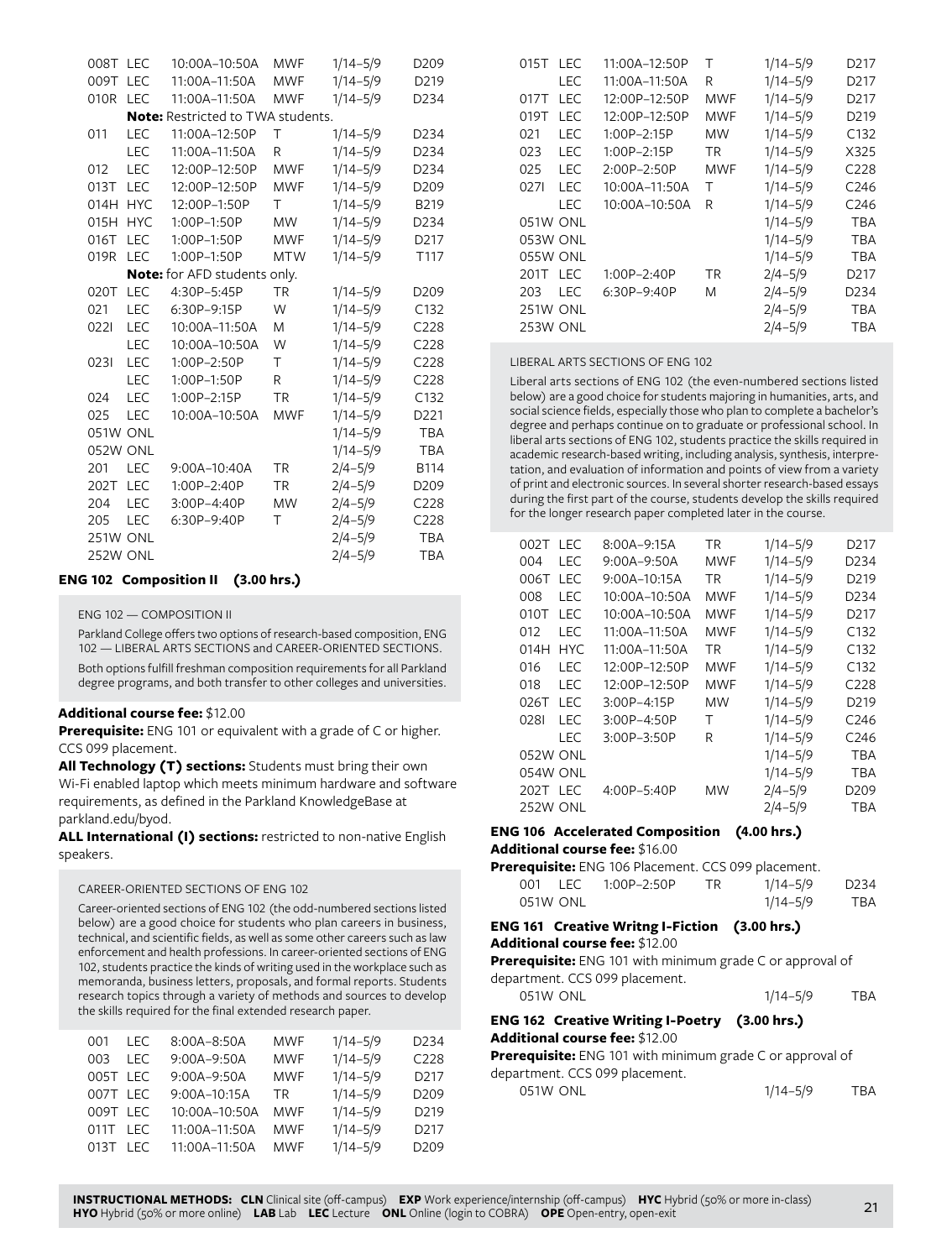# **ENG 220 Professional Writing (3.00 hrs.)**

#### **Additional course fee:** \$12.00

| <b>Prerequisite:</b> ENG 102 or ENG 106 with a grade of C or higher. CCS |             |            |
|--------------------------------------------------------------------------|-------------|------------|
| 099 placement.                                                           |             |            |
| <b>251W ONL</b>                                                          | $2/4 - 5/9$ | <b>TBA</b> |

| ENG 224 Adv Comp-Creatv Nonfictn (3.00 hrs.) |  |
|----------------------------------------------|--|

**Additional course fee:** \$12.00

**Prerequisite:** ENG 102 or ENG 106 with a grade of C or higher. CCS 099 placement.

| 051W ONL | $1/14 - 5/9$ | TBA |
|----------|--------------|-----|
|          |              |     |

# ENS Engineering Science

| ENS 101 Intro to Engineering/CAD (3.00 hrs.) |  |
|----------------------------------------------|--|
| <b>Additional course fee: \$75,00</b>        |  |

| Prerequisite: credit or concurrent enrollment in MAT 128 and CCS |  |
|------------------------------------------------------------------|--|
| 099 placement or CCS 098 minimum grade C.                        |  |

|  |  | 001 LEC 6:30P-8:45P | $1/14 - 5/9$ | M110 |
|--|--|---------------------|--------------|------|

**ENS 202 Eng Mechanics of Solids (3.00 hrs.) Additional course fee:** \$75.00 **Prerequisite:** ENS 201. 001 LEC 10:00A–11:50A TR 1/14–5/9 M132

# **ENS 203 Eng Mech II (dynamics) (3.00 hrs.)**

# **Additional course fee:** \$75.00

**Prerequisite:** ENS 201 and credit or concurrent enrollment in MAT 229.

| 001 LEC 3:00P-4:50P | TR | 1/14–5/9 | <b>B118</b> |
|---------------------|----|----------|-------------|
|---------------------|----|----------|-------------|

# **ESC** Earth Science

#### **ESC 101 Introduction to Weather (4.00 hrs.) Additional course fee:** \$24.00

| Prerequisite: ENG 101 placement. CCS 099 placement. |            |               |            |              |                  |  |  |
|-----------------------------------------------------|------------|---------------|------------|--------------|------------------|--|--|
| 001                                                 | <b>LEC</b> | 8:00A-8:50A   | <b>MWF</b> | $1/14 - 5/9$ | L <sub>161</sub> |  |  |
|                                                     | LAB        | 8:00A-9:50A   | R          | $1/14 - 5/9$ | L <sub>161</sub> |  |  |
| 002                                                 | I FC.      | 10:00A-10:50A | <b>MWF</b> | $1/14 - 5/9$ | L161             |  |  |
|                                                     | LAB        | 10:00A-11:50A | R          | $1/14 - 5/9$ | L <sub>161</sub> |  |  |
| 003                                                 | I FC.      | 12:00P-12:50P | <b>MWF</b> | $1/14 - 5/9$ | L <sub>161</sub> |  |  |
|                                                     | I AR       | 1:00P-2:50P   | R          | $1/14 - 5/9$ | L <sub>161</sub> |  |  |
|                                                     | 051W ONL   |               |            | $1/14 - 5/9$ | <b>TRA</b>       |  |  |

### **ESC 102 Intro Physical Geology (4.00 hrs.) Additional course fee:** \$24.00

**Prerequisite:** ENG 101 placement. CCS 099 placement.

| 001 | I EC.    | 11:00A-11:50A   | MWF    | $1/14 - 5/9$ | L <sub>161</sub> |
|-----|----------|-----------------|--------|--------------|------------------|
|     | I AR     | 11:00A-12:50P   |        | $1/14 - 5/9$ | L <sub>161</sub> |
|     | 051W ONL |                 |        | $1/14 - 5/9$ | <b>TBA</b>       |
|     | 201H HYC | $9:00A - 9:50A$ | MWF    | $2/4 - 5/9$  | L <sub>161</sub> |
|     | HYC.     | 8:00A-9:50A     | $\top$ | $2/4 - 5/9$  | L <sub>161</sub> |
|     |          |                 |        |              |                  |

# ESL English As a Second Language

|     | ESL 071 Reading/Vocabulary I (3.00 hrs.)<br><b>Additional course fee: \$9.00</b> |      |             |                  |
|-----|----------------------------------------------------------------------------------|------|-------------|------------------|
|     | <b>Prerequisite:</b> Placement by department.                                    |      |             |                  |
|     | 001 LEC 11:00A-11:50A MTWR 1/14-5/9                                              |      |             | C138             |
|     | ESL 076 English for Academic Purposes (3.00 hrs.)                                |      |             |                  |
|     | Additional course fee: \$9.00                                                    |      |             |                  |
|     | 201H HYC 3:30P-5:30P                                                             |      | MW 2/4-5/9  | C <sub>137</sub> |
|     | 202H HYC 3:30P-5:30P                                                             | TR I | $2/4 - 5/9$ | C137             |
|     | ESL 081 Listen/Speak/Pronunc I (3.00 hrs.)                                       |      |             |                  |
|     | Additional course fee: \$15.00                                                   |      |             |                  |
|     | <b>Prerequisite:</b> Placement by department.                                    |      |             |                  |
| 001 | LEC 9:00A-10:50A TR                                                              |      | 1/14–5/9    | C <sub>138</sub> |

002 LEC 3:30P–5:20P TR 1/14–5/9 C138

# **ESL 086 Eng Lang Pronunciation (3.00 hrs.) Additional course fee:** \$15.00 201 LEC 1:00P–2:40P MW 2/4–5/9 C138 202 LEC 1:00P–2:40P MW 2/4–5/9 C137 **ESL 087 Eng Lang Conversation Prac (1.00 hrs.) Additional course fee:** \$5.00 201 LEC 3:00P–4:00P T 2/4–5/9 X327 **ESL 088 Community English (2.00 hrs.) Additional course fee:** \$10.00 201 LAB 11:00A–12:00P MTWR 2/4–5/9 A215 202 LAB 6:00P–8:10P TR 2/4–5/9 C137 **ESL 091 Grammar/Reading/Writing I (4.00 hrs.) Additional course fee:** \$20.00 **Prerequisite:** Placement by department. 001 LEC 9:00A–10:50A MWF 1/14–5/9 A213 002 LEC 9:00A–10:50A MWF 1/14–5/9 L245 003 LEC 3:30P–5:20P MWF 1/14–5/9 C138 004 LEC 6:00P–8:45P MW 1/14–5/9 C137 **ESL 097 Culture Non-Native Speak (3.00 hrs.) Additional course fee:** \$15.00 **Prerequisite:** Placement by department. 001 LEC 1:00P–1:50P MTWR 1/14–5/9 X323 002 LEC 1:00P–1:50P MTWR 1/14–5/9 TBA

#### **ESL 570 TOEFL Preparation (3.00 hrs.)**

|  | <b>Additional course fee: \$9.00</b> |     |         |                  |
|--|--------------------------------------|-----|---------|------------------|
|  | 201 LEC 1:00P-2:40P                  | TR. | 2/4–5/9 | C <sub>137</sub> |

# **EST** Engineering Science and Tech

#### **EST 110 Engr Sci/Tech Cad Wk Ex (1.00 hrs.) Additional course fee:** \$3.00

**Prerequisite:** credit or concurrent enrollment in CAD 132, CAD 214, and CAD 232, and approval of program director or department chair. 001E EXP 1/14-5/9 TBA

# **EST 113 Work Experience and Ethics (1.00 hrs.) Additional course fee:** \$3.00

**Prerequisite:** CCS 098 placement.

| 001E EXP | $1/14 - 5/9$ | <b>TBA</b> |
|----------|--------------|------------|
| 002E EXP | $1/14 - 5/9$ | <b>TBA</b> |
| 003E EXP | $1/14 - 5/9$ | <b>TBA</b> |
| 201E EXP | $2/4 - 5/9$  | <b>TBA</b> |
| 202E EXP | $2/4 - 5/9$  | <b>TBA</b> |
| 301E EXP | $3/11 - 5/9$ | <b>TBA</b> |
|          |              |            |

# **FRE** French

#### **FRE 100 Intro to Basic French I (2.00 hrs.) Additional course fee:** \$12.00 **Prerequisite:** CCS 098 placement. 201 LEC 6:00P–8:10P M 2/4–5/9 D217

**FRE 102 Beginning French II (4.00 hrs.)**

**Additional course fee:** \$24.00

| <b>Prerequisite:</b> FRE 101 or equivalent. CCS 099 placement.      |  |                     |       |         |      |  |  |
|---------------------------------------------------------------------|--|---------------------|-------|---------|------|--|--|
|                                                                     |  | 201 LEC 2:00P-4:10P | $-MW$ | 2/4–5/9 | X327 |  |  |
| $\mathsf{FDE}$ 104 Letomea dista Fessale U $\ell$ 4.00 km $\lambda$ |  |                     |       |         |      |  |  |

#### **FRE 104 Intermediate French II (4.00 hrs.) Additional course fee:** \$24.00

# **Prerequisite:** FRE 103 or equivalent. CCS 099 placement

|  |                     |    | <b>Telequisite:</b> $\Gamma$ NE 103 OF equivalent. CC3 022 placement. |      |
|--|---------------------|----|-----------------------------------------------------------------------|------|
|  | 202 LEC 3:00P-5:10P | TR | 2/4–5/9                                                               | X318 |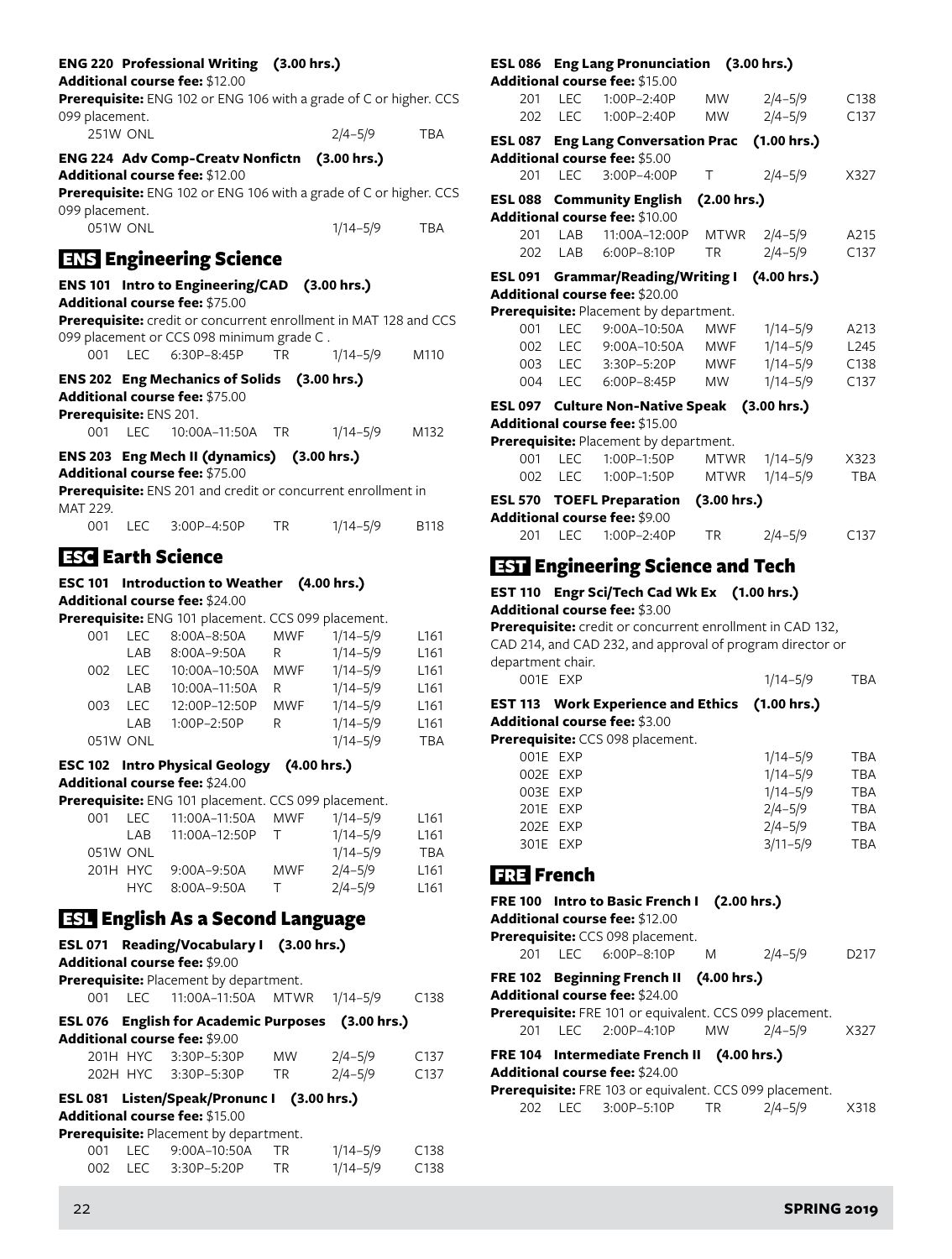# **FST** Fire Service Technology

# **FST 114 Fire Prevention Principles (3.00 hrs.)**

**Additional course fee:** \$9.00

**Prerequisite:** CCS 099 placement or CCS 098 with a grade of C or higher.

|     |      | 001 LEC 6:30P-9:15P                          | $\top$    | $1/14 - 5/9$ | Y112 |
|-----|------|----------------------------------------------|-----------|--------------|------|
|     |      | FST 116 Basic Ops Firefighter I (3.00 hrs.)  |           |              |      |
|     |      | Additional course fee: \$9.00                |           |              |      |
| 101 | I FC | 6:30P-9:15P                                  | MR.       | $1/14 - 3/8$ | Y112 |
|     |      | LEC 6:30P-9:15P                              | <b>MR</b> | $1/14 - 3/8$ | Y113 |
|     |      | FST 132 Basic Ops Firefighter II (3.00 hrs.) |           |              |      |
|     |      | Additional course fee: \$9.00                |           |              |      |
| 301 | LEC. | 6:30P-9:15P                                  | <b>MR</b> | $3/11 - 5/9$ | Y112 |
|     |      | LEC 6:30P-9:15P                              | <b>MR</b> | $3/11 - 5/9$ | Y113 |
|     |      |                                              |           |              |      |

# **FYE First Year Experience**

**FYE 101 Strategies for College Success (1.00–3.00 hrs.) Additional course fee:** \$4.00–\$12.00 **Prerequisite:** CCS 098 placement.

|     | <b>i cuuisite.</b> CCJ 070 placement. |               |            |              |      |  |  |  |  |
|-----|---------------------------------------|---------------|------------|--------------|------|--|--|--|--|
| 001 | <b>LEC</b>                            | 9:00A-9:50A   | <b>MWF</b> | $1/14 - 5/9$ | A214 |  |  |  |  |
| 002 | LEC.                                  | 10:00A-10:50A | <b>MWF</b> | $1/14 - 5/9$ | D211 |  |  |  |  |
| 003 | <b>LEC</b>                            | 12:00P-12:50P | M          | $1/14 - 5/9$ | D218 |  |  |  |  |
| 004 | LEC.                                  | 11:00A-11:50A | <b>MWF</b> | $1/14 - 5/9$ | D144 |  |  |  |  |
| 005 | I FC.                                 | 12:00P-12:50P | <b>MWF</b> | $1/14 - 5/9$ | D211 |  |  |  |  |
| 006 | I FC.                                 | 1:00P-1:50P   | <b>MWF</b> | $1/14 - 5/9$ | D218 |  |  |  |  |
| 201 | I EC.                                 | 9:00A-10:40A  | TR.        | $2/4 - 5/9$  | D233 |  |  |  |  |
|     |                                       |               |            |              |      |  |  |  |  |

# GDS Graphic Design

|                        |            | GDS 102 Graphic Design History (3.00 hrs.)                                                     |           |              |                  |
|------------------------|------------|------------------------------------------------------------------------------------------------|-----------|--------------|------------------|
|                        |            | Additional course fee: \$105.00<br>Prerequisite: CCS 099 placement.                            |           |              |                  |
| 001                    |            | LEC 11:00A-1:45P                                                                               | - F       | $1/14 - 5/9$ | L <sub>111</sub> |
|                        |            | GDS 108 Design Media/Principles (3.00 hrs.)                                                    |           |              |                  |
|                        |            | Additional course fee: \$105.00                                                                |           |              |                  |
|                        |            | Prerequisite: CCS 099 placement. Proficiency with personal<br>computers and internet browsing. |           |              |                  |
| 001                    | <b>LEC</b> | 12:00P-1:50P                                                                                   | <b>MW</b> | $1/14 - 5/9$ | D019             |
|                        |            | GDS 110 Typography I (3.00 hrs.)                                                               |           |              |                  |
|                        |            | Additional course fee: \$105.00                                                                |           |              |                  |
|                        |            | Prerequisite: CCS 099 placement. Proficiency with personal<br>computers and internet browsing. |           |              |                  |
| 201                    | <b>LEC</b> | 6:00P-8:10P                                                                                    | <b>TR</b> | $2/4 - 5/9$  | D019             |
|                        |            | Note: Proficiency with personal computers and                                                  |           |              |                  |
|                        |            | internet browsing.                                                                             |           |              |                  |
|                        |            | GDS 120 Graphic Design I (3.00 hrs.)                                                           |           |              |                  |
|                        |            | Additional course fee: \$105.00                                                                |           |              |                  |
|                        |            | Prerequisite: GDS 108 or ART 121. ART 122.<br>001 LEC 9:00A-11:45A                             | M         | $1/14 - 5/9$ | D019             |
|                        |            | LEC 9:00A-10:50A                                                                               | W         | $1/14 - 5/9$ | D019             |
|                        |            | GDS 172 Typography II (3.00 hrs.)                                                              |           |              |                  |
|                        |            | Additional course fee: \$105.00                                                                |           |              |                  |
| Prerequisite: GDS 110. |            |                                                                                                |           |              |                  |
| 001                    |            | LEC 9:00A-10:50A                                                                               | <b>TR</b> | $1/14 - 5/9$ | D019             |
|                        |            | GDS 230 Motion Design (3.00 hrs.)                                                              |           |              |                  |
|                        |            | Additional course fee: \$105.00                                                                |           |              |                  |
|                        |            | Prerequisite: GDS 108, GDS 120, GDS 220, and CIS 152, or                                       |           |              |                  |
|                        |            | approval of program director or department chair.<br>001 LEC 2:00P-3:50P                       | <b>TR</b> | $1/14 - 5/9$ | D019             |
|                        |            |                                                                                                |           |              |                  |

# **GDS 271 Interactive Design I (3.00 hrs.)**

**Additional course fee:** \$105.00

**Prerequisite:** GDS 108, GDS 120, and CIS 152, or approval of program director or department chair.

| 001 |                                | LEC 4:00P-5:50P |  | $1/14 - 5/9$ | D019 |  |  |
|-----|--------------------------------|-----------------|--|--------------|------|--|--|
|     |                                | LEC 4:00P-4:50P |  | $1/14 - 5/9$ | D019 |  |  |
|     | <b>Note:</b> One hour lab TBD. |                 |  |              |      |  |  |

|                      | GDS 272 Interactive Design II (2.00 hrs.)<br><b>Additional course fee:</b> \$70.00                                                                                                                                                     |     |              |                   |
|----------------------|----------------------------------------------------------------------------------------------------------------------------------------------------------------------------------------------------------------------------------------|-----|--------------|-------------------|
|                      | Prerequisite: Credit or concurrent enrollment in GDS 271.<br>201H HYO 5:00P-5:50P                                                                                                                                                      | R   | $2/4 - 5/9$  | D019              |
|                      | GDS 292 Graphic Design Studio (3.00 hrs.)<br><b>Additional course fee: \$105.00</b><br>Prerequisite: GDS major with 3.0 program GPA and sophomore                                                                                      |     |              |                   |
|                      | standing, or approval of department chair.<br>201H HYO  4:00P-5:10P                                                                                                                                                                    | W   | 2/4–5/9      | D019              |
| department chair.    | GDS 293 Portfolio Seminar (3.00 hrs.)<br><b>Additional course fee:</b> \$105.00<br><b>Prerequisite:</b> GDS 220 with sophomore standing in Graphic<br>Design and 3.0 program GPA, or approval of instructor or<br>001H HYC 2:00P-3:50P | W l | $1/14 - 5/9$ | D019              |
| <b>GEO</b> Geography | GEO 140 World Geography (3.00 hrs.)<br><b>Additional course fee:</b> \$12.00<br>Prerequisite: CCS 099 placement.                                                                                                                       |     |              |                   |
|                      | 001H HYC 10:00A-10:50A MW 1/14-5/9                                                                                                                                                                                                     |     |              | D <sub>2</sub> 33 |

**GEO 143 Geo of Undrdevel Areas (3.00 hrs.)**

| Additional course fee: $$12.00$ |
|---------------------------------|
|                                 |

**Prerequisite:** CCS 099 placement. 001H HYC 11:00A–11:50A MW 1/14–5/9 D233 **GEO 200 Intro Economic Geography (3.00 hrs.)**

051W ONL 1/14–5/9 TBA

**Additional course fee:** \$12.00

| Prerequisite: CCS 099 placement. |              |     |
|----------------------------------|--------------|-----|
| 051W ONL                         | $1/14 - 5/9$ | TBA |

# GER German

|                        | GER 102 Beginning German II (4.00 hrs.)<br><b>Additional course fee: \$24.00</b> |                 |  |
|------------------------|----------------------------------------------------------------------------------|-----------------|--|
|                        | <b>Prerequisite:</b> GER 101 or equivalent. CCS 099 placement.                   |                 |  |
|                        | 001 LEC 1:00P-2:50P MW 1/14-5/9 C232                                             |                 |  |
|                        | GER 104 Intermediate German II (4.00 hrs.)                                       |                 |  |
|                        | <b>Additional course fee: \$24.00</b>                                            |                 |  |
|                        | <b>Prerequisite:</b> GER 103 or equivalent. CCS 099 placement.                   |                 |  |
|                        | 001 LEC 6:00P-7:50P MW 1/14-5/9 X320                                             |                 |  |
|                        | <b>GIS</b> Geographic Information Systems                                        |                 |  |
|                        | GIS 111 Applied GIS (3.00 hrs.)                                                  |                 |  |
|                        | Additional course fee: \$15.00                                                   |                 |  |
| Prerequisite: GIS 110. |                                                                                  |                 |  |
|                        |                                                                                  |                 |  |
|                        | 101H HYO 6:00P-9:00P T                                                           | $1/14-3/8$ W112 |  |
|                        | $CIC 11E$ Demote Cancing Applications (2.00 hrs.)                                |                 |  |

| GIS 115 Remote Sensing Applications (3.00 hrs.)<br><b>Additional course fee: \$45.00</b> |          |              |      |
|------------------------------------------------------------------------------------------|----------|--------------|------|
| 301H HYO 6:00P-9:00P                                                                     | <b>T</b> | $3/11 - 5/9$ | W112 |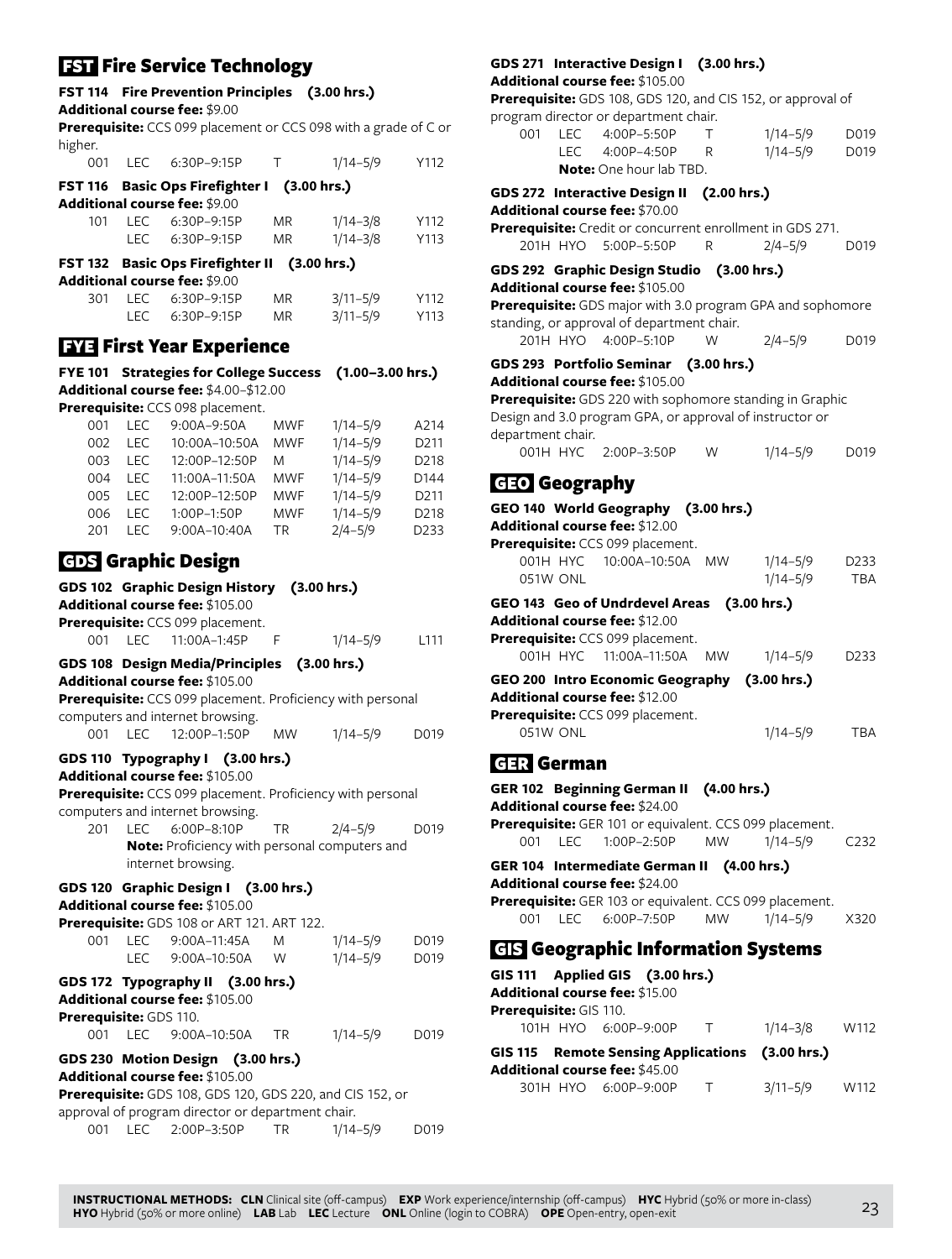# **Health Careers**

| Parkland College on Mattis-H Building   |
|-----------------------------------------|
| 1309 N. Mattis Ave. Champaign, IL 61821 |

# **HCS 136 Basic Topics/Healthcare (1.00–4.00 hrs.)**

**Additional course fee:** \$10.00–\$40.00

201R LEC 1:00P–3:10P MW 2/4–5/9 A213 **Note:** English Communication for Health Professions. Enrollment restricted to ESL students with ESL 095 placement. Contact Antoinette, Joe, or Randy in Counseling & Advising to register.

# **HCS 151 Health Care Records Mgt (2.00 hrs.)**

**Additional course fee:** \$20.00

|  | Prerequisite: ENG 101 placement, or approval of program director. |  |  |
|--|-------------------------------------------------------------------|--|--|
|--|-------------------------------------------------------------------|--|--|

101H HYO 6:00P–7:50P M 1/14–3/8 H107 **Note:** Class meets in H120 on Jan 25 and Feb 22.

# **HCS 153 Phlebotomy Skills (1.00 hrs.)**

**Additional course fee:** \$50.00

|  |                                       | LEC 6:00P-7:50P | <b>MW</b> | $3/11 - 5/9$ | H <sub>102</sub> |
|--|---------------------------------------|-----------------|-----------|--------------|------------------|
|  | <b>Note:</b> Lab included in lecture. |                 |           |              |                  |

#### **HCS 154 Medical Terminology (3.00 hrs.) Additional course fee:** \$30.00

**Prerequisite:** CCS 099 placement and ENG 101 placement.

| <b>151W ONL</b> | $1/14 - 3/8$ | TBA        |
|-----------------|--------------|------------|
| <b>152W ONL</b> | $1/14 - 3/8$ | TBA        |
| 351W ONL        | $3/11 - 5/9$ | <b>TBA</b> |
| 352W ONL        | $3/11 - 5/9$ | TBA        |
|                 |              |            |

#### **HCS 155 Pharmacology/Allied Hlth (2.00 hrs.) Additional course fee:** \$20.00

**Prerequisite:** CCS 099 placement and ENG 101 placement, or approval of program director.

|          |         | 101HRHYO   6:00P-7:50P   T                      | 1/14–3/8                                    | H <sub>102</sub> |
|----------|---------|-------------------------------------------------|---------------------------------------------|------------------|
|          |         | <b>Note:</b> Carle Academy students only. Class |                                             |                  |
|          | online. |                                                 | meets on JAN 17 ONLY. Remaining course work |                  |
| 351W ONL |         |                                                 | $3/11 - 5/9$                                | <b>TBA</b>       |
|          |         |                                                 |                                             |                  |

| <b>HCS 173 Applied Electrocardiology</b> | (1.00 hrs.) |
|------------------------------------------|-------------|
| <b>Additional course fee: </b> \$25.00   |             |

|  | 101H HYC 10:00A-11:50A M |  | $1/14 - 3/8$ | H118 |
|--|--------------------------|--|--------------|------|
|--|--------------------------|--|--------------|------|

**HCS 174 Legal Issues/Health Care (1.00 hrs.)**

**Additional course fee:** \$10.00

**Prerequisite:** CCS 099 placement and ENG 101 placement, or program director approval. .  $101$ HRHVO 8:00P–9:00P–9:00P–9:00P–9:00P–9:00P–9:00P–9:00P–9:00P–9:00P–9:00P–9:00P–9:00P–9:00P–9:00P–9:00P–9:00P–9:00P–9:00P–9:00P–9:00P–9:00P–9:00P–9:00P–9:00P–9:00P–9:00P–9:00P–9:00P–9:00P–9:00P–9:00P–9:00P–9:00P–9:00P–

|                 |         | $101HKHTU$ 8:00P-9:00P I                        | 1114–318     | H IVZ      |
|-----------------|---------|-------------------------------------------------|--------------|------------|
|                 |         | <b>Note:</b> Carle Academy students only. Class |              |            |
|                 |         | meets Jan 17 only. Remaining course work is     |              |            |
|                 | online. |                                                 |              |            |
| <b>101W ONL</b> |         |                                                 | $1/14 - 3/8$ | <b>TBA</b> |
|                 |         | <b>Note:</b> Carle Academy students only. Class |              |            |
|                 |         | meets Jan 17 only. Remaining course work is     |              |            |
|                 | online. |                                                 |              |            |
| <b>152W ONL</b> |         |                                                 | $1/14 - 3/8$ | <b>TBA</b> |
| <b>351W ONL</b> |         |                                                 | $3/11 - 5/9$ | TBA        |
|                 |         |                                                 |              |            |

# **HCS 190 A/P of Speech/Hear Mech (3.00 hrs.) Additional course fee:** \$0.00

**Prerequisite:** approval of department chair or program director. 001RUOPE 1/14-5/9 TBA

# **HCS 191 Hearing Science (3.00 hrs.)**

**Additional course fee:** \$0.00

**Prerequisite:** approval of department chair or program director. 001RUOPE 1/14–5/9 TBA

### **HCS 192 Intro to Audiology (3.00 hrs.)**

**Additional course fee:** \$0.00

| <b>Prerequisite:</b> approval of department chair or program director. |              |     |
|------------------------------------------------------------------------|--------------|-----|
| 001RU OPE                                                              | $1/14 - 5/9$ | TBA |

# **HCS 193 Aural Rehabilitation (3.00 hrs.)**

**Additional course fee:** \$0.00

**Prerequisite:** approval of department chair or program director. 001RUOPE 1/14-5/9 TBA

# **History**

|                 |          | HIS 101 Hist of Western Civ I (4.00 hrs.)                              |             |                            |                    |
|-----------------|----------|------------------------------------------------------------------------|-------------|----------------------------|--------------------|
|                 |          | Additional course fee: \$16.00<br>Prerequisite: ENG 099 placement.     |             |                            |                    |
| 051W ONL        |          |                                                                        |             | $1/14 - 5/9$               | <b>TBA</b>         |
| <b>351W ONL</b> |          |                                                                        |             | $3/11 - 5/9$               | TBA                |
|                 |          | HIS 102 Hist of Western Civ II                                         | (4.00 hrs.) |                            |                    |
|                 |          | Additional course fee: \$16.00                                         |             |                            |                    |
|                 |          | Prerequisite: ENG 099 placement.                                       |             |                            |                    |
|                 |          | 001H HYC 12:00P-12:50P                                                 | MWF         | $1/14 - 5/9$               | D <sub>230</sub>   |
|                 |          | HIS 104 History of the US to 1877 (4.00 hrs.)                          |             |                            |                    |
|                 |          | Additional course fee: \$16.00<br>Prerequisite: ENG 099 placement.     |             |                            |                    |
|                 |          | 201H HYC 10:00A-11:15A                                                 | <b>TR</b>   | $2/4 - 5/9$                | D218               |
| 251W ONL        |          |                                                                        |             | $2/4 - 5/9$                | <b>TBA</b>         |
|                 |          | HIS 105 Hist of U.S. 1877 to Pres (4.00 hrs.)                          |             |                            |                    |
|                 |          | <b>Additional course fee: \$16.00</b>                                  |             |                            |                    |
|                 |          | Prerequisite: ENG 099 placement.                                       |             |                            |                    |
| 001H HYC        |          | 9:00A-9:50A                                                            | <b>MWF</b>  | $1/14 - 5/9$               | <b>TBA</b>         |
| 002H HYC        |          | 10:00A-10:50A                                                          | MWF         | $1/14 - 5/9$               | D <sub>105</sub>   |
|                 | 051W ONL |                                                                        |             | $1/14 - 5/9$               | <b>TBA</b>         |
| 251W ONL        |          | 201H HYC 1:00P-2:40P                                                   | <b>MW</b>   | $2/4 - 5/9$<br>$2/4 - 5/9$ | D144<br><b>TBA</b> |
|                 |          |                                                                        |             |                            |                    |
|                 |          | HIS 109 World History II (4.00 hrs.)<br>Additional course fee: \$16.00 |             |                            |                    |
|                 |          | Prerequisite: ENG 099 placement.                                       |             |                            |                    |
|                 |          | 001H HYC 11:00A-11:50A                                                 | MWF         | $1/14 - 5/9$               | X231               |
|                 |          | HIS 120 Afr-Amer Hist to 1865 (3.00 hrs.)                              |             |                            |                    |
|                 |          | Additional course fee: \$12.00                                         |             |                            |                    |
|                 |          | Prerequisite: ENG 099 placement.                                       |             |                            |                    |
| 251W ONL        |          |                                                                        |             | $2/4 - 5/9$                | <b>TBA</b>         |
|                 |          | HIS 128 History Asia/Pacific Regn                                      |             | (4.00 hrs.)                |                    |
|                 |          | Additional course fee: \$16.00                                         |             |                            |                    |
|                 |          | Prerequisite: ENG 099 placement.                                       |             |                            |                    |
| 251W ONL        |          |                                                                        |             | $2/4 - 5/9$                | <b>TBA</b>         |
|                 |          | HIS 145 History of Labor Movemnt                                       |             | (3.00 hrs.)                |                    |
| 251W ONL        |          | Additional course fee: \$12.00                                         |             |                            | <b>TBA</b>         |
|                 |          |                                                                        |             | $2/4 - 5/9$                |                    |
|                 |          | <b>H2I</b> Hospitality Industry                                        |             |                            |                    |
|                 |          |                                                                        |             |                            |                    |

|                                 |          | HPI 110 Foodservice Sanitation Cert (1.00 hrs.) |    |              |                   |  |  |  |  |
|---------------------------------|----------|-------------------------------------------------|----|--------------|-------------------|--|--|--|--|
| Additional course fee: $$10.00$ |          |                                                 |    |              |                   |  |  |  |  |
|                                 | 101H HYC |                                                 |    | $1/14 - 3/8$ | <b>TBA</b>        |  |  |  |  |
|                                 |          | HYO 2:30P-4:30P                                 | E. | 1/18         | B <sub>2</sub> 13 |  |  |  |  |
|                                 | HYO.     | 2:30P-4:30P                                     |    | 2/8          | B <sub>2</sub> 13 |  |  |  |  |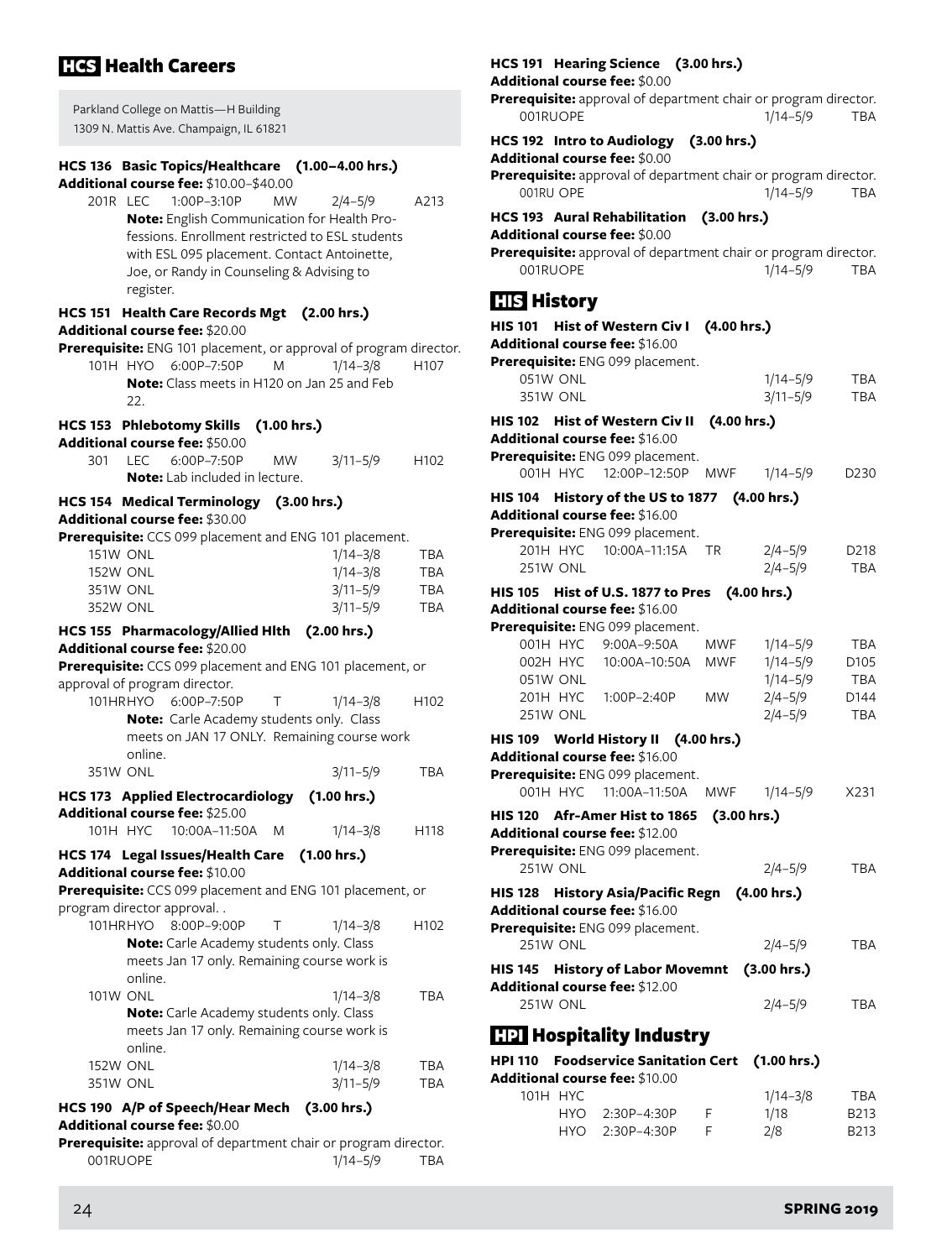|                               | HYO               | 2:30P-4:30P                                                                          | F         | 3/1          | B213         |
|-------------------------------|-------------------|--------------------------------------------------------------------------------------|-----------|--------------|--------------|
|                               |                   | Note: Orientation meeting on Friday, January                                         |           |              |              |
|                               |                   | 18, in B213 from 2:30-4:30 p.m. Additional class                                     |           |              |              |
|                               |                   | meeting Friday, February 8, 2:30-4:30 p.m. in                                        |           |              |              |
|                               |                   | B213. Final exam meeting on Friday, March 1, in                                      |           |              |              |
|                               |                   | B213 from 2:30-4:30 p.m.                                                             |           |              |              |
| 401                           | LEC               | 8:00A-5:00P                                                                          | S         | 4/6          | X115         |
|                               | <b>LEC</b><br>LEC | 8:00A-5:00P<br>9:00A-11:00A                                                          | S<br>S    | 4/20<br>4/27 | X115<br>X115 |
|                               |                   | Note: Class meets Saturday April 7 and April 21                                      |           |              |              |
|                               |                   | from 8:00-5:00 in X115. Final exam will be Satur-                                    |           |              |              |
|                               |                   | day, April 28, 9:00-11:00 p.m. in X115.                                              |           |              |              |
| <b>HPI 112</b>                |                   | Food Standards & Prod I (5.00 hrs.)                                                  |           |              |              |
|                               |                   | Additional course fee: \$90.00                                                       |           |              |              |
|                               |                   | Prerequisite: Credit or concurrent enrollment in HPI 110.                            |           |              |              |
| 001                           | <b>LEC</b>        | 9:00A-3:25P                                                                          | F         | $1/14 - 5/9$ | X118         |
|                               |                   |                                                                                      |           |              |              |
|                               |                   | OVLAB 10:20A-1:55P                                                                   | F         | $1/14 - 5/9$ | X115         |
| HPI 113                       |                   | Food Service Systems (3.00 hrs.)                                                     |           |              |              |
|                               |                   | Additional course fee: \$9.00                                                        |           |              |              |
| 001                           | <b>LEC</b>        | Prerequisite: CCS 098 placement.<br>11:00A-12:15P                                    | <b>MR</b> | $1/14 - 5/9$ | X116         |
|                               |                   |                                                                                      |           |              |              |
| HPI 114                       |                   | <b>Hr Mgmt and Supervision</b><br>Additional course fee: \$30.00                     |           | (3.00 hrs.)  |              |
| 001                           | LEC               | $9:00A-10:15A$                                                                       | ΜR        | $1/14 - 5/9$ | X116         |
|                               |                   |                                                                                      |           |              |              |
|                               |                   | HPI 216 Bar & Beverage Operations (3.00 hrs.)<br>Additional course fee: \$90.00      |           |              |              |
|                               |                   | 001H HYO 1:00P-2:15P                                                                 | M         | $1/14 - 5/9$ | X115         |
|                               |                   | HPI 233 Hospitality/Travel Marktng (3.00 hrs.)                                       |           |              |              |
| Additional course fee: \$9.00 |                   |                                                                                      |           |              |              |
|                               |                   |                                                                                      |           |              |              |
|                               |                   |                                                                                      |           |              |              |
|                               | 201H HYO          | Prerequisite: credit or concurrent enrollmlent in HPI 111.<br>2:30P-4:15P            | R         | $2/4 - 5/9$  | X116         |
|                               |                   |                                                                                      |           |              |              |
|                               |                   | HPI 234 Hospitality Industry Law (3.00 hrs.)<br>Additional course fee: \$9.00        |           |              |              |
|                               |                   | Prerequisite: CCS 099 placement or CCS 098 with a grade of C or                      |           |              |              |
| higher.                       |                   |                                                                                      |           |              |              |
|                               | 201H HYC          | 1:00P-3:10P                                                                          | W         | $2/4 - 5/9$  | X116         |
|                               |                   | HPI 237 Food Standards and Prod III (4.00 hrs.)                                      |           |              |              |
|                               |                   | Additional course fee: \$72.00                                                       |           |              |              |
|                               |                   | 201H HYC 9:00A-2:30P                                                                 | Т         | $2/4 - 5/9$  | X118         |
|                               |                   | HPI 239 Catering and Food Production (3.00 hrs.)                                     |           |              |              |
|                               |                   | Additional course fee: \$54.00                                                       |           |              |              |
|                               |                   | 201H HYC 9:00A-1:35P                                                                 | W         | $2/4 - 5/9$  | X118         |
|                               |                   | <b>HRT</b> Horticulture/Landscape                                                    |           |              |              |
|                               |                   |                                                                                      |           |              |              |
|                               |                   | HRT 111 Sustainable Urban Horticulture (3.00 hrs.)<br>Additional course fee: \$60.00 |           |              |              |
| 001                           | LEC               | 10:00A-11:50A                                                                        | TR        | $1/14 - 5/9$ | W120         |
|                               |                   |                                                                                      |           |              |              |
|                               |                   | HRT 119 Landscape Constrct/Maint (3.00 hrs.)<br>Additional course fee: \$60.00       |           |              |              |
| 301                           |                   | LEC 2:00P-4:45P                                                                      | TR        | $3/11 - 5/9$ | W120         |
|                               |                   | HRT 130 Floral Design I (3.00 hrs.)                                                  |           |              |              |
|                               |                   | Additional course fee: \$60.00                                                       |           |              |              |
|                               |                   | 001H HYC 6:00P-8:45P                                                                 | W         | 1/14–5/9     | W120         |
|                               |                   | HRT 253 Herbaceous Plants (3.00 hrs.)                                                |           |              |              |
|                               |                   | Additional course fee: \$36.00                                                       |           |              |              |
| Prerequisite: AGB 104.<br>001 | <b>LEC</b>        | 4:00P-5:15P                                                                          | MW        | $1/14 - 5/9$ | W120         |

|            |                          | HRT 255 Landscape Graphic Design (3.00 hrs.)                                   |            |                                                               |                   |
|------------|--------------------------|--------------------------------------------------------------------------------|------------|---------------------------------------------------------------|-------------------|
|            |                          | Additional course fee: \$36.00                                                 |            |                                                               |                   |
|            | Prerequisite: HRT 116.   |                                                                                |            |                                                               |                   |
| 101        | LEC                      | 6:00P-8:45P                                                                    | <b>TR</b>  | $1/14 - 3/8$                                                  | W120              |
|            |                          | HRT 256 Landscape Plant Design (3.00 hrs.)                                     |            |                                                               |                   |
|            |                          | Additional course fee: \$36.00                                                 |            |                                                               |                   |
|            |                          | 253, HRT 254, and HRT 255.                                                     |            | Prerequisite: credit or concurrent enrollment in HRT 116, HRT |                   |
|            | 101 LEC                  | 2:00P-4:45P                                                                    | <b>TR</b>  | $1/14 - 3/8$                                                  | W120              |
|            |                          |                                                                                |            |                                                               |                   |
|            |                          | HRT 257 Horticultural Bus Mgt (3.00 hrs.)<br>Additional course fee: \$36.00    |            |                                                               |                   |
|            | Prerequisite: AGB 135.   |                                                                                |            |                                                               |                   |
|            |                          | 301H HYC 8:00A-9:50A                                                           | <b>MW</b>  | $3/11 - 5/9$                                                  | B124              |
|            |                          |                                                                                |            |                                                               |                   |
|            |                          | HRT 270 Greenhouse Crop Productn (3.00 hrs.)<br>Additional course fee: \$60.00 |            |                                                               |                   |
|            |                          |                                                                                |            | Prerequisite: credit or concurrent enrollment in AGB 104.     |                   |
|            | 001 LEC                  | 2:00P-3:50P MW                                                                 |            | $1/14 - 5/9$                                                  | W120              |
|            |                          |                                                                                |            |                                                               |                   |
|            |                          | <b>HUM</b> Humanities                                                          |            |                                                               |                   |
|            |                          |                                                                                |            | HUM 101 Western Culture: Antiq-Renais (3.00 hrs.)             |                   |
|            |                          | Additional course fee: \$12.00                                                 |            |                                                               |                   |
|            |                          | Prerequisite: ENG 101 placement. CCS 099 placement.                            |            |                                                               |                   |
| 251W ONL   |                          |                                                                                |            | $2/4 - 5/9$                                                   | <b>TBA</b>        |
|            |                          | HUM 102 Western Culture: Renais-Pres (3.00 hrs.)                               |            |                                                               |                   |
|            |                          | Additional course fee: \$12.00                                                 |            |                                                               |                   |
|            |                          | Prerequisite: ENG 101 placement. CCS 099 placement.                            |            |                                                               |                   |
| 251W ONL   |                          |                                                                                |            | $2/4 - 5/9$                                                   | <b>TBA</b>        |
|            |                          | HUM 103 Cult Val - Eastern World (3.00 hrs.)                                   |            |                                                               |                   |
|            |                          | Additional course fee: \$12.00                                                 |            |                                                               |                   |
| 001 LEC    |                          | Prerequisite: ENG 101 placement. CCS 099 placement.<br>11:00A-11:50A           | MWF        | $1/14 - 5/9$                                                  | <b>TBA</b>        |
| 251W ONL   |                          |                                                                                |            | $2/4 - 5/9$                                                   | TBA               |
|            |                          | HUM 104 Islamic Culture & Civil (3.00 hrs.)                                    |            |                                                               |                   |
|            |                          | Additional course fee: \$12.00                                                 |            |                                                               |                   |
|            |                          | Prerequisite: ENG 101 placement. CCS 099 placement.                            |            |                                                               |                   |
| 001        |                          | LEC 11:00A-11:50A                                                              | MWF        | $1/14 - 5/9$                                                  | C <sub>239</sub>  |
| 002 LEC    |                          | 12:00P-12:50P MWF                                                              |            | $1/14 - 5/9$                                                  | X221              |
|            |                          | 003 LEC 1:00P-1:50P                                                            | <b>MWF</b> | $1/14 - 5/9$                                                  | X221              |
|            |                          | HUM 105 Cltrs Subsaharan Africa (3.00 hrs.)                                    |            |                                                               |                   |
|            |                          | Additional course fee: \$12.00                                                 |            |                                                               |                   |
|            |                          | Prerequisite: ENG 101 placement. CCS 099 placement.                            |            |                                                               |                   |
| 001        | <b>LEC</b>               | 10:00A-10:50A                                                                  | <b>MWF</b> | $1/14 - 5/9$                                                  | X221              |
| 251W ONL   |                          |                                                                                |            | $2/4 - 5/9$                                                   | TBA               |
|            |                          | HUM 106 Latin Amer Culture/Civ (3.00 hrs.)                                     |            |                                                               |                   |
|            |                          | Additional course fee: \$12.00                                                 |            |                                                               |                   |
|            |                          | Prerequisite: ENG 101 placement. CCS 099 placement.                            |            | $1/14 - 5/9$                                                  |                   |
| 001<br>201 | <b>LEC</b><br><b>LEC</b> | 9:00A-9:50A<br>10:00A-11:40A                                                   | MWF<br>ΤR  | $2/4 - 5/9$                                                   | X221<br>X221      |
| 251W ONL   |                          |                                                                                |            | $2/4 - 5/9$                                                   | <b>TBA</b>        |
|            |                          |                                                                                |            |                                                               |                   |
|            |                          | <b>HUM 107 Intro to Mexican Culture</b><br>Additional course fee: \$12.00      |            | (3.00 hrs.)                                                   |                   |
|            |                          | Prerequisite: ENG 101 placement. CCS 099 placement.                            |            |                                                               |                   |
| 001        | <b>LEC</b>               | 11:00A-11:50A                                                                  | MWF        | $1/14 - 5/9$                                                  | X221              |
| 251W ONL   |                          |                                                                                |            | $2/4 - 5/9$                                                   | <b>TBA</b>        |
| 252W ONL   |                          |                                                                                |            | $2/4 - 5/9$                                                   | <b>TBA</b>        |
|            |                          | HUM 109 Cultural Values of India                                               |            | (3.00 hrs.)                                                   |                   |
|            |                          | <b>Additional course fee: </b> \$12.00                                         |            |                                                               |                   |
|            |                          | Prerequisite: ENG 101 placement. CCS 099 placement.                            |            |                                                               |                   |
| 001        | LEC                      | 1:00P-2:15P                                                                    | TR         | $1/14 - 5/9$                                                  | C <sub>2</sub> 18 |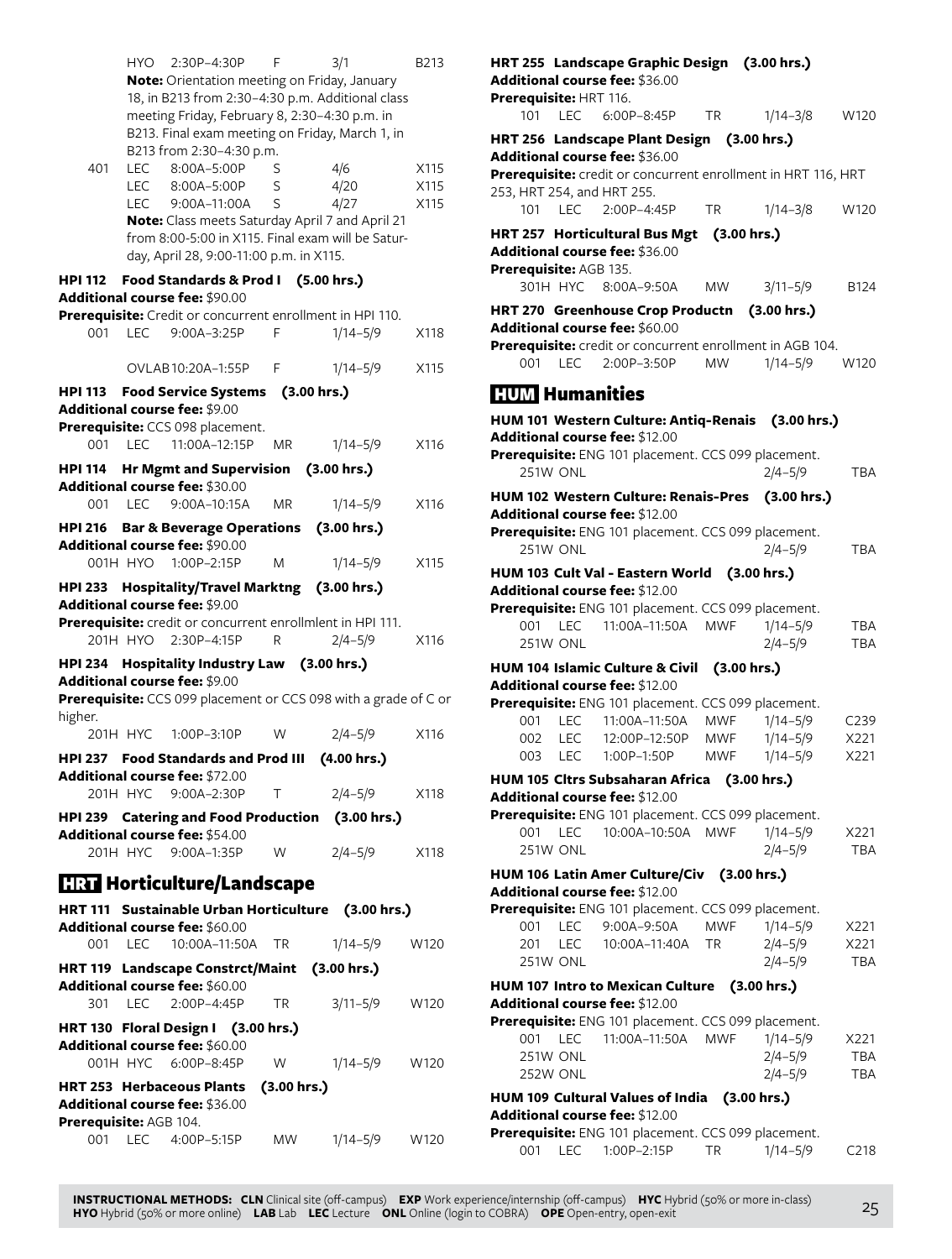|                     |                        | HUM 121 Women in Arts/Cultr/Soc (3.00 hrs.)<br>Additional course fee: \$12.00             |           |                             |                    |
|---------------------|------------------------|-------------------------------------------------------------------------------------------|-----------|-----------------------------|--------------------|
| 201                 | 051W ONL<br><b>LEC</b> | Prerequisite: ENG 101 placement. CCS 099 placement.<br>10:00A-11:40A                      | <b>TR</b> | $1/14 - 5/9$<br>$2/4 - 5/9$ | <b>TBA</b><br>X319 |
|                     |                        |                                                                                           |           |                             |                    |
|                     |                        | HUM 122 Native Am Culture/N Amer (3.00 hrs.)<br><b>Additional course fee: \$12.00</b>     |           |                             |                    |
|                     | <b>251W ONL</b>        | Prerequisite: ENG 101 placement. CCS 099 placement.                                       |           | $2/4 - 5/9$                 | <b>TBA</b>         |
|                     |                        | <b>HVG</b> Heating, Ventilation, and A/C                                                  |           |                             |                    |
|                     |                        | HVC 112 Basic Heating (3.00 hrs.)                                                         |           |                             |                    |
|                     |                        | Additional course fee: \$90.00                                                            |           |                             |                    |
|                     |                        | Prerequisite: credit or concurrent enrollment in ELT 150.                                 |           |                             |                    |
| 001                 | <b>LEC</b>             | 6:00P-7:50P                                                                               | Τ         | $1/14 - 5/9$                | M132               |
|                     | LAB                    | 8:00P-9:50P                                                                               | Τ         | $1/14 - 5/9$                | M135               |
|                     |                        | HVC 114 Ductwork Fabrication (2.00 hrs.)                                                  |           |                             |                    |
|                     |                        | Additional course fee: \$60.00                                                            |           |                             |                    |
| 001                 | <b>LEC</b>             | Prerequisite: MAT 060 or MAT 094.                                                         |           | $1/14 - 5/9$                |                    |
|                     | LAB                    | 6:00P-6:50P<br>7:00P-8:50P                                                                | R<br>R    | $1/14 - 5/9$                | M132<br>M135       |
|                     |                        |                                                                                           |           |                             |                    |
|                     |                        | HVC 132 HVAC Control Systems (3.00 hrs.)<br>Additional course fee: \$90.00                |           |                             |                    |
|                     |                        | Prerequisite: HVC 111 or HVC 112.                                                         |           |                             |                    |
| 001                 | <b>LEC</b>             | 6:00P-9:50P                                                                               | W         | $1/14 - 5/9$                | M132               |
|                     | LAB                    | 6:00P-9:50P                                                                               | W         | $1/14 - 5/9$                | M135               |
|                     |                        | HVC 134 Commercial HVAC and Service                                                       |           | (3.00 hrs.)                 |                    |
|                     |                        | Additional course fee: \$90.00                                                            |           |                             |                    |
|                     |                        | Prerequisite: HVC 151and HVC 152.                                                         |           |                             |                    |
| 001                 |                        | LEC 6:00P-7:50P                                                                           | M         | $1/14 - 5/9$                | M132               |
|                     |                        | LAB 8:00P-9:50P                                                                           | M         | $1/14 - 5/9$                | M135               |
| <b>JPN</b> Japanese |                        |                                                                                           |           |                             |                    |
|                     |                        | JPN 102 Beginning Japanese II (5.00 hrs.)                                                 |           |                             |                    |
|                     |                        | Additional course fee: \$30.00                                                            |           |                             |                    |
|                     | 001 LEC                | Prerequisite: JPN 101 or equivalent. CCS 099 placement.<br>6:00P-8:20P                    | <b>TR</b> | $1/14 - 5/9$                | X324               |
|                     |                        |                                                                                           |           |                             |                    |
|                     |                        | JPN 104 Intermediate Japanese II (5.00 hrs.)                                              |           |                             |                    |
|                     |                        | Additional course fee: \$30.00<br>Prerequisite: JPN 103 or equivalent. CCS 099 placement. |           |                             |                    |
| 001                 | <b>LEC</b>             | 6:00P-8:20P                                                                               | <b>MW</b> | $1/14 - 5/9$                | X324               |

# KIN Kinesiology

#### **FITNESS CENTER**

The Parkland Fitness Center is available to Parkland students, employees, and community members enrolled in credit classes KIN 103, KIN 147, KIN 203, or KIN 247; or in noncredit class WCE 800. Anyone in these classes may work out whenever the Fitness Center is open.

Everyone signing up to use the Fitness Center must have a Parkland ID and must complete online orientation on Cobra Learning prior to first workout, including those who have used the Fitness Center before.

See parkland.edu/fitnesscenter for hours and requirements.

#### **KIN 103 Exercise Fitness (1.00 hrs.) Additional course fee:** \$50.00

**Prerequisite:** CCS 098 placement.

| 001 | I AR    | $1/14 - 5/9$ | P <sub>130</sub> |
|-----|---------|--------------|------------------|
|     | 201 LAB | $2/4 - 5/9$  | P <sub>130</sub> |
|     | 301 LAB | $3/11 - 5/9$ | P <sub>130</sub> |
|     |         |              |                  |

# **KIN 141 Beginning Basketball (1.00 hrs.) Additional course fee:** \$3.00 **Prerequisite:** CCS 098 placement. 301 LAB 11:00A–11:50A MTWR 3/11–5/9 P209 **KIN 147 Weight Training (1.00 hrs.) Additional course fee:** \$50.00 **Prerequisite:** CCS 098 placement. 001 LAB 1/14–5/9 P130 201 LAB 2/4–5/9 P130 301 LAB 3/11–5/9 P130 **KIN 160 Intro to Kinesiology (3.00 hrs.) Additional course fee:** \$9.00 **Prerequisite:** CCS 099 placement. 001 LEC 10:00A–10:50A MWF 1/14–5/9 P106 002 LEC 10:00A–11:15A TR 1/14–5/9 P106 051W ONL 1/14–5/9 TBA **KIN 161 Basketball (2.00 hrs.) Additional course fee:** \$6.00 **Prerequisite:** CCS 099 placement. 301 LAB 11:00A–11:50A MTWR 3/11–5/9 P209 LEC 10:00A–10:50A TR 3/11–5/9 P104 **KIN 164 Intro/Sports and Exercise Psyc (3.00 hrs.) Additional course fee:** \$9.00 **Prerequisite:** CCS 099 placement. 001 LEC 11:00A–11:50A MWF 1/14–5/9 L239 051W ONL 1/14–5/9 TBA **KIN 181 Health Education (2.00 hrs.) Additional course fee:** \$6.00 **Prerequisite:** CCS 099 placement. 001 LEC 9:00A–9:50A TR 1/14–5/9 P106 002 LEC 10:00A-10:50A TR 1/14-5/9 P106 003 LEC 1:00P–1:50P MW 1/14–5/9 P104

| $\mathbb{R}^1$ . All $\mathbb{R}^1$ and $\mathbb{R}^1$ and $\mathbb{R}^1$<br> |              |     |
|-------------------------------------------------------------------------------|--------------|-----|
| 051W ONL                                                                      | $1/14 - 5/9$ | TBA |

# **KIN 183 First Aid and CPR (2.00 hrs.)**

**Additional course fee:** \$6.00

|          |            | Prerequisite: CCS 098 placement.  |           |              |      |
|----------|------------|-----------------------------------|-----------|--------------|------|
| 001H HYO |            | 11:00A-11:50A                     | F         | $1/14 - 5/9$ | X103 |
|          |            | <b>Note:</b> Some lecture online. |           |              |      |
| 002      | LEC.       | 10:00A-10:50A                     | WF        | $1/14 - 5/9$ | X103 |
| 003      | LEC.       | 11:00A-11:50A                     | <b>MW</b> | $1/14 - 5/9$ | X103 |
| 004      | LEC.       | $6:00P - 7:50P$                   | Τ         | $1/14 - 5/9$ | X103 |
| 201      | <b>LEC</b> | 7:50A-8:50A                       | TR        | $2/4 - 5/9$  | X103 |
| 202H     | <b>HYO</b> | 8:00A-9:50A                       | S         | 2/6          | X103 |
|          | <b>HYO</b> | 8:00A-9:50A                       | S         | 3/9          | X103 |
|          | <b>HYO</b> | 8:00A-9:50A                       | S         | 4/6          | X103 |
|          | <b>HYO</b> | 8:00A-9:50A                       | S         | 5/4          | X103 |

#### **KIN 184 Intro/Athletic Training (3.00 hrs.) Additional course fee:** \$9.00

**Prerequisite:** CCS 099 placement.

|  | 001 LEC 12:00P-12:50P MWF | 1/14–5/9 | P <sub>106</sub> |
|--|---------------------------|----------|------------------|

# **KIN 186 Intro to Human Movement (3.00 hrs.) Additional course fee:** \$9.00

**Prerequisite:** CCS 099 placement. 001 LEC 9:00A–10:50A M 1/14–5/9 X103 LAB 9:00A–9:50A W 1/14–5/9 X103 002H HYO 9:00A–10:15A T 1/14–5/9 X103 151W ONL 1/14–3/8 TBA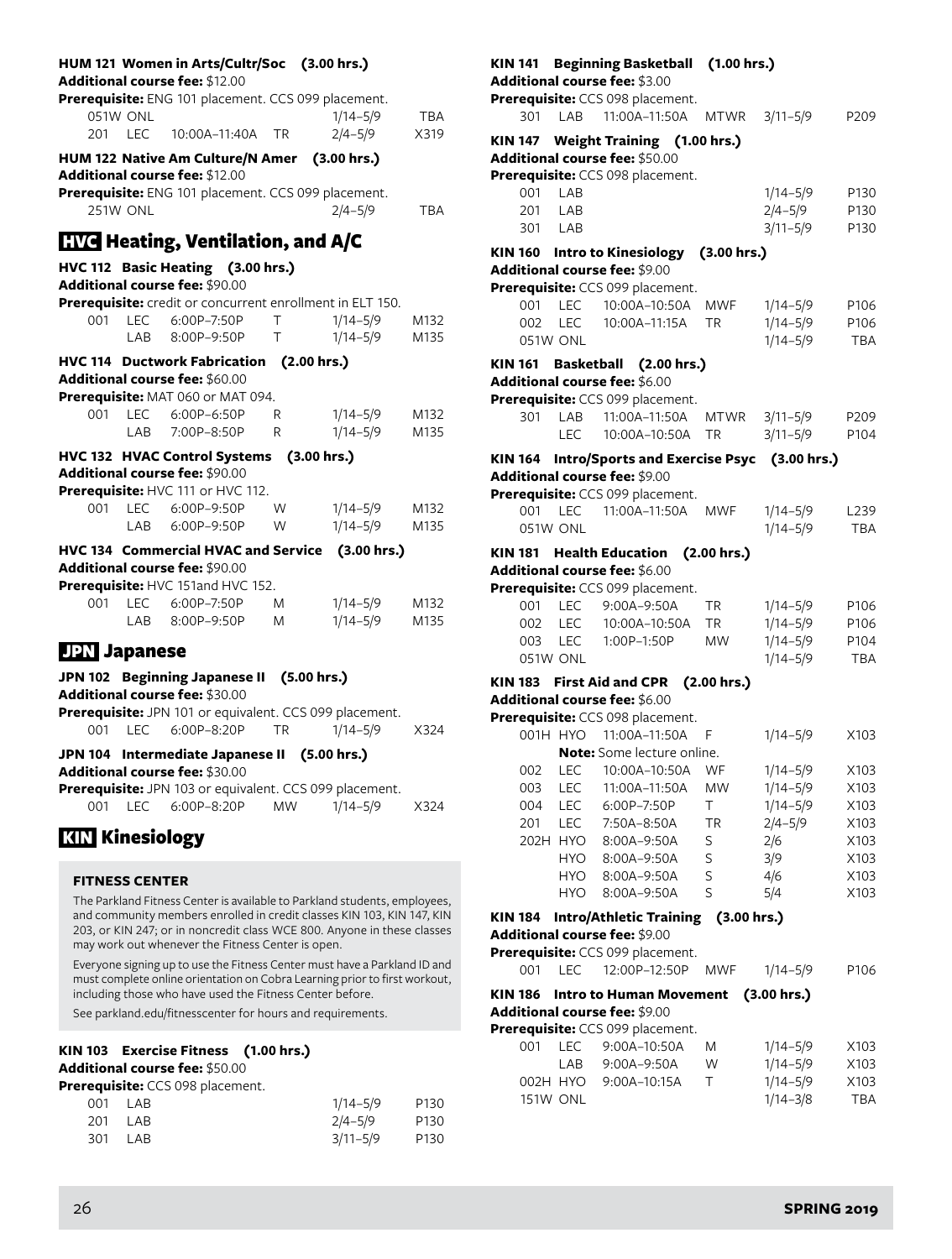#### **KIN 201 Personl Fitness Train II (5.00 hrs.)**

#### **Additional course fee:** \$15.00

**Prerequisite:** BIO 111, KIN 101, and KIN 186, or equivalent with minumum grade C. CCS 099 placement.

| 001      | LAB |                                         |     | $1/14 - 5/9$ | TBA              |
|----------|-----|-----------------------------------------|-----|--------------|------------------|
|          |     | <b>Note:</b> 5 hours lab TBA            |     |              |                  |
|          | LEC | 9:00A-9:50A                             | MWF | $1/14 - 5/9$ | P <sub>106</sub> |
|          |     | KIN 203 Exercise Fitness II (1.00 hrs.) |     |              |                  |
|          |     | <b>Additional course fee: \$175.00</b>  |     |              |                  |
| 001      | LAB |                                         |     | $1/14 - 5/9$ | P <sub>130</sub> |
| 002R LAB |     |                                         |     | $1/14 - 5/9$ | P <sub>130</sub> |
|          |     | <b>Note:</b> Student athletes only.     |     |              |                  |
|          |     | KIN 247 Weight Training II (1.00 hrs.)  |     |              |                  |
|          |     | <b>Additional course fee: \$175.00</b>  |     |              |                  |
| 001      | LAB |                                         |     | $1/14 - 5/9$ | P <sub>130</sub> |
| 002R LAB |     |                                         |     | $1/14 - 5/9$ | P <sub>130</sub> |
|          |     | <b>Note:</b> Student athletes only.     |     |              |                  |
| 003R LAB |     |                                         |     | $1/14 - 5/9$ | P <sub>130</sub> |
| 101R LAB |     |                                         |     | $1/14 - 3/8$ | <b>TBA</b>       |
|          |     | KIN 288 Exercise Physiology (4.00 hrs.) |     |              |                  |
|          |     | <b>Additional course fee: \$12.00</b>   |     |              |                  |

**Prerequisite:** BIO 111 or 121 with a C or higher. Credit or

|       | concurrent enrollment in BIO 122. CCS 099 placement. |     |          |      |
|-------|------------------------------------------------------|-----|----------|------|
|       | 001H LEC 1:00P-1:50P                                 | MWF | 1/14–5/9 | X103 |
| I AR- | 12:00P-1:50P                                         |     | 1/14–5/9 | X103 |

# **LAS Liberal Arts and Sciences**

#### **LAS 189 Intro Lib Arts/Sciences (3.00 hrs.) Additional course fee:** \$9.00

**Prerequisite:** ENG 101 placement. CCS 099 placement.

| LEC<br>001   | 10:00A-10:50A | <b>MWF</b> | $1/14 - 5/9$ | X230       |
|--------------|---------------|------------|--------------|------------|
| 002<br>I FC. | 11:00A-11:50A | <b>MWF</b> | $1/14 - 5/9$ | X230       |
| 003<br>I FC. | 12:00P-12:50P | <b>MWF</b> | $1/14 - 5/9$ | <b>TBA</b> |
| 051W ONL     |               |            | $1/14 - 5/9$ | <b>TBA</b> |
| $201H$ HYC   | 11:00A-12:50P | т          | $2/4 - 5/9$  | <b>TBA</b> |
| HYC.         | 11:00A-11:50A | R          | $2/4 - 5/9$  | <b>TBA</b> |
| 202H HYC     | 6:00P-8:00P   | <b>TR</b>  | $2/4 - 5/9$  | X230       |
| 251W ONL     |               |            | $2/4 - 5/9$  | <b>TBA</b> |
| 252W ONL     |               |            | $2/4 - 5/9$  | <b>TBA</b> |

# **LITE** Literature

# **LIT 120 Intro to Literature (3.00 hrs.) Additional course fee:** \$12.00 **Prerequisite:** ENG 101 placement. CCS 099 placement. 201 LEC 10:00A–11:40A TR 2/4–5/9 C239 **LIT 121 Introduction to Poetry (3.00 hrs.) Additional course fee:** \$12.00 **Prerequisite:** ENG 101 placement. CCS 099 placement. 201H HYC 1:00P–2:15P MW 2/4–5/9 C239 **LIT 127 Introduction to Fiction (3.00 hrs.) Additional course fee:** \$12.00 **Prerequisite:** ENG 101 placement. CCS 099 placement. 001 LEC 11:00A–11:50A MWF 1/14–5/9 TBA 251W ONL 2/4–5/9 TBA **LIT 141 Intro to African-American Lit (3.00 hrs.) Additional course fee:** \$12.00

| Prerequisite: ENG 101 placement. CCS 099 placement. |              |     |
|-----------------------------------------------------|--------------|-----|
| 051W ONL                                            | $1/14 - 5/9$ | TBA |

# **LIT 147 Intro African Literature (3.00 hrs.)**

#### **Additional course fee:** \$12.00

**Prerequisite:** ENG 101 placement. CCS 099 placement. 251W ONL 2/4–5/9 TBA

# LPN Licensed Practical Nurse

Parkland College on Mattis—H Building 1309 N. Mattis Ave. Champaign, IL 61821

# **LPN 111 Introduction to Nursing (1.00 hrs.) Additional course fee:** \$135.00

**Prerequisite:** Admission to LPN program; credit or concurrent enrollment in BIO 121; . and concurrent enrollment in LPN 114 and LPN 117.

| 401H HYO |                  | $1/18 - 2/8$  | TBA              |
|----------|------------------|---------------|------------------|
|          | HYO 8:00A-12:00P | $1/18 - 1/18$ | H <sub>107</sub> |
|          | HYO 8:00A-12:00P | $2/1 - 2/1$   | H <sub>107</sub> |

#### **LPN 114 Nursing Fundamentals (6.00 hrs.) Additional course fee:** \$216.00

**Prerequisite:** Credit or concurrent enrollment in LPN 111, LPN 117, and BIO 121.

| I EC.      | 8:00A-11:40A | M | $1/14 - 5/9$ | H <sub>102</sub> |
|------------|--------------|---|--------------|------------------|
| I AR       | 7:00A-12:00P | W | $1/14 - 3/8$ | H <sub>111</sub> |
| <b>CLN</b> | 7:00A-12:00P | W | $3/11 - 5/9$ | <b>CLIN</b>      |
| I EC.      | 8:00A-11:40A | M | $1/14 - 5/9$ | H <sub>102</sub> |
| I AR       | 1:00P-6:00P  | W | $1/14 - 3/8$ | H111             |
| CI N       | 1:00P-6:00P  | W | $3/11 - 5/9$ | <b>CLIN</b>      |
|            |              |   |              |                  |

# **LPN 117 Nursing Pharmacology (3.00 hrs.)**

**Additional course fee:** \$36.00

**Prerequisite:** Admission to the LPN program and credit or concurrent enrollment in LPN 111, LPN 114, and BIO 121.

|  | 001 LEC 9:00A-11:45A | 1/14–5/9 | H <sub>107</sub> |
|--|----------------------|----------|------------------|

# **LPN 118 Health Alterations I (5.00 hrs.)**

#### **Additional course fee:** \$160.00

**Prerequisite:** completion of all first semester courses and credit or concurrent enrollment in BIO 122, DTP 120 or DTP 150.

| 001 | <b>CLN</b> | 7:00A-12:00P  | W | $1/14 - 3/8$ | <b>CLIN</b>      |
|-----|------------|---------------|---|--------------|------------------|
|     | <b>CLN</b> | 1:00P-6:00P   | W | $3/11 - 5/9$ | <b>CLIN</b>      |
|     | I FC.      | $1:00P-3:45P$ | R | $1/14 - 5/9$ | H <sub>107</sub> |
| 002 | CI N       | 7:00A-12:00P  | W | $3/11 - 5/9$ | <b>CLIN</b>      |
|     | CI N       | $1:00P-6:00P$ | W | $1/14 - 3/8$ | <b>CLIN</b>      |
|     | I FC.      | 1:00P-3:45P   | R | $1/14 - 5/9$ | H <sub>107</sub> |
|     |            |               |   |              |                  |

### **LPN 130 Transition to Practice (1.00 hrs.) Additional course fee:** \$15.00

**Prerequisite:** completion of all 1st and 2nd semester courses, and concurrent enrollment in ENG 101 and PSY 209, or LPN 131, LPN 132 and LPN 135.

|  |  | 401 LEC 2:00P-6:00P |  | 2/22-3/15 | H102 |
|--|--|---------------------|--|-----------|------|
|--|--|---------------------|--|-----------|------|

# **LPN 131 Health Alterations II (5.00 hrs.) Additional course fee:** \$160.00

**Prerequisite:** completion of all 3rd semester program courses and concurrent enrollment in LPN 130, LPN 132 and LPN 135.

| 001 | CI N  | $1:00P-6:00P$    | M        | $1/14 - 5/9$ | <b>CLIN</b>      |
|-----|-------|------------------|----------|--------------|------------------|
|     |       | LEC 8:00A-10:50A | <b>T</b> | $1/14 - 5/9$ | H <sub>107</sub> |
| 002 | I EC. | 8:00A–10:50A     | $\top$   | $1/14 - 5/9$ | H <sub>107</sub> |
|     | CI N  | 7:00A-12:00P     | W        | $1/14 - 5/9$ | <b>CLIN</b>      |
|     |       |                  |          |              |                  |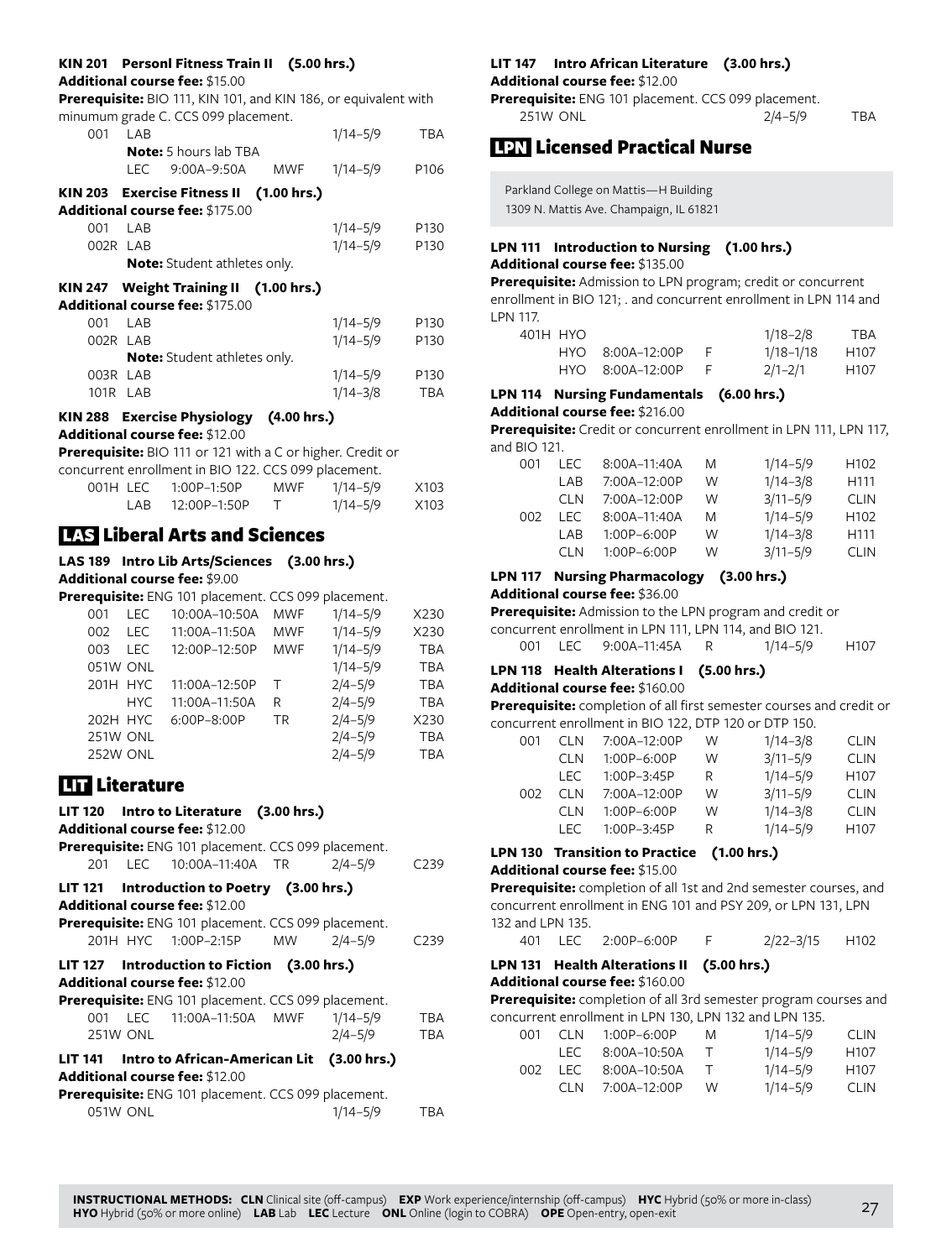### **LPN 132 Licensure Preparation (1.00 hrs.) Additional course fee:** \$20.00

**Prerequisite:** completion of all 3rd semester courses and concurrent enrollment in LPN 131 and LPN 135.

| 301H HYO |                                                     |   | $3/11 - 5/9$  | TBA              |
|----------|-----------------------------------------------------|---|---------------|------------------|
|          | <b>Note:</b> Class meets on dates listed. Remaining |   |               |                  |
|          | course work is online.                              |   |               |                  |
|          | HYO 12:00P-12:50P                                   | R | $4/12 - 4/12$ | H <sub>120</sub> |
|          | HYO 12:00P-12:50P                                   | F | $5/3 - 5/3$   | H <sub>120</sub> |
|          | HYO 12:00P-12:50P                                   |   | $3/15 - 3/15$ | H <sub>120</sub> |

# **LPN 135 Nursing in Peds and Ob (6.00 hrs.)**

**Additional course fee:** \$108.00

**Prerequisite:** completion of all third semester courses and

concurrent enrollment in LPN 131 and LPN 132.

| 001  | CI N | 7:00A-12:00P     | M   | $1/14 - 5/9$ | <b>CLIN</b> |
|------|------|------------------|-----|--------------|-------------|
|      |      | LEC 8:00A-11:40A | – R | $1/14 - 5/9$ | H102        |
| 002. | LEC  | 8:00A–11:40A     | – R | $1/14 - 5/9$ | H102        |
|      | CI N | 7:00A–12:00P     | -F  | $1/14 - 5/9$ | <b>CLIN</b> |

# MAS Medical Assisting

Parkland College on Mattis—H Building 1309 N. Mattis Ave. Champaign, IL 61821

# **MAS 156 Aseptic Techniques (2.00 hrs.) Additional course fee:** \$60.00

**Prerequisite:** admission into the medical assisting program and MAS 135 or MAS 137, and HCS 154, or approval of program director or department chair.

| 101H HYO 4:00P-8:50P | $1/14 - 3/8$ | H <sub>101</sub> |
|----------------------|--------------|------------------|

# **MAS 158 Admin of Medication (2.00 hrs.)**

**Additional course fee:** \$56.00

**Prerequisite:** MAS 135 or CCS 099 placement, ENG 101 placement, and MAT 070 placement or MAT 080 placement, and approval of program director.

| 301H HYO  | $1.00P - 3.45P$ | W    | $3/11 - 5/9$ | H <sub>101</sub> |
|-----------|-----------------|------|--------------|------------------|
| 101HR LAB |                 |      | $2/4 - 5/9$  | TBA              |
| HYC.      | $6:00P - 8:30P$ | . Т. | $2/4 - 5/9$  | H <sub>101</sub> |
| 102HR LAB |                 |      | $2/4 - 5/9$  | TBA              |
| HYC.      | $6:00P - 8:30P$ |      | $2/4 - 5/9$  | H <sub>101</sub> |

# MAT Mathematics

### **MATHEMATICS COURSES ASSESSMENT REQUIREMENT**

Parkland is committed to helping students achieve success in their course work. In this effort, the college has designed a mathematics assessment program to aid students in selecting the most appropriate mathematics course while taking into account their widely varied mathematics backgrounds.

Assessment or credit in the listed prerequisite course is required prior to registering in any mathematics course.

Assessment scores are valid for only two years; thereafter, the student must be reassessed.

Students with transfer credit in mathematics are not required to take the assessment, but can be placed on the basis of mathematics credits earned within the last five years (after a review of transcripts).

See parkland.edu/assessment for more information.

Online/hybrid math classes are a convenient option, but are not right for everyone. Consider an online/hybrid class if you are organized, manage your time well, and learn math well in an independent format. Previous experience with online classes is highly recommended prior to taking an online math course. Some on-campus or proctored off-campus testing required.

# **MAT 059 Enhanced Pre-Algebra Skills (5.00 hrs.) Additional course fee:** \$20.00

**Prerequisite:** MAT 059 assessment.

|  | 001 LEC | $9:00A-9:50A$                | MTWRF 1/14-5/9 | M234 |
|--|---------|------------------------------|----------------|------|
|  | 002 LEC | 10:00A-10:50A                | MTWRF 1/14-5/9 | M234 |
|  | 003 LEC | 11:00A-11:50A MTWRF 1/14-5/9 |                | M234 |
|  | 004 LEC | $1:00P-1:50P$                | MTWRF 1/14-5/9 | M234 |
|  | 005 LEC | 5:30P-7:45P                  | TR 1/14-5/9    | M234 |

# **MAT 060 Pre-Algebra Skills (4.00 hrs.)**

**Additional course fee:** \$16.00

#### **Prerequisite:** MAT 060 assessment.

| 001 | I FC. | $9:00A-9:50A$ | <b>MTWR</b> | $1/14 - 5/9$ | M223 |
|-----|-------|---------------|-------------|--------------|------|
| 002 | LEC.  | 10:00A-11:50A | <b>MW</b>   | $1/14 - 5/9$ | M223 |
| 003 | I FC. | 10:00A-11:50A | TR          | $1/14 - 5/9$ | M223 |
| 004 | I FC. | 12:00P-12:50P | <b>MTWF</b> | $1/14 - 5/9$ | M223 |
| 005 | I FC. | 1:00P-2:50P   | <b>MW</b>   | $1/14 - 5/9$ | M223 |
| 006 | I FC. | 1:00P-2:50P   | <b>TR</b>   | $1/14 - 5/9$ | M223 |
| 007 | I FC. | 6:00P-7:50P   | <b>MW</b>   | $1/14 - 5/9$ | M223 |
|     |       |               |             |              |      |

#### **MAT 072 Mathematical Literacy (5.00 hrs.) Additional course fee:** \$20.00

**Prerequisite:** MAT 059 or MAT 060 with a grade of C or higher, or assessment.

**All Sections:** The TI-83 Plus or TI-84 Plus graphing calculator is required.

**Note:** For online "W" sections, final exams must be taken on the Parkland campus. Instructors also may require that midterm and/or unit exams be taken on the Parkland campus.

| 001  | <b>LEC</b> | 8:00A-9:35A                                      | <b>MWF</b>   | $1/14 - 5/9$ | M208 |
|------|------------|--------------------------------------------------|--------------|--------------|------|
| 002  | <b>LEC</b> | $8:00A - 9:35A$                                  | <b>MWF</b>   | $1/14 - 5/9$ | M210 |
| 003  | <b>LEC</b> | $9:00A - 9:50A$                                  | <b>MTWRF</b> | $1/14 - 5/9$ | M130 |
| 004  | <b>LEC</b> | $10:00A-10:50A$                                  | <b>MTWRF</b> | $1/14 - 5/9$ | M130 |
| 005  | <b>LEC</b> | $10:00A-10:50A$                                  | <b>MTWRF</b> | $1/14 - 5/9$ | M140 |
| 006  | <b>LEC</b> | 10:00A-11:35A                                    | <b>MWF</b>   | $1/14 - 5/9$ | M208 |
| 007  | I FC       | 10:00A-11:35A                                    | <b>MWF</b>   | $1/14 - 5/9$ | M210 |
| 008  | <b>LEC</b> | 11:00A-11:50A                                    | <b>MTWRF</b> | $1/14 - 5/9$ | M130 |
| 009  | <b>LEC</b> | 11:00A-12:35P                                    | <b>MWF</b>   | $1/14 - 5/9$ | M140 |
| 010  | I FC       | 1:00P-1:50P                                      | <b>MTWRF</b> | $1/14 - 5/9$ | M130 |
| 011  | I FC       | 1:00P-2:35P                                      | <b>MWF</b>   | $1/14 - 5/9$ | M208 |
| 012H | <b>HYO</b> | 3:00P-4:50P                                      | Τ            | $1/14 - 5/9$ | M208 |
|      |            | Note: Section meets as listed; additional online |              |              |      |

work required each week.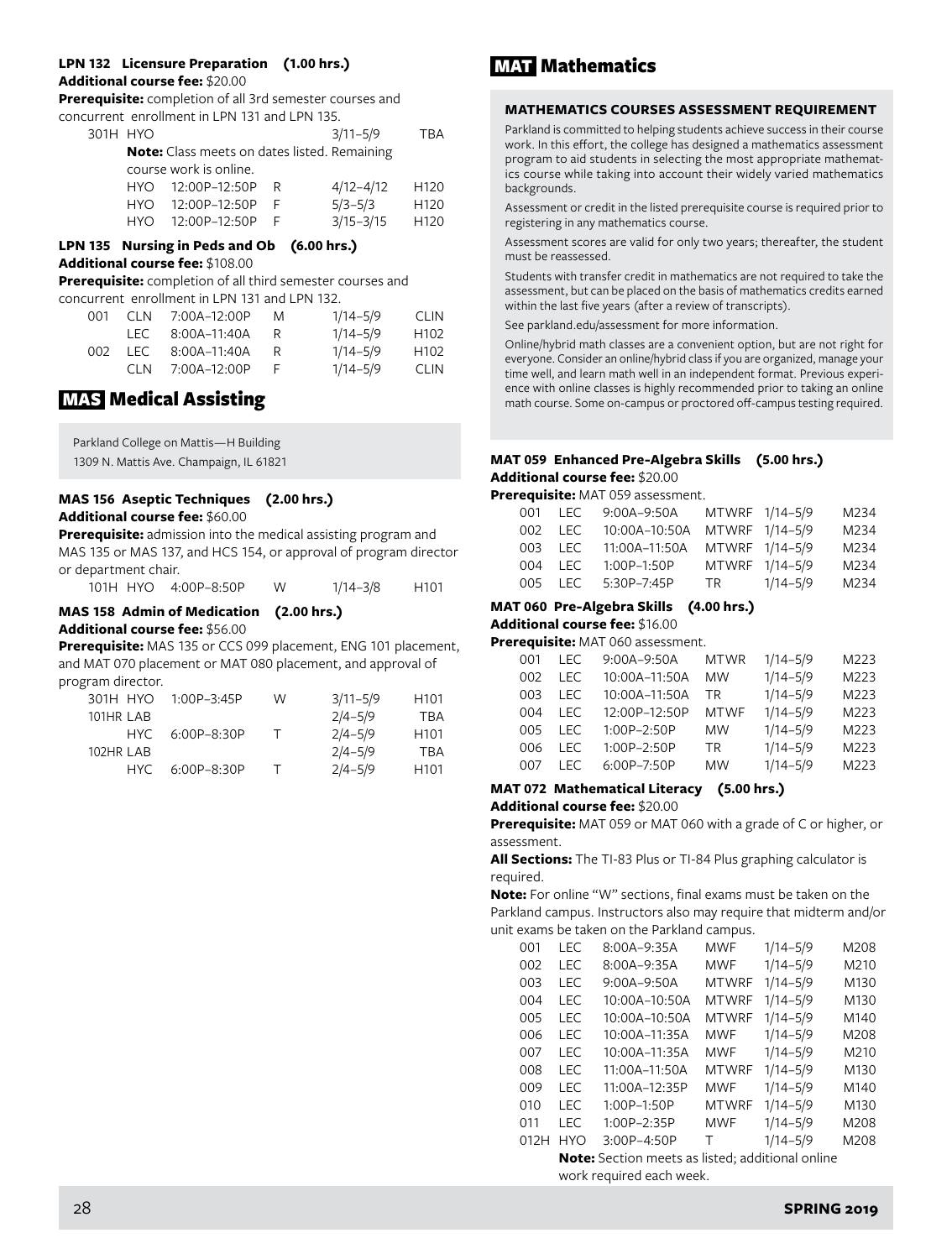| 013 | LEC.     | 5:30P-7:50P   | <b>MW</b>   | $1/14 - 5/9$ | M208       |
|-----|----------|---------------|-------------|--------------|------------|
| 014 | I FC.    | 6:00P-8:20P   | TR.         | $1/14 - 5/9$ | M208       |
|     | 051W ONL |               |             | $1/14 - 5/9$ | <b>TBA</b> |
|     | 052W ONL |               |             | $1/14 - 5/9$ | <b>TBA</b> |
| 201 | I FC.    | 10:00A-11:15A | <b>MTWF</b> | $2/4 - 5/9$  | M128       |
| 202 | I FC.    | 12:00P-1:15P  | <b>MTWF</b> | $2/4 - 5/9$  | M128       |
|     |          |               |             |              |            |

# **MAT 098 Intermediate Algebra (5.00 hrs.)**

**Additional course fee:** \$20.00

**Prerequisite:** MAT 072 with grade of C or higher, or assessment. **All Sections:** The TI-83 Plus or TI-84 Plus graphing calculator is required.

**Note:** For online "W" sections, final exams must be taken on the Parkland campus. Instructors also may require that midterm and/or unit exams be taken on the Parkland campus.

| 001             | LEC. | 9:00A-9:50A   | MTWRF 1/14-5/9 |              | X225       |
|-----------------|------|---------------|----------------|--------------|------------|
| 002             | LEC. | 9:00A-11:20A  | TR 1           | $1/14 - 5/9$ | M212       |
| 003             | LEC. | 10:00A-10:50A | MTWRF          | $1/14 - 5/9$ | X225       |
| 004             | LEC. | 11:00A-11:50A | <b>MTWRF</b>   | $1/14 - 5/9$ | X225       |
| 005             | LEC. | 6:00P-8:20P   | TR.            | $1/14 - 5/9$ | X225       |
| 051W ONL        |      |               |                | $1/14 - 5/9$ | <b>TBA</b> |
| 201             | LEC. | 12:00P-1:50P  | <b>MWF</b>     | $2/4 - 5/9$  | X225       |
| <b>251W ONL</b> |      |               |                | $2/4 - 5/9$  | TBA        |

#### **MAT 105 Math/Elemen Teachers I (3.00 hrs.) Additional course fee:** \$12.00

**Prerequisite:** Passage of a computational mastery test, MAT 097 with grade of C or higher (or high school equivalent), and MAT 098 with grade of C or higher or assessment.

|  |  |  | 101 LEC 9:00A-10:50A | MWF | $1/14 - 3/8$ | M211 |
|--|--|--|----------------------|-----|--------------|------|
|--|--|--|----------------------|-----|--------------|------|

#### **MAT 106 Math/Elemntry Teachers II (3.00 hrs.) Additional course fee:** \$12.00

**Prerequisite:** Passage of a computational mastery test, MAT 097 with grade of C or higher (or high school equivalent), and MAT 098 with grade of C or higher or assessment.

301 LEC 9:00A–10:50A MWF 3/11–5/9 M211

# **MAT 107 General Ed Mathematics (3.00 hrs.) Additional course fee:** \$12.00

**Prerequisite:** MAT 072 with grade of C or higher, or the following: MAT 097 with grade of C or higher (or high school equivalent) and MAT 098 with grade of C or higher or assessment.

**All Sections:** The TI-83 Plus or TI-84 Plus graphing calculator is required.

**Note:** For online "W" sections, final exams must be taken on the Parkland campus. Instructors also may require that midterm and/or unit exams be taken on the Parkland campus.

| OO1 | TEC.     | 9:00A–9:50A     | MWF | $1/14 - 5/9$ | M139 |
|-----|----------|-----------------|-----|--------------|------|
|     | 051W ONL |                 |     | $1/14 - 5/9$ | TBA  |
| 201 | I EC.    | $10:00A-11:40A$ | TR. | $2/4 - 5/9$  | X224 |

### **MAT 108 Intro/Applied Statistics (3.00 hrs.) Additional course fee:** \$12.00

**Prerequisite:** MAT 072 with grade of C or higher, or the following: MAT 097 with grade of C or higher (or high school equivalent) and MAT 098 with grade of C or higher or assessment.

**All Sections:** The TI-83 Plus or TI-84 Plus graphing calculator is required.

**Note:** For online "W" sections, final exams must be taken on the Parkland campus. Instructors also may require that midterm and/or unit exams be taken on the Parkland campus.

| -001 | LEC 8:00A-8:50A  | MWF. | $1/14 - 5/9$ | M209              |
|------|------------------|------|--------------|-------------------|
| 002  | LEC 9:00A–9:50A  | M    | $1/14 - 5/9$ | M235              |
|      | LEC 9:00A-10:50A | W.   | $1/14 - 5/9$ | M <sub>2</sub> 35 |

| 003             | I FC       | $9:00A - 9:50A$   | Τ           | $1/14 - 5/9$ | M235       |
|-----------------|------------|-------------------|-------------|--------------|------------|
|                 | <b>LEC</b> | $9:00A-10:50A$    | R           | $1/14 - 5/9$ | M235       |
| 004             | <b>LEC</b> | $11:00A-11:50A$   | MWF         | $1/14 - 5/9$ | M139       |
| 005             | <b>LEC</b> | 12:00P-12:50P     | <b>MWF</b>  | $1/14 - 5/9$ | M235       |
| 006             | I FC       | 1:00P-1:50P       | т           | $1/14 - 5/9$ | M139       |
|                 | <b>LEC</b> | 1:00P-2:50P       | R           | $1/14 - 5/9$ | M139       |
| 007             | <b>LEC</b> | $6:00P - 7:15P$   | TR          | $1/14 - 5/9$ | M139       |
| 008             | I FC       | $10:00A - 10:50A$ | <b>MWF</b>  | $1/14 - 5/9$ | X224       |
| 051W ONL        |            |                   |             | $1/14 - 5/9$ | <b>TBA</b> |
| 052W ONL        |            |                   |             | $1/14 - 5/9$ | <b>TBA</b> |
| 053W ONL        |            |                   |             | $1/14 - 5/9$ | <b>TBA</b> |
| 201             | I FC       | 12:00P-12:50P     | <b>MTWF</b> | $2/4 - 5/9$  | M139       |
| <b>251W ONL</b> |            |                   |             | $2/4 - 5/9$  | <b>TBA</b> |
| <b>351W ONL</b> |            |                   |             | $3/11 - 5/9$ | TBA        |

# **MAT 110 Business Mathematics (3.00 hrs.)**

#### **Additional course fee:** \$12.00

**Prerequisite:** MAT 059 or MAT 060 with grade of C or higher, or assessment.

**All Sections:** The Sharp EL-520X or EL-531X calculator is required. **Note:** For online "W" sections, final exams must be taken on the Parkland campus. Instructors also may require that midterm and/or unit exams be taken on the Parkland campus.

| 001 | I FC.      | $1.00P - 2.15P$ |           | $1/14 - 5/9$ | M211 |
|-----|------------|-----------------|-----------|--------------|------|
|     | I EC.      | $1.00P - 2.15P$ |           | $1/14 - 5/9$ | M211 |
|     | 051W ONL   |                 |           | $1/14 - 5/9$ | TBA  |
|     | $201H$ HYC | 9:00A–9:50A     | <b>MW</b> | $2/4 - 5/9$  | M212 |

### **MAT 124 College Algebra (4.00 hrs.)**

#### **Additional course fee:** \$16.00

**Prerequisite:** MAT 097 with grade of C or higher (or high school equivalent) and MAT 098 with grade of C or higher or assessment. **All Sections:** The TI-83 Plus or TI-84 Plus graphing calculator is required.

**Note:** For online "W" sections, final exams must be taken on the Parkland campus. Instructors also may require that midterm and/or unit exams be taken on the Parkland campus.

| 001 | I EC.           | $8:00A - 8:50A$ | <b>MTWR</b> | $1/14 - 5/9$ | M213       |
|-----|-----------------|-----------------|-------------|--------------|------------|
| 002 | I EC.           | 9:00A-10:50A    | <b>MW</b>   | $1/14 - 5/9$ | M213       |
| 003 | I FC            | 11:00A-11:50A   | <b>MTWR</b> | $1/14 - 5/9$ | M213       |
| 004 | I FC            | 12:00P-12:50P   | <b>MTWF</b> | $1/14 - 5/9$ | M213       |
| 005 | I FC            | 1:00P-1:50P     | <b>MTWR</b> | $1/14 - 5/9$ | M213       |
| 006 | I FC            | 6:00P-7:50P     | <b>MW</b>   | $1/14 - 5/9$ | M213       |
|     | 051W ONL        |                 |             | $1/14 - 5/9$ | <b>TBA</b> |
|     | <b>251W ONL</b> |                 |             | $2/4 - 5/9$  | <b>TBA</b> |

#### **MAT 125 College Trigonometry (3.00 hrs.) Additional course fee:** \$12.00

**Prerequisite:** MAT 097 (or high school equivalent) and MAT 124 with a grade of C or higher or concurrent enrollment in MAT-124, or assessment.

**All Sections:** The TI-83 Plus or TI-84 Plus graphing calculator is required.

| 001  | I FC.           | $9:00A - 9:50A$  | T   | $1/14 - 5/9$ | M213 |
|------|-----------------|------------------|-----|--------------|------|
|      |                 | LEC 9:00A-10:50A | R   | $1/14 - 5/9$ | M213 |
| 002. | IFC.            | 12:00P-12:50P    | MWF | $1/14 - 5/9$ | M225 |
|      | <b>251W ONL</b> |                  |     | $2/4 - 5/9$  | TBA  |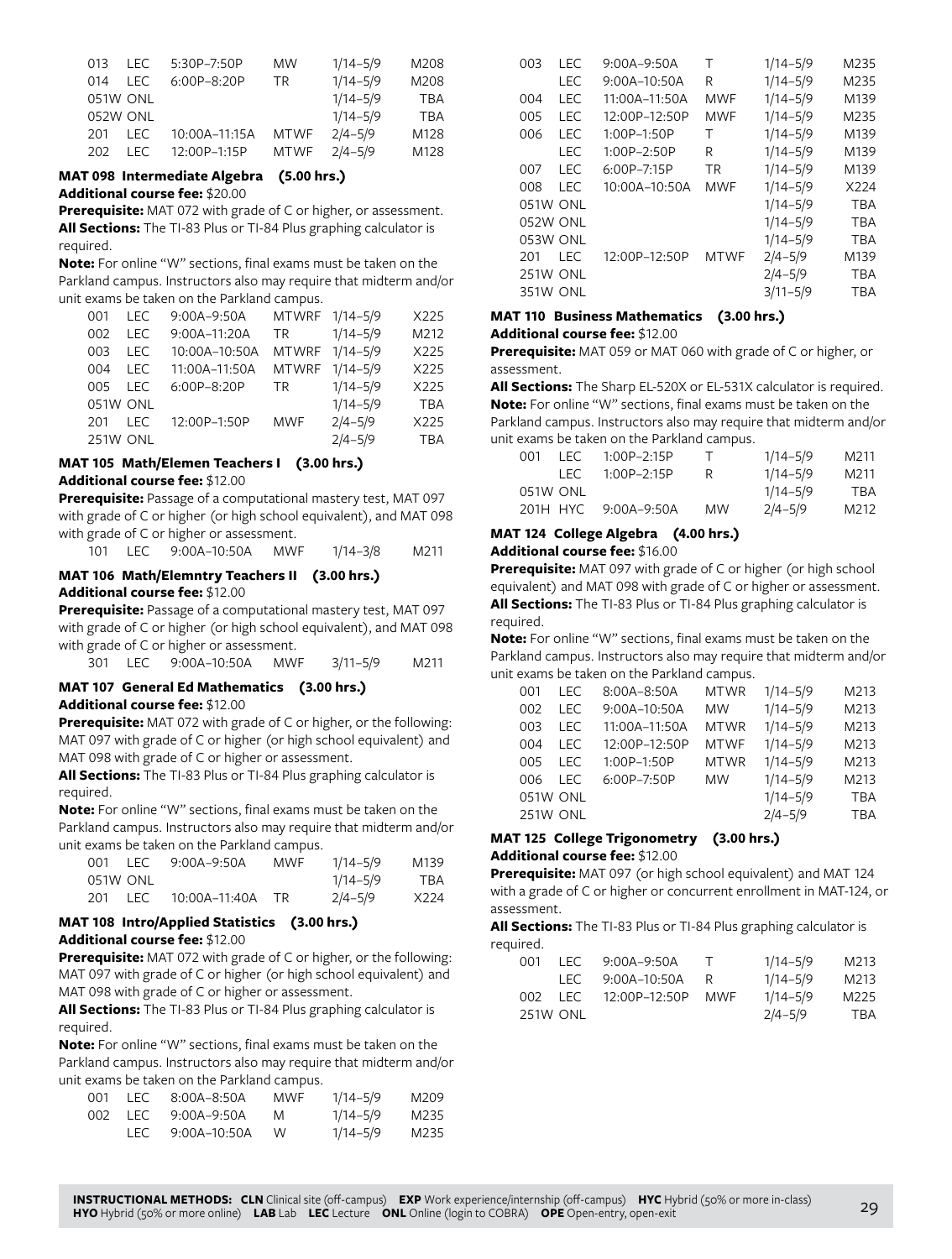### **MAT 128 Calculus/Analyt Geom I (5.00 hrs.) Additional course fee:** \$20.00

**Prerequisite:** MAT 124 and MAT 125 with grade of C or higher in both, or MAT 126 with grade of C or higher, or assessment.

**All Sections:** The TI-83 Plus or TI-84 Plus graphing calculator is required.

| 001 | I EC.   | $9:00A-10:50A$    | MW       | $1/14 - 5/9$   | M225             |
|-----|---------|-------------------|----------|----------------|------------------|
|     |         | LEC 9:00A-9:50A   | <b>E</b> | $1/14 - 5/9$   | M <sub>225</sub> |
| 002 |         | LEC 11:00A-11:50A |          | MTWRF 1/14-5/9 | M <sub>209</sub> |
|     | 003 LEC | 2:00P-2:50P       |          | MTWRF 1/14-5/9 | M <sub>209</sub> |
| 004 | I FC.   | $6:00P-8:15P$     | MR —     | 1/14–5/9       | M209             |

# **MAT 129 Calculus/Analyt Geom II (4.00 hrs.)**

**Additional course fee:** \$16.00

**Prerequisite:** MAT-128 with a grade of C or higher.

**All Sections:** See instructor for appropriate calculator.

| 001   | LEC. | 10:00A-10:50A MTWF |             | $1/14 - 5/9$ | M209 |
|-------|------|--------------------|-------------|--------------|------|
| 002 L | LEC. | $1:00P-1:50P$      | <b>MTWF</b> | $1/14 - 5/9$ | M209 |
| 003   | LEC. | $2:00P-3:50P$      | MW.         | $1/14 - 5/9$ | M212 |
| 004   | LEC. | $6:00P - 7:50P$    | TR.         | $1/14 - 5/9$ | M235 |

# **MAT 131 Applied Mathematics (3.00–4.00 hrs.)**

**Additional course fee:** \$12.00–\$16.00

**Prerequisite:** MAT 059 or MAT 060 with grade of C or higher, or assessment.

**All sections:** An appropriate calculator for this course is the Sharp EL-520WBBK.

| 001  | I FC  | 12:00P-12:50P                | <b>MTWF</b>     | $1/14 - 5/9$  | X224             |
|------|-------|------------------------------|-----------------|---------------|------------------|
|      |       | <b>Note:</b> 4 credit hours. |                 |               |                  |
| 002  | I FC. | 12:00P-12:50P                | <b>MTWF</b>     | $1/14 - 4/12$ | X224             |
|      |       | <b>Note:</b> 3 credit hours. |                 |               |                  |
| 003  | I FC. | $6.00P - 7.50P$              | TR              | $1/14 - 5/9$  | M225             |
|      |       | <b>Note:</b> 4 credit hours. |                 |               |                  |
|      |       | 004 LEC                      | $6:00P - 7:50P$ |               |                  |
|      | TR.   | $1/14 - 4/19$                | M225            |               |                  |
|      |       | Note: 3 credit hours.        |                 |               |                  |
| 101R | FC    | $1:00P-3:45P$                | ΤR              | $1/14 - 3/8$  | T <sub>106</sub> |
|      |       |                              |                 |               |                  |

**Note:** 3 credit hours. Open to Ford ASSET students only.

# **MAT 141 Finite Mathematics (4.00 hrs.)**

**Additional course fee:** \$16.00

**Prerequisite:** MAT-124 with a grade of C or higher, or assessment. **All sections:** The TI-83 Plus or TI-84 Plus graphing calculator is required.

| 001 L |                 |  | $1/14 - 5/9$ | M139 |
|-------|-----------------|--|--------------|------|
|       | <b>251W ONL</b> |  | $2/4 - 5/9$  | TBA  |

### **MAT 143 Calculus/Bus & Soc Sci (4.00 hrs.) Additional course fee:** \$16.00

**Prerequisite:** MAT-124 with a grade of C or higher, or assessment. **All Sections:** The TI-83 Plus or TI-84 Plus graphing calculator is required.

**Note:** For online "W" sections, final exams must be taken on the Parkland campus. Instructors also may require that midterm and/or unit exams be taken on the Parkland campus.

|          | 001 LEC 11:00A-11:50A MTWF 1/14-5/9 |         | M235 |
|----------|-------------------------------------|---------|------|
|          | 002 LEC 12:00P-12:50P MTWF 1/14-5/9 |         | M209 |
| 251W ONL |                                     | 2/4–5/9 | TBA  |

# **MAT 145 Linear Algebra for Bus (4.00 hrs.) Additional course fee:** \$16.00

**Prerequisite:** MAT-124 with a grade of C or higher, or assessment.

001 LEC 10:00A–11:50A TR 1/14–5/9 M211 **Note:** The TI-83 Plus or TI-84 Plus graphing calculator is required.

# **MAT 160 Statistics (4.00 hrs.)**

**Additional course fee:** \$16.00

**Prerequisite:** MAT-124 with a grade of C or higher, or assessment. **All Sections:** The TI-83 Plus or TI-84 Plus graphing calculator is required.

**Note:** For online "W" sections, final exams must be taken on the Parkland campus. Instructors also may require that midterm and/or unit exams be taken on the Parkland campus.

| 001             |            | LEC 1:00P-1:50P             | MTWR 1/14-5/9 |             | M212 |
|-----------------|------------|-----------------------------|---------------|-------------|------|
| 201             | <b>LEC</b> | 11:00A-11:50A MTWRF 2/4-5/9 |               |             | M225 |
| <b>251W ONL</b> |            |                             |               | $2/4 - 5/9$ | TBA  |
| <b>252W ONL</b> |            |                             |               | 2/4–5/9     | TBA  |

### **MAT 200 Intro to Discrete Math (3.00 hrs.)**

#### **Additional course fee:** \$12.00

|      |     | <b>Prerequisite:</b> MAT-124 with a grade of C or higher, or assessment. |     |          |      |
|------|-----|--------------------------------------------------------------------------|-----|----------|------|
| 001. |     |                                                                          |     | 1/14–5/9 | X224 |
| 002. | LEC | 1:00P-1:50P                                                              | MWF | 1/14–5/9 | X224 |

|   | UUZ LEC I:UUP-I:5UP |   | ∀/5–1/14 MIVV |  |
|---|---------------------|---|---------------|--|
| . | - -                 | . |               |  |

#### **MAT 220 Linear Algebra (3.00 hrs.) Additional course fee:** \$12.00

**Prerequisite:** MAT-228 with a grade of C or higher, or approval of department chair.

| 001 LEC 1:00P-2:15P | <b>TR</b> | 1/14–5/9 | X224 |
|---------------------|-----------|----------|------|

# **MAT 228 Calculus/Analyt Geom III (4.00 hrs.)**

# **Additional course fee:** \$16.00

**Prerequisite:** MAT-129 with a grade of C or higher.

**All sections:** The TI-89 graphing calculator is required.

| 001 | LEC 9:00A-9:50A     |      | MTWF 1/14-5/9 | M209 |
|-----|---------------------|------|---------------|------|
|     | 002 LEC 1:00P-1:50P |      | MTWF 1/14-5/9 | M235 |
|     | 003 LEC 6:00P-7:50P | TR . | 1/14–5/9      | M212 |

### **MAT 229 Diff Eq/Intr Matrix Thry (5.00 hrs.) Additional course fee:** \$20.00

**Prerequisite:** MAT-228 with a grade of C or higher, or approval of department chair.

| All sections: The TI-89 graphing calculator is required. |  |  |  |
|----------------------------------------------------------|--|--|--|
|----------------------------------------------------------|--|--|--|

| 001 | I EC. | 11:00A-12:50P   | MF | $1/14 - 5/9$ | M212 |
|-----|-------|-----------------|----|--------------|------|
|     | I EC. | 11:00A-11:50A   | W. | $1/14 - 5/9$ | M212 |
| 002 | I EC. | $1:00P - 2:50P$ | MF | $1/14 - 5/9$ | M139 |
|     | I FC. | $1:00P-1:50P$   | W  | $1/14 - 5/9$ | M139 |
| 003 | I FC. | $6:00P - 8:15P$ | MR | $1/14 - 5/9$ | X224 |
|     |       |                 |    |              |      |

# **MET** Industrial/Manufacturing Tech

#### **MFT 113 Hydraulics & Pneumatics (3.00 hrs.) Additional course fee:** \$45.00

**Prerequisite:** CCS 098 placement.

|  | 001 LEC 4:00P-5:15P | MW        | 1/14–5/9 | M <sub>132</sub> |
|--|---------------------|-----------|----------|------------------|
|  | LEC 4:00P-5:15P     | <b>MW</b> | 1/14–5/9 | M131             |

# **MFT 117 Pumps/Comprssrs/Vac Sys (3.00 hrs.)**

**Additional course fee:** \$45.00

| Prerequisite: CCS 098 placement. |  |
|----------------------------------|--|
|----------------------------------|--|

|  | 001 LEC 6:00P-9:40P | M | $1/14 - 5/9$ | M133 |
|--|---------------------|---|--------------|------|
|  | LAB 6:00P-9:40P     | M | $1/14 - 5/9$ | M131 |

# **MFT 121 Basic Machine Process (3.00 hrs.)**

**Additional course fee:** \$45.00

|      |       | Prerequisite: CCS 098 placement. |           |              |                  |
|------|-------|----------------------------------|-----------|--------------|------------------|
| 001. | I EC. | $1:00P - 2:50P$                  | <b>TR</b> | $1/14 - 5/9$ | T <sub>120</sub> |
|      | I AR  | $1:00P - 2:50P$                  | TR.       | $1/14 - 5/9$ | T <sub>123</sub> |
| 002  | I FC. | $6:00P-9:45P$                    | W         | $1/14 - 5/9$ | T <sub>120</sub> |
|      | I AR  | $6:00P-9:45P$                    | W         | $1/14 - 5/9$ | T <sub>123</sub> |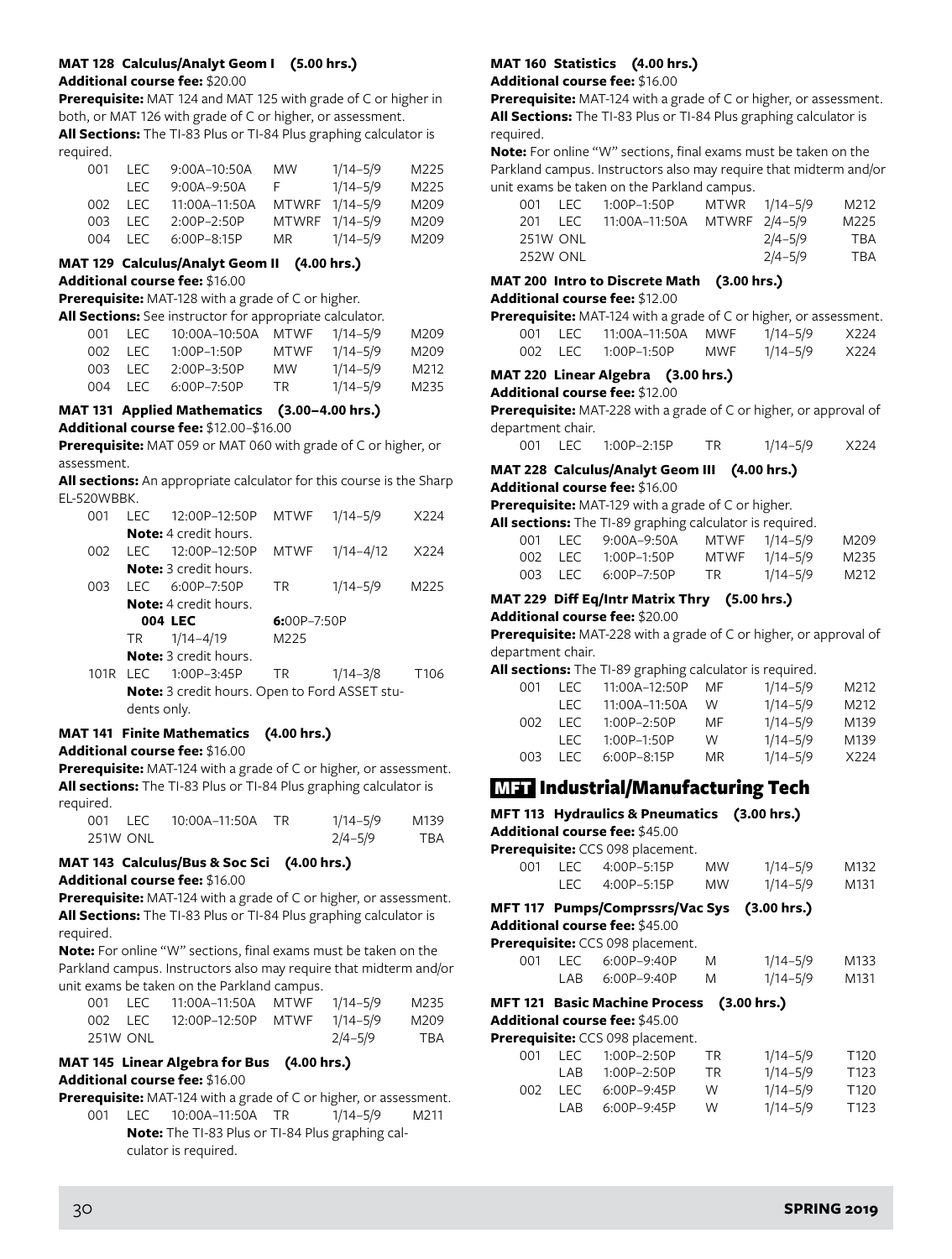| Prerequisite: MFT 121.        |                   | MFT 122 Intermed Machine Process (3.00 hrs.)<br>Additional course fee: \$45.00                                                                  |                 |                                                   |                                   |
|-------------------------------|-------------------|-------------------------------------------------------------------------------------------------------------------------------------------------|-----------------|---------------------------------------------------|-----------------------------------|
| 001                           |                   |                                                                                                                                                 | W               | $1/14 - 5/9$                                      | T <sub>120</sub>                  |
|                               |                   | LAB 6:00P-9:45P                                                                                                                                 | W               | $1/14 - 5/9$                                      | T123                              |
|                               |                   | MFT 127 Comp Num Contrld Manufac (4.00 hrs.)<br>Additional course fee: \$60.00<br>Prerequisite: MFT 121 or equivalent.<br>001 LEC 10:00A-11:50A | - TR            | $1/14 - 5/9$                                      | T <sub>120</sub>                  |
| Prerequisite: MAT 072.        |                   | MFT 128 Quality Assurance (3.00 hrs.)<br>Additional course fee: \$45.00                                                                         |                 |                                                   |                                   |
| 001                           |                   |                                                                                                                                                 | TR              | $1/14 - 5/9$                                      | T <sub>130</sub>                  |
|                               |                   | MFT 138 Intm Cnc Prog-Turn/Mill<br>Additional course fee: \$60.00<br>Prerequisite: MFT 127 or equivalent.                                       |                 | (4.00 hrs.)                                       |                                   |
| 001                           | LEC.              | 10:00A-11:50A                                                                                                                                   | <b>TR</b>       | $1/14 - 5/9$                                      | T <sub>120</sub>                  |
|                               |                   | MFT 151 Manufacturing Work Exp I (3.00 hrs.)<br>Additional course fee: \$45.00<br>Prerequisite: MFT 131 or equivalent and approval of           |                 |                                                   |                                   |
| department chair.<br>001F FXP |                   |                                                                                                                                                 |                 | $1/14 - 5/9$                                      | <b>TBA</b>                        |
|                               |                   | MFT 152 Manufacturing Wk Exp II (3.00 hrs.)<br>Additional course fee: \$45.00                                                                   |                 |                                                   |                                   |
| department chair.             |                   | Prerequisite: MFT 151 or equivalent and approval of                                                                                             |                 |                                                   |                                   |
| 001E EXP                      |                   |                                                                                                                                                 |                 | $1/14 - 5/9$                                      | <b>TBA</b>                        |
| department chair.             |                   | MFT 153 Manufacturing Wk Exp III (3.00 hrs.)<br>Additional course fee: \$45.00<br>Prerequisite: MFT 152 or equivalent and approval of           |                 |                                                   |                                   |
| 001E EXP                      |                   |                                                                                                                                                 |                 | $1/14 - 5/9$                                      | <b>TBA</b>                        |
| department chair.             |                   | MFT 154 Manufacturing Wk Exp IV (3.00 hrs.)<br>Additional course fee: \$45.00<br>Prerequisite: MFT 153 or equivalent and approval of            |                 |                                                   |                                   |
| 001E EXP                      |                   |                                                                                                                                                 |                 | 1/14-5/9                                          | <b>TBA</b>                        |
|                               |                   | MFT 211 Adv MacH Proc/Inspectn Pract (4.00 hrs.)<br>Additional course fee: \$60.00                                                              |                 |                                                   |                                   |
| 001                           | LEC               | Prerequisite: MFT 122 or equivalent.<br>6:00P-10:40P                                                                                            | W               | $1/14 - 5/9$                                      | T120                              |
|                               | LAB               | 6:00P-10:40P                                                                                                                                    | W               | 1/14-5/9                                          | T123                              |
|                               |                   | MFT 238 Adv Cnc Prog-Turning/Milling (4.00 hrs.)                                                                                                |                 |                                                   |                                   |
| Prerequisite: MFT 138.        |                   | Additional course fee: \$60.00                                                                                                                  |                 |                                                   |                                   |
|                               |                   | 001 LEC 10:00A-11:50A                                                                                                                           | <b>TR</b>       | $1/14 - 5/9$                                      | T120                              |
|                               |                   | Additional course fee: \$45.00                                                                                                                  |                 | MFT 601 Machine Tool Tech Application (3.00 hrs.) |                                   |
| 001                           |                   | LEC 6:00P-9:45P                                                                                                                                 | W               | $1/14 - 5/9$                                      | T120                              |
|                               |                   | LAB 6:00P-9:45P                                                                                                                                 | W               | $1/14 - 5/9$                                      | T123                              |
| <b>MGT</b> Management         |                   | MGT 101 Principles of Management (3.00 hrs.)                                                                                                    |                 |                                                   |                                   |
|                               |                   | Additional course fee: \$9.00                                                                                                                   |                 |                                                   |                                   |
|                               |                   | Prerequisite: CCS 098 placement.                                                                                                                |                 |                                                   |                                   |
| 001<br>002<br>051W ONL        | <b>LEC</b><br>LEC | 10:00A-10:50A<br>6:00P-8:45P                                                                                                                    | <b>MWF</b><br>R | $1/14 - 5/9$<br>$1/14 - 5/9$<br>$1/14 - 5/9$      | <b>B118</b><br>B223<br><b>TBA</b> |
|                               |                   | 201H HYC 9:00A-9:50A                                                                                                                            | MWF             | $2/4 - 5/9$                                       | B134                              |

|                      |            | MGT 112 Human Resource Managemnt (3.00 hrs.)<br>Additional course fee: \$9.00 |            |              |                   |
|----------------------|------------|-------------------------------------------------------------------------------|------------|--------------|-------------------|
| 051W ONL             |            | Prerequisite: CCS 098 placement.                                              |            | $1/14 - 5/9$ | <b>TBA</b>        |
|                      |            | MGT 113 Human Relatns/Workplace (3.00 hrs.)                                   |            |              |                   |
|                      |            | Additional course fee: \$9.00                                                 |            |              |                   |
|                      |            | Prerequisite: CCS 098 placement.                                              |            |              |                   |
|                      |            | 001 LEC 9:00A-9:50A                                                           | MWF        | $1/14 - 5/9$ | B217              |
| <b>251W ONL</b>      |            |                                                                               |            | $2/4 - 5/9$  | <b>TBA</b>        |
|                      |            |                                                                               |            |              |                   |
|                      |            | MGT 117 Customer Service Management (3.00 hrs.)                               |            |              |                   |
|                      |            | <b>Additional course fee: \$9.00</b><br>Prerequisite: CCS 098 placement.      |            |              |                   |
|                      |            | 001 LEC 2:30P-3:45P                                                           | <b>MW</b>  | 1/14-5/9     | B <sub>2</sub> 17 |
|                      |            |                                                                               |            |              |                   |
| <b>MKT</b> Marketing |            |                                                                               |            |              |                   |
|                      |            | MKT 101 Intro to Marketing (3.00 hrs.)                                        |            |              |                   |
|                      |            | Additional course fee: \$9.00                                                 |            |              |                   |
|                      | 001 LEC    | 11:00A-11:50A                                                                 | <b>MWF</b> | 1/14–5/9     | B217              |
| 002H HYC             |            | 1:00P-1:50P                                                                   | MW -       | 1/14-5/9     | B223              |
| 251W ONL             |            |                                                                               |            | $2/4 - 5/9$  | <b>TBA</b>        |
|                      |            |                                                                               |            |              |                   |
|                      |            | MKT 155 Salesmanship (3.00 hrs.)                                              |            |              |                   |
|                      |            | <b>Additional course fee: \$9.00</b>                                          |            |              |                   |
| 101                  | LEC        | 11:00A-12:50P MWF 1/14-3/8                                                    |            |              | B124              |
|                      |            | MKT 211 Marketing Management (3.00 hrs.)                                      |            |              |                   |
|                      |            | Additional course fee: \$9.00                                                 |            |              |                   |
|                      |            | Prerequisite: MKT 101 and MGT 101.                                            |            |              |                   |
| 051W ONL             |            |                                                                               |            | $1/14 - 5/9$ | <b>TBA</b>        |
|                      |            |                                                                               |            |              |                   |
|                      |            | <b>MSG Massage Therapy</b>                                                    |            |              |                   |
|                      |            | MSG 113 Patholgy/Massage Therapist (3.00 hrs.)                                |            |              |                   |
|                      |            | Additional course fee: \$30.00                                                |            |              |                   |
|                      |            | Prerequisite: MSG-111 and MSG-112.                                            |            |              |                   |
| 001                  | <b>LEC</b> | 1:00P-3:45P                                                                   | M          | $1/14 - 5/9$ | H <sub>127</sub>  |
|                      |            | MSG 114 Massage Therapy II (6.50 hrs.)                                        |            |              |                   |
|                      |            | Additional course fee: \$65.00                                                |            |              |                   |
|                      |            | Prerequisite: MSG-112 and must have current BLS Health Care                   |            |              |                   |
| Provider Card.       |            |                                                                               |            |              |                   |
| 001                  | <b>HYC</b> |                                                                               |            | 1/14–5/9     | TBA               |
|                      |            | Note: Lecture is online. 30 clinical hours per                                |            |              |                   |
|                      |            | semester required as community outreach.                                      |            |              |                   |
|                      | CLN        | 12:00P-12:50P                                                                 | Μ          | $1/14 - 5/9$ | H <sub>127</sub>  |
|                      | LAB        | 12:00P-4:00P                                                                  | R          | $1/14 - 5/9$ | H127              |
|                      |            |                                                                               |            |              |                   |
|                      |            | MSG 131 Massage Thrpy Clin Prac I (2.00 hrs.)                                 |            |              |                   |
|                      |            | Additional course fee: \$20.00                                                |            |              |                   |
| Provider Card.       |            | Prerequisite: MSG-114; Must have current BLS Health Care                      |            |              |                   |
| 001H HYC             |            |                                                                               |            | $1/14 - 5/9$ | <b>TBA</b>        |
|                      |            | Note: Lecture is online. Clinicals are                                        |            |              |                   |
|                      |            | Wednesdays from 8:00am-12:30pm and                                            |            |              |                   |
|                      |            | 12:30pm-5:00pm. Students must sign-up for                                     |            |              |                   |
|                      |            |                                                                               |            |              |                   |
|                      |            | five clinicals. Additional 30 clinical hours per                              |            |              |                   |
|                      |            | semester required as community outreach.                                      |            |              |                   |
|                      | <b>HYC</b> |                                                                               | W          | $1/14 - 5/9$ | H127              |
| 002H HYC             | <b>HYC</b> | 10:00A-2:30P                                                                  |            | $1/14 - 5/9$ | H127              |
|                      |            |                                                                               |            | $1/14 - 5/9$ | TBA               |
|                      | <b>HYC</b> |                                                                               |            | $1/14 - 5/9$ | H127              |
|                      | <b>HYC</b> | 10:00A-2:30P                                                                  | W          | $1/14 - 5/9$ | H127              |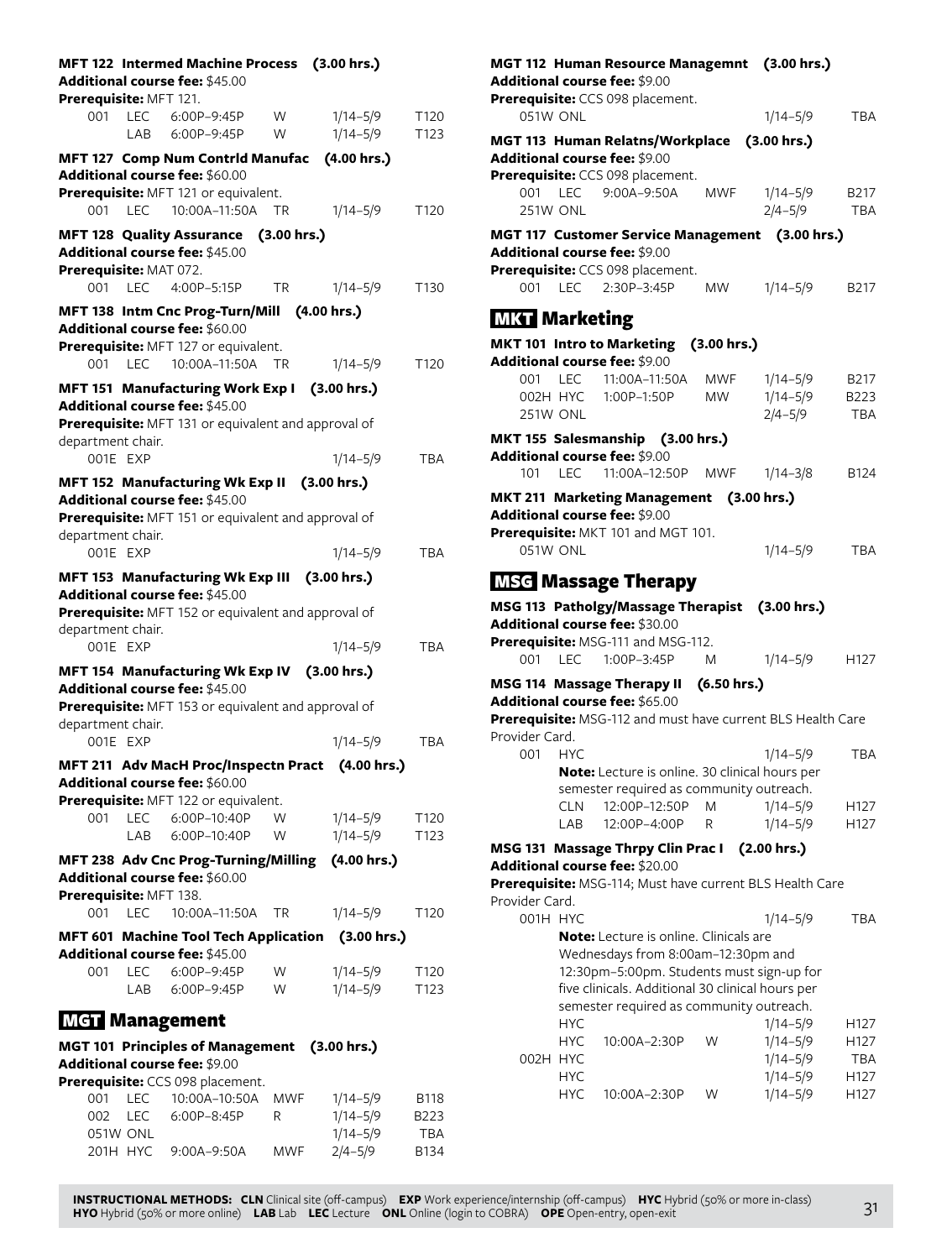# MUS Music

|                        |                 | <b>MUS 100 Music Fundamentals</b><br>Additional course fee: \$24.00 | (3.00 hrs.) |              |            |
|------------------------|-----------------|---------------------------------------------------------------------|-------------|--------------|------------|
|                        |                 | Prerequisite: CCS 099 placement.                                    |             |              |            |
|                        | 251W ONL        |                                                                     |             | $2/4 - 5/9$  | TBA        |
|                        |                 | MUS 102 Music Theory/Harmony II                                     |             | (3.00 hrs.)  |            |
|                        |                 | Additional course fee: \$24.00                                      |             |              |            |
|                        |                 | Prerequisite: MUS 101 or equivalent. Concurrent enrollment in       |             |              |            |
| MUS 104 recommended.   |                 |                                                                     |             |              |            |
| 001                    | <b>LEC</b>      | 9:00A-10:50A                                                        | Τ           | $1/14 - 5/9$ | C148       |
|                        | <b>LEC</b>      | 9:00A-9:50A                                                         | R           | $1/14 - 5/9$ | C148       |
|                        |                 | MUS 104 Ear Tg,sgt Sing/Kbd II                                      | (2.00 hrs.) |              |            |
|                        |                 | Additional course fee: \$16.00                                      |             |              |            |
| Prerequisite: MUS 103. |                 |                                                                     |             |              |            |
| 001 LEC                |                 | 1:00P-1:50P                                                         | TR          | $1/14 - 5/9$ | C145       |
|                        |                 | <b>MUS 121 Music Appreciation</b>                                   | (3.00 hrs.) |              |            |
|                        |                 | Additional course fee: \$24.00                                      |             |              |            |
|                        |                 | Prerequisite: CCS 099 placement.                                    |             |              |            |
| 001                    | <b>LEC</b>      | 9:00A-9:50A                                                         | <b>MWF</b>  | $1/14 - 5/9$ | C148       |
| 002                    | <b>LEC</b>      | 9:00A-10:15A                                                        | TR          | $1/14 - 5/9$ | C142       |
| 003                    | <b>LEC</b>      | 1:00P-1:50P                                                         | <b>MWF</b>  | $1/14 - 5/9$ | C142       |
|                        | 051W ONL        |                                                                     |             | $1/14 - 5/9$ | <b>TBA</b> |
|                        | 052W ONL        |                                                                     |             | $1/14 - 5/9$ | <b>TBA</b> |
|                        | <b>351W ONL</b> |                                                                     |             | $3/11 - 5/9$ | <b>TBA</b> |
|                        | <b>352W ONL</b> |                                                                     |             | $3/11 - 5/9$ | <b>TBA</b> |
|                        |                 | <b>MUS 123 Intro to American Music</b>                              |             | (3.00 hrs.)  |            |
|                        |                 | Additional course fee: \$24.00                                      |             |              |            |
|                        |                 | Prerequisite: CCS 099 placement.                                    |             |              |            |
| 001                    | <b>LEC</b>      | 10:30A-11:45A                                                       | ТR          | $1/14 - 5/9$ | C142       |
| 002                    | <b>LEC</b>      | 11:00A-11:50A                                                       | <b>MWF</b>  | $1/14 - 5/9$ | C142       |
|                        | 051W ONL        |                                                                     |             | $1/14 - 5/9$ | <b>TBA</b> |
| 201                    | <b>LEC</b>      | 1:00P-2:40P                                                         | TR          | $2/4 - 5/9$  | C142       |
|                        | 351W ONL        |                                                                     |             | $3/11 - 5/9$ | <b>TBA</b> |
|                        | <b>352W ONL</b> |                                                                     |             | $3/11 - 5/9$ | <b>TBA</b> |
|                        |                 | <b>MUS 124 Intro to Non-Western Music</b>                           |             | (3.00 hrs.)  |            |
|                        |                 | <b>Additional course fee: \$24.00</b>                               |             |              |            |
|                        |                 | Prerequisite: CCS 099 placement.                                    |             |              |            |
| 001                    | <b>LEC</b>      | 10:00A-10:50A                                                       | <b>MWF</b>  | $1/14 - 5/9$ | C142       |
| 002                    | <b>LEC</b>      | 12:00P-12:50P                                                       | <b>MWF</b>  | $1/14 - 5/9$ | C142       |
|                        | 051W ONL        |                                                                     |             | $1/14 - 5/9$ | <b>TBA</b> |
|                        | 351W ONL        |                                                                     |             | $3/11 - 5/9$ | TBA        |
|                        | 352W ONL        |                                                                     |             | $3/11 - 5/9$ | TBA        |
|                        |                 | MUS 142 Chorl Ensmbl/Chambr Sngrs (1.00 hrs.)                       |             |              |            |
|                        |                 | <b>Additional course fee: \$8.00</b>                                |             |              |            |
|                        |                 | Prerequisite: CCS 099 placement, audition required.                 |             |              |            |
| 001                    |                 | Note: May be taken for no credit as CMS 442.<br>5:00P-6:30P         |             |              |            |
|                        | LAB             | Note: Audition or consent of instructor or                          | ТR          | 1/14–5/9     | C142       |
|                        |                 | department chair.                                                   |             |              |            |
|                        |                 |                                                                     |             |              |            |
|                        |                 | MUS 146 Instrumental Ensemble-Wind Ens (1.00 hrs.)                  |             |              |            |
|                        |                 | Additional course fee: \$8.00                                       |             |              |            |
|                        |                 | Prerequisite: CCS 099 placement, audition required.                 |             |              |            |
| 001                    | LAB             | Note: May be taken for no credit as CMS 446.<br>6:30P-9:15P         | Τ           | $1/14 - 5/9$ | C148       |
|                        |                 |                                                                     |             |              |            |
|                        |                 | MUS 147 Instrmntl Ensmbl/Orchestra (1.00 hrs.)                      |             |              |            |
|                        |                 | <b>Additional course fee: \$8.00</b>                                |             |              |            |
|                        |                 | Prerequisite: CCS 099 placement, audition required.                 |             |              |            |
| 001                    |                 | Note: May be taken for no credit as CMS 447.<br>LAB 7:00P-9:45P     |             |              | C148       |
|                        |                 |                                                                     | Μ           | 1/14-5/9     |            |

# **MUS 148 Instrmntl Ensmbl/Concrt Bnd (1.00 hrs.) Additional course fee:** \$8.00 **Prerequisite:** CCS 099 placement; audition required. **Note:** 1 hour lab TBA. May be taken for no credit as CMS 448. 001 LAB 7:00P–9:00P R 1/14–5/9 C148 **MUS 162 Advanced Music Recording (3.00 hrs.) Additional course fee:** \$48.00 **Prerequisite:** MUS 161 or consent of instructor. 001 LEC 1:00P–2:50P MW 1/14–5/9 C140 **MUS 164 Class Guitar (2.00 hrs.) Additional course fee:** \$16.00 **Prerequisite:** CCS 098 placement. 001 LEC 5:30P–7:20P M 1/14–5/9 C142 **MUS 165 Class Piano I (2.00 hrs.) Additional course fee:** \$16.00 **Prerequisite:** CCS 099 placement. 001 LEC 4:00P–4:50P TR 1/14–5/9 C145 002 LEC 6:00P-7:50P R 1/14-5/9 C145 **MUS 166 Class Piano II (2.00 hrs.) Additional course fee:** \$16.00 **Prerequisite:** MUS 165. 001 LEC 12:00P–12:50P MW 1/14–5/9 C145 002 LEC 1:00P–1:50P MW 1/14–5/9 C145 **MUS 169 Jazz Ensmbl/Small Jazz (1.00 hrs.) Additional course fee:** \$8.00 **Prerequisite:** CCS 099 placement, audition required. **Note:** May be taken for no credit as CMS 469. 001 LAB 3:00P–5:45P M 1/14–5/9 C148 **MUS 180 Applied Music (2.00 hrs.) Additional course fee:** \$302.00 **Prerequisite:** CCS 098 placement. Requires approval of instructor or department chair. 001 LAB 1/14–5/9 TBA **Note:** For students pursuing an AFA in music. Recital attendance required. Must read and perform music at college-level. Students who register for MUS 180 must contact Peter Roubal in C146 prior to beginning any lessons. For guitar majors concurrent enrollment in MUS 184 is strongly recommended. **MUS 184 Guitar Ensemble (1.00 hrs.) Additional course fee:** \$8.00 **Prerequisite:** MUS 164, or permission of instructor. **Note:** May be taken for no credit as CMS 484. 002 LAB 6:45P–9:30P R 1/14–5/9 C142 **MUS 202 Adv Theory/Harmony II (3.00 hrs.) Additional course fee:** \$24.00 **Prerequisite:** MUS 201. Concurrent enrollment in MUS 204 recommended. 001 LEC 11:00A-11:50A T 1/14-5/9 C145 LEC 10:00A-11:50A R 1/14-5/9 C145 **MUS 204 Adv Ear Tg,sgt Sng/Kb II (2.00 hrs.) Additional course fee:** \$16.00 **Prerequisite:** MUS 203, minimum grade C. 001 LEC 2:00P–2:50P TR 1/14–5/9 C145 **MUS 244 Music Lit:18th Cent/Present (3.00 hrs.) Additional course fee:** \$24.00 001 LEC 9:00A–9:50A MWF 1/14–5/9 C142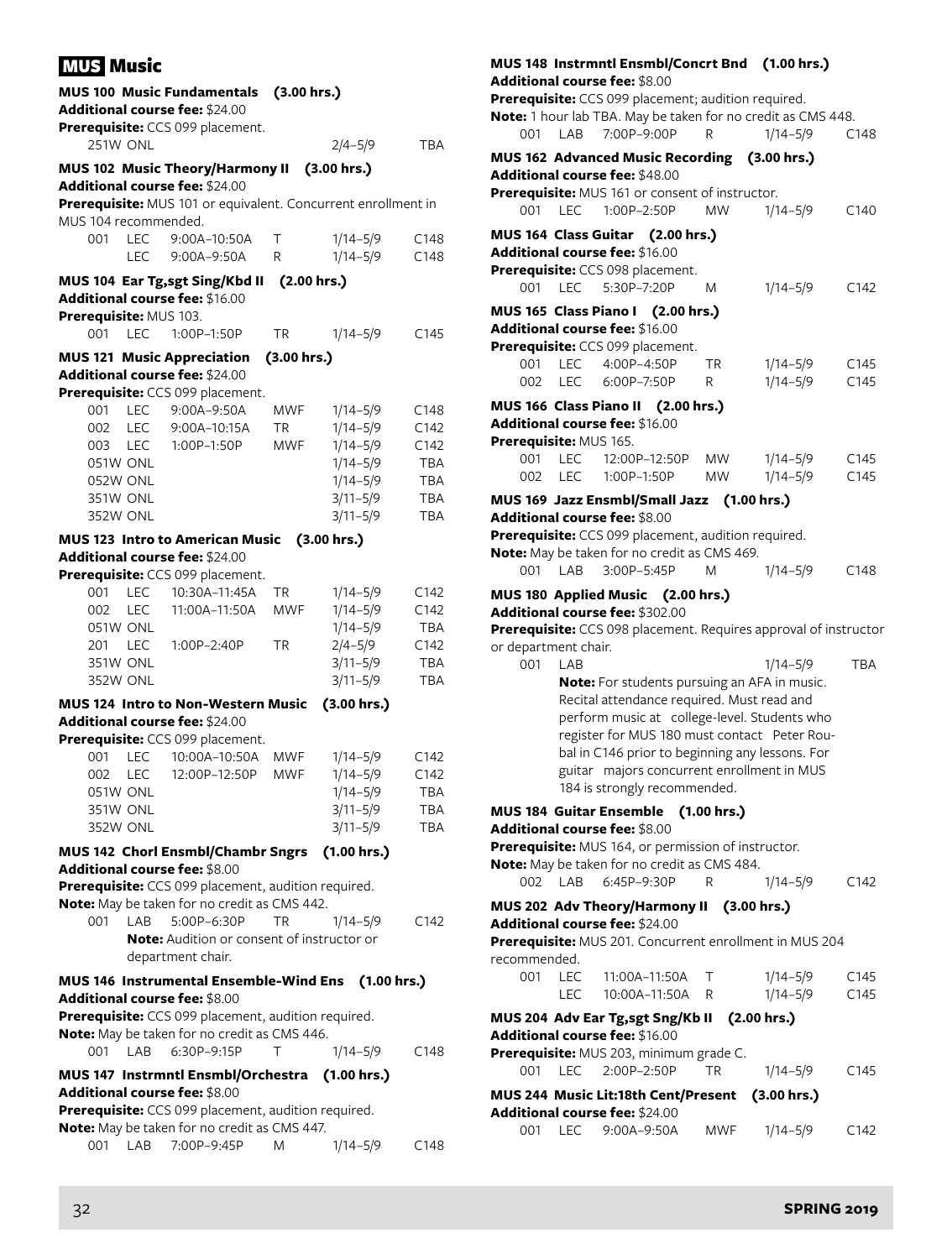# **MUS 280 Appl Music (majors Only) (2.00 hrs.) Additional course fee:** \$302.00

**Prerequisite:** MUS 180 and approval of instructor or department chair.

001 LAB 1/14–5/9 TBA **Note:** For students pursuing an AFA in music. Recital attendance required. Must read and perform music at college-level. Students who register for MUS 280 must contact Peter Roubal in C146 prior to beginning any lessons. For guitar majors concurrent enrollment in MUS 184 is strongly recommended.

# NAS Nurse Assistant

Parkland College on Mattis—H Building 1309 N. Mattis Ave. Champaign, IL 61821

#### **NAS 111 Basic Nurs Asst Train Prog (6.00 hrs.) Additional course fee:** \$153.00

**Prerequisite:** CCS 099 placement, ENG 099 placement, MAT 060 placement; fingerprint background check.

| 004H HYO |            | 9:30A-3:05P                                                | МT          | $4/1 - 5/1$   | <b>CLIN</b>      |
|----------|------------|------------------------------------------------------------|-------------|---------------|------------------|
|          |            | <b>Note:</b> Some lecture will take place during lab time. |             |               |                  |
|          | HYO        | 9:30A–11:30A                                               | Т           | $1/14 - 1/14$ | H <sub>102</sub> |
|          | <b>HYO</b> | 9:30A-11:30A                                               | Т           | $1/14 - 3/27$ | H111             |
|          | <b>HYO</b> | 12:00P-3:00P                                               | т           | $1/14 - 3/27$ | H111             |
| 005H     | <b>HYO</b> | 9:30A-3:05P                                                | МT          | $4/1 - 5/1$   | <b>CLIN</b>      |
|          |            | Note: Some lecture will take place during lab time.        |             |               |                  |
|          | <b>HYO</b> | 9:30A-11:30A                                               | т           | $1/14 - 1/14$ | H <sub>102</sub> |
|          | <b>HYO</b> | $9:30A-11:30A$                                             | т           | $1/14 - 3/27$ | H <sub>109</sub> |
|          | <b>HYO</b> | 12:00P-3:00P                                               | т           | $1/14 - 3/27$ | H <sub>109</sub> |
| 006      | LEC.       | 5:30P-8:30P                                                | MT          | $1/14 - 3/26$ | H <sub>106</sub> |
|          | <b>CLN</b> | 5:30P-8:30P                                                | <b>MTWR</b> | $3/27 - 4/29$ | <b>CLIN</b>      |
|          | LAB        | 5:30P-8:30P                                                | <b>WR</b>   | $1/14 - 3/26$ | H <sub>109</sub> |
| 007      | LEC        | 5:30P-8:30P                                                | MT          | $1/14 - 3/26$ | H <sub>106</sub> |
|          | <b>CLN</b> | 5:30P-8:30P                                                | MTWR        | $3/27 - 4/29$ | <b>CLIN</b>      |
|          | LAB        | 5:30P-8:30P                                                | WR          | $1/14 - 3/26$ | H111             |
|          |            |                                                            |             |               |                  |

# NUR Nursing

# **NUR 110 Paramedic Bridge (8.0 hrs.)**

**Additional course fee:** \$371.00

**Prerequisite:** Credit or concurrent enrollment in BIO 121 and ENG 101

| 001 |            | LEC 8:30A-1:30P | M  | $1/14 - 5/9$ | TBA |
|-----|------------|-----------------|----|--------------|-----|
|     |            | LAB 1:30P-3:30P | M. |              | TBA |
|     | <b>CLN</b> |                 |    |              | TBA |

#### **NUR 113 Nursg Hlth Assessment (3.00 hrs.) Additional course fee:** \$126.00

**Prerequisite:** Credit or concurrent enrollment in NUR-119, ENG-101, and BIO-121.

| 001 | LEC. | 8:00A-9:50A    | M | $1/14 - 5/9$ | L111             |
|-----|------|----------------|---|--------------|------------------|
|     | LAB  | 8:00A-10:45A   | т | $1/14 - 5/9$ | L <sub>211</sub> |
| 002 | LEC  | 8:00A-9:50A    | M | $1/14 - 5/9$ | L111             |
|     | LAB  | 8:00A-10:45A   | W | $1/14 - 5/9$ | L <sub>211</sub> |
| 003 | LEC  | 8:00A-9:50A    | M | $1/14 - 5/9$ | L <sub>111</sub> |
|     | LAB  | 1:00P-3:45P    | т | $1/14 - 5/9$ | L <sub>211</sub> |
| 004 | LEC  | 8:00A-9:50A    | M | $1/14 - 5/9$ | L111             |
|     | LAB  | 1:00P-3:45P    | W | $1/14 - 5/9$ | L <sub>211</sub> |
| 005 | LEC  | 8:00A-9:50A    | M | $1/14 - 5/9$ | L <sub>111</sub> |
|     | LAB  | $8:00A-10:45A$ | R | $1/14 - 5/9$ | 211              |

# **NUR 114 Fundamentals of Nursing (5.00 hrs.)**

**Additional course fee:** \$335.00

**Prerequisite:** Credit or concurrent enrollment in NUR-113, NUR-117, BIO-121, and ENG-101.

**All sections:** Clinical days are subject to change. See WebAdvisor for most current days/times.

| 001 | <b>LEC</b> | 11:00A-1:50P | M | $1/14 - 5/9$ | L111             |
|-----|------------|--------------|---|--------------|------------------|
|     | <b>CLN</b> | 7:00A-11:00A | Τ | $1/14 - 5/9$ | <b>CLIN</b>      |
|     | LAB        | 12:00P-1:50P | W | $1/14 - 5/9$ | L238             |
| 002 | <b>LEC</b> | 11:00A-1:50P | M | $1/14 - 5/9$ | L111             |
|     | <b>CLN</b> | 12:00P-4:00P | Τ | $1/14 - 5/9$ | <b>CLIN</b>      |
|     | LAB        | 9:00A-10:50A | W | $1/14 - 5/9$ | L238             |
| 003 | <b>LEC</b> | 11:00A-1:50P | M | $1/14 - 5/9$ | L111             |
|     | <b>CLN</b> | 7:00A-11:00A | W | $1/14 - 5/9$ | <b>CLIN</b>      |
|     | LAB        | 12:00P-1:50P | W | $1/14 - 5/9$ | L238             |
| 004 | <b>LEC</b> | 11:00A-1:50P | M | $1/14 - 5/9$ | L111             |
|     | LAB        | 9:00A-10:50A | Τ | $1/14 - 5/9$ | L238             |
|     | <b>CLN</b> | 12:00P-4:00P | W | $1/14 - 5/9$ | <b>CLIN</b>      |
| 005 | <b>LEC</b> | 11:00A-1:50P | M | $1/14 - 5/9$ | L111             |
|     | LAB        | 9:00A-10:50A | W | $1/14 - 5/9$ | L238             |
|     | <b>CLN</b> | 7:00A-11:00A | R | $1/14 - 5/9$ | <b>CLIN</b>      |
| 006 | <b>LEC</b> | 11:00A-1:50P | M | $1/14 - 5/9$ | L111             |
|     | LAB        | 9:00A-10:50A | Τ | $1/14 - 5/9$ | L238             |
|     | <b>CLN</b> | 12:00P-4:00P | Τ | $1/14 - 5/9$ | <b>CLIN</b>      |
| 007 | <b>LEC</b> | 11:00A-1:50P | M | $1/14 - 5/9$ | L111             |
|     | <b>CLN</b> | 7:00A-11:00A | R | $1/14 - 5/9$ | <b>CLIN</b>      |
|     | LAB        | 12:00P-1:50P | R | $1/14 - 5/9$ | L238             |
| 008 | <b>CLN</b> |              |   | $1/14 - 5/9$ | <b>CLIN</b>      |
|     | <b>LEC</b> | 11:00A-1:50P | M | $1/14 - 5/9$ | L111             |
|     | LAB        | 12:00P-1:50P | R | $1/14 - 5/9$ | L <sub>238</sub> |

# **NUR 117 Intr Med Principles/Nur (1.00 hrs.)**

# **Additional course fee:** \$29.00

**Prerequisite:** Credit or concurrent enrollment in NUR-119, BIO-121 and ENG-101.

|  | 001 LEC 2:00P-2:50P | $1/14 - 5/9$ | L <sub>111</sub> |
|--|---------------------|--------------|------------------|
|  |                     |              |                  |

# **NUR 118 Medical-Surgical Nur I (5.00 hrs.)**

### **Additional course fee:** \$210.00

**Prerequisite:** All 1st semester courses and credit or concurrent enrollment in NUR-151, BIO-122, and PSY-101.

**All sections:** Clinical days are subject to change. See WebAdvisor for most current days/times. Additional hours may be added for quizzes.

| 001 | I FC       | 10:00A-11:50A     | Τ | $1/14 - 5/9$ | L111             |
|-----|------------|-------------------|---|--------------|------------------|
|     | LAB        | 8:00A–10:45A      | M | $1/14 - 5/9$ | L238             |
|     | <b>CLN</b> | 12:00P-5:00P      | M | $1/14 - 5/9$ | <b>CLIN</b>      |
| 002 | LEC        | 10:00A-12:00P     | Т | $1/14 - 5/9$ | L <sub>111</sub> |
|     | LAB        | 8:00A-11:00A      | M | $1/14 - 5/9$ | L238             |
|     | <b>CLN</b> | 12:00P-5:00P      | W | $1/14 - 5/9$ | <b>CLIN</b>      |
| 003 | LEC        | 10:00A-11:50A     | т | $1/14 - 5/9$ | L111             |
|     | LAB        | $1:00P-3:45P$     | т | $1/14 - 5/9$ | L238             |
|     | <b>CLN</b> | 7:00A-12:00P      | F | $1/14 - 5/9$ | <b>CLIN</b>      |
| 004 | LEC        | 10:00A-11:50A     | т | $1/14 - 5/9$ | L111             |
|     | <b>CLN</b> | 7:00A-12:00P      | W | $1/14 - 5/9$ | <b>CLIN</b>      |
|     | LAB        | 2:00P-4:45P       | W | $1/14 - 5/9$ | L238             |
| 005 | I FC       | $10:00A - 11:50A$ | т | $1/14 - 5/9$ | L111             |
|     | LAB        | 1:00P-3:45P       | Τ | $1/14 - 5/9$ | L <sub>238</sub> |
|     | CLN        | 7:00A-12:00P      | R | $1/14 - 5/9$ | <b>CLIN</b>      |
| 006 | LEC        | 10:00A-11:50A     | Т | $1/14 - 5/9$ | L111             |
|     | LAB        | 2:00P-4:45P       | W | $1/14 - 5/9$ | L <sub>238</sub> |
|     | CLN        | 12:00P-5:00P      | R | $1/14 - 5/9$ | CLIN             |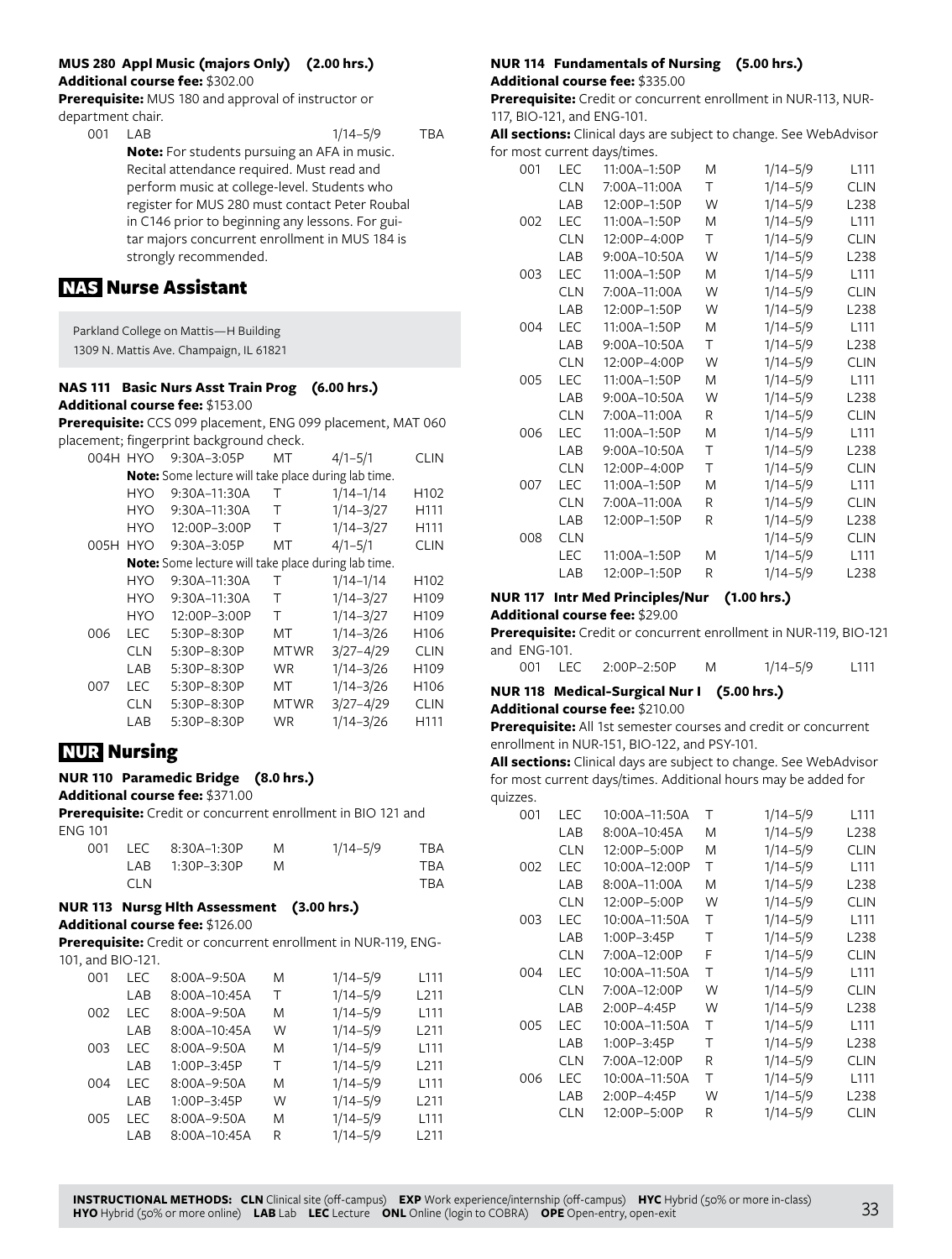# **NUR 151 Mental Health Nursing (4.00 hrs.)**

#### **Additional course fee:** \$136.00

**Prerequisite:** completion of all first-semester NUR courses . and credit or concurrent enrollment in BIO 122 and PSY 101.

**All sections:** Clinical days are subject to change. See WebAdvisor for most current days/times.

| 001 | <b>CLN</b> | 7:00A-10:40A | M | $1/14 - 5/9$ | <b>CLIN</b>      |
|-----|------------|--------------|---|--------------|------------------|
|     | LAB        | 12:00P-1:50P | M | $1/14 - 5/9$ | L247             |
|     | LEC        | 8:00A-9:50A  | Τ | $1/14 - 5/9$ | L <sub>111</sub> |
| 002 | LEC        | 8:00A-9:50A  | Τ | $1/14 - 5/9$ | L111             |
|     | <b>CLN</b> | 7:00A-10:40A | W | $1/14 - 5/9$ | <b>CLIN</b>      |
|     | LAB        | 12:00P-1:50P | W | $1/14 - 5/9$ | L247             |
| 003 | <b>LEC</b> | 8:00A-9:50A  | Τ | $1/14 - 5/9$ | L111             |
|     | LAB        | 12:00P-1:50P | W | $1/14 - 5/9$ | L <sub>247</sub> |
|     | <b>CLN</b> | 7:00A-10:40A | R | $1/14 - 5/9$ | <b>CLIN</b>      |
| 004 | <b>LEC</b> | 8:00A-9:50A  | Т | $1/14 - 5/9$ | L111             |
|     | LAB        | 1:00P-2:50P  | R | $1/14 - 5/9$ | L247             |
|     | <b>CLN</b> | 5:30P-9:10P  | R | $1/14 - 5/9$ | <b>CLIN</b>      |
| 005 | <b>CLN</b> | 7:00A-10:40A |   | $1/14 - 5/9$ | <b>CLIN</b>      |
|     | LEC        | 8:00A-9:50A  | т | $1/14 - 5/9$ | L <sub>111</sub> |
|     | LAB        | 1:00P-2:50P  | R | $1/14 - 5/9$ | L <sub>247</sub> |
| 006 | LAB        | 12:00P-1:50P | M | $1/14 - 5/9$ | L247             |
|     | <b>CLN</b> | 5:30P-9:10P  | M | $1/14 - 5/9$ | <b>CLIN</b>      |
|     | <b>LEC</b> | 8:00A-9:50A  | Τ | $1/14 - 5/9$ | L <sub>111</sub> |
| 007 | LAB        |              |   | $1/14 - 5/9$ | <b>TBA</b>       |
|     | <b>LEC</b> | 8:00A-9:50A  | Τ | $1/14 - 5/9$ | L <sub>111</sub> |
|     | <b>CLN</b> | 5:30P-9:10P  | Τ | $1/14 - 5/9$ | TBA              |

# **NUR 210 LPN Bridge (3.00 hrs.)**

### **Additional course fee:** \$279.00

**Prerequisite:** Take ENG-101, BIO-121, BIO-122, PSY-101, PSY-209 and LPN License in Illinois.

**All sections:** Clinical days are subject to change. See WebAdvisor for most current days/times.

| $1/14 - 5/9$<br>001H HYO 11:00A-1:50P | L238 |
|---------------------------------------|------|
|---------------------------------------|------|

# **NUR 215 Leadership in Nursing (1.00 hrs.)**

#### **Additional course fee:** \$29.00

**Prerequisite:** completion of all third-semester NUR program courses and. credit or concurrent enrollment in NUR 257, NUR 258, and SOC 101.

| 051W ONL | $1/14 - 5/9$ | TBA |
|----------|--------------|-----|
| 052W ONL | $1/14 - 5/9$ | TBA |
| 053W ONL | $1/14 - 5/9$ | TBA |

#### **NUR 236 Maternal/Newborn Nursing (3.00 hrs.) Additional course fee:** \$126.00

**Prerequisite:** completion of all first-year nursing program courses and . credit or concurrent enrollment in NUR 238, BIO 123, and PSY 209.

**All sections:** 16 hours clinic time TBA per semester. Entry into NUR-236 requires entry into NUR-238 and vice versa. Clinical days are subject to change. See WebAdvisor for most current days/times.

| 001 | <b>CLN</b> | 7:00A-12:00P | M | $1/14 - 5/9$ | <b>CLIN</b>      |
|-----|------------|--------------|---|--------------|------------------|
|     | <b>LEC</b> | 12:30P-2:20P | т | $1/14 - 5/9$ | L <sub>111</sub> |
| 002 | <b>CLN</b> | 7:00A-12:00P | M | $1/14 - 5/9$ | <b>CLIN</b>      |
|     | <b>LEC</b> | 12:30P-2:20P | т | $1/14 - 5/9$ | L111             |
| 003 | LEC        | 12:30P-2:20P | т | $1/14 - 5/9$ | L <sub>111</sub> |
|     | <b>CLN</b> | 7:00A-12:00P | R | $1/14 - 5/9$ | <b>CLIN</b>      |
| 004 | <b>LEC</b> | 12:30P-2:20P | т | $1/14 - 5/9$ | L111             |
|     | <b>CLN</b> | 7:00A-12:00P | R | $1/14 - 5/9$ | <b>CLIN</b>      |
| 005 | <b>LEC</b> | 12:30P-2:20P | т | $1/14 - 5/9$ | L <sub>111</sub> |
|     | <b>CLN</b> | 7:00A-12:00P | F | $1/14 - 5/9$ | <b>CLIN</b>      |

| 006 | I FC. | 12:30P-2:20P |    | $1/14 - 5/9$ | L <sub>111</sub> |
|-----|-------|--------------|----|--------------|------------------|
|     | CI N  | 7:00A-12:00P | F  | $1/14 - 5/9$ | <b>CLIN</b>      |
| 007 | I EC. | 12:30P-2:20P |    | $1/14 - 5/9$ | L <sub>111</sub> |
|     | CI N  | 12:30P-5:30P |    | $1/14 - 5/9$ | <b>CLIN</b>      |
| 008 | I EC. | 12:30P-2:20P | т. | $1/14 - 5/9$ | L <sub>111</sub> |
|     | CI N  | 12:30P-5:30P |    | $1/14 - 5/9$ | $C1$ IN          |

#### **NUR 238 Pediatric Nursing (3.00 hrs.) Additional course fee:** \$126.00

**Prerequisite:** completion of all first-year nursing courses and . credit or concurrent enrollment in NUR 236, BIO 123 and PSY 209. . **All sections:** 16 hours clinic time TBA per semester. Entry into NUR-236 requires entry into NUR-238 and vice versa. Clinical days are subject to change. See WebAdvisor for most current days/times.

| 001 | <b>CLN</b> | 7:00A-12:00P    | M | $1/14 - 5/9$ | <b>CLIN</b>      |
|-----|------------|-----------------|---|--------------|------------------|
|     | <b>LEC</b> | 3:00P-4:50P     | Т | $1/14 - 5/9$ | L <sub>111</sub> |
| 002 | CLN        | 7:00A-12:00P    | M | $1/14 - 5/9$ | <b>CLIN</b>      |
|     | <b>LEC</b> | $3:00P - 4:50P$ | Τ | $1/14 - 5/9$ | L111             |
| 003 | <b>LEC</b> | 3:00P-4:50P     | Τ | $1/14 - 5/9$ | L111             |
|     | <b>CLN</b> | 7:00A-12:00P    | R | $1/14 - 5/9$ | <b>CLIN</b>      |
| 004 | LEC        | 3:00P-4:50P     | Т | $1/14 - 5/9$ | L111             |
|     | <b>CLN</b> | 7:00A-12:00P    | R | $1/14 - 5/9$ | <b>CLIN</b>      |
| 005 | LEC        | $3:00P - 4:50P$ | Τ | $1/14 - 5/9$ | L111             |
|     | CLN        | 7:00A-12:00P    | F | $1/14 - 5/9$ | <b>CLIN</b>      |
| 006 | LEC        | $3:00P - 4:50P$ | Τ | $1/14 - 5/9$ | L <sub>111</sub> |
|     | <b>CLN</b> | 7:00A-12:00P    | F | $1/14 - 5/9$ | <b>CLIN</b>      |
| 007 | <b>LEC</b> | 3:00P-4:50P     | Τ | $1/14 - 5/9$ | L111             |
|     | <b>CLN</b> | 12:30P-5:30P    | F | $1/14 - 5/9$ | <b>CLIN</b>      |
| 008 | LEC        | $3:00P - 4:50P$ | Т | $1/14 - 5/9$ | L <sub>111</sub> |
|     | <b>CLN</b> | 12:30P-5:30P    | F | $1/14 - 5/9$ | <b>CLIN</b>      |

# **NUR 255 Medical-Surgical Nur II (4.00 hrs.)**

#### **Additional course fee:** \$156.00

**Prerequisite:** completion of all second-semester NUR courses and . credit or concurrent enrollment in NUR 236, NUR 238, BIO 123, and PSY 209.

**All sections:** Clinical days are subject to change. See WebAdvisor for most current days/times. Additional hours may be assigned for quizzes.

| 001 | LEC        | 9:00A–10:50A   | W | $1/14 - 5/9$ | L111             |
|-----|------------|----------------|---|--------------|------------------|
|     | <b>CLN</b> | 12:30P-5:30P   | W | $1/14 - 5/9$ | <b>CLIN</b>      |
| 002 | <b>CLN</b> | 12:30P-5:30P   | M | $1/14 - 5/9$ | CLIN             |
|     | LEC        | 9:00A-10:50A   | W | $1/14 - 5/9$ | L111             |
| 003 | CLN        | 7:00A-12:00P   | т | $1/14 - 5/9$ | <b>CLIN</b>      |
|     | LEC        | $9:00A-10:50A$ | W | $1/14 - 5/9$ | L111             |
| 004 | LEC        | 9:00A–10:50A   | W | $1/14 - 5/9$ | L111             |
|     | CLN        | 12:00P-5:00P   | S | $1/14 - 5/9$ | <b>CLIN</b>      |
| 005 | I FC       | $9:00A-10:50A$ | W | $1/14 - 5/9$ | L111             |
|     | <b>CLN</b> | 7:00A-12:00P   | S | $1/14 - 5/9$ | <b>CLIN</b>      |
| 006 | LEC        | $9:00A-10:50A$ | W | $1/14 - 5/9$ | L111             |
|     | <b>CLN</b> | 12:00P-5:00P   | R | $1/14 - 5/9$ | CLIN             |
| 007 | LEC        | $9:00A-10:50A$ | W | $1/14 - 5/9$ | L111             |
|     | <b>CLN</b> | 7:00A-12:00P   | S | $1/14 - 5/9$ | <b>CLIN</b>      |
| 008 | LEC        | $9:00A-10:50A$ | W | $1/14 - 5/9$ | L <sub>111</sub> |
|     | CLN        | 7:00A-12:00P   | R | $1/14 - 5/9$ | CLIN             |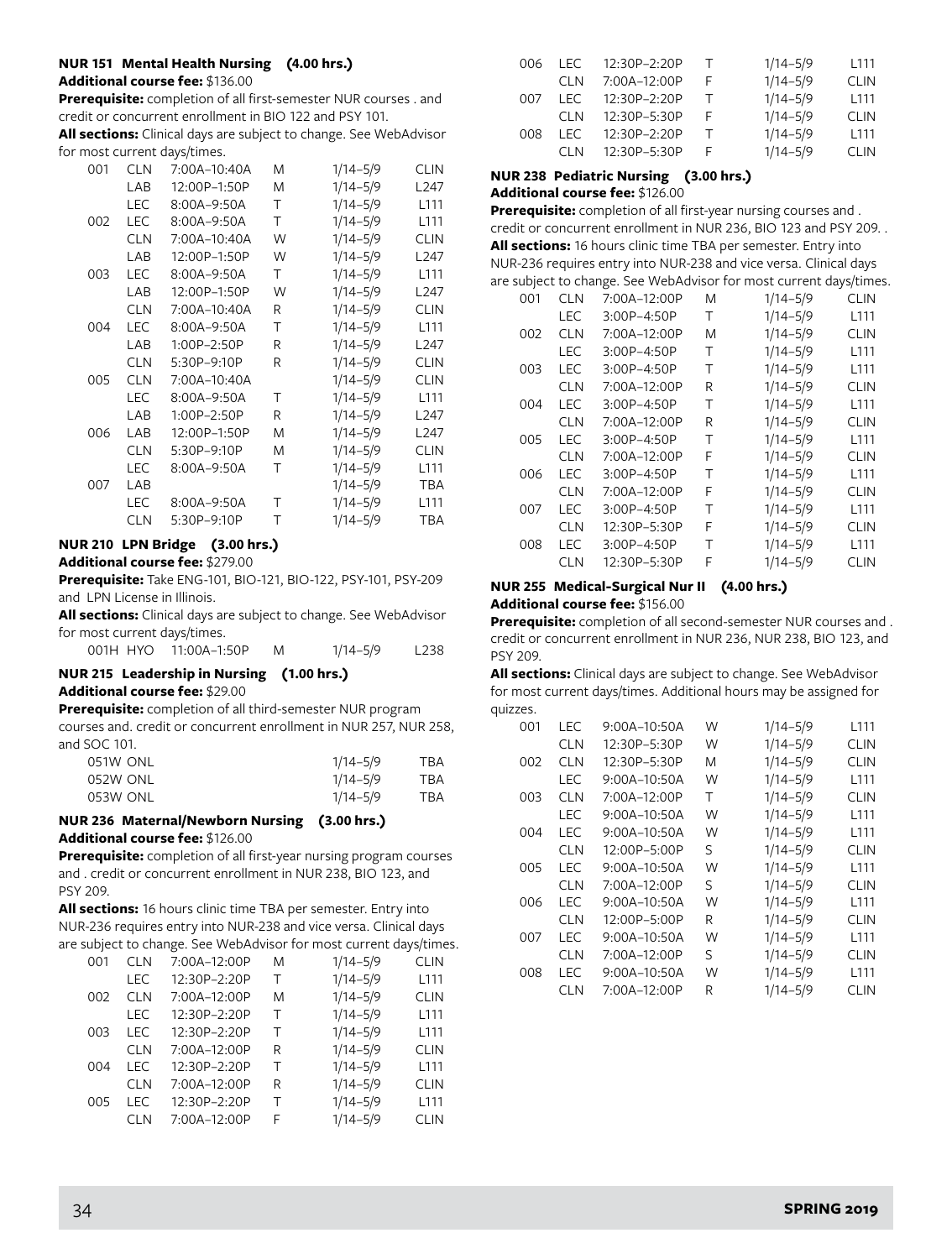# **NUR 257 Community Health Nursing (3.00 hrs.) Additional course fee:** \$126.00

**Prerequisite:** completion of all third-semester NUR courses and . credit or concurrent enrollment in NUR 215, NUR 258, SOC 101, and ENG 102.

**All sections:** Clinical days are subject to change. See WebAdvisor for most current days/times.

| 001 | <b>CLN</b> |                 |   | $1/14 - 5/9$ | <b>CLIN</b>      |
|-----|------------|-----------------|---|--------------|------------------|
|     | LEC        | $8:00A - 9:50A$ | W | $1/14 - 5/9$ | L <sub>111</sub> |
| 002 | <b>CLN</b> |                 |   | $1/14 - 5/9$ | <b>CLIN</b>      |
|     | LEC        | $8:00A-9:50A$   | W | $1/14 - 5/9$ | L <sub>111</sub> |
| 003 | <b>CLN</b> |                 |   | $1/14 - 5/9$ | CLIN             |
|     | LEC        | $8:00A - 9:50A$ | W | $1/14 - 5/9$ | L111             |
| 004 | <b>CLN</b> |                 |   | $1/14 - 5/9$ | <b>CLIN</b>      |
|     | LEC        | $8:00A - 9:50A$ | W | $1/14 - 5/9$ | L <sub>111</sub> |
| 005 | <b>CLN</b> |                 |   | $1/14 - 5/9$ | <b>CLIN</b>      |
|     | LEC        | $8:00A - 9:50A$ | W | $1/14 - 5/9$ | L <sub>111</sub> |
| 006 | <b>CLN</b> |                 |   | $1/14 - 5/9$ | <b>CLIN</b>      |
|     | LEC        | $8:00A - 9:50A$ | W | $1/14 - 5/9$ | L111             |
| 007 | <b>CLN</b> |                 |   | $1/14 - 5/9$ | <b>TBA</b>       |
|     | I FC       | 8:00A-9:50A     | W | $1/14 - 5/9$ | l 111            |

#### **NUR 258 Medical-Surgical Nur III (5.00 hrs.) Additional course fee:** \$185.00

**Prerequisite:** completion of all third-semester NUR courses and credit or concurrent enrollment in NUR 215, NUR 257, SOC 101, and ENG 102.

**All sections:** 8 hour clinical each week during times listed; exact schedule TBD by instructor. Additional TBA hours clinical time required per semester. Test day Fridays. Clinical days are subject to change. See WebAdvisor for most current days/times.

| 001 | <b>CLN</b> | 11:00A-7:30P | Т | $1/14 - 5/9$ | <b>CLIN</b>      |
|-----|------------|--------------|---|--------------|------------------|
|     | LEC        | 12:00P-2:50P | W | $1/14 - 5/9$ | L <sub>111</sub> |
| 002 | <b>LEC</b> | 12:00P-2:50P | W | $1/14 - 5/9$ | L <sub>111</sub> |
|     | <b>CLN</b> | 11:00A-7:30P | R | $1/14 - 5/9$ | <b>CLIN</b>      |
| 003 | LEC        | 12:00P-2:50P | W | $1/14 - 5/9$ | L <sub>111</sub> |
|     | <b>CLN</b> | 7:00A-3:30P  | S | $1/14 - 5/9$ | <b>CLIN</b>      |
| 004 | <b>LEC</b> | 12:00P-2:50P | W | $1/14 - 5/9$ | L <sub>111</sub> |
|     | <b>CLN</b> | 11:00A-7:30P | R | $1/14 - 5/9$ | <b>CLIN</b>      |
| 005 | <b>CLN</b> | 11:00A-7:30P | т | $1/14 - 5/9$ | <b>CLIN</b>      |
|     | LEC        | 12:00P-2:50P | W | $1/14 - 5/9$ | L <sub>111</sub> |
| 006 | LEC        | 12:00P-2:50P | W | $1/14 - 5/9$ | L111             |
|     | <b>CLN</b> | 7:00A-3:30P  | S | $1/14 - 5/9$ | <b>CLIN</b>      |
| 007 | <b>LEC</b> | 12:00P-2:50P | W | $1/14 - 5/9$ | L <sub>111</sub> |
|     | <b>CLN</b> | 11:00A-8:30P | R | $1/14 - 5/9$ | <b>CLIN</b>      |

# OTA Occupational Therapy Assistant

Parkland College on Mattis—H Building 1309 N. Mattis Ave. Champaign, IL 61821

# **OTA 113 Health & Occupation I (3.00 hrs.) Additional course fee:** \$48.00

|      |                 |     | <b>Prerequisite:</b> OTA 111, BIO 121, PSY 101 and. concurrent |                  |
|------|-----------------|-----|----------------------------------------------------------------|------------------|
|      |                 |     | enrollment in OTA 114, OTA 115, BIO 122, and ENG 101. .        |                  |
| -001 | LEC 1:00P-3:50P | - T | 1/14–5/9                                                       | H <sub>122</sub> |

### **OTA 114 Therapeutic Process I (3.00 hrs.) Additional course fee:** \$60.00

**Prerequisite:** OTA-111, OTA-112 and SOC-101 and concurrent enrollment in OTA-113, OTA-115 and PSY-209. concurrent enrollment in OTA 113, OTA 115 and PSY 209.

| 001 | I EC. | $5.00P - 6.50P$ |              | $1/14 - 5/9$ | H <sub>122</sub> |
|-----|-------|-----------------|--------------|--------------|------------------|
|     | I AR  | $5:00P - 7:50P$ | R.           | $1/14 - 5/9$ | H <sub>121</sub> |
| 002 | I EC. | $5:00P - 6:50P$ | $\mathbf{I}$ | $1/14 - 5/9$ | H <sub>122</sub> |
|     | I AR  | $5:00P - 7:50P$ | R            | $1/14 - 5/9$ | H <sub>122</sub> |

# **OTA 115 Fieldwork I/Clinic II (4.00 hrs.)**

# **Additional course fee:** \$80.00

**Prerequisite:** OTA-112 and . concurrent enrollment in OTA 113 and OTA 114.

| 001E CLN |       |               | $1/14 - 5/9$ | H <sub>121</sub> |
|----------|-------|---------------|--------------|------------------|
|          | IFC.  | 2:00P-3:50P   | $1/14 - 5/9$ | H <sub>122</sub> |
| 002E CLN |       |               | $1/14 - 5/9$ | H <sub>122</sub> |
|          | I EC. | $2:00P-3:50P$ | $1/14 - 5/9$ | H <sub>122</sub> |

# **OTA 213 Fieldwork II/Clinic I (5.00 hrs.)**

### **Additional course fee:** \$70.00

**Prerequisite:** OTA 115 ,BIO 122 and . concurrent enrollment in OTA 214 and current BLS Health Care Provider card.

```
001 LEC 1/14–5/9 CLIN
```
# **OTA 215 Health and Occupation III (3.00 hrs.) Additional course fee:** \$39.00

**Prerequisite:** OTA 211, 212, 213, 214, ENG 102 and . concurrent enrollment in OTA 215, 216, 217, 218 and approved Social/Behavor elective.

001H HYO 1:00P–3:50P F 1/14–5/9 H122 **Note:** Meets on campus Jan 18; Feb 8, Mar 1 and 8; and Apr 5, and May 3.

# **OTA 216 Therapeutic Process III (3.00 hrs.)**

### **Additional course fee:** \$75.00

**Prerequisite:** OTA-212, OTA-214 and . concurrent enrollment in OTA 215, OTA 217 and OTA 218.

| 001 | I FC. | $5:00P-6:50P$   | M | $1/14 - 5/9$ | H <sub>122</sub> |
|-----|-------|-----------------|---|--------------|------------------|
|     | I AR  | $5:00P - 7:50P$ | W | $1/14 - 5/9$ | H <sub>121</sub> |
| 002 | I FC. | $5:00P-6:50P$   | M | $1/14 - 5/9$ | H <sub>122</sub> |
|     | I AR  | $5:00P - 7:50P$ | W | $1/14 - 5/9$ | H <sub>122</sub> |

# **OTA 217 Fieldwork II/Clinic II (5.00 hrs.)**

**Additional course fee:** \$50.00

**Prerequisite:** OTA 213, OTA 214, . concurrent enrollment in OTA 215, OTA 216, and OTA 218, and current CPR/health record.

001E CLN 1/14–5/9 CLIN

# **OTA 218 Therapeutic Groups (3.00 hrs.)**

**Additional course fee:** \$39.00

|     |                |             |   | <b>Prerequisite:</b> OTA-214 . and concurrent enrollment in OTA 215. |                  |
|-----|----------------|-------------|---|----------------------------------------------------------------------|------------------|
| 001 | LEC <b>LEC</b> | 1:00P-2:50P | M | $1/14 - 5/9$                                                         | H <sub>122</sub> |

|  | LAB 1:00P-3:50P | - W | 1/14–5/9 | H <sub>122</sub> |
|--|-----------------|-----|----------|------------------|
|  |                 |     |          |                  |

# **PFT** Pipefitters

### **PFT 117 Basic Pipe Fitting/Weld (3.00 hrs.)**

**Additional course fee:** \$90.00

| Prerequisite: WLD 111. |      |                 |     |              |      |
|------------------------|------|-----------------|-----|--------------|------|
| 001.                   |      | LEC 6:00P-9:10P | TR. | $1/14 - 5/9$ | T130 |
|                        | I AR | 6:00P-9:10P     | TR. | $1/14 - 5/9$ | T132 |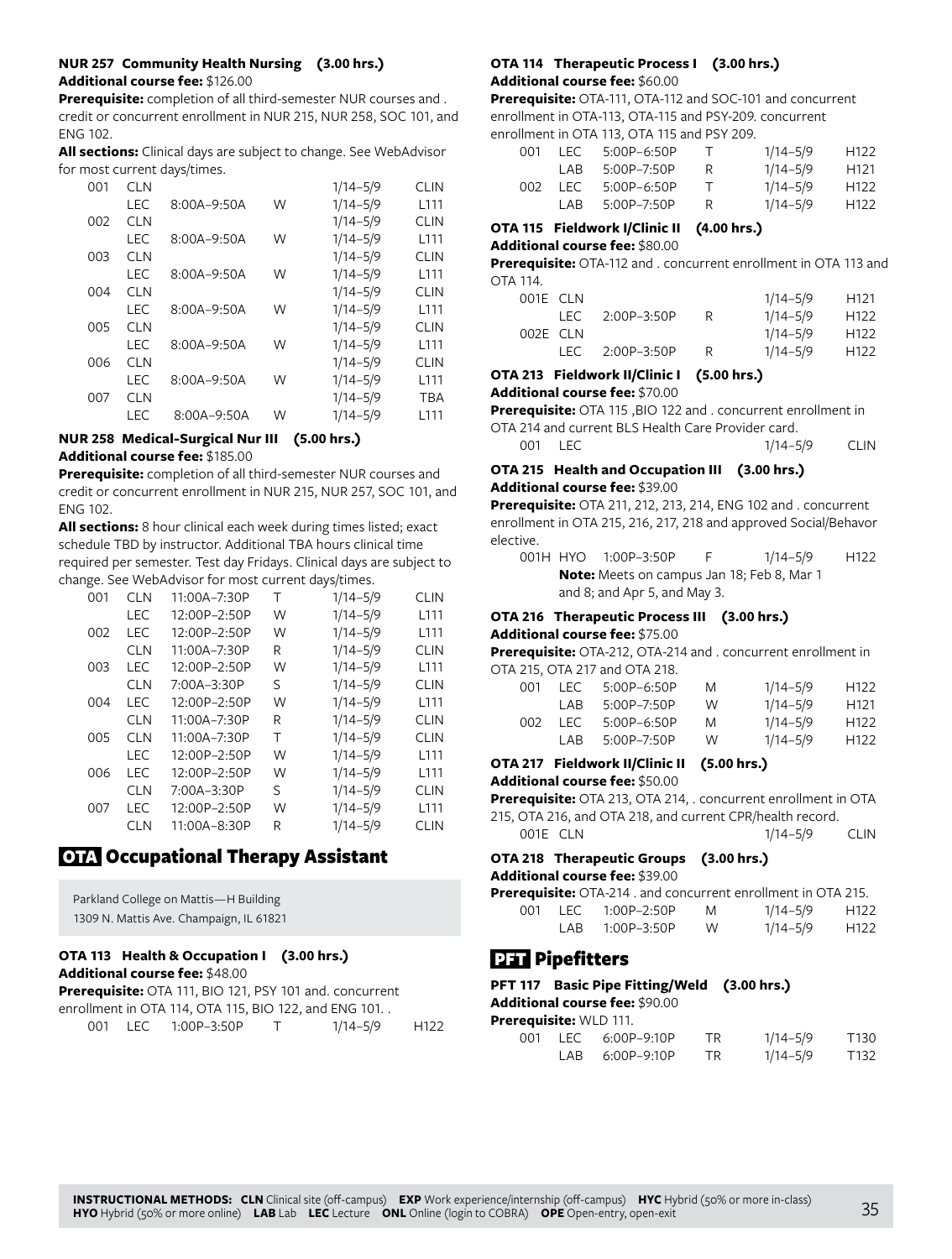# **PHI** Philosophy

#### **PHI 100 Logic/Critical Thinking (3.00 hrs.) Additional course fee:** \$12.00

**Prerequisite:** CCS 099 placement.

|          |                 | 001 LEC 9:00A-9:50A | MWF        | $1/14 - 5/9$ | X238 |
|----------|-----------------|---------------------|------------|--------------|------|
|          | 002 LEC         | 12:00P-12:50P       | <b>MWF</b> | $1/14 - 5/9$ | X238 |
| 003 LEC  |                 | 1:00P-1:50P         | MWF        | $1/14 - 5/9$ | X238 |
| 051W ONL |                 |                     |            | $1/14 - 5/9$ | TBA  |
|          | <b>251W ONL</b> |                     |            | $2/4 - 5/9$  | TBA  |

#### **PHI 103 Intro to Philosophy (3.00 hrs.) Additional course fee:** \$12.00

**Prerequisite:** CCS 099 placement.

|     |                 | <b>El equisite.</b> CC3 077 placement. |              |      |
|-----|-----------------|----------------------------------------|--------------|------|
| 001 |                 | LEC  10:00A-10:50A  MWF                | $1/14 - 5/9$ | X238 |
| 002 |                 | LEC  11:00A-12:50P  T                  | $1/14 - 5/9$ | X238 |
|     |                 | LEC 11:00A-11:50A R                    | $1/14 - 5/9$ | X238 |
|     | <b>251W ONL</b> |                                        | $2/4 - 5/9$  | TBA  |

### **PHI 105 Introduction to Ethics (3.00 hrs.) Additional course fee:** \$12.00

**Prerequisite:** CCS 099 placement.

| OO1. |                 |                     |           | $1/14 - 5/9$ | C <sub>232</sub> |
|------|-----------------|---------------------|-----------|--------------|------------------|
|      |                 | 002 LEC 1:00P-2:15P | <b>TR</b> | $1/14 - 5/9$ | X238             |
|      |                 | 201 LEC 6:30P-9:40P |           | $2/4 - 5/9$  | X238             |
|      | <b>251W ONL</b> |                     |           | $2/4 - 5/9$  | TBA              |

# **PHY Physics**

#### **PHY 112 App Physics: Heat/Electr (3.00 hrs.) Additional course fee:** \$12.00

**Prerequisite:** MAT 072, MAT 131, or equivalent with a grade of C or higher.

| 001 | LEC.  | $8:00A - 8:50A$ | <b>MW</b> | $1/14 - 5/9$ | M126 |
|-----|-------|-----------------|-----------|--------------|------|
|     | I AR  | 9:00A-10:50A    | т         | $1/14 - 5/9$ | M126 |
| 002 | I FC. | $8:00A - 8:50A$ | <b>MW</b> | $1/14 - 5/9$ | M126 |
|     | I AR  | 11:00A-12:50P   | т         | $1/14 - 5/9$ | M126 |
| 003 | I FC. | $8:00A - 8:50A$ | <b>MW</b> | $1/14 - 5/9$ | M126 |
|     | I AR  | $3:00P-4:50P$   | T         | $1/14 - 5/9$ | M126 |

# **PHY 120 How Things Work (3.00 hrs.)**

**Additional course fee:** \$12.00

**Prerequisite:** CCS 099 placement.

051W ONL 1/14–5/9 TBA **Note:** Students needing a physical science lab course may take PHY 120 and PHY 129 to fulfill this requirement.

# **PHY 121 General Physics I (5.00 hrs.)**

# **Additional course fee:** \$20.00

**Prerequisite:** MAT 124 or equivalent. CCS 099 placement. **All sections:** For online "W" sections, lecture and lab are online. Two on-campus meetings required for midterm and final exams. Dates and times TBA.

| 001             | I FC. | 1:00P-2:50P                      | MW        | $1/14 - 5/9$ | M126       |
|-----------------|-------|----------------------------------|-----------|--------------|------------|
|                 |       | Note: One hour lab per week TBA. |           |              |            |
|                 | LAB   | 9:00A-10:50A                     | Τ         | $1/14 - 5/9$ | M126       |
| 002             | I FC. | 1:00P-2:50P                      | <b>MW</b> | $1/14 - 5/9$ | M126       |
|                 |       | Note: One hour lab per week TBA. |           |              |            |
|                 | LAB   | 11:00A-12:50P                    | т         | $1/14 - 5/9$ | M126       |
|                 |       | 003H HYC 1:00P-2:50P             | <b>MW</b> | $1/14 - 5/9$ | M126       |
|                 |       | <b>Note:</b> Lab is online.      |           |              |            |
| <b>251W ONL</b> |       |                                  |           | $2/4 - 5/9$  | <b>TBA</b> |
| <b>252W ONL</b> |       |                                  |           | $2/4 - 5/9$  | <b>TBA</b> |
|                 |       |                                  |           |              |            |

# **PHY 122 General Physics II (5.00 hrs.) Additional course fee:** \$20.00

**Prerequisite:** PHY 121 or equivalent. CCS 099 placement.

**All sections:** For online "W" sections, lecture and lab are online. Two on-campus meetings required for midterm and final exams. Dates and times TBA.

| 001      | I FC. | 11:00A-12:50P MW                        |           | $1/14 - 5/9$ | M126 |
|----------|-------|-----------------------------------------|-----------|--------------|------|
|          |       | Note: One hour lab per week TBA.        |           |              |      |
|          | LAB   | $9:00A-10:50A$                          | $\top$    | $1/14 - 5/9$ | M126 |
| 002      | I FC. | 11:00A-12:50P                           | <b>MW</b> | $1/14 - 5/9$ | M126 |
|          |       | <b>Note:</b> One hour lab per week TBA. |           |              |      |
|          | I AR  | 11:00A-12:50P                           | т         | $1/14 - 5/9$ | M126 |
|          |       | 003H HYC 11:00A-12:50P                  | <b>MW</b> | $1/14 - 5/9$ | M126 |
|          |       | <b>Note:</b> Lab is online.             |           |              |      |
| 051W ONL |       |                                         |           | $1/14 - 5/9$ | TBA  |
| 052W ONL |       |                                         |           | $1/14 - 5/9$ | TBA  |

### **PHY 129 How Things Work Lab (1.00 hrs.) Additional course fee:** \$4.00

**Prerequisite:** Credit or concurrent enrollment in PHY 120. CCS 099 placement.

| 051W ONL | 1/14–5/9 | TBA |
|----------|----------|-----|
|          |          |     |

### **PHY 141 Mechanics (4.00 hrs.)**

**Additional course fee:** \$24.00

**Prerequisite:** MAT 128 or equivalent. CCS 099 placement.

| 001 | LEC        | 11:00A-11:50A  | <b>MWF</b> | $1/14 - 5/9$ | M124 |
|-----|------------|----------------|------------|--------------|------|
|     | LAB        | 9:00A-11:50A   | Τ          | $1/14 - 5/9$ | M124 |
| 002 | LEC        | 11:00A-11:50A  | <b>MWF</b> | $1/14 - 5/9$ | M124 |
|     | LAB        | 12:00P-2:50P   | Τ          | $1/14 - 5/9$ | M124 |
| 003 | LEC        | 11:00A-11:50A  | <b>MWF</b> | $1/14 - 5/9$ | M124 |
|     | LAB        | $9:00A-11:50A$ | R          | $1/14 - 5/9$ | M124 |
| 004 | <b>LEC</b> | 11:00A-11:50A  | <b>MWF</b> | $1/14 - 5/9$ | M124 |
|     | LAB        | 1:00P-3:50P    | R          | $1/14 - 5/9$ | M124 |
| 005 | <b>LEC</b> | 12:00P-12:50P  | <b>MWF</b> | $1/14 - 5/9$ | M124 |
|     | LAB        | 9:00A-11:50A   | т          | $1/14 - 5/9$ | M124 |
| 006 | LEC        | 12:00P-12:50P  | MWF        | $1/14 - 5/9$ | M124 |
|     | LAB        | 12:00P-2:50P   | т          | $1/14 - 5/9$ | M124 |
| 007 | LEC        | 12:00P-12:50P  | MWF        | $1/14 - 5/9$ | M124 |
|     | LAB        | 9:00A-11:50A   | R          | $1/14 - 5/9$ | M124 |
| 008 | <b>LEC</b> | 12:00P-12:50P  | <b>MWF</b> | $1/14 - 5/9$ | M124 |
|     | LAB        | 1:00P-3:50P    | R          | $1/14 - 5/9$ | M124 |
| 201 | <b>LEC</b> | 4:00P-7:10P    | Τ          | $2/4 - 5/9$  | M124 |
|     | LAB        | 4:00P-7:10P    | R          | $2/4 - 5/9$  | M124 |

# **PHY 142 Electricity/Magnetism (4.00 hrs.)**

**Additional course fee:** \$24.00

**Prerequisite:** PHY 141 and MAT 129 or equivalents. CCS 099 placement.

| 001 | LEC  | $9:00A - 9:50A$ | MWF        | $1/14 - 5/9$ | M124 |
|-----|------|-----------------|------------|--------------|------|
|     | LAB  | $9:00A-11:50A$  | т          | $1/14 - 5/9$ | M124 |
| 002 | LEC  | 9:00A-9:50A     | MWF        | $1/14 - 5/9$ | M124 |
|     | LAB  | 12:00P-2:50P    | т          | $1/14 - 5/9$ | M124 |
| 003 | LEC  | $9:00A - 9:50A$ | MWF        | $1/14 - 5/9$ | M124 |
|     | LAB  | 9:00A-11:50A    | R          | $1/14 - 5/9$ | M124 |
| 004 | I FC | $9:00A - 9:50A$ | MWF        | $1/14 - 5/9$ | M124 |
|     | LAB  | $1:00P-3:50P$   | R          | $1/14 - 5/9$ | M124 |
| 005 | I FC | 10:00A-10:50A   | <b>MWF</b> | $1/14 - 5/9$ | M124 |
|     | LAB  | $9:00A-11:50A$  | т          | $1/14 - 5/9$ | M124 |
| 006 | LEC  | 10:00A-10:50A   | MWF        | $1/14 - 5/9$ | M124 |
|     | LAB  | 12:00P-2:50P    | т          | $1/14 - 5/9$ | M124 |
| 007 | LEC  | 10:00A-10:50A   | MWF        | $1/14 - 5/9$ | M124 |
|     | LAB  | $9:00A-11:50A$  | R          | $1/14 - 5/9$ | M124 |
| 008 | I FC | 10:00A-10:50A   | MWF        | $1/14 - 5/9$ | M124 |
|     | LAB  | $1:00P-3:50P$   | R          | $1/14 - 5/9$ | M124 |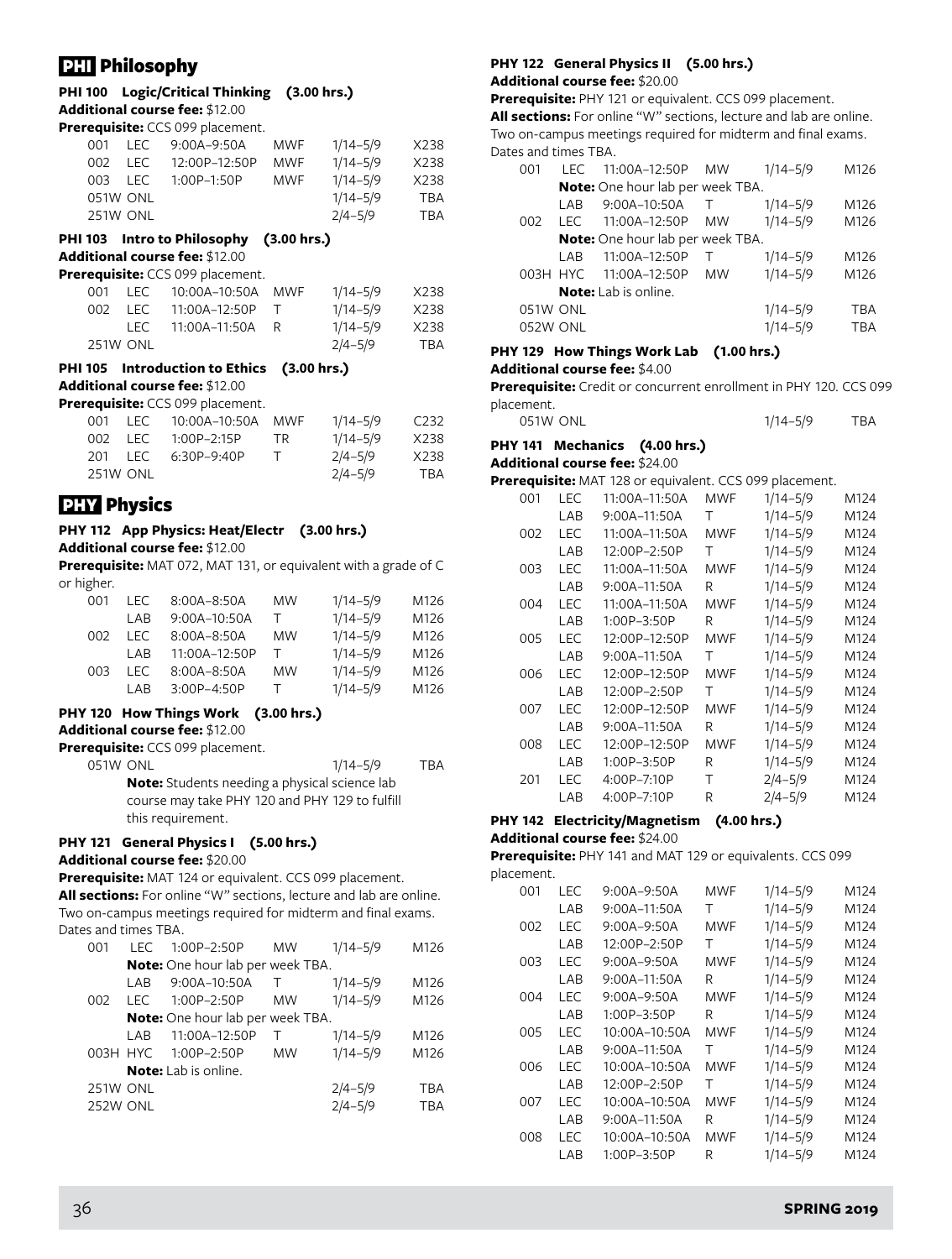|                       |                      | PHY 143 Modern Physics (4.00 hrs.)<br>Additional course fee: \$24.00 |             |                             |                   |
|-----------------------|----------------------|----------------------------------------------------------------------|-------------|-----------------------------|-------------------|
|                       |                      | Prerequisite: PHY 142 or equivalent. CCS 099 placement.              |             |                             |                   |
| 001                   | <b>LEC</b>           | 3:00P-5:50P                                                          | <b>MW</b>   | $1/14 - 5/9$                | M126              |
|                       |                      | <b>Note:</b> Lab included.                                           |             |                             |                   |
| 002                   |                      | LEC 6:00P-8:50P                                                      | <b>MW</b>   | $1/14 - 5/9$                | M124              |
|                       |                      | Note: Lab included.                                                  |             |                             |                   |
| <b>POR Portuguese</b> |                      |                                                                      |             |                             |                   |
|                       |                      | POR 101 Beginning Portuguese I (4.00 hrs.)                           |             |                             |                   |
|                       |                      | Additional course fee: \$20.00                                       |             |                             |                   |
|                       |                      | Prerequisite: ENG 101 placement. CCS 099 placement.                  |             |                             |                   |
|                       |                      | 201 LEC 6:00P-8:10P                                                  | MW          | $2/4 - 5/9$                 | C <sub>218</sub>  |
|                       |                      | <b>POS Political Science</b>                                         |             |                             |                   |
|                       |                      | POS 120 Intro Political Science                                      | (3.00 hrs.) |                             |                   |
|                       |                      | Additional course fee: \$12.00                                       |             |                             |                   |
|                       |                      | Prerequisite: CCS 099 placement.                                     |             |                             |                   |
| 001                   |                      | LEC 9:00A-9:50A                                                      | MWF         | $1/14 - 5/9$                | D145              |
|                       |                      | POS 122 American National Govern (3.00 hrs.)                         |             |                             |                   |
|                       |                      | <b>Additional course fee: \$12.00</b>                                |             |                             |                   |
|                       |                      | Prerequisite: CCS 099 placement.                                     |             |                             |                   |
|                       |                      | 001H HYC 9:00A-9:50A                                                 | <b>TR</b>   | $1/14 - 5/9$                | D143              |
|                       | 003H HYC             | 10:00A-10:50A MW                                                     |             | $1/14 - 5/9$                | D143              |
|                       | 004H HYC             | 11:00A-11:50A MW                                                     |             | $1/14 - 5/9$                | D144              |
|                       |                      | Note: Room change to C118                                            |             |                             |                   |
|                       | 051W ONL             |                                                                      |             | $1/14 - 5/9$                | <b>TBA</b>        |
|                       | 052W ONL             |                                                                      |             | $1/14 - 5/9$                | <b>TBA</b>        |
|                       | 201H HYC             | 1:00P-1:50P                                                          | MWF         | $2/4 - 5/9$                 | D <sub>221</sub>  |
|                       | <b>251W ONL</b>      |                                                                      |             | $2/4 - 5/9$                 | <b>TBA</b>        |
|                       | <b>351W ONL</b>      |                                                                      |             | $3/11 - 5/9$                | <b>TBA</b>        |
|                       |                      | POS 124 State & Local Government (3.00 hrs.)                         |             |                             |                   |
|                       |                      | Additional course fee: \$12.00                                       |             |                             |                   |
|                       |                      | Prerequisite: CCS 099 placement.                                     |             |                             |                   |
|                       | 251W ONL             |                                                                      |             | $2/4 - 5/9$                 | <b>TBA</b>        |
|                       |                      | POS 202 International Relations (3.00 hrs.)                          |             |                             |                   |
|                       |                      | Additional course fee: \$12.00                                       |             |                             |                   |
|                       |                      | Prerequisite: CCS 099 placement.                                     |             |                             |                   |
|                       |                      | 001H HYC 10:00A-10:50A                                               | <b>TR</b>   | $1/14 - 5/9$                | D143              |
| <b>PSY Psychology</b> |                      |                                                                      |             |                             |                   |
| <b>PSY 101</b>        |                      | <b>Intro to Psychology</b>                                           | (4.00 hrs.) |                             |                   |
|                       |                      | Additional course fee: \$16.00                                       |             |                             |                   |
|                       |                      |                                                                      |             |                             |                   |
|                       |                      |                                                                      |             |                             |                   |
|                       | 001H HYC             | Prerequisite: ENG 101 placement.                                     | <b>MWF</b>  | $1/14 - 5/9$                | D105              |
| 002                   | <b>LEC</b>           | 9:00A-9:50A<br>9:00A-10:50A                                          | <b>MW</b>   | $1/14 - 5/9$                | D230              |
| 003                   | LEC                  | 10:00A-10:50A                                                        | MTWF        | $1/14 - 5/9$                | D231              |
| 004                   | <b>LEC</b>           | 10:00A-11:50A                                                        | ΤR          | $1/14 - 5/9$                | D144              |
| 005                   | LEC                  | 11:00A-11:50A                                                        | MTWF        | $1/14 - 5/9$                | D231              |
|                       | 006H HYC             | 12:00P-12:50P                                                        | <b>MWF</b>  | $1/14 - 5/9$                | D105              |
| 007                   | <b>LEC</b>           | 1:00P-2:50P                                                          | <b>TR</b>   | $1/14 - 5/9$                | D142              |
| 009                   | LEC                  | 2:00P-3:50P                                                          | TR          | $1/14 - 5/9$                | D146              |
|                       | 051W ONL             |                                                                      |             | $1/14 - 5/9$                | <b>TBA</b>        |
|                       | 052W ONL             |                                                                      |             | $1/14 - 5/9$                | <b>TBA</b>        |
|                       | 053W ONL             |                                                                      |             | $1/14 - 5/9$                | TBA               |
|                       | <b>151W ONL</b>      |                                                                      |             | $1/14 - 3/8$                | <b>TBA</b>        |
| 201                   | <b>LEC</b>           | 8:30A-10:40A                                                         | ΤR          | $2/4 - 5/9$                 | D145              |
|                       | 202H HYC             | 11:00A-11:50A                                                        | <b>MWF</b>  | $2/4 - 5/9$                 | D <sub>2</sub> 30 |
| 203                   | <b>LEC</b>           | 1:00P-2:00P                                                          | <b>MTWF</b> | $2/4 - 5/9$                 | D232              |
|                       | 251W ONL<br>351W ONL |                                                                      |             | $2/4 - 5/9$<br>$3/11 - 5/9$ | TBA<br><b>TBA</b> |

| Additional course fee: \$12.00        | PSY 107 Human Sexuality (3.00 hrs.)         |            |                              |                   |
|---------------------------------------|---------------------------------------------|------------|------------------------------|-------------------|
| 051W ONL                              | Prerequisite: ENG 101 placement.            |            | $1/14 - 5/9$                 | <b>TBA</b>        |
|                                       | PSY 201 Theories of Personality (3.00 hrs.) |            |                              |                   |
| Additional course fee: \$12.00        |                                             |            |                              |                   |
| Prerequisite: PSY 101.                |                                             |            |                              |                   |
| 001 LEC                               | 9:00A-9:50A                                 |            | MWF 1/14-5/9                 | D142              |
|                                       | PSY 203 Abnormal Psych (3.00 hrs.)          |            |                              |                   |
| <b>Additional course fee: \$12.00</b> |                                             |            |                              |                   |
| Prerequisite: PSY 101.                |                                             |            |                              |                   |
| 001<br><b>LEC</b>                     | 1:00P-1:50P                                 | MWF        | $1/14 - 5/9$                 | D <sub>230</sub>  |
| 051W ONL                              |                                             |            | $1/14 - 5/9$                 | <b>TBA</b>        |
| 252W ONL                              |                                             |            | $2/4 - 5/9$                  | <b>TBA</b>        |
|                                       | PSY 205 Intro Social Psychology (3.00 hrs.) |            |                              |                   |
| Additional course fee: \$12.00        |                                             |            |                              |                   |
| Prerequisite: PSY 101.                |                                             |            |                              |                   |
| 051W ONL                              |                                             |            | $1/14 - 5/9$                 | <b>TBA</b>        |
|                                       | PSY 207 Intro Child Psychology (3.00 hrs.)  |            |                              |                   |
| Additional course fee: \$12.00        |                                             |            |                              |                   |
| Prerequisite: PSY 101.                |                                             |            |                              |                   |
| 001H HYC<br>051W ONL                  | 11:00A-11:50A MW                            |            | $1/14 - 5/9$<br>$1/14 - 5/9$ | D218<br>TBA       |
|                                       | 201H HYC 9:00A-9:50A                        | <b>TR</b>  | $2/4 - 5/9$                  | D144              |
|                                       |                                             |            |                              |                   |
| Additional course fee: \$12.00        | PSY 208 Adolescent Psychology (3.00 hrs.)   |            |                              |                   |
| Prerequisite: PSY 101.                |                                             |            |                              |                   |
|                                       | 001H HYC 9:00A-9:50A                        | <b>MW</b>  | $1/14 - 5/9$                 | D <sub>2</sub> 33 |
|                                       | PSY 209 Human Growth & Develop (3.00 hrs.)  |            |                              |                   |
| Additional course fee: \$12.00        |                                             |            |                              |                   |
| Prerequisite: PSY 101.                |                                             |            |                              |                   |
| 001<br><b>LEC</b>                     | 11:00A-12:50P T                             |            | $1/14 - 5/9$                 | D232              |
| <b>LEC</b>                            | 11:00A-11:50A                               | - R        | $1/14 - 5/9$                 | D232              |
| 002<br>LEC                            | 12:00P-12:50P                               | <b>MWF</b> | $1/14 - 5/9$                 | D231              |
| 051W ONL                              |                                             |            | $1/14 - 5/9$                 | <b>TBA</b>        |
| 052W ONL                              |                                             |            | $1/14 - 5/9$                 | <b>TBA</b>        |
| 201H HYO                              | 1:00P-1:50P                                 | <b>MW</b>  | $2/4 - 5/9$                  | D142              |
| 251W ONL                              |                                             |            | $2/4 - 5/9$                  | <b>TBA</b>        |
| 351W ONL                              |                                             |            | $3/11 - 5/9$                 | <b>TBA</b>        |
|                                       | PSY 220 Educational Psychology (3.00 hrs.)  |            |                              |                   |
| Additional course fee: \$12.00        |                                             |            |                              |                   |
| Prerequisite: PSY 101.                |                                             |            |                              |                   |
|                                       | 201H HYO  10:00A-10:50A  MWF                |            | $2/4 - 5/9$                  | D <sub>142</sub>  |
|                                       | PSY 224 Psychology of Women (3.00 hrs.)     |            |                              |                   |
| Additional course fee: \$12.00        |                                             |            |                              |                   |
| Prerequisite: PSY 101.<br>251W ONL    |                                             |            | $2/4 - 5/9$                  | <b>TBA</b>        |
|                                       |                                             |            |                              |                   |
| <u>ान</u> Religion                    |                                             |            |                              |                   |
|                                       | REL 101 Intro to Religion (3.00 hrs.)       |            |                              |                   |
| Additional course fee: \$18.00        |                                             |            |                              |                   |
|                                       | Prerequisite: CCS 099 placement.            |            |                              |                   |
|                                       | 001 LEC 6:30P-9:40P                         | W          | $1/14 - 5/9$ X238            |                   |
|                                       | REL 102 World's Great Religions (3.00 hrs.) |            |                              |                   |
| <b>Additional course fee: \$18.00</b> |                                             |            |                              |                   |

**Prerequisite:** CCS 099 placement.

|          | <b>erequisite:</b> CCS 099 placement. |          |            |
|----------|---------------------------------------|----------|------------|
|          | 001 LEC 11:00A-11:50A MWF             | 1/14–5/9 | X238       |
| 051W ONL |                                       | 1/14–5/9 | <b>TBA</b> |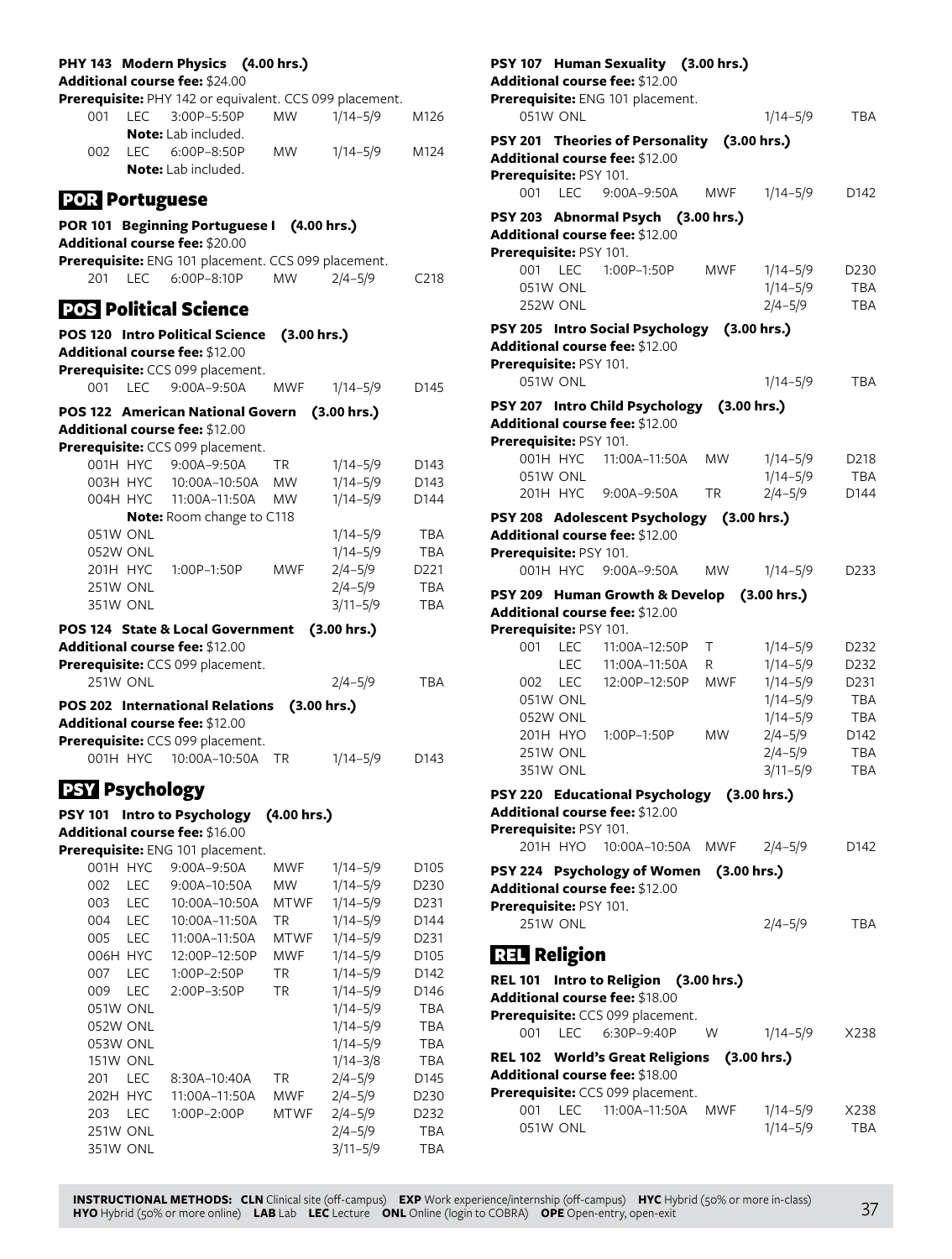|           |            | REL 105 Bible: New Testament                                         | (3.00 hrs.) |              |                  | <b>SCI</b> Science               |                 |                      |
|-----------|------------|----------------------------------------------------------------------|-------------|--------------|------------------|----------------------------------|-----------------|----------------------|
|           |            | Additional course fee: \$18.00<br>Prerequisite: CCS 099 placement.   |             |              |                  | SCI 108 Essentials/For           |                 |                      |
| 201       | <b>LEC</b> | 4:00P-5:40P                                                          | TR          | $2/4 - 5/9$  | X230             | Additional course fee: $$$       |                 |                      |
|           |            |                                                                      |             |              |                  | Prerequisite: ENG 101 pl         |                 |                      |
|           |            | REL 121 Religions of the East                                        | (3.00 hrs.) |              |                  |                                  |                 | 001H HYC 8:00A-      |
|           |            | Additional course fee: \$18.00                                       |             |              |                  |                                  |                 | <b>Note: SCI 108</b> |
|           |            | Prerequisite: CCS 099 placement.                                     |             |              |                  |                                  |                 | They can be ta       |
| 001 LEC   |            | 10:00A-11:15A                                                        | TR          | $1/14 - 5/9$ | A213             |                                  |                 | Both SCI 108 a       |
|           |            |                                                                      |             |              |                  |                                  |                 | the life science     |
|           |            | <b>RTT</b> Respiratory Care                                          |             |              |                  |                                  |                 | requirements.        |
|           |            | RTT 117 Intro to Respiratory Care (1.00 hrs.)                        |             |              |                  |                                  |                 | in this course.      |
|           |            | Additional course fee: \$10.00                                       |             |              |                  |                                  |                 | under 50% of t       |
| 001       | <b>LEC</b> | $8:00A - 8:50A$                                                      | Τ           | $1/14 - 5/9$ | L241             |                                  |                 | and a portion        |
|           |            |                                                                      |             |              |                  |                                  |                 |                      |
|           |            | RTT 133 Clinical Practicum I                                         | (1.00 hrs.) |              |                  | <b>SCI 208</b>                   |                 | Frnsc Sci II/De      |
|           |            | Additional course fee: \$30.00                                       |             |              |                  | <b>Additional course fee: \$</b> |                 |                      |
|           |            | Prerequisite: Completion of all first semester courses and credit or |             |              |                  | Prerequisite: ENG 101 pl         |                 |                      |
|           |            | concurrent enrollment in RTT 134, RTT 135, RTT 151, BIO 122, and     |             |              |                  | All sections: SCI 108 is no      |                 |                      |
| ENG 101   |            |                                                                      |             |              |                  | be taken separately or cor       |                 |                      |
| 001       | <b>CLN</b> |                                                                      | т           | $1/14 - 5/9$ | TBA              | be taken to satisfy the life     |                 |                      |
|           |            | <b>Note:</b> Time varies with clinical sites.                        |             |              |                  | requirements.                    |                 |                      |
|           |            |                                                                      |             |              |                  | 001                              | <b>LEC</b>      | $2:00P-$             |
|           |            | RTT 134 Respiratory Therapy III (4.00 hrs.)                          |             |              |                  |                                  | LAB             | $2:00P-$             |
|           |            | <b>Additional course fee:</b> \$60.00                                |             |              |                  | 002                              | LEC             | $9:00A -$            |
|           |            | Prerequisite: completion of all first semester courses and           |             |              |                  |                                  | LAB             | $2:00P-$             |
|           |            | concurrent enrollment in RTT 133, RTT 135, RTT 151, BIO 122, and     |             |              |                  |                                  |                 |                      |
| ENG 101.  |            |                                                                      |             |              |                  | <b>SOG</b> Sociology             |                 |                      |
|           | 001H HYO   | 1:00P-3:45P                                                          | M           | $1/14 - 5/9$ | L <sub>141</sub> |                                  |                 |                      |
|           | HYO        | 11:00A-11:50A                                                        | MW          | $1/14 - 5/9$ | L <sub>241</sub> | SOC 101 Intro to Socio           |                 |                      |
|           | 002H HYC   | 11:00A-11:50A                                                        | <b>MW</b>   | $1/14 - 5/9$ | L241             | Additional course fee: \$        |                 |                      |
|           | HYC.       | 1:00P-3:45P                                                          | W           | $1/14 - 5/9$ | L <sub>141</sub> | Prerequisite: ENG 099 pl         |                 |                      |
|           |            | RTT 135 Respiratory Therapy IV (4.00 hrs.)                           |             |              |                  |                                  | 001H HYC        | $9:00A -$            |
|           |            | Additional course fee: \$40.00                                       |             |              |                  | 002                              | LEC             | $9:00A -$            |
|           |            |                                                                      |             |              |                  |                                  | <b>LEC</b>      | $9:00A -$            |
|           |            | Prerequisite: completion of all first semester courses and           |             |              |                  |                                  | 003H HYC        | 11:00A               |
|           |            | concurrent enrollment in RTT 133, RTT 134, RTT 151, BIO 122, and     |             |              |                  |                                  | 004H HYC        | 12:00P               |
| ENG 101.  |            |                                                                      |             |              |                  |                                  | 051W ONL        |                      |
|           |            | 001H HYO 9:00A-9:50A                                                 | <b>MW</b>   | $1/14 - 5/9$ | L <sub>241</sub> |                                  | 052W ONL        |                      |
|           |            | RTT 151 Respiratory Therapy V (3.00 hrs.)                            |             |              |                  |                                  | 053W ONL        |                      |
|           |            | Additional course fee: \$30.00                                       |             |              |                  |                                  | 054W ONL        |                      |
|           |            | Prerequisite: RTT 130, RTT 131, RTT 132, and BIO 121 and             |             |              |                  |                                  | <b>151W ONL</b> |                      |
|           |            | concurrent enrollment in RTT 133, RTT 134, RTT 135, and BIO 122.     |             |              |                  |                                  | 201H HYC        |                      |
| 001H HYO  |            | 10:00A-10:50A                                                        | MW          | $1/14 - 5/9$ | L <sub>241</sub> |                                  |                 | 11:00A               |
|           |            |                                                                      |             |              |                  |                                  | <b>HYC</b>      | 11:00A               |
|           |            | RTT 214 Clinical Practicum IV                                        | (2.00 hrs.) |              |                  |                                  | 202H HYC        | $1:00P-$             |
|           |            | <b>Additional course fee: </b> \$20.00                               |             |              |                  | 203                              | <b>LEC</b>      | $2:00P -$            |
|           |            | <b>Prerequisite:</b> RTT 212, RTT 213, RTT 215, BIO 123, and ENG     |             |              |                  |                                  | 251W ONL        |                      |
|           |            | 102; concurrent enrollment in RTT 217; and credit or concurrent      |             |              |                  |                                  | 351W ONL        |                      |
|           |            | enrollment in BIO 123, PHI 100, PSY 101 and a social science         |             |              |                  | SOC 102 Social Probler           |                 |                      |
| elective. |            |                                                                      |             |              |                  | <b>Additional course fee: \$</b> |                 |                      |
| 001       | <b>CLN</b> |                                                                      | RF          | $1/14 - 5/9$ | TBA              | Prerequisite: ENG 099 pl         |                 |                      |
|           |            | Note: Days and times vary with clinical site.                        |             |              |                  | 001                              | <b>LEC</b>      | 11:00A               |
|           |            |                                                                      |             |              |                  |                                  |                 |                      |
|           |            | RTT 217 Respiratory Therapy IX (3.00 hrs.)                           |             |              |                  | SOC 200 Soc of Marria            |                 |                      |
|           |            | Additional course fee: \$450.00                                      |             |              |                  | Additional course fee: \$        |                 |                      |
|           |            | Prerequisite: RTT 212, RTT 213, RTT 215, and ENG 102; concurrent     |             |              |                  | Prerequisite: ENG 099 pl         |                 |                      |
|           |            | enrollment in RTT 214; and credit or concurrent enrollment in BIO    |             |              |                  |                                  | 051W ONL        |                      |
|           |            | 123, PHI 100, PSY 101 or PSY 209 or PSY 225, and a social science    |             |              |                  |                                  |                 |                      |
| elective. |            |                                                                      |             |              |                  | SOC 203 Diversity and            |                 |                      |
| 001       | LEC        | 9:00A-11:45A                                                         | Τ           | $1/14 - 5/9$ | L241             | <b>Additional course fee: \$</b> |                 |                      |
|           |            |                                                                      |             |              |                  | Prerequisite: SOC 101. E         |                 |                      |
|           |            |                                                                      |             |              |                  | 001                              | <b>LEC</b>      | 12:00P               |
|           |            |                                                                      |             |              |                  |                                  |                 |                      |

**SCI 108 Essentials/Forensic Science (4.00 hrs.)**  $$24.00$ 

lacement. CCS 099 placement.

-11:20A T 1/14–5/9 L217 is not a prerequisite for SCI 208. aken separately or concurrently. and 208 must be taken to satisfy e and physical science degree Older text editions are accepted This section is a hybrid with just the lecture meeting online—lab of lecture meet on campus.

#### **SCI 208 Frnsc Sci II/Death Anlys (4.00 hrs.)**  $$44.00$

lacement. CCS 099 placement. ot a prerequisite for SCI 208. They can ncurrently. Both SCI 108 and 208 must science and physical science degree

| 001 | I EC. | $2.00P - 4.50P$ | M        | $1/14 - 5/9$ | X <sub>104</sub> |
|-----|-------|-----------------|----------|--------------|------------------|
|     |       |                 |          |              |                  |
|     | I AR  | 2:00P-3:50P     | W        | $1/14 - 5/9$ | X104             |
| 002 | I FC. | 9:00A–11:50A    | <b>T</b> | $1/14 - 5/9$ | X104             |
|     | I AR  | 2:00P-3:50P     |          | $1/14 - 5/9$ | X <sub>104</sub> |

# **SOC 101 Intro to Sociology (3.00 hrs.)**

 $$12.00$ 

**Pacement** 

|                 |            | 191391 E110 0222 E11101101101 |            |              |                  |
|-----------------|------------|-------------------------------|------------|--------------|------------------|
| 001H HYC        |            | $9:00A - 9:50A$               | <b>MW</b>  | $1/14 - 5/9$ | C118             |
| 002             | LEC        | $9:00A-9:50A$                 | т          | $1/14 - 5/9$ | D142             |
|                 | LEC.       | $9:00A-10:50A$                | R          | $1/14 - 5/9$ | D142             |
| 003H HYC        |            | $11:00A-11:50A$               | <b>MW</b>  | $1/14 - 5/9$ | D <sub>105</sub> |
| 004H HYC        |            | 12:00P-12:50P                 | <b>MW</b>  | $1/14 - 5/9$ | X238             |
| 051W ONL        |            |                               |            | $1/14 - 5/9$ | TBA              |
| 052W ONL        |            |                               |            | $1/14 - 5/9$ | <b>TBA</b>       |
| 053W ONL        |            |                               |            | $1/14 - 5/9$ | TBA              |
| 054W ONL        |            |                               |            | $1/14 - 5/9$ | <b>TBA</b>       |
| <b>151W ONL</b> |            |                               |            | $1/14 - 3/8$ | <b>TBA</b>       |
| 201H HYC        |            | 11:00A-12:50P                 | т          | $2/4 - 5/9$  | D145             |
|                 | <b>HYC</b> | 11:00A-11:50A                 | R          | $2/4 - 5/9$  | D145             |
| 202H HYC        |            | $1:00P-1:50P$                 | <b>MWF</b> | $2/4 - 5/9$  | D145             |
| 203             | I FC       | $2:00P-3:40P$                 | <b>MW</b>  | $2/4 - 5/9$  | D <sub>230</sub> |
| 251W ONL        |            |                               |            | $2/4 - 5/9$  | <b>TBA</b>       |
| 351W ONL        |            |                               |            | $3/11 - 5/9$ | TBA              |

# **SOC 102 Social Problems (3.00 hrs.)**

**k**12.00

| $A$ uultional course ree, $\psi$ 12.00<br>Prerequisite: ENG 099 placement.                                                     |                              |
|--------------------------------------------------------------------------------------------------------------------------------|------------------------------|
| LEC  11:00A-11:50A  MWF<br>001                                                                                                 | 1/14–5/9<br>D <sub>143</sub> |
| SOC 200 Soc of Marriage & Family (3.00 hrs.)<br>Additional course fee: \$12.00<br>Prerequisite: ENG 099 placement.<br>051W ONI |                              |
| SOC 203 Diversity and Society (3.00 hrs.)                                                                                      | $1/14 - 5/9$<br><b>TBA</b>   |
| <b>Additional course fee: \$12.00</b><br>Prerequisite: SOC 101. ENG 101 placement.<br>001 LEC 12:00P-12:50P MWF 1/14-5/9       | D142                         |
| SOC 220 Intro to Social Work                                                                                                   | (3.00 hrs.)                  |
| <b>Additional course fee: \$12.00</b><br><b>Prerequisite:</b> SOC 101. ENG 101 placement.                                      |                              |

001 LEC 10:00A–10:50A MWF 1/14–5/9 D232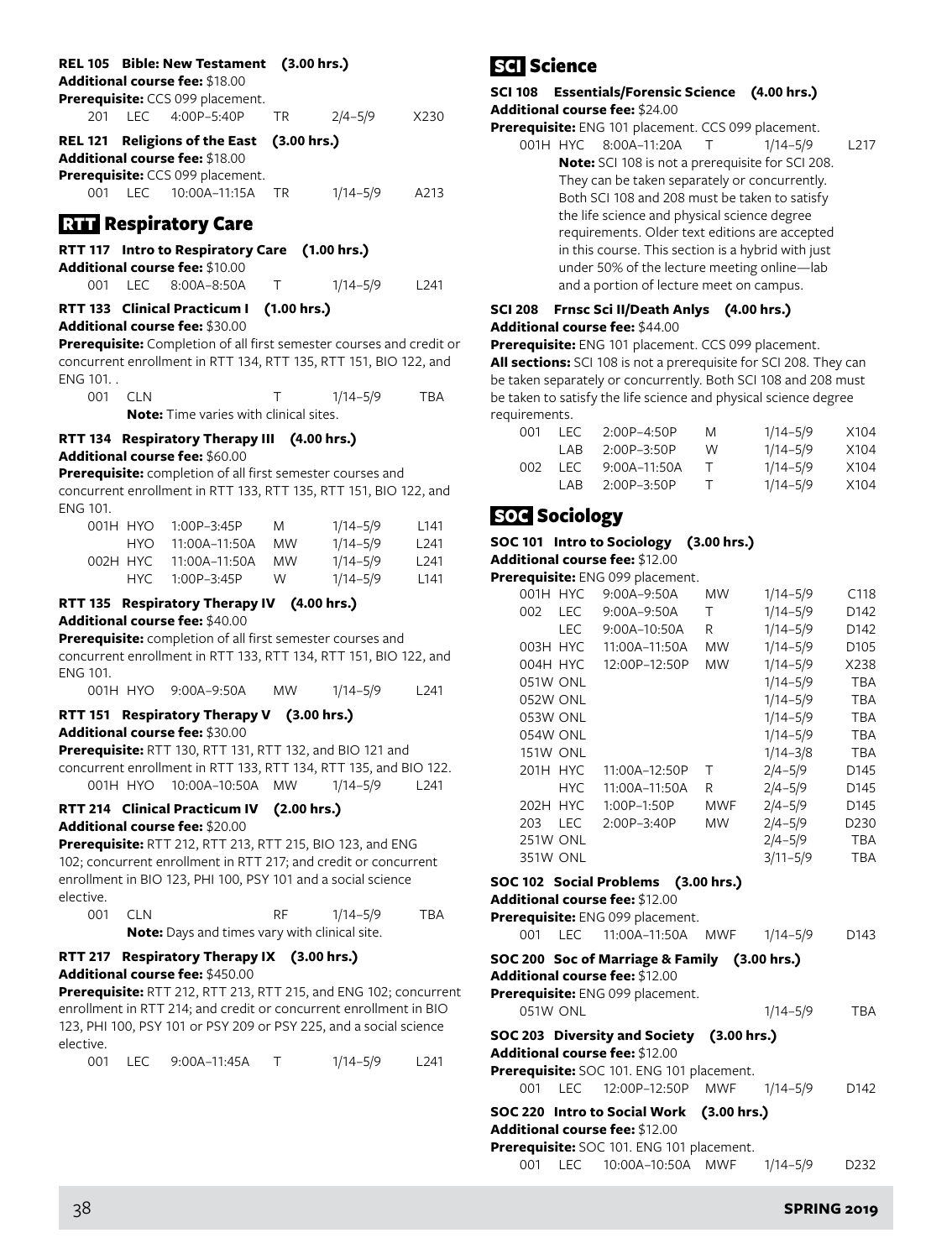# **SOC 240 Gender and Society (3.00 hrs.)**

**Additional course fee:** \$12.00

|                    |                 | Additional course fee: \$12.00                                                                  |             |                              |                                       |
|--------------------|-----------------|-------------------------------------------------------------------------------------------------|-------------|------------------------------|---------------------------------------|
|                    |                 | Prerequisite: SOC 101. ENG 101 placement.                                                       |             |                              |                                       |
|                    | <b>251W ONL</b> |                                                                                                 |             | $2/4 - 5/9$                  | TBA                                   |
| <b>SPA</b> Spanish |                 |                                                                                                 |             |                              |                                       |
|                    |                 |                                                                                                 |             |                              |                                       |
|                    |                 | SPA 100 Intro to Basic Spanish I (2.00 hrs.)                                                    |             |                              |                                       |
|                    |                 | Additional course fee: \$12.00                                                                  |             |                              |                                       |
| 201                |                 | Prerequisite: CCS 098 placement.<br>LEC 6:00P-8:10P                                             | W           | $2/4 - 5/9$                  | A213                                  |
|                    |                 |                                                                                                 |             |                              |                                       |
|                    |                 | SPA 101 Beginning Spanish I                                                                     | (4.00 hrs.) |                              |                                       |
|                    |                 | <b>Additional course fee: \$24.00</b>                                                           |             |                              |                                       |
|                    | 001H HYC        | Prerequisite: ENG 101 placement. CCS 099 placement.<br>1:00P-2:15P                              | <b>MW</b>   | $1/14 - 5/9$                 |                                       |
|                    | 201H HYC        | 3:00P-4:50P                                                                                     | ТR          | $2/4 - 5/9$                  | A213<br>C <sub>229</sub>              |
|                    |                 |                                                                                                 |             |                              |                                       |
|                    |                 | SPA 102 Beginning Spanish II                                                                    | (4.00 hrs.) |                              |                                       |
|                    |                 | Additional course fee: \$24.00                                                                  |             |                              |                                       |
|                    |                 | Prerequisite: SPA 101 or equivalent. CCS 099 placement.<br>1:00P-2:15P                          | MW.         |                              |                                       |
| 101                | 001H HYC<br>LEC | 1:00P-4:20P                                                                                     | <b>MW</b>   | $1/14 - 5/9$<br>$1/14 - 3/8$ | C <sub>2</sub> 18<br>C <sub>229</sub> |
|                    | 201H HYC        | 3:00P-4:50P                                                                                     | <b>MW</b>   | $2/4 - 5/9$                  | A213                                  |
|                    |                 |                                                                                                 |             |                              |                                       |
|                    |                 | SPA 103 Intermediate Spanish I (4.00 hrs.)                                                      |             |                              |                                       |
|                    |                 | Additional course fee: \$24.00                                                                  |             |                              |                                       |
|                    |                 | Prerequisite: SPA 102 or equivalent. CCS 099 placement.<br>201H HYC 6:00P-7:50P                 | <b>MW</b>   | $2/4 - 5/9$                  |                                       |
| 301                | LEC.            | 1:00P-4:20P                                                                                     | <b>MW</b>   | $3/11 - 5/9$                 | C <sub>2</sub> 3 <sub>2</sub><br>C229 |
|                    |                 |                                                                                                 |             |                              |                                       |
|                    |                 | SPA 104 Intermediate Spanish II                                                                 |             | (4.00 hrs.)                  |                                       |
|                    |                 | Additional course fee: \$24.00                                                                  |             |                              |                                       |
|                    | 001H HYC        | Prerequisite: SPA 103 or equivalent. CCS 099 placement.<br>9:00A-10:15A                         | <b>TR</b>   |                              | C <sub>232</sub>                      |
|                    | 201H HYC        | 3:00P-4:50P                                                                                     | <b>MW</b>   | $1/14 - 5/9$<br>$2/4 - 5/9$  | C <sub>218</sub>                      |
|                    |                 |                                                                                                 |             |                              |                                       |
|                    |                 | SPA 120 Intro to Basic Spanish II (2.00 hrs.)                                                   |             |                              |                                       |
|                    |                 | Additional course fee: \$12.00<br>Prerequisite: SPA 100 or equivalent. CCS 098 placement.       |             |                              |                                       |
|                    |                 | 201H HYC 6:00P-8:10P                                                                            | M           | $2/4 - 5/9$                  | A213                                  |
|                    |                 |                                                                                                 |             |                              |                                       |
|                    |                 | SPA 220 Spanish Converstn & Cultr (4.00 hrs.)                                                   |             |                              |                                       |
|                    |                 | Additional course fee: \$24.00                                                                  |             |                              |                                       |
|                    |                 | Prerequisite: SPA 104 with minimum grade B or permission from<br>department. CCS 099 placement. |             |                              |                                       |
|                    |                 | 201H HYC 6:00P-8:10P                                                                            | <b>MW</b>   | $2/4 - 5/9$                  | C <sub>239</sub>                      |
|                    |                 |                                                                                                 |             |                              |                                       |
|                    |                 | <b>SPT</b> Sterile Processing Technician                                                        |             |                              |                                       |
|                    |                 | SPT 110 SPT Theory (3.00 hrs.)                                                                  |             |                              |                                       |
|                    |                 | Additional course fee: \$30.00                                                                  |             |                              |                                       |
|                    | 001H HYO        |                                                                                                 |             | $1/14 - 5/9$                 |                                       |
|                    |                 | Note: This section is online except for the listed                                              |             |                              |                                       |
|                    |                 | dates and the final exam. Register with Rachel                                                  |             |                              |                                       |
|                    |                 | Delaney at Health Professions on Mattis.                                                        |             |                              |                                       |
|                    |                 | HYO 4:00P-7:00P                                                                                 | Τ           | $3/5 - 3/5$                  | L143                                  |
|                    |                 | HYO 4:00P-7:00P                                                                                 | Τ           | $3/12 - 3/12$                | L143                                  |
|                    |                 | HYO 4:00P-7:00P                                                                                 | Τ           | $1/14 - 5/9$                 | L143                                  |
|                    |                 | SPT 111 SPT Practicum (4.50 hrs.)                                                               |             |                              |                                       |
|                    |                 | Additional course fee: \$45.00                                                                  |             |                              |                                       |
|                    |                 | Prerequisite: credit or concurrent enrollment in SPT 110 or credit                              |             |                              |                                       |
|                    |                 | or concurrent enrollment in SUR 210, SUR 116, and SUR 218.                                      |             |                              |                                       |
| 001                | <b>CLN</b>      |                                                                                                 |             | Т                            | $1/14 - 5/9$                          |
|                    |                 | <b>Note:</b> Students will attend a minimum of two                                              |             |                              |                                       |

days per week. Students will coordinate their

schedule with SPT 111 instructor.

# SUR Surgical Technology

**SUR 150 Persnl/Professnl Relations (1.00 hrs.) Additional course fee:** \$10.00 **Prerequisite:** Admission to the Surgical Technology Program. .

001H HYO 2:00P–2:50P M 1/14–5/9 L239 **Note:** Meets on-campus 1-14-3/4. 3/5-5/3 work is online.

**SUR 158 Pharmacology for Surgical Tec (1.00 hrs.) Additional course fee:** \$10.00

**Prerequisite:** admission in to Surgical Technology program and credit or concurrent enrollment in SUR 150. .

001 LEC 1:00P–1:50P M 1/14–5/9 L239

**SUR 254 Surgical Specialties II (3.00 hrs.)**

**Additional course fee:** \$30.00

**Prerequisite:** SUR 210, SUR 116, SUR 218, SUR 231, SUR 232, SUR 238, and SUR 239;. concurrent enrollment in SUR 259, SUR 273 and SUR 274;. and credit or concurrent enrollment in SUR 150 and SUR 158. .

001 LEC 9:00A-11:45A M 1/14-5/9 L143

**SUR 259 Surg Term/Instrumntatn II (1.00 hrs.) Additional course fee:** \$10.00

|  | Prerequisite: concurrent enrollment in SUR 214. |              |      |
|--|-------------------------------------------------|--------------|------|
|  | 001 LEC 9:00A-9:50A                             | $1/14 - 5/9$ | L143 |

# **SUR 273 Clinical Theory II (2.00 hrs.)**

# **Additional course fee:** \$20.00

**Prerequisite:** concurrent enrollment in SUR 254.

001 LEC 10:00A-11:50A T 1/14-5/9 L143

# **SUR 274 Clinical Practicum II (10.00 hrs.)**

**Additional course fee:** \$400.00

**Prerequisite:** concurrent enrollment in SUR 254, SUR 259, and SUR 273.

|  | 001 CLN 6:30A-3:00P | <b>WRF</b> | 1/14–5/9 | <b>CLIN</b> |
|--|---------------------|------------|----------|-------------|
|  | 002 CLN 6:30A-3:00P | <b>WRF</b> | 1/14–5/9 | <b>CLIN</b> |

# **THE Theatre**

**THE 100 Theatre Appreciation (3.00 hrs.)**

**Additional course fee:** \$24.00 **Prerequisite:** CCS 099 placement.

| e <b>requisite:</b> CCS 099 placement. |      |                 |           |              |                  |  |  |  |  |
|----------------------------------------|------|-----------------|-----------|--------------|------------------|--|--|--|--|
| 001R LEC                               |      | 8:00A-9:15A     | <b>MW</b> | $1/14 - 5/9$ | C <sub>154</sub> |  |  |  |  |
| 002                                    | IFC. | 10:00A-10:50A   | MWF       | $1/14 - 5/9$ | C <sub>154</sub> |  |  |  |  |
| 052W ONL                               |      |                 |           | $1/14 - 5/9$ | <b>TBA</b>       |  |  |  |  |
| 201                                    | LEC  | $1:00P - 2:40P$ | TR.       | $2/4 - 5/9$  | X322             |  |  |  |  |
| 251W ONL                               |      |                 |           | $2/4 - 5/9$  | <b>TBA</b>       |  |  |  |  |
| <b>351W ONL</b>                        |      |                 |           | $3/11 - 5/9$ | <b>TBA</b>       |  |  |  |  |

# **THE 101 History of Theater (3.00 hrs.)**

**Additional course fee:** \$24.00

|     |                 | Prerequisite: CCS 099 placement.      |           |              |                  |
|-----|-----------------|---------------------------------------|-----------|--------------|------------------|
|     |                 | 201 LEC 9:00A-10:40A                  | <b>TR</b> | $2/4 - 5/9$  | A214             |
|     | <b>351W ONL</b> |                                       |           | $3/11 - 5/9$ | <b>TBA</b>       |
|     |                 | THE 103 Performance of Literature     |           | (3.00 hrs.)  |                  |
|     |                 | <b>Additional course fee:</b> \$24.00 |           |              |                  |
|     |                 | Prerequisite: CCS 099 placement.      |           |              |                  |
|     |                 | 001 LEC 9:30A-10:45A                  | <b>TR</b> | $1/14 - 5/9$ | C <sub>154</sub> |
|     |                 | THE 104 Acting I (3.00 hrs.)          |           |              |                  |
|     |                 | <b>Additional course fee:</b> \$24.00 |           |              |                  |
|     |                 | Prerequisite: CCS 099 placement.      |           |              |                  |
| 001 |                 | LEC  11:00A-12:50P                    | $\top$    | $1/14 - 5/9$ | C <sub>181</sub> |
|     | LEC.            | 11:00A–11:50A                         | R         | $1/14 - 5/9$ | C <sub>181</sub> |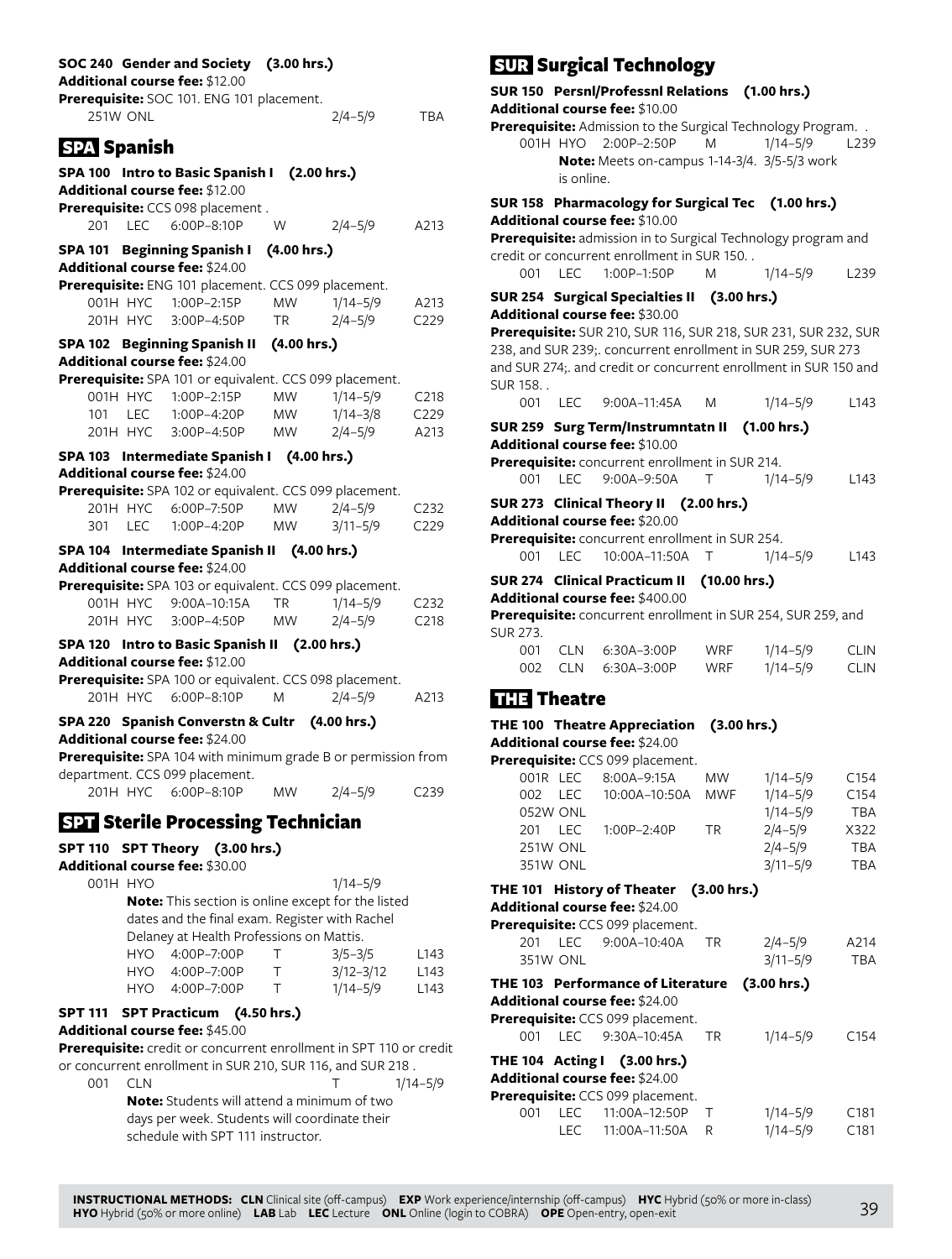| THE 107 Practicum                     |            | (1.00 hrs.)                                                                         |             |              |                  |
|---------------------------------------|------------|-------------------------------------------------------------------------------------|-------------|--------------|------------------|
| <b>Additional course fee: \$8.00</b>  |            |                                                                                     |             |              |                  |
| 001                                   |            | Prerequisite: CCS 099 placement.<br>LAB 5:00P-5:50P<br><b>Note:</b> 2 hours lab TBA | M           | $1/14 - 5/9$ | C <sub>181</sub> |
|                                       |            | THE 109 Costume and Stage Makeup (3.00 hrs.)                                        |             |              |                  |
| Additional course fee: \$24.00        |            |                                                                                     |             |              |                  |
| 001                                   | <b>LEC</b> | Prerequisite: CCS 099 placement.<br>3:00P-4:50P                                     | <b>TR</b>   | $1/14 - 5/9$ | C153             |
|                                       |            | THE 124 Film Appreciation (3.00 hrs.)                                               |             |              |                  |
| Additional course fee: \$24.00        |            |                                                                                     |             |              |                  |
|                                       |            | Prerequisite: CCS 099 placement.                                                    |             |              |                  |
| 001                                   | <b>LEC</b> | 1:00P-1:50P                                                                         | T           | $1/14 - 5/9$ | C118             |
|                                       |            | LAB 1:00P-3:45P                                                                     | R           | $1/14 - 5/9$ | C118             |
| 002                                   |            | LEC 2:00P-2:50P                                                                     | M           | $1/14 - 5/9$ | C118             |
|                                       | LAB        | 2:00P-4:45P                                                                         | W           | $1/14 - 5/9$ | C118             |
| 051W ONL                              |            |                                                                                     |             | $1/14 - 5/9$ | <b>TBA</b>       |
| 201H HYO                              |            | 9:00A-11:45A                                                                        | R           | $2/4 - 5/9$  | C118             |
| <b>351W ONL</b>                       |            |                                                                                     |             | $3/11 - 5/9$ | <b>TBA</b>       |
| <b>352W ONL</b>                       |            |                                                                                     |             | $3/11 - 5/9$ | <b>TBA</b>       |
|                                       |            | THE 125 Film History (3.00 hrs.)                                                    |             |              |                  |
| Additional course fee: \$24.00        |            |                                                                                     |             |              |                  |
|                                       |            | Prerequisite: CCS 099 placement.                                                    |             |              |                  |
| 051W ONL                              |            |                                                                                     |             | $1/14 - 5/9$ | TBA              |
|                                       |            | THE 202 Acting II (3.00 hrs.)                                                       |             |              |                  |
| <b>Additional course fee: \$24.00</b> |            |                                                                                     |             |              |                  |
|                                       |            | Prerequisite: THE 104 is strongly recommended.                                      |             |              |                  |
| 001                                   | I FC       | 10:00A-11:50A                                                                       | <b>MW</b>   | $1/14 - 5/9$ | C181             |
|                                       |            | THE 215 Advanced Stagecraft (3.00 hrs.)                                             |             |              |                  |
| Additional course fee: \$24.00        |            |                                                                                     |             |              |                  |
| Prerequisite: THE 105.                |            |                                                                                     |             |              |                  |
|                                       |            | 001 LEC 3:00P-4:50P                                                                 | <b>MW</b>   | $1/14 - 5/9$ | C154             |
|                                       |            | <b>निरेश</b> Transition to Math                                                     |             |              |                  |
|                                       |            |                                                                                     |             |              |                  |
| Additional course fee: \$30.00        |            | TRN 050 Transition to Develpmntl Math (3.00 hrs.)                                   |             |              |                  |
|                                       |            | Prerequisite: Permission of Department or advisor.                                  |             |              |                  |
| 001<br><b>LEC</b>                     |            | 1:00P-1:50P                                                                         | <b>MWF</b>  | $1/14 - 5/9$ | D216             |
|                                       |            |                                                                                     |             |              |                  |
|                                       |            | <b>VIT Veterinary Technology</b>                                                    |             |              |                  |
|                                       |            | VTT 111 Small Animal Nursing II                                                     | (3.00 hrs.) |              |                  |

**Additional course fee:** \$105.00 **Prerequisite:** VTT 110, VTT 113, VTT 114, VTT 116, VTT 119 and BIO 111.

| I EC. | $8:00A - 8:50A$ | <b>MW</b> | $1/14 - 5/9$ | A259             |
|-------|-----------------|-----------|--------------|------------------|
| I AR  | $9:00A-10:45A$  | <b>MW</b> | $1/14 - 5/9$ | L <sub>160</sub> |
| I EC. | $8:00A - 8:50A$ | <b>MW</b> | $1/14 - 5/9$ | A259             |
| I AR  | $2:00P-3:50P$   | <b>MW</b> | $1/14 - 5/9$ | L <sub>160</sub> |
|       |                 |           |              |                  |

# **VTT 112 Radiography (2.00 hrs.)**

**Additional course fee:** \$70.00 **Prerequisite:** VTT 110, VTT 113, VTT 114, VTT 116, VTT 119 and BIO 111.

| OO1 | I EC. | $8:00A - 8:50A$ | R | $1/14 - 5/9$ | L <sub>111</sub> |
|-----|-------|-----------------|---|--------------|------------------|
|     | I AR  | 1:00P-3:45P     | F | $1/14 - 5/9$ | L <sub>154</sub> |
| 002 | I EC. | $8:00A - 8:50A$ | R | $1/14 - 5/9$ | L <sub>111</sub> |
|     | I AR  | 9:00A-11:50A    | R | $1/14 - 5/9$ | L <sub>154</sub> |
| 003 | I EC  | $8:00A - 8:50A$ | R | $1/14 - 5/9$ | L <sub>111</sub> |
|     | I AR  | 9:00A-11:50A    | E | $1/14 - 5/9$ | L <sub>154</sub> |
|     |       |                 |   |              |                  |

# **VTT 115 Clinical Lab II (2.00 hrs.)**

**Additional course fee:** \$70.00

**Prerequisite:** VTT 110, VTT 113, VTT 114, VTT 116, VTT 119, and BIO 111.

| 001 | I EC. | $8:00A - 8:50A$ | Т.       | $1/14 - 5/9$ | A259             |
|-----|-------|-----------------|----------|--------------|------------------|
|     | I AR  | $1:00P-3:45P$   |          | $1/14 - 5/9$ | L <sub>227</sub> |
| 002 | I EC. | $8:00A - 8:50A$ | <b>T</b> | $1/14 - 5/9$ | A259             |
|     | I AR  | $1:00P-3:45P$   | T        | $1/14 - 5/9$ | 1227             |

# **VTT 117 Surgery Technology I (3.00 hrs.)**

**Additional course fee:** \$120.00 **Prerequisite:** VTT 110, VTT 113, VTT 114, VTT 116, VTT 119, BIO

121, and MAT 151.

| <b>All sections:</b> Clinic time included with lab. |  |
|-----------------------------------------------------|--|
|-----------------------------------------------------|--|

| 001 |       | LEC 11:00A-12:50P | M | $1/14 - 5/9$ | A259             |
|-----|-------|-------------------|---|--------------|------------------|
|     | LAB   | 9:00A-11:50A      | T | $1/14 - 5/9$ | L <sub>160</sub> |
| 002 | LEC   | 11:00A-12:50P     | M | $1/14 - 5/9$ | A259             |
|     | I AR  | 9:00A-11:50A      | R | $1/14 - 5/9$ | L <sub>160</sub> |
| 003 | I FC. | 11:00A-12:50P     | M | $1/14 - 5/9$ | A259             |
|     | I AR  | 9:00A-11:50A      |   | $1/14 - 5/9$ | L <sub>160</sub> |

# **VTT 150 Veterinary Anatomy I (1.00 hrs.)**

**Additional course fee:** \$35.00

| <b>Prerequisite:</b> VTT 110, VTT 113, VTT 114, VTT 116, VTT 119, BIO |      |                     |        |              |                  |  |  |
|-----------------------------------------------------------------------|------|---------------------|--------|--------------|------------------|--|--|
| 111, and MAT 151.                                                     |      |                     |        |              |                  |  |  |
|                                                                       |      | 001 LAB 1:00P-3:45P |        | $1/14 - 5/9$ | L <sub>115</sub> |  |  |
| ററാ                                                                   | I AR | 9:00A–11:45A        | $\top$ | $1/14 - 5/9$ | L <sub>115</sub> |  |  |
|                                                                       |      |                     |        |              |                  |  |  |

# **VTT 211 Clinic Care II (4.00 hrs.)**

**Additional course fee:** \$140.00 **Prerequisite:** VTT-210, VTT-212, VTT-214 and BIO-123. .

001C CLN 8:00A–1:30P MTWR 1/14–5/9 CLIN

**VTT 213 Animal Management (4.00 hrs.) Additional course fee:** \$160.00

**Prerequisite:** VTT-210, VTT-212, VTT-214 and BIO-123. . 001 LEC 2:00P–3:50P MW 1/14–5/9 L244

#### **VTT 215 Common Veterinary Drg II (1.00 hrs.) Additional course fee:** \$10.00

**Prerequisite:** VTT-119, VTT-210, VTT-212, VTT-214 and BIO-123. 001 LEC 8:00A–8:50A W 1/14–5/9 L244

# WLD Welding

|          |     | WLD 110 Beginning Gas/Arc Welding (2.00 hrs.) |           |              |                  |
|----------|-----|-----------------------------------------------|-----------|--------------|------------------|
|          |     | <b>Additional course fee: </b> \$60.00        |           |              |                  |
|          |     | Prerequisite: CCS 098 placement.              |           |              |                  |
|          |     | 101R LEC 6:00P-8:50P                          | <b>MW</b> | $1/14 - 3/8$ | T <sub>130</sub> |
|          |     | LAB 6:00P-8:50P                               | <b>MW</b> | $1/14 - 3/8$ | T <sub>132</sub> |
|          |     | <b>Note:</b> AFD students only.               |           |              |                  |
| 102R LEC |     | 1:00P-3:50P                                   | <b>TR</b> | $1/14 - 3/8$ | T <sub>131</sub> |
|          | LAB | 1:00P-3:50P                                   | <b>TR</b> | $1/14 - 3/8$ | T132             |
|          |     | Note: Collision repair students only.         |           |              |                  |

# **WLD 111 Introduction to Welding (4.00 hrs.)**

**Additional course fee:** \$120.00 **Prerequisite:** CCS 098 place

|                                |            | e <b>requisite:</b> CCS 098 placement . |           |              |                  |  |  |
|--------------------------------|------------|-----------------------------------------|-----------|--------------|------------------|--|--|
| 001R                           | <b>LEC</b> | 8:00A-10:45A                            | MF        | $1/14 - 5/9$ | T <sub>131</sub> |  |  |
|                                | LAB        | 8:00A-10:45A                            | MF        | $1/14 - 5/9$ | T132             |  |  |
|                                |            | <b>Note:</b> CNH students only.         |           |              |                  |  |  |
| 002                            | <b>LEC</b> | 8:00A-10:45A                            | TR        | $1/14 - 5/9$ | T <sub>131</sub> |  |  |
|                                | LAB        | 8:00A-10:45A                            | <b>TR</b> | $1/14 - 5/9$ | T132             |  |  |
| 003R                           | <b>LEC</b> | 1:00P-3:45P                             | <b>MW</b> | $1/14 - 5/9$ | T <sub>131</sub> |  |  |
|                                | LAB        | 1:00P-3:45P                             | <b>MW</b> | $1/14 - 5/9$ | T132             |  |  |
| <b>Note:</b> DPE students only |            |                                         |           |              |                  |  |  |
| 004                            | LEC        | 6:00P-8:45P                             | TR        | $1/14 - 5/9$ | T <sub>131</sub> |  |  |
|                                | LAB        | $6:00P - 8:45P$                         | TR        | $1/14 - 5/9$ | T132             |  |  |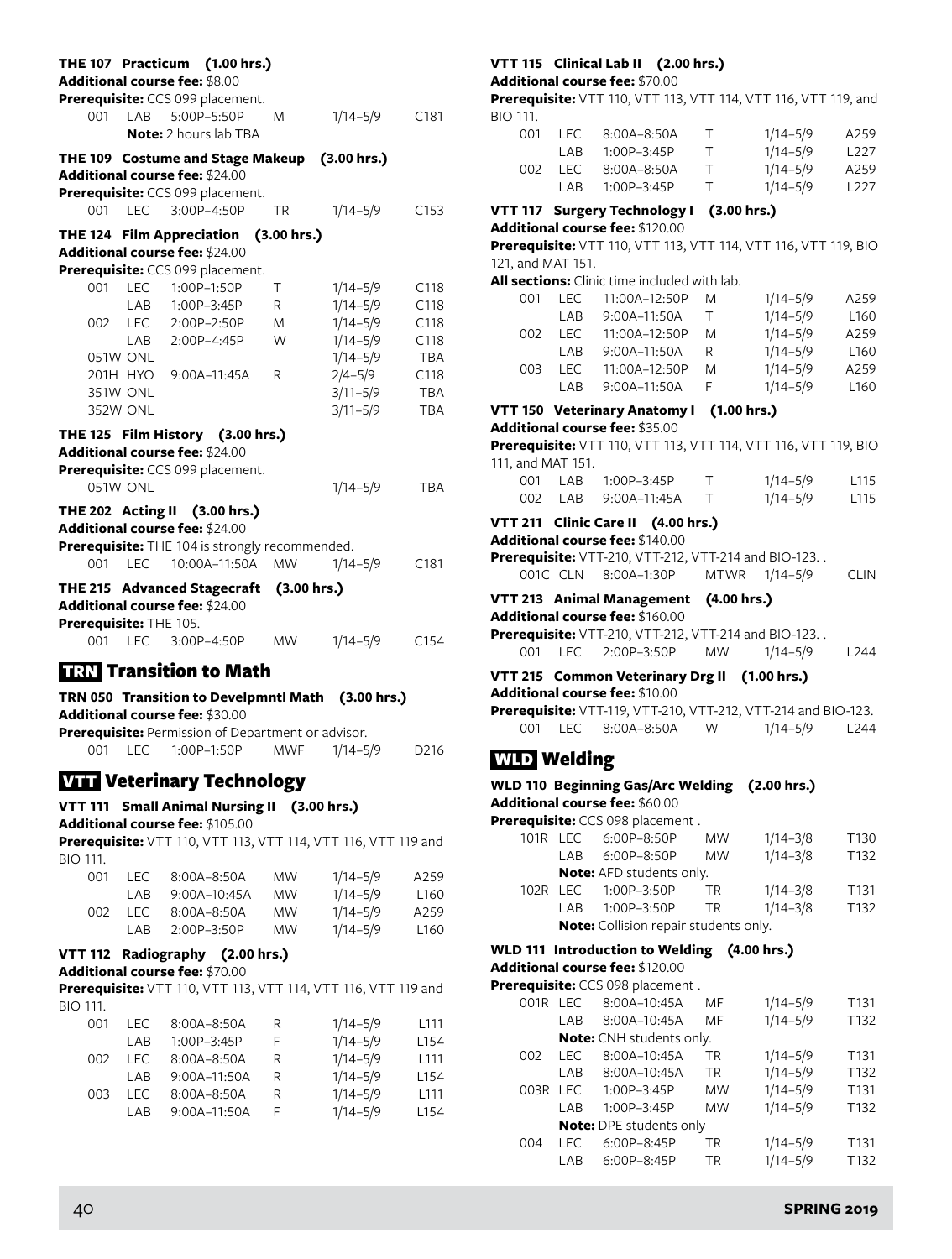#### **WLD 112 Gas Metal Arc Welding (2.00 hrs.)**

**Additional course fee:** \$60.00

|  | Prerequisite: WLD 110 or WLD 111, .          |           |              |                  |
|--|----------------------------------------------|-----------|--------------|------------------|
|  | 301R LEC 1:00P-3:45P                         | TR.       | $3/11 - 5/9$ | T <sub>131</sub> |
|  | LAB 1:00P-3:45P                              | <b>TR</b> | $3/11 - 5/9$ | T <sub>132</sub> |
|  | <b>Note:</b> Collision repair students only. |           |              |                  |

#### **WLD 113 Gas Tungsten Arc Welding (2.00 hrs.) Additional course fee:** \$60.00

**Prerequisite:** WLD 110 or WLD 111, and concurrent enrollment in WLD 213.

| 101 | I EC. | $6.00P - 8.45P$ | <b>MW</b> | $1/14 - 3/8$ | T131 |
|-----|-------|-----------------|-----------|--------------|------|
|     | I AR  | $6.00P - 8.45P$ | <b>MW</b> | $1/14 - 3/8$ | T132 |
| 102 | I FC. | $1.00P - 3.45P$ | <b>MW</b> | $1/14 - 3/8$ | T130 |
|     | I AR  | $1.00P - 3.45P$ | <b>MW</b> | $1/14 - 3/8$ | T132 |

# **WLD 213 Adv Gas Tungsten Arc Weld (2.00 hrs.)**

#### **Additional course fee:** \$60.00

**Prerequisite:** WLD 110 or WLD 111, and concurrent enrollment in WLD 113.

| 301 | I FC. | $6.00P - 8.45P$ | <b>MW</b> | $3/11 - 5/9$ | T131 |
|-----|-------|-----------------|-----------|--------------|------|
|     | I AB  | $6.00P - 8.45P$ | <b>MW</b> | $3/11 - 5/9$ | T132 |
| 302 | I EC. | $1.00P - 3.45P$ | <b>MW</b> | $3/11 - 5/9$ | T130 |
|     | I AR  | $1:00P - 3:45P$ | <b>MW</b> | $3/11 - 5/9$ | T132 |

### **WLD 216 Welding Certification I (4.00 hrs.)**

**Additional course fee:** \$120.00

| <b>Prerequisite: WLD-111.</b> |        |                 |     |          |                  |  |
|-------------------------------|--------|-----------------|-----|----------|------------------|--|
| OO1.                          |        | LEC 1:00P-3:45P | TR. | 1/14–5/9 | T <sub>131</sub> |  |
|                               | I AR I | 1:00P-3:45P     | TR. | 1/14–5/9 | T132             |  |

# XCT Radiologic Technology: CT

**XCT 212 Sectional Pathology (3.00 hrs.) Additional course fee:** \$30.00

**Prerequisite:** Prerequisite: ARRT primary certification or XCT 210. . 151W ONL 1/14–3/8 TBA

## **XCT 214 Patient Care (3.00 hrs.)**

**Additional course fee:** \$30.00

**Prerequisite:** ARRT primary certification, XCT 210 or XMR 211, and  $XCT 212.$ 

| 351W ONL                        | $3/11 - 5/9$ | TBA |
|---------------------------------|--------------|-----|
| XCT 215 CT Clinical (3.00 hrs.) |              |     |

# **Additional course fee:** \$51.00

| Prerequisite: ARRT primary certification. |          |      |
|-------------------------------------------|----------|------|
| 001 CLN                                   | 1/14–5/9 | CLIN |

# XMR Radiologic Technology: MRI

**XMR 217 MRI Clinical (6.00 hrs.)**

**Additional course fee:** \$102.00

**Prerequisite:** ARRT primary certification. 001 CLN 1/14–5/9 CLIN

# XRA Radiologic Technology

#### **XRA 112 Radiologic Technology II (3.00 hrs.) Additional course fee:** \$30.00

**Prerequisite:** XRA-111, XRA-131, BIO-121, HCS-216 and. and credit or concurrent enrollment in XRA-132, BIO-122 and PHY-112.

|     |         | CONCULTURE CHI OMNICHE IN ANY LISZ, DIO TEZ UNU I III TIZ. |   |              |                  |
|-----|---------|------------------------------------------------------------|---|--------------|------------------|
| 001 |         |                                                            |   | $1/14 - 5/9$ | L158             |
|     | I AR    | 9:00A-11:50A W                                             |   | $1/14 - 5/9$ | L154             |
|     | 002 LEC | 10:00A-11:50A M                                            |   | $1/14 - 5/9$ | L <sub>158</sub> |
|     | I AR    | 12:00P-2:50P                                               | W | $1/14 - 5/9$ | L154             |

### **XRA 132 Clinical II (4.00 hrs.)**

```
Additional course fee: $40.00
```
**Prerequisite:** XRA-111, XRA-114, XRA-131, BIO-121, HCS-216 . and credit or concurrent enrollment in XRA 112, BIO 122 and PHY 112. 001 CLN 8:00A–3:30P TRF 1/14–5/9 CLIN

#### **XRA 150 Intro to Radiology (1.00 hrs.)**

**Additional course fee:** \$10.00

401H HYC 1:00P–4:00P M 1/14–2/4 L158

# **XRA 216 Adv Radiologic Tech II (3.00 hrs.)**

**Additional course fee:** \$30.00

**Prerequisite:** XRA 213, XRA 214, XRA 232, and XCT 210 . and concurrent enrollment in XRA 217, XRA 233, and XCT 212. 001H HYO 10:00A-11:15A T 1/14-5/9 L158

#### **XRA 217 Advanced Clinical Skills (1.00 hrs.) Additional course fee:** \$10.00

**Prerequisite:** XRA 213, XRA 214, XRA 232, XCT 210 . and

|  | 001 LAB 12:00P-2:50P   | $1/14 - 5/9$ | L <sub>154</sub> |
|--|------------------------|--------------|------------------|
|  | 002 LAB 12:00P-2:50P R | $1/14 - 5/9$ | L <sub>154</sub> |

# **XRA 233 Clinical V (4.00 hrs.)**

**Additional course fee:** \$40.00

| Prerequisite: XRA 213, XRA 214, XCT 210, and XRA 232, and |  |  |  |                                      |              |      |  |
|-----------------------------------------------------------|--|--|--|--------------------------------------|--------------|------|--|
| concurrent enrollment in XRA 216, XRA 217, and XCT 212.   |  |  |  |                                      |              |      |  |
|                                                           |  |  |  | $0.01$ $C(N)$ $0.000$ $2.20D$ $M(N)$ | $1/14$ $E/0$ | C11N |  |

001 CLN 8:00A–3:30P MWF 1/14–5/9 CLIN